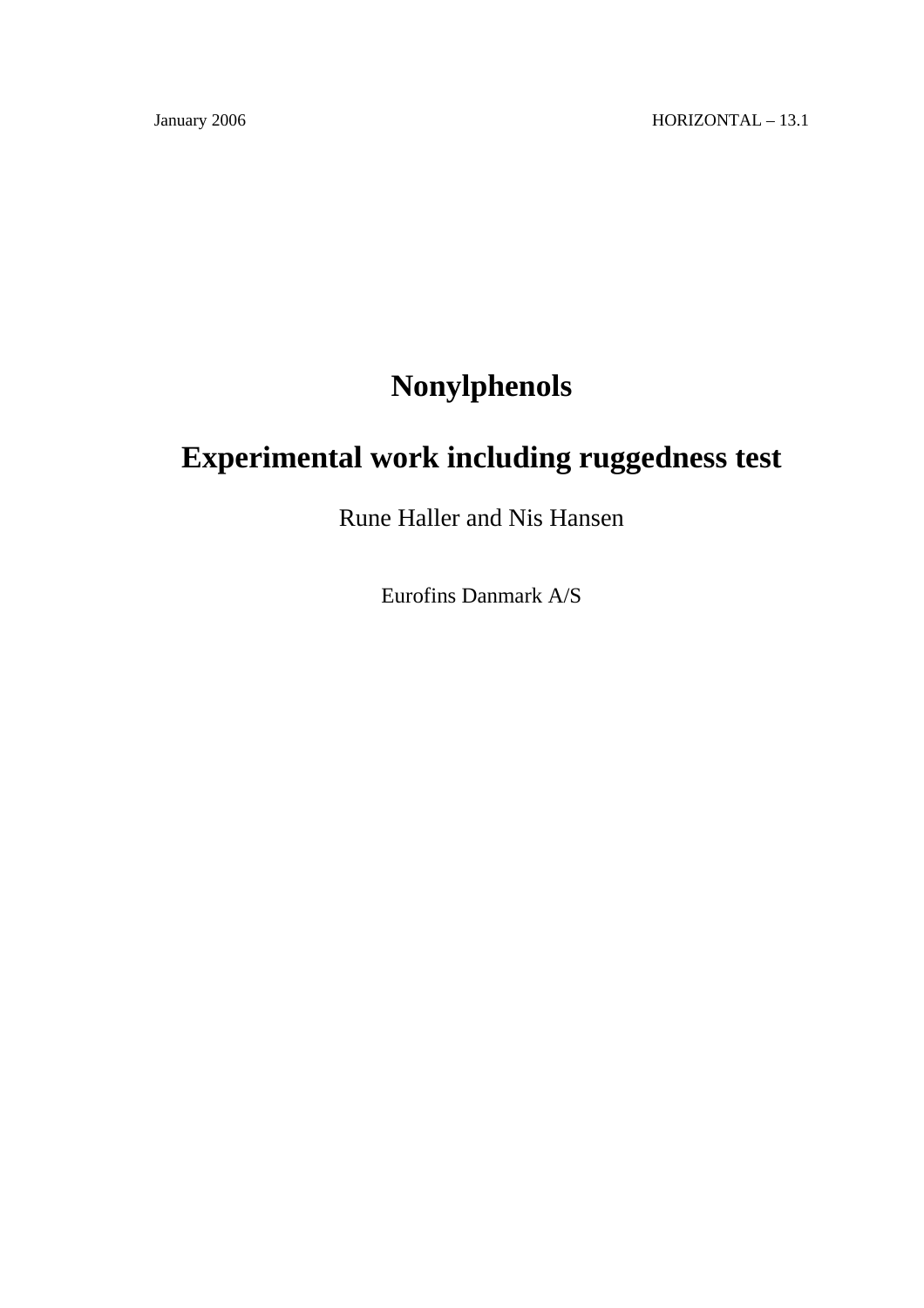# Acknowledgement

This work has been carried out with financial support from the following EU Member States: UK, Germany, France, Italy, Spain, Nordic countries, Netherlands, Denmark, Austria, EU DG XI and JRC, Ispra.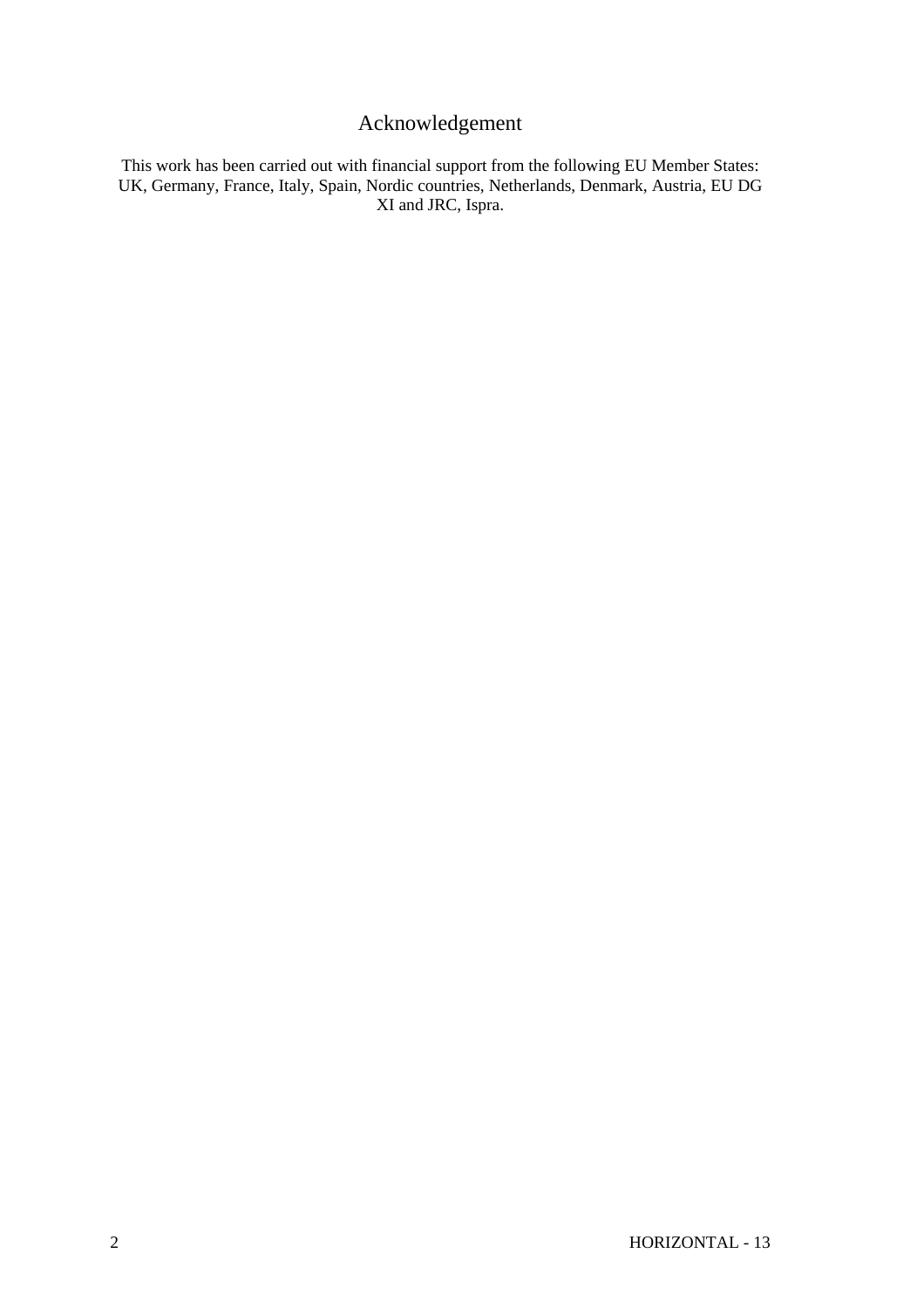# CONTENTS Page

| <b>SUMMARY</b> |                                                              | 6  |
|----------------|--------------------------------------------------------------|----|
| 1.             | <b>INTRODUCTION</b>                                          | 9  |
| 2.             | <b>SCOPE AND PRINCIPLE</b>                                   | 10 |
| 2.1            | Matrices                                                     | 10 |
| 2.2            | Analytes                                                     | 10 |
| 2.3            | Internal standards                                           | 11 |
| 3.             | MATERIALS/SAMPLES                                            | 12 |
| 4.             | <b>EXPERIMENTAL WORK</b>                                     | 14 |
| 4.1            | Derivatization and GC-MS measurement                         | 14 |
| 4.1.1          | Gas Chromatographic - Mass Spectrometric (GC-MS) measurement | 14 |
| 4.1.2          | Choice of derivatization reagent                             | 15 |
| 4.1.3          | Amount of derivatization reagent (MSTFA)                     | 16 |
| 4.1.4          | Efficiency of derivatization procedure                       | 16 |
| 4.1.5          | Time of derivatization                                       | 17 |
| 4.2            | Extraction                                                   | 17 |
| 4.2.1          | <b>Extraction solvent</b>                                    | 18 |
| 4.2.2          | <b>Extraction technique</b>                                  | 19 |
| 4.2.3          | <b>Extraction</b> time                                       | 20 |
| 4.3            | Pre-treatment                                                | 20 |
| 4.3.1          | Oven-drying                                                  | 20 |
| 4.3.2          | Freeze-drying                                                | 20 |
| 4.3.3          | Addition of water to freeze-dried sludge                     | 21 |
| 4.3.4          | Influence of water content                                   | 21 |
| 4.4            | Clean-up methods                                             | 21 |
| 4.5            | Storage and stability                                        | 23 |
| 4.5.1          | Samples                                                      | 23 |
| 4.5.2          | Solutions and extracts                                       | 23 |
| 5.             | <b>RESULTS AND DISCUSSION</b>                                | 24 |
| 5.1            | Derivatization and GC-MS measurement                         | 24 |
| 5.1.1          | Gas Chromatographic - Mass Spectrometric (GC-MS) method      | 24 |
| 5.1.2          | Choice of derivatization reagent                             | 25 |
| 5.1.3          | Amount of derivatization reagent (MSTFA)                     | 28 |
| 5.1.4          | Efficiency of derivatization procedure                       | 29 |
| 5.1.5          | Time of derivatization                                       | 32 |
| 5.2            | Extraction                                                   | 33 |
| 5.2.1          | <b>Extraction</b> solvent                                    | 33 |
| 5.2.2          | Extraction technique                                         | 37 |
| 5.2.3          | <b>Extraction</b> time                                       | 38 |
| 5.3            | Pre-treatment                                                | 40 |
| 5.3.1          | Oven-drying                                                  | 41 |
| 5.3.2          | Freeze-drying                                                | 41 |
| 5.3.3          | Addition of water to freeze-dried sludge                     | 42 |
| 5.3.4          | Influence of water content                                   | 43 |
| 5.4            | Clean-up methods                                             | 46 |
| 5.5            | Storage and stability                                        | 49 |
| 5.5.1          | Samples                                                      | 49 |
| 5.5.2          | Solutions and extracts                                       | 49 |
| 6.             | <b>CONCLUSIONS</b>                                           | 54 |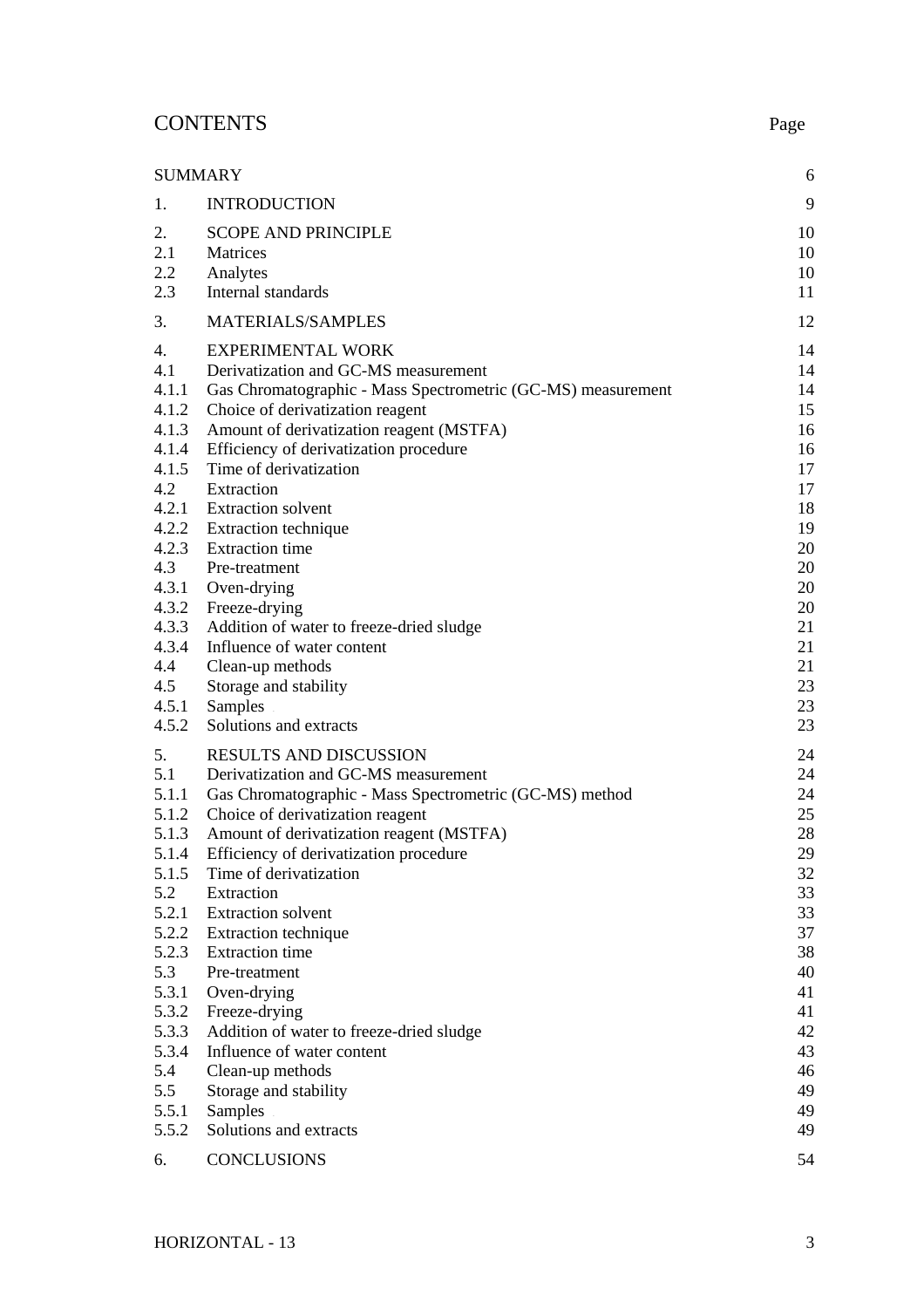| 7.    | <b>RUGGEDNESS TEST</b>                              | 56 |
|-------|-----------------------------------------------------|----|
| 7.1   | Materials                                           | 56 |
| 7.2   | Experimental                                        | 57 |
| 7.2.1 | Design of ruggedness test                           | 57 |
| 7.2.2 | Factors and levels of ruggedness test               | 57 |
| 7.3   | Results                                             | 59 |
| 7.3.1 | Extraction of wet and freeze-dried sludge           | 59 |
| 7.3.2 | Extraction of wet and freeze-dried soil and compost | 60 |
| 7.3.3 | The influence of the tested factors                 | 62 |
| 7.4   | Consequences of ruggedness tests                    | 63 |
|       | <b>REFERENCES</b>                                   | 64 |

- APPENDIX 1 Mass spectra of derivatized alkylphenols
- APPENDIX 2 Results Extraction solvent
- APPENDIX 3 Results Extraction technique
- APPENDIX 4 Results Extraction time
- APPENDIX 5 Results Pre-treatment
- APPENDIX 6 Results Clean-up methods
- APPENDIX 7 Results Stability of extracts
- APPENDIX 8 Results Ruggedness test
- APPENDIX 9 Method applied in ruggedness test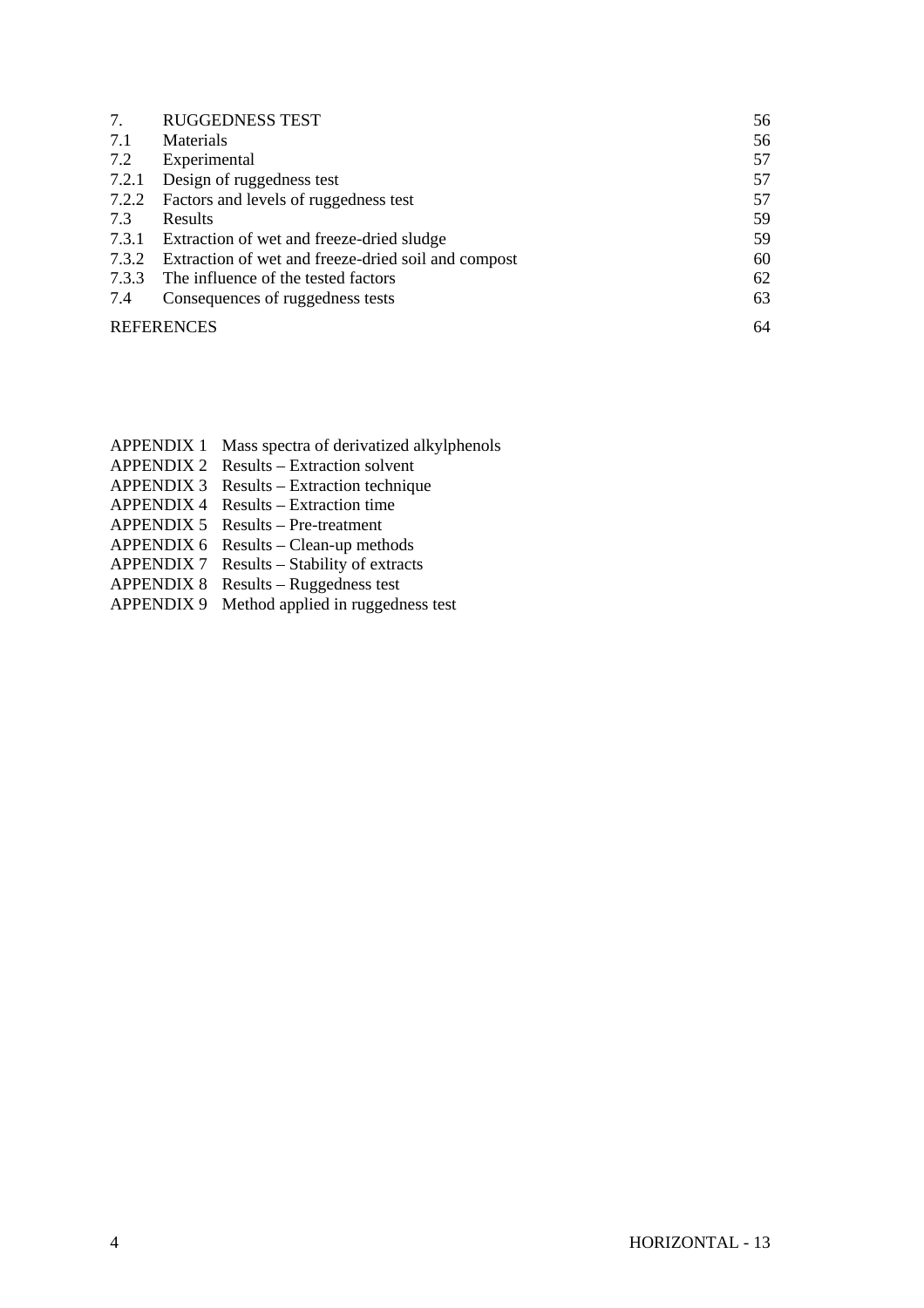# LIST OF TABLES

| Table 1  |                                                                                                                                           |  |
|----------|-------------------------------------------------------------------------------------------------------------------------------------------|--|
| Table 2  |                                                                                                                                           |  |
| Table 3  |                                                                                                                                           |  |
| Table 4  | Settings and parameters of the two GC-MS methods, "PFBCl" and "MSTFA",<br>developed for the analysis of PFBCl- and MSTFA-derivates of the |  |
|          |                                                                                                                                           |  |
| Table 5  | Selected ions for the detection of Nonylphenol, Nonylphenol monoethoxylate                                                                |  |
|          |                                                                                                                                           |  |
| Table 6  | Conditions of the DCM- acetone/pentane-extraction of SL-E2.  19                                                                           |  |
| Table 7  |                                                                                                                                           |  |
| Table 8  | Selected target and qualifier ions of PFBCl- and MSTFA-derivates of OP, NP,                                                               |  |
|          |                                                                                                                                           |  |
| Table 9  | Equations and linearity $(r^2)$ of the calibration curves of MSTFA- and PFBCl-                                                            |  |
|          |                                                                                                                                           |  |
| Table 10 | The standard derivation of the MSTFA- and PFBCI-derivates of OP, NP,                                                                      |  |
|          |                                                                                                                                           |  |
| Table 11 | Limit of detection estimated for the MSTFA and PFBCl derivates of OP,                                                                     |  |
|          |                                                                                                                                           |  |
| Table 12 | The extraction of NP, NP1EO and NP2EO from freeze-dried sludge sample                                                                     |  |
|          | (SL-E1) with toluene, DCM and acetone/pentane (1:1). Mean concentration                                                                   |  |
|          |                                                                                                                                           |  |
| Table 13 |                                                                                                                                           |  |
| Table 14 | Half-lives ( $t_{1/2}$ ) and associated correlation coefficient ( $r^2$ ) of NP, NP1EO and                                                |  |
|          | NP2EO measured in 0.1 mg/l standard, 2.5 mg/l standard and an extract of SL-                                                              |  |
|          |                                                                                                                                           |  |
| Table 15 | Half-lives $(t_{1/2})$ and associated correlation coefficient $(r^2)$ of NP, NP1EO and                                                    |  |
|          | NP2EO-derivates (MSTFA) measured in 0.1 mg/l standard, 2.5 mg/l standard                                                                  |  |
|          |                                                                                                                                           |  |
| Table 16 |                                                                                                                                           |  |
| Table 17 | Multifactorial design of which the ruggedness tests were conducted.  57                                                                   |  |
| Table 18 |                                                                                                                                           |  |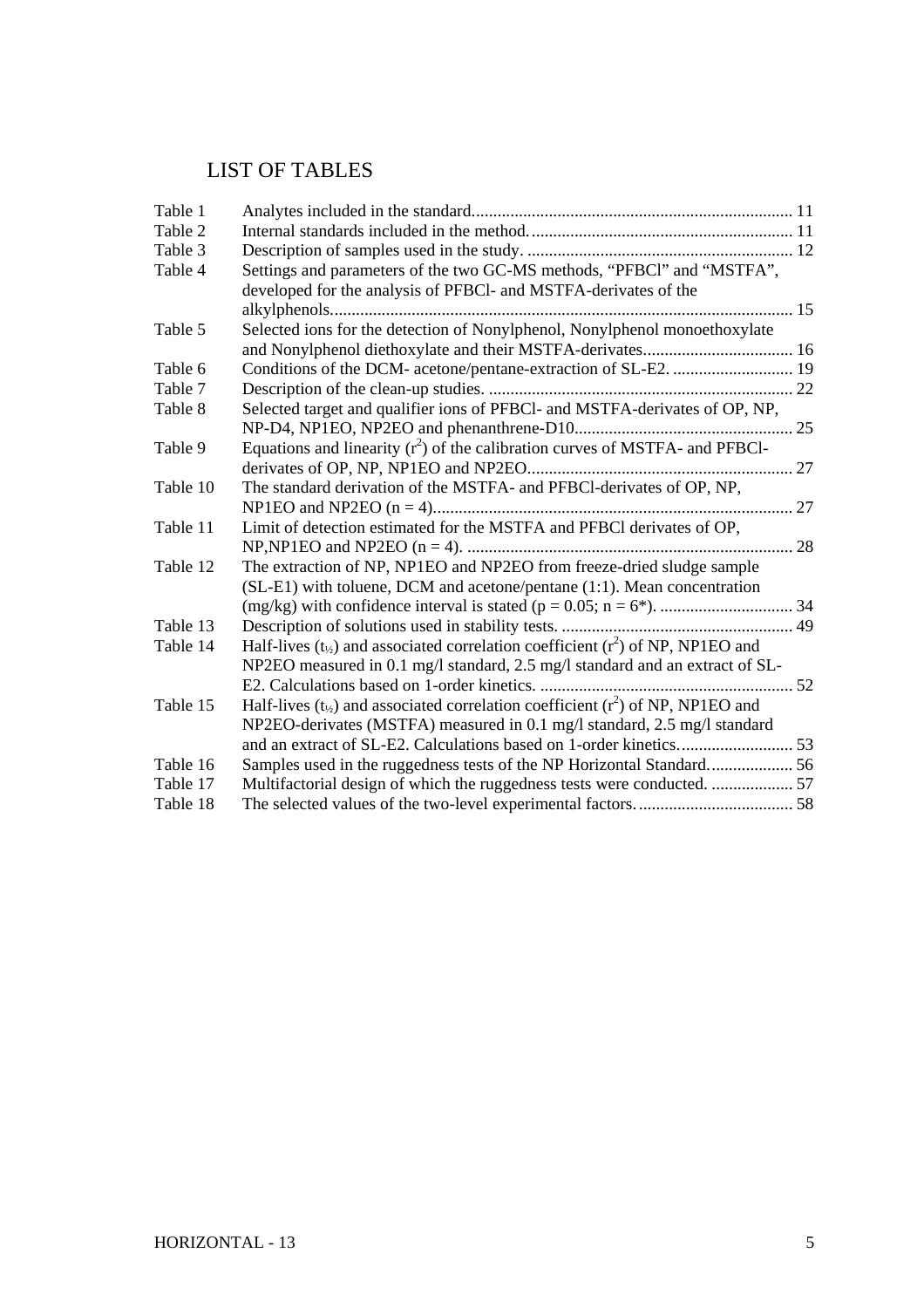# **SUMMARY**

The present report describes the experimental work being carried out for the development of a horizontal standard for the determination of nonylphenols in solid matrices. The work is part of two projects: Project HORIZONTAL WP 5: Organic Contaminants, and the research project HORIZONTAL-ORG WP 3.

The work is based on the recommendations in the desk study report for LAS and Nonylphenols from January 2004 /1/. In the report it was recommended that a standard method for nonylphenols should be based on the principle: an extraction of a dry or wet sample, possibly a clean-up step and a derivatization, and a measurement by GC-MS. Also it was recommended that several issues should be studied for the preparation of a draft method.

The present report describes the pre-normative experimental work and a ruggedness test carried out on the draft standard.

Before the beginning of the experimental work, the scope was discussed at several meetings in an ad-hoc group for LAS and nonylphenols and at workshop meetings in the sludge committee CEN/TC 308. It was decided that the scope shall include the matrices sludge, soil and compost (bio-waste) and the analytes 4-nonylphenol (NP), 4-nonylphenol monoethoxylate (NP1EO) and 4-nonylphenol diethoxylate (NP2EO). The three analytes are all mixtures of isomers.

In the report the following experiments are presented:

- The derivatization and GC-MS measurement
- The extraction solvent
- The extraction technique
- The pre-treatment of the sample (use of dry or wet sample)
- The clean-up procedure
- The storage and stability

Based on the experiments the following conclusions were made:

#### *Choice of derivatization reagent and GC-MS conditions*

A comparison of two derivatization reagents: Methyl-N-(trimethylsilyl)-trifluracetamide (MSTFA) and Pentafluorobenzoyl chloride (PFBCl) was conducted. An evaluation on the basis of chromatographic appearance, repeatability and limit of detection resulted in the choice of MSTFA as the most advantageous derivatization reagent.

#### *Derivatization procedure*

Changes in the initial derivatization procedure were introduced. The amount of MSTFA was reduced from 200 µl to 50 µl without loss of derivatization efficiency, and a derivatization with pure MSTFA (50 µl) followed by dissolution in 950 µl isooctane was substituted with the simultaneous addition of MSTFA and isooctane (i.e. 1 ml 5% MSTFA in isooctane).

#### *Derivatization efficiency and time*

The analysis of a MSTFA-derivatized 20 mg/l standard, recording both derivatized and underivatized alkylphenols, showed that the derivatization procedure is more than 95% efficient regarding the derivatization of NP and more than 99% regarding the derivatization of both NP1EO and NP2EO. This study was made with 15 minutes reaction, and based on these results the derivatization time was reduced from 30 to 15 minutes.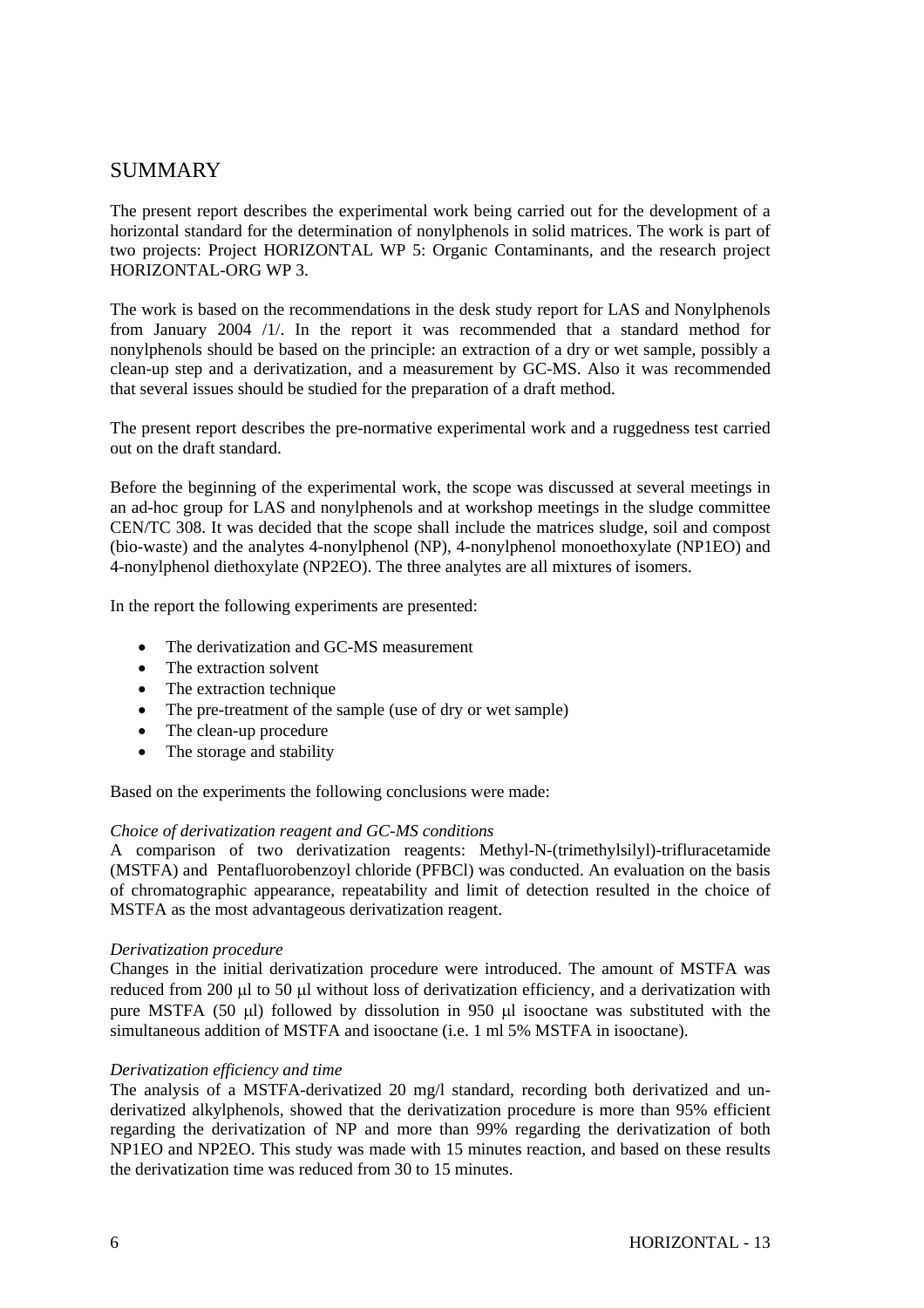#### *Choice of solvent*

The extraction efficiencies of toluene, ethyl acetate, dichloromethane and acetone/pentane (1:1) were compared in several studies. The most efficient solvent was found to be acetone/pentane, whereas the extraction efficiencies of the other solvents were found to be very similar. The use of acetone/hexane-like solvent (1:1) was therefore introduced in the method.

#### *Extraction volume*

The influence of sample/solvent-ratio on extraction efficiency was tested on sludge samples by comparing extractions of 2g dm/15 ml and 1g dm/15 ml, respectively. This study did not indicate any influence of sample/solvent-volume within the tested range. Mainly for practical reasons a sample/solvent-ration of 2 g dm/20 ml acetone/hexane-like solvent was chosen.

#### *Extraction technique*

A comparison of soxhlet and reciprocating shaker based on both acetone/pentane and toluene as extraction solvents was conducted. The reciprocating shaker was found to be more efficient than soxhlet when the extractions were conducted with acetone/pentane. No unambiguous conclusion was found regarding the toluene extractions. The reciprocating shaker was consequently chosen for the method.

#### *Extraction time*

An optimal extraction of NP, NP1EO and NP2EO from freeze-dried sludge samples was achieved after 0,5 hours. Extractions conducted on field moist sludge samples resulted in an optimal extraction of NP after 2 hours. The extraction efficiency of NP1EO and NP2EO was, however, found to be slightly increasing over time. The increase in extraction efficiency was not found to necessitate an extraction time of more than 2 hours. Extraction times of 1 and 2 hours for the extraction of freeze-dried and wet samples, respectively, were consequently chosen for the method.

#### *Oven-drying*

A tendency of oven-dried samples to result in a reduction in extraction efficiency of NP was observed. However, the effect was not statistically significant due to relatively large standard deviations obtained in this study. No indications of reduced extraction efficiencies were observed for NP1EO (NP2EO < LOD). Only drying by freeze-drying is included in the method.

#### *Freeze-drying*

Freeze-drying was found to result in a significant reduction in extraction efficiencies for NP and NP1EO (NP2EO not effected), when freeze-dried sludge was extracted directly. However, the addition of water to the freeze-dried sample before extraction increased the extraction efficiency to a similar level as seen by the extraction of wet samples.

#### *Influence of water content*

A significant decrease in extraction efficiency of NP and NP1EO in sewage sludge was observed when the dry matter content was reduced to 5%. A significant effect on the extraction of NP2EO was observed when the dry matter content was reduced to 10%. The use of two internal standards (4-n-nonylphenol and 4-n-nonylphenol diethoxylate), however, compensates for the low recoveries and thus enables a correct quantification of NP, NP1EO and NP2EO, even when analysing samples of low dry matter content, possibly down to 2%. For samples with lower than 2% dry matter freeze-drying should be used.

#### *Clean-up*

An example of a clean-up method based on silica columns was tested. It was shown that a cleanup of dirty extracts can be obtained, resulting in extracts free from chromatographic interference.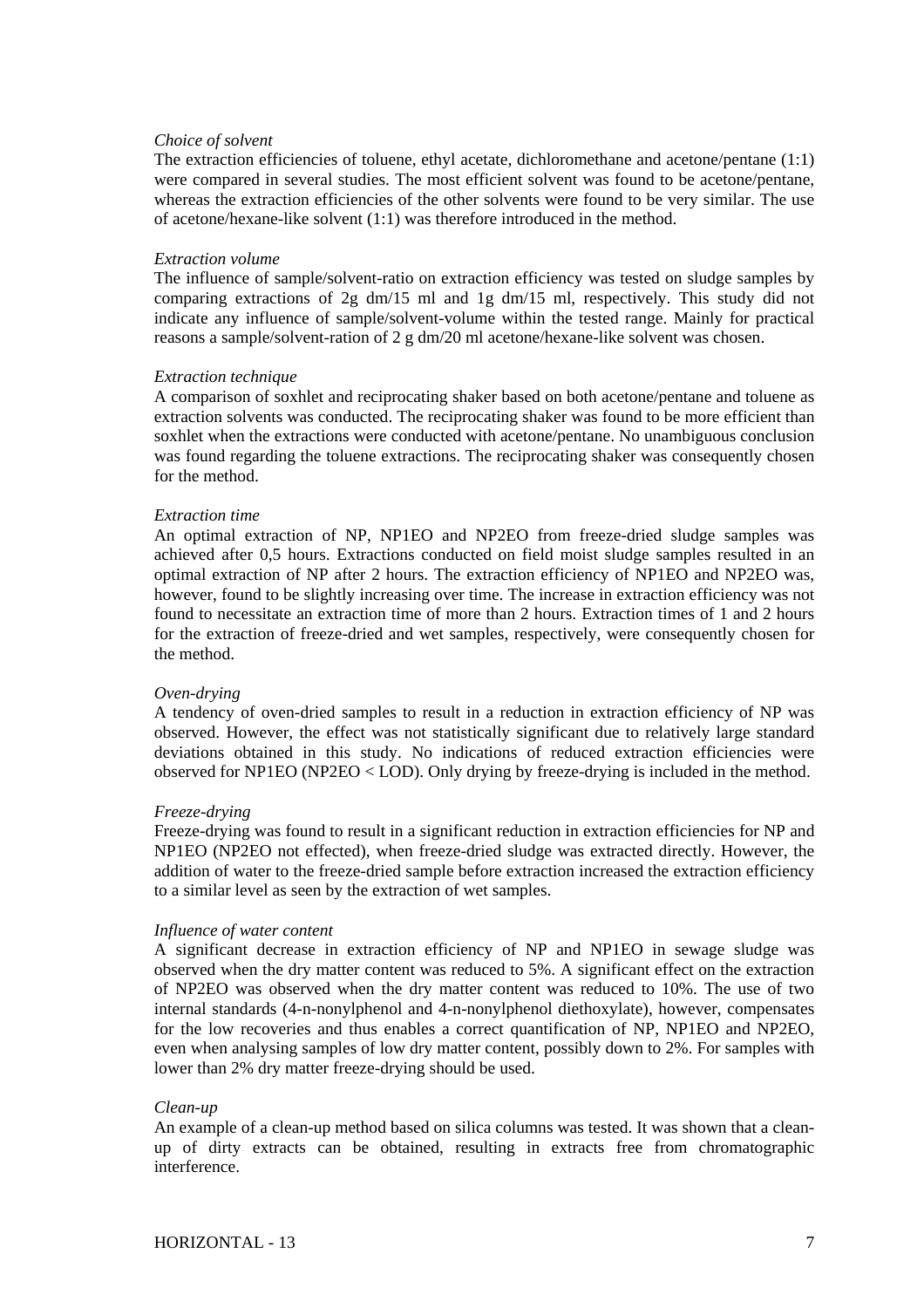#### *Storage and stability*

The stability of samples has been studied for sludge and will be presented in a separate report. The stability of NP-D4, NP, NP1EO and NP2EO and their MSTFA-derivates stored at –18°C, 4°C and 22°C was tested. An acceptable storage period of 2 weeks was observed regarding both derivatized and un-derivatized calibration standards (0,1-2,5 mg/l). The acceptable storage time of a sludge extract was found to be approximately 4 weeks. The less stable analyte was NP2EO (and MSTFA-derivates of NP2EO) in all the tested solutions.

On the basis of these conclusions, the draft method has been written. The  $1<sup>st</sup>$  and  $2<sup>nd</sup>$  draft was also discussed at ad-hoc group meetings, and the  $3<sup>rd</sup>$  draft was written, dated November 2005, see Appendix 9.

#### *Ruggedness test*

The  $3<sup>rd</sup>$  draft was subjected to a ruggedness test to examine the influence of several factors related to the extraction procedure. By the ruggedness test 10 samples were tested, each for the influence of 7 different factors.

The results of the ruggedness test was positive, since only one change in the method was found necessary: For wet soil (and compost) the amount of extracting solvent was increased in order to give a higher extraction yield. The draft method was changed accordingly and some minor adjustments were also made. The result is the  $4<sup>th</sup>$  draft standard, now ready for consultation.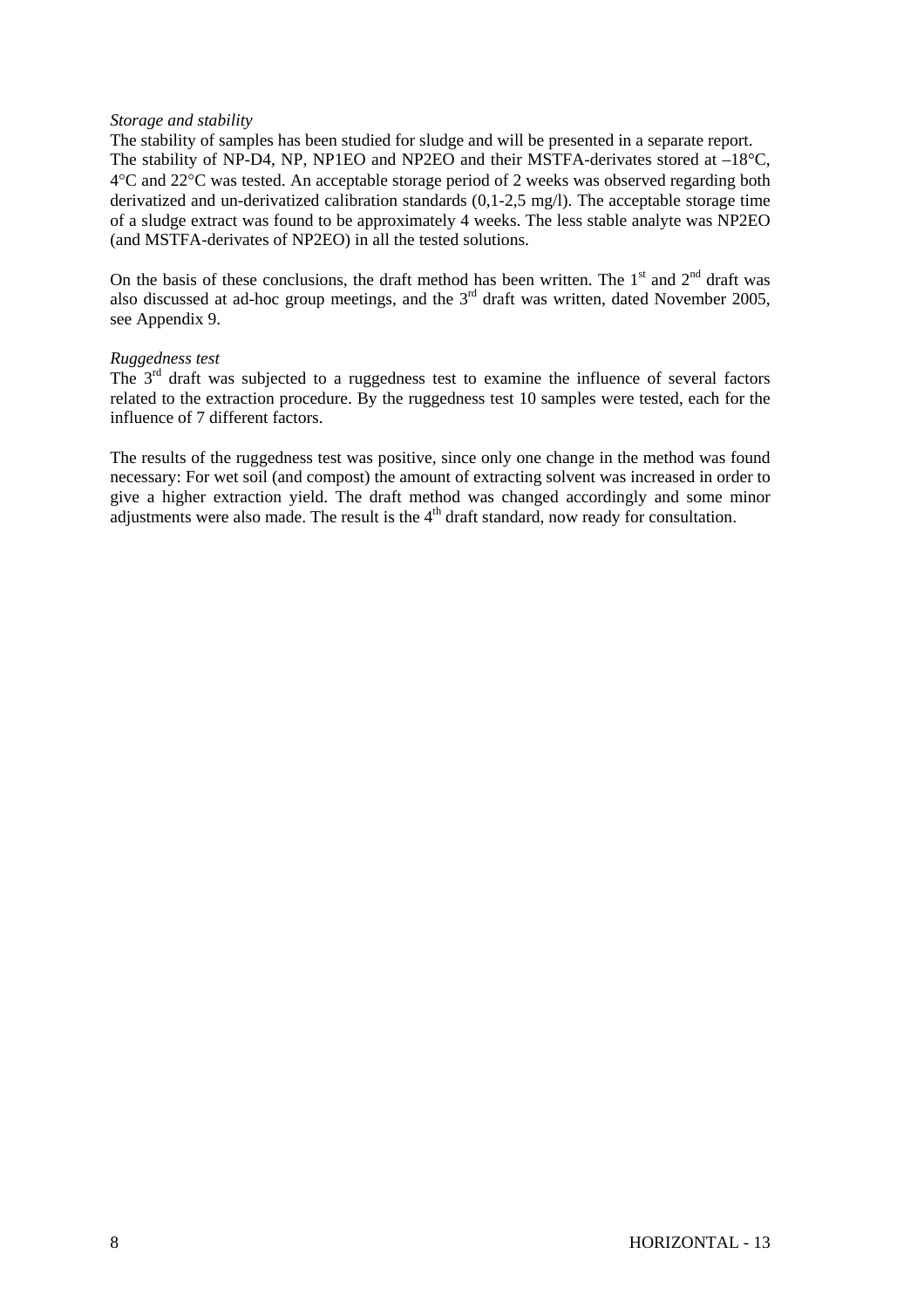# 1. INTRODUCTION

The present report describes the experimental work being carried out for the development of a horizontal standard for the determination of nonylphenols in solid matrices. The work is part of two projects: Project HORIZONTAL WP 5: Organic Contaminants, and the research project HORIZONTAL-ORG WP 3.

In the desk study report for LAS and nonylphenols /1/ it was recommended that pre-normative studies should be conducted for both groups of compounds before horizontal standards could be drafted. Also recommendations were given for the issues to be included in the further work. Further suggestions were received from interested parties commenting the desk study /2/. The desk study report and the summary of comments is published at the HORIZONTAL website http://www.ecn.nl/horizontal/.

The present work has been based on the desk study and the comments given. The following recommendations were presented:

- That the method will include an extraction of a dry or wet sample, possibly a clean-up step and a derivatization, and a measurement by GC-MS
- That many issues had to be studied before a draft standard for nonylphenols could be presented

The desk study report pointed at several main issues to be studied:

- Scope shall mono- and di-ethoxylates of nonylphenols be included
- Scope which matrices shall be included
- Sample storage
- Use of wet and/or dry sample
- Choice of extraction solvent
- Choice of extraction technique
- The necessity of clean-up and choice of clean-up
- Choice of derivatization procedure if derivatization shall be included

The desk study report and many of the results from the experiments have been presented and discussed by an ad-hoc group formed to facilitate such discussions. The ad-hoc group have met in conjunction with standardisation meetings in the Sludge Committee CEN/TC 308/WG 1 and the Soil Committee ISO/TC 190: In Hamburg 28 August 2003, in Copenhagen 29 January 2004, in Paris 21 September 2004, in Vienna 8 March 2005 and in Madrid 21 September 2005.

In addition, the work has been presented and discussed at the workshop in HORIZONTAL-ORG held in Paris 28 – 29 April 2005, and at a working group meeting at ISO190/SC 3 held in Tokyo 11 October 2005.

The present report describes the results from the experimental work on the issues mentioned. It also includes the results from a ruggedness test carried out on the draft standard.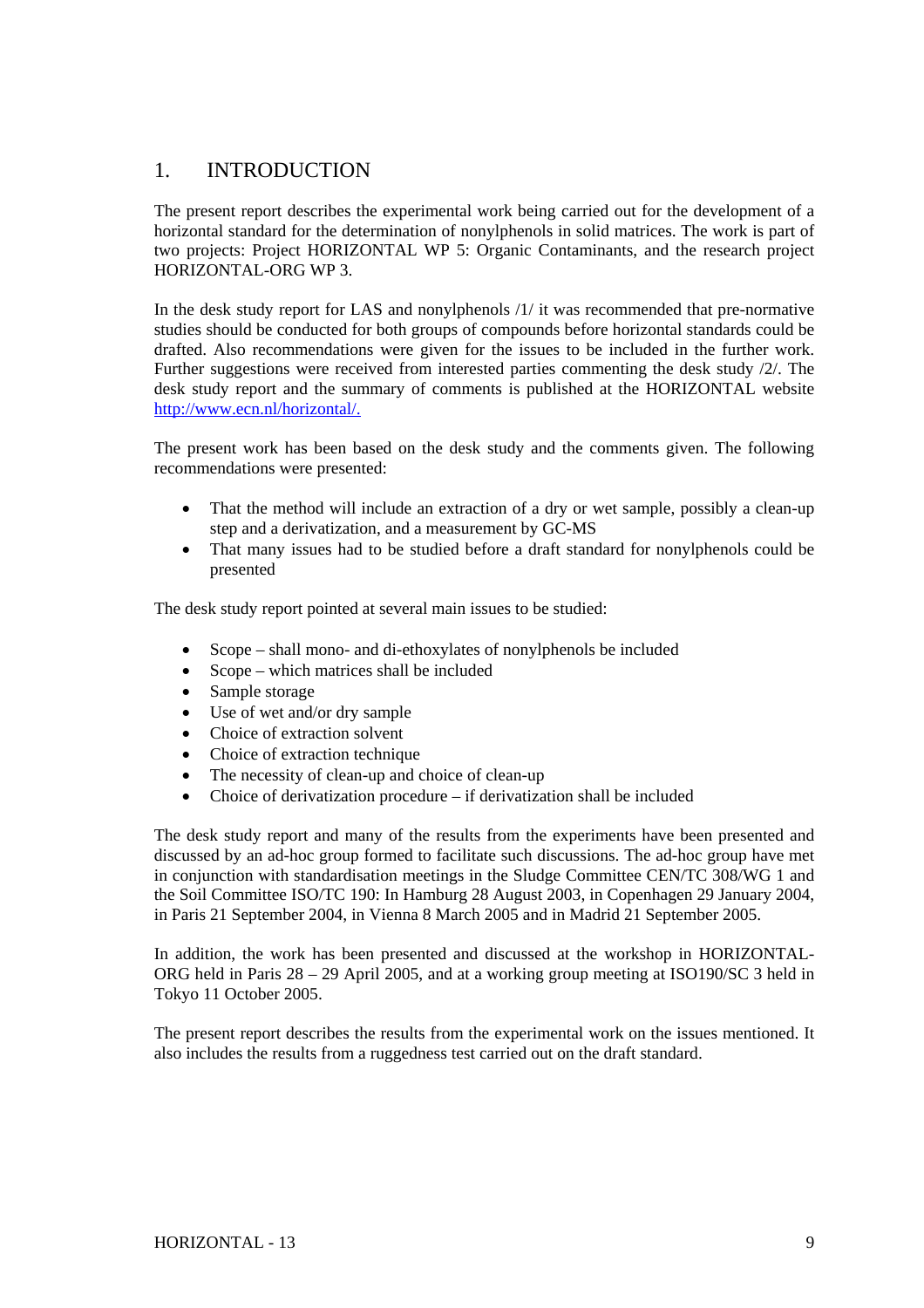# 2. SCOPE AND PRINCIPLE

After the publication of the desk study report the scope of the method was further discussed at several working group meetings. The conclusions of these discussions are described in this chapter.

As already described in the desk study report, the method for nonylphenols can be shortly described:

The test sample (wet or freeze-dried sample) is extracted with an organic solvent or mixture of solvents. If necessary, interfering compounds are removed from the extract by a clean-up on a suitable column. Due to the inclusion of mono- and di-ethoxylates in the scope (see sub-section 2.2) the extract is treated with a derivatization reagent to derivatize the analytes, and they are subsequently analysed by gas chromatography and detection by mass spectrometry (MS).

Nonylphenols and nonylphenol mono- and diethoxylates are identified from the GC-fingerprint, the relative retention times and the relative intensities of the MS diagnostic ions. The quantification is based on internal standard procedure.

# 2.1 Matrices

Since the start of the project Horizontal, the work has been closely related to the Commission's plan to write a new Sewage Sludge Directive, and it was therefore obvious that sludge must be part of the scope.

At the first enquiry a comment from AFNOR, France, stated that the standard should also include soil. This item was also discussed at several working group meetings in ISO/TC 190 (Soil Committee) as well as in the ad-hoc group for nonylphenols and LAS. It was the general opinion that soil shall also be included in the scope.

Other matrices like biowaste, sediments and selected solid wastes may also be analysed by the method. Among these, only biowaste (compost) is included in the scope, since the planned validation study will include sample(s) of compost, however, not samples of sediment and solid waste.

Therefore the standard will include sludge, soil and compost (biowaste). Other solid materials like sediment and selected solid wastes may be analysed by the method.

# 2.2 Analytes

At the first two ad-hoc group meetings in Hamburg, 28 August 2003, and in Copenhagen, 29 January 2004, it was discussed whether mono- and di-ethoxylates of nonylphenols (NP1EO and NP2EO) should also be included in the method in addition to the nonylphenols (NP). From several national representatives wishes were expressed to include the ethoxylates in the method, and it was therefore decided to do so.

At the ad-hoc group meeting in Vienna on 08 March 2005 it was discussed if 4-tert-octylphenol (4-(1,1,3,3-tetramethylbutyl)phenol) should also be included in the standard. This compound is mainly found in the environment as a degradation product from non-ionic detergents in the group of octylphenol polyethoxylates, similarly to nonylphenol, which also derives from non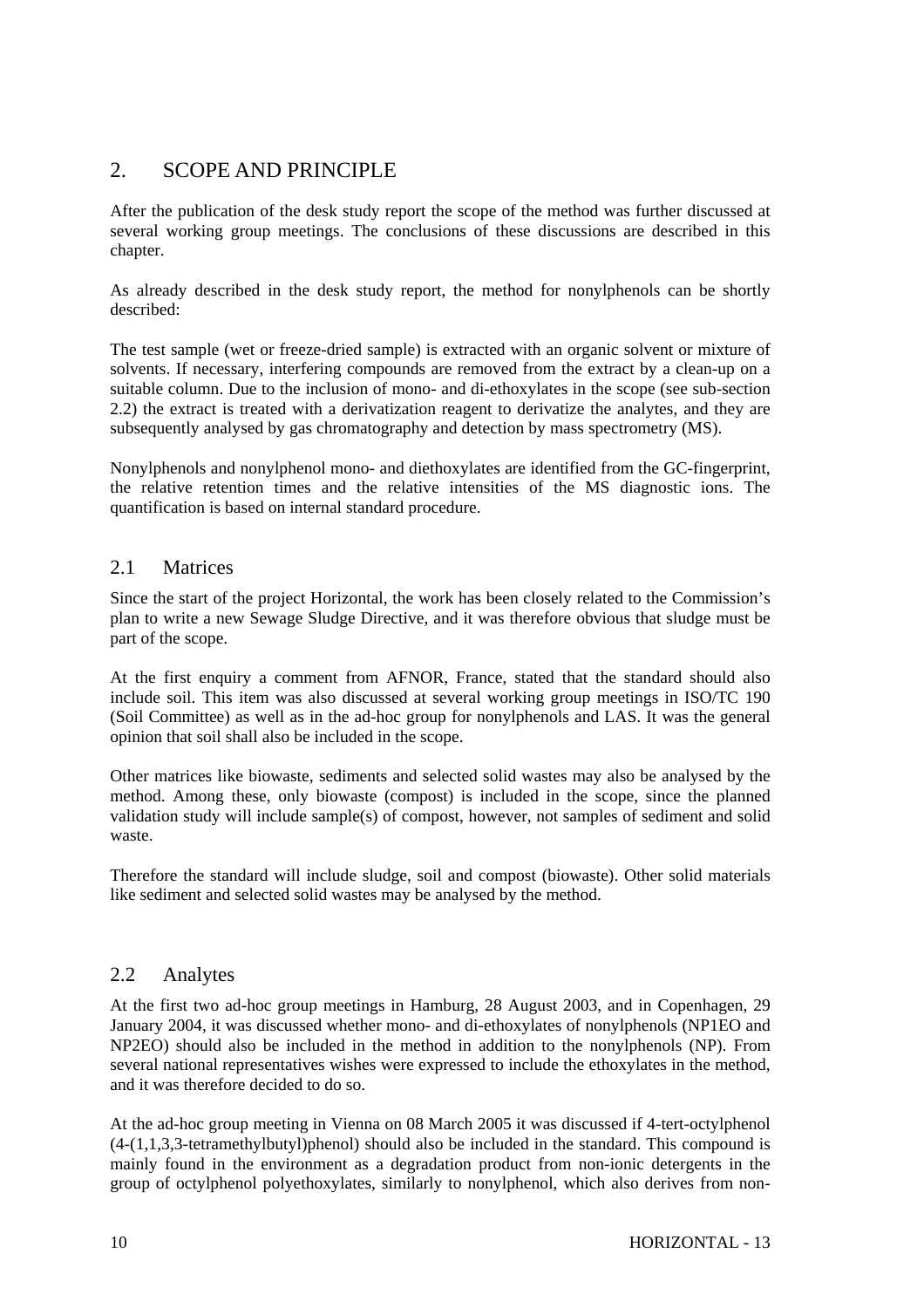ionic detergents in the group of nonylphenol polyethoxylates. It was decided that 4-tertoctylphenol should not be included in the normative part of the method. However, since the compound can easily be determined by the method, it was decided to include the compound in a note in the method.

Therefore, the standard will include the four analytes shown in Table 1.

| Analyte                                           | Formula         | Synonym            | CAS No.          |
|---------------------------------------------------|-----------------|--------------------|------------------|
| 4-nonylphenol (mixture of isomers)                | $C_{15}H_{24}O$ | <b>NP</b>          | $104 - 40 - 5$ , |
|                                                   |                 |                    | 25154-52-3       |
| 4-nonylphenol monoethoxylate (mixture of isomers) | $C_{17}H_{28}O$ | NP1EO              | 26027-38-3       |
| 4-nonylphenol diethoxylate (mixture of isomers)   | $C_{19}H_{32}O$ | NP <sub>2</sub> EO | 26027-38-2       |
| 4-tert-octylphenol *                              | $C_{14}H_{22}O$ | OP                 | 140-66-9         |

Table 1 Analytes included in the standard.

 $*(4-(1,1,3,3-tetramethylbutyl)phenol)$ 

For the nonylphenol and the ethoxylates the analyte is a mixture of isomers. By the GC-MS analysis about 10-14 isomers have been found, and the gas chromatogram thus shows a numbers of more or less resolved peaks.

4-tert-octylphenol is a single compound.

# 2.3 Internal standards

The method is based on the use of internal standard calculations. The internal standards are added to the test sample and are taken through the whole analytical procedure.

The work began using only the  $D_4$ -labelled 4-n-nonylphenol as internal standard. Later in the studies the  $^{13}$ C-labelled 4-n-nonylphenol diethoxylate was introduced as a second internal standard (see sub-sections 4.2 and 5.2). A good alternative to  $D_4$ -labelled 4-n-nonylphenol is the  ${}^{13}$ C-labelled 4-n-nonylphenol.

At the ad-hoc group meeting in Vienna on 08 March 2005 it was furthermore agreed that nonlabelled compounds may be used as alternatives, if it is shown that they are not present in the sample.

Thus the standard will mention the five internal standards shown in Table 2.

| Analyte                                           | Formula            | Synonym           |
|---------------------------------------------------|--------------------|-------------------|
| $^{13}$ C-labelled 4-n-nonylphenol                | $C_{15}H_{24}O$    | ${}^{13}C$ -NP    |
| ${}^{13}$ C-labelled 4-n-nonylphenol diethoxylate | $C_{19}H_{32}O$    | ${}^{13}$ C-NP2EO |
| $D_4$ -labelled 4-n-nonylphenol                   | $C_{15}H_{20}D_4O$ | $NP-D4$           |
| Unlabelled 4-n-nonylphenol                        | $C_{15}H_{24}O$    | $4-n-NP$          |
| Unlabelled 4-n-nonylphenol diethoxylate           | $C_{19}H_{32}O$    | 4-n-NP2EO         |

Table 2 Internal standards included in the method.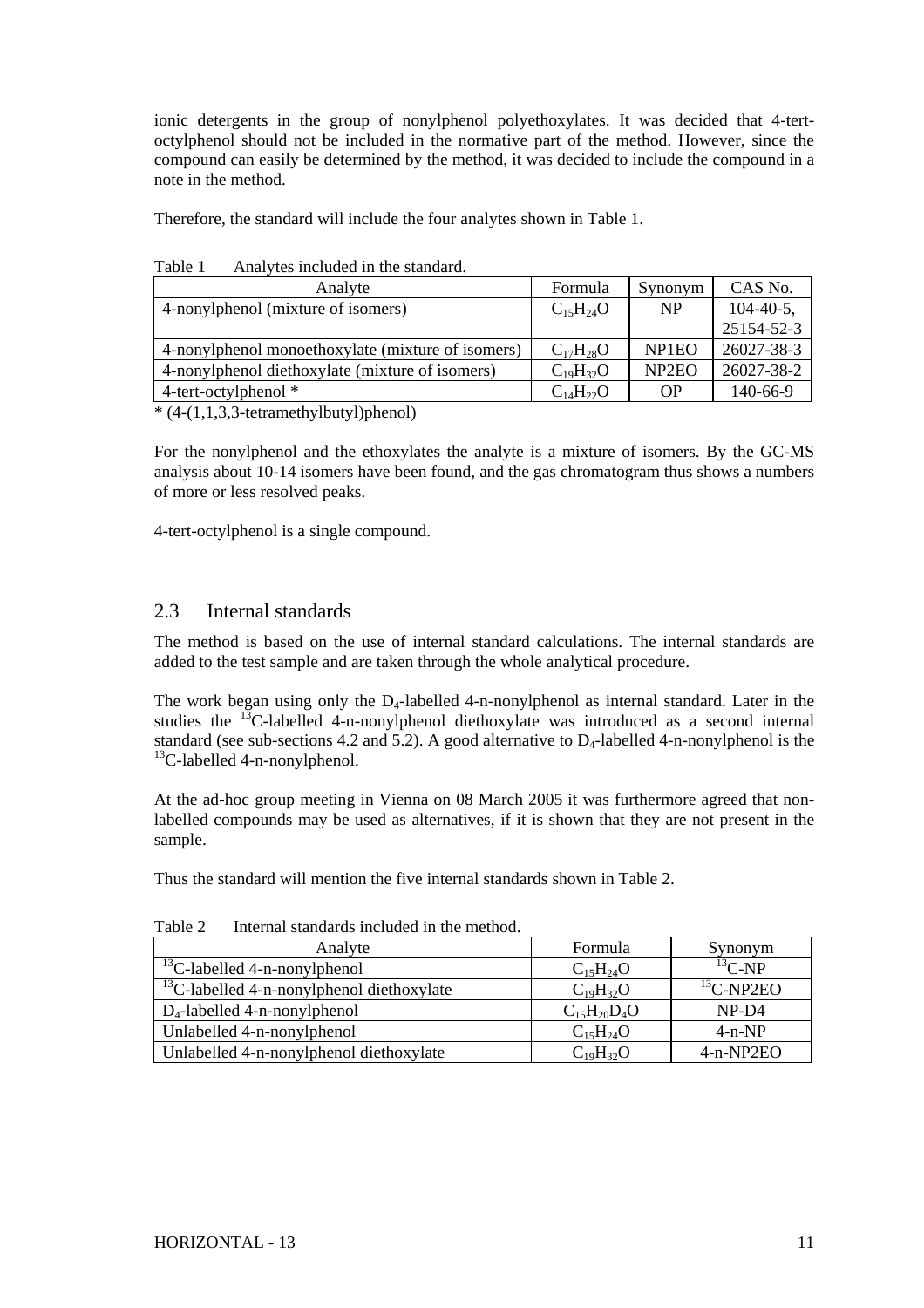# 3. MATERIALS/SAMPLES

Samples for the experimental work are collected from several sources. Many samples are socalled playground samples made available through Horizontal Work Package 1, other samples are natural samples collected in Denmark, and one sludge sample was taken from the Danish Eurofins proficiency-testing scheme. A list of samples is given in Table 3.

|               |                                                                               |                                              | $C_{org}$ | Dry           | Approx. conc., mg/kg DM |       |                    |
|---------------|-------------------------------------------------------------------------------|----------------------------------------------|-----------|---------------|-------------------------|-------|--------------------|
|               |                                                                               |                                              |           | matter        |                         |       |                    |
| <b>Sample</b> | <b>Sample description</b>                                                     | Pre-                                         | wgt. $%$  | $\frac{0}{0}$ | NP                      | NP1EO | NP <sub>2</sub> EO |
| ID            |                                                                               | treatment                                    |           |               |                         |       |                    |
| $SO-4$        | Clay soil, Speyer,<br>Germany                                                 | Ball-milled<br>and sieved<br>$<$ 125 $\mu$ m | 1.652     |               | 1.1                     | 1.1   | 0.98               |
| $SO-9$        | Soil, Hagen,<br>Germany                                                       | Ball-milled<br>and sieved<br>$<$ 125 $\mu$ m |           |               | 0.23                    | 0.57  | 0.20               |
| $SO-E1$       | Soil enriched with<br>sewage sludge, DHI,<br>Hoersholm,<br>Denmark. 921916-01 | Sieved $\langle 1 \rangle$<br>mm             |           | 68.77         | 2.0                     | 0.20  | 0.10               |
| $SL-4$        | Sewage sludge,<br>domestic, Essen,<br>Germany<br>$(= BCR 144)$                | Ball-milled<br>and sieved<br>$<$ 125 µm      | 29.035    |               | 7.6                     | 37    | 29                 |
| $SL-11$       | Sewage sludge,<br>electronic industry,<br>Turin, Italy                        | Ball-milled<br>and sieved<br>$< 125 \mu m$   | 3.177     |               | 3.2                     | 22    | 18                 |
| $SL-E1$       | Sewage sludge, VKI,<br>Hoersholm, Denmark                                     |                                              |           | Ca. 100       | 41                      | 6.1   | 1.5                |
| $SL-E2$       | Sewage sludge,<br>domestic, Vejle,<br>Denmark. 908134                         |                                              |           | 28            | 27                      | 5.9   | < 0.05             |
| $SL-E3$       | Sewage sludge,<br>domestic, Helsingør,<br>Denmark. 920702                     |                                              |           | 24            | 39                      | 5.3   | 0.86               |
| $SL-E4$       | Sewage sludge,<br>domestic,<br>Marselisborg,<br>Denmark. 914822-01            |                                              |           | 29            | 20                      | 9.4   | 1.6                |
| $CW-1$        | Composted garbage,<br>Munich, Germany                                         | Dried<br>and<br>ball-milled                  | 12.122    |               | 0.30                    | 0.19  | 0.18               |
| $CW-5$        | Compost, Fulda,<br>Germany                                                    |                                              | 11.45     |               | 0.13                    | 0.05  | < 0.05             |

Table 3 Description of samples used in the study.

The samples SO-4, SO-9, SL-4, SL-11, CW-1 and CW-5 are playground samples from Horizontal Work Package 1 and a general characteristic of the samples is given in two reports /3/ and /4/.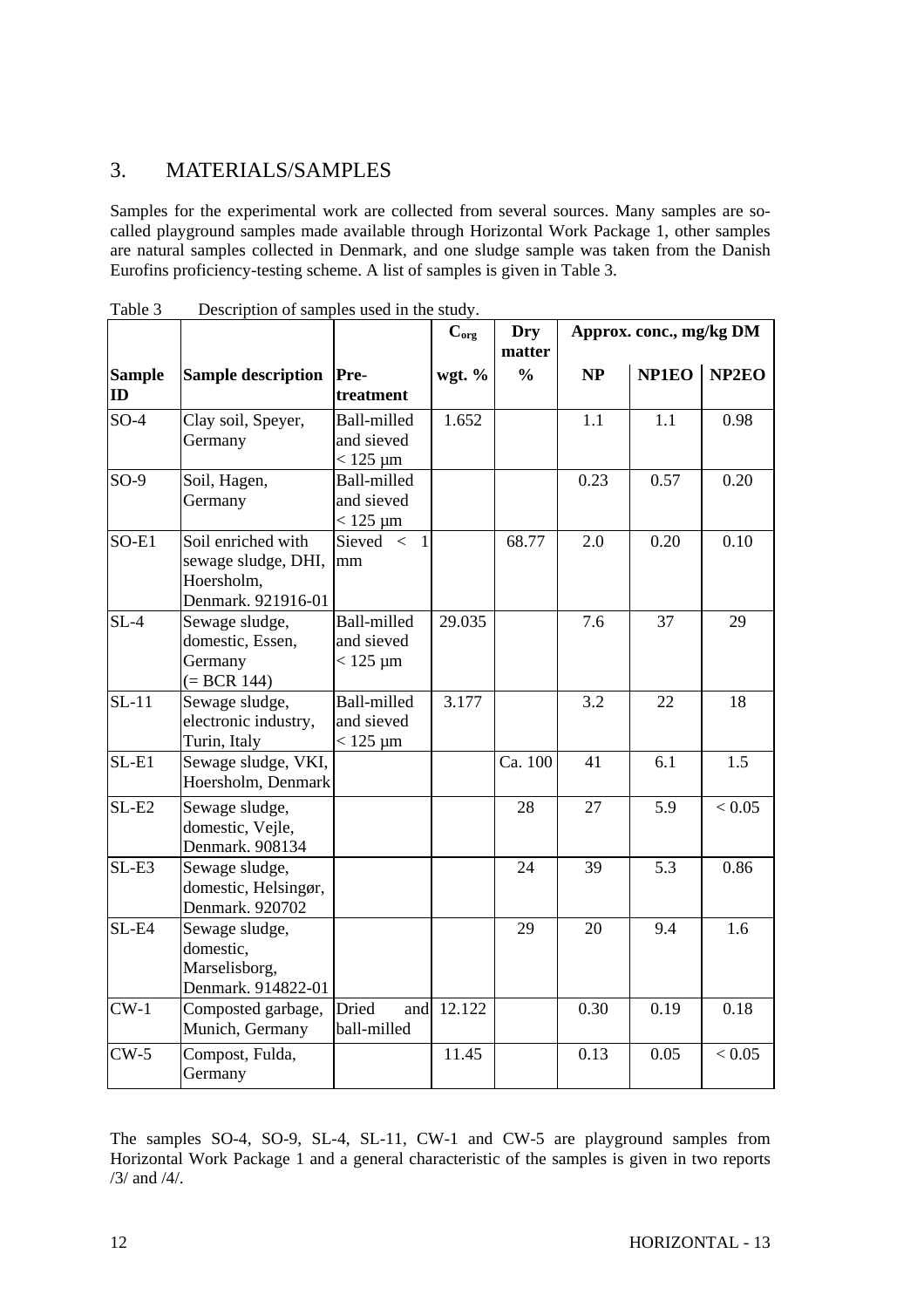Sample SL-E1 is a freeze-dried sludge from the Danish proficiency-testing scheme.

The samples SO-E1, SL-E2, SL-E3 and SL-E4 are samples collected in Denmark for various purposes.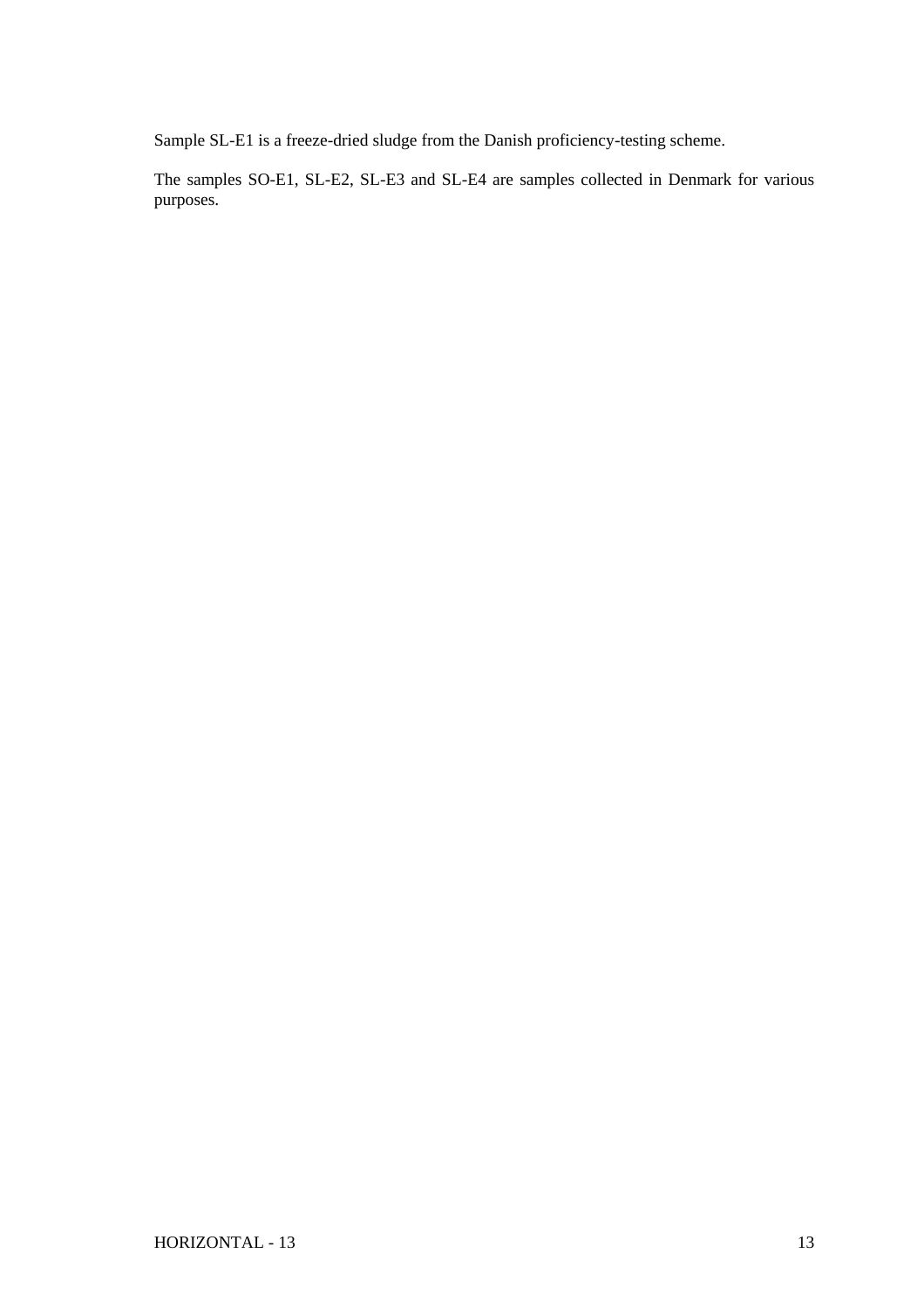# 4. EXPERIMENTAL WORK

The experimental work that has been carried out in order to gather the necessary information to develop a Horizontal Nonylphenol standard is explained in this chapter. The results of the experimental work are described in chapter 5.

Many preliminary studies are not included in the report, however the report contains the work that is the basis for drafting the horizontal standard method for nonylphenols.

The experimental work has included studies of the following elements:

- The GC-MS measurement including the derivatization step. First the derivatization method was chosen, and subsequently the procedure was optimized.
- Extraction. Several solvents and two extraction techniques were examined and one was chosen for further work. The extraction procedure was further optimized and documented.
- Pre-treatment of the sample. The use of wet and dried sample for the analysis was compared.
- Clean-up. A sample clean-up using silica column was examined.
- Storage and stability. Stability of extracts and derivatives has been studied.
- Calibration procedure. The choice of internal standards was changed due to the results obtained.

## 4.1 Derivatization and GC-MS measurement

Two GC-MS methods were set up to analyse two types of alkylphenol derivates (4.1.1). The performance of the derivatization reagents, Pentafluorobenzoyl chloride (PFBCl) and Methyl-N-(trimethylsilyl)-trifluracetamide (MSTFA), were subsequently tested and compared with the purpose of selecting the most suitable derivatization reagent (4.1.2).

## 4.1.1 Gas Chromatographic - Mass Spectrometric (GC-MS) measurement

A GC-MS method enabling the detection of PFBCl derivates of 4-tert-octylphenol (OP), nonylphenol (NP), deuterated 4-n-nonylphenol (NP-D4), nonylphenol monoethoxylate (NP1EO) and nonylphenol diethoxylate (NP2EO) was set up according to Wahlberg et al (1990) /5/. A second GC-MS method was set up to detect MSFTA derivates of the described alkylphenols according to a draft method from Northrhine Westfalia State Environment Agency (May 2004) /6/.

The methods were set up on a GC-MS (HP 5890 GC with a HP 5973 Mass Selective Detector from Agilent) equipped with an automatic liquid sampler (7683 Agilent) and a 5% Diphenyl Methyl Siloxane capillary column (30 m x 0.25 mm ID with 0.25  $\mu$ m film thickness). The GC and MS settings of the two methods are presented in Table 4. The selection of ions was based on mass spectra from GC-MS scans of alkylphenol standard solutions, see Appendix 1. For the selected target ions and qualifier ions see Table 8 in sub-section 5.1.1.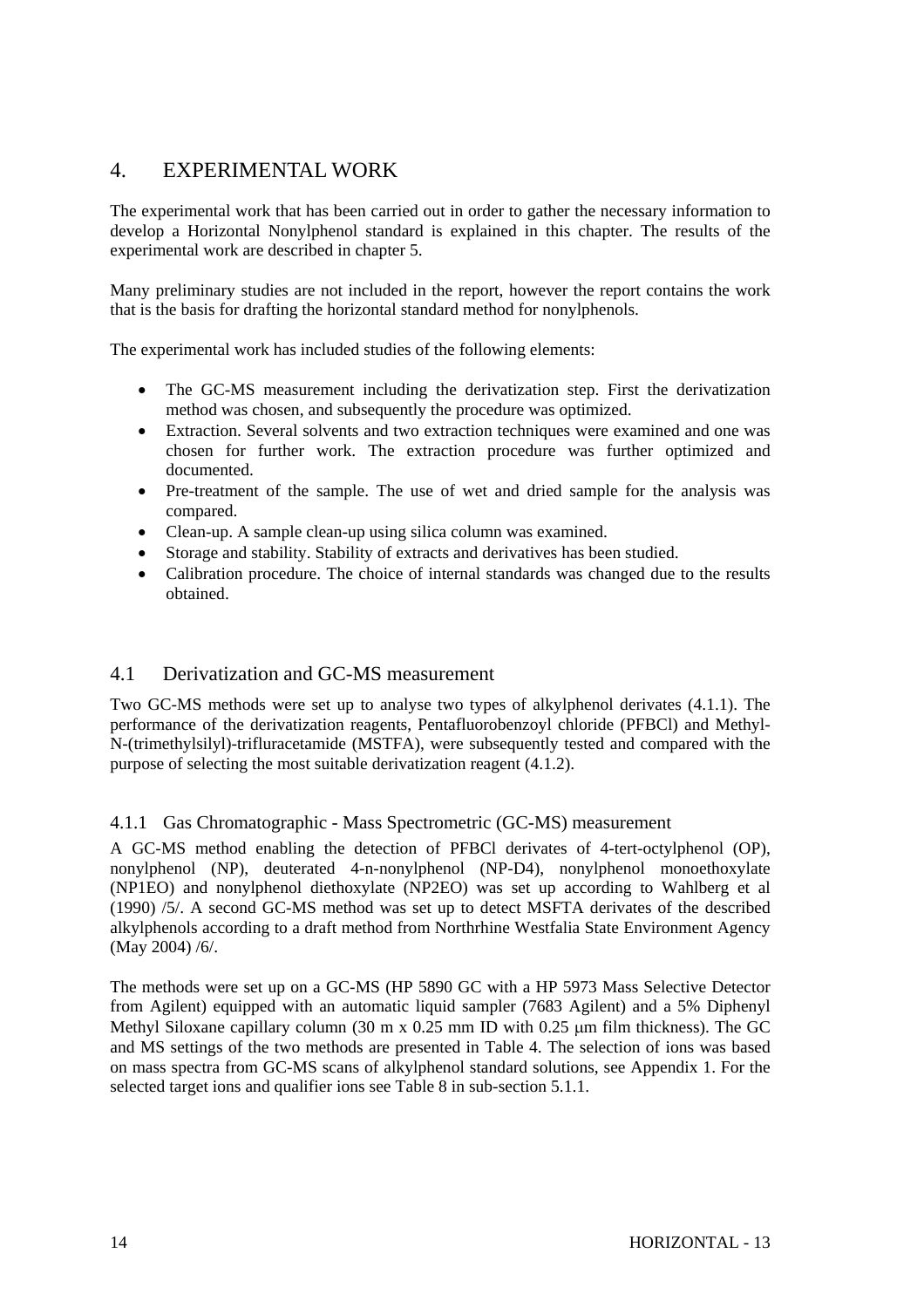| developed for the analysis of PFBCI- and MSTFA-derivates of the alkylphenois. |                                               |                                                |  |  |  |
|-------------------------------------------------------------------------------|-----------------------------------------------|------------------------------------------------|--|--|--|
| Parameter                                                                     | "PFBCl-method"                                | "MSTFA-method"                                 |  |  |  |
| Injection                                                                     | <b>Pulsed Splitless</b>                       | <b>Pulsed Splitless</b>                        |  |  |  |
| Injection temperature                                                         | 250 °C                                        | 250 °C                                         |  |  |  |
| Temperature program                                                           | $80^{\circ}$ C (1 min)                        | $100^{\circ}$ C (1 min)                        |  |  |  |
|                                                                               | $30^{\circ}$ C/min to $210^{\circ}$ C (0 min) | $10^{\circ}$ C/min to $200^{\circ}$ C (3 min)  |  |  |  |
|                                                                               | $10^{\circ}$ C/min to 300 $^{\circ}$ C        | $10^{\circ}$ C/min to 300 $^{\circ}$ C (7 min) |  |  |  |
| Injection volume                                                              | 1 ul                                          | l µl                                           |  |  |  |
| <b>Carrier Gas</b>                                                            | Helium                                        | Helium                                         |  |  |  |
| Electron impact ionization                                                    | 70 eV                                         | 70 eV                                          |  |  |  |
| Transfer line                                                                 | 280 °C                                        | 280 °C                                         |  |  |  |

Table 4 Settings and parameters of the two GC-MS methods, "PFBCl" and "MSTFA", developed for the analysis of PFBCl- and MSTFA-derivates of the alkylphenols.

#### 4.1.2 Choice of derivatization reagent

A study was carried out with the use of two derivatization reagents: (MSTFA) (silylation agent) and (PFBCl) for the analysis of OP, NP, NP-D4, NP1EO and NP2EO. The study was set up to evaluate and compare the derivatization reagents, which was done by measuring repeatability, linearity and limit of detection for the two GC-MS methods described in 4.1.1.

#### 4.1.2.1 Derivatization procedure - MSTFA

The derivatization procedure with MSFTA was based on a draft method from Northrhine Westfalia State Environment Agency (May 2004) /6/.

According to the procedure a solution (extract or standard) was evaporated until dryness and 200 µl of MSTFA was added. After derivatization an appropriate volume of toluene was added and the solution was ready for GC-MS analysis. No derivatization time or temperature was described in the draft method. Based on other literature (Thuyne & Delbeke, 2003) /7/ the derivatization was carried out for 30 minutes at room temperature.

#### 4.1.2.2 Derivatization procedure - PFBCl

The derivatization with PFBCl was based on a derivatization procedure described by Wahlberg et al (1990) /5/.

By the procedure 1 ml of toluene or isooctane was used and 10  $\mu$ l PFBCl and 5  $\mu$ l pyridine was added. The solution was heated for 15 minutes at 60°C. After the derivatization 10 ml 1 M sodium hydroxide was added to destroy excess of PFBCl and the mixture was shaken for one minute. After separation of the phases the organic phase was ready for analysis on GC/MS.

## 4.1.2.3 Comparing MSTFA and PFBCl

Five calibration standards at a concentration of 5 mg/l,  $2 \text{ mg/l}$ ,  $0.5 \text{ mg/l}$ ,  $0.2 \text{ mg/l}$  and  $0.05 \text{ mg/l}$ containing the compounds OP, NP, NP-D4, NP1EO and NP2EO were prepared in isooctane with internal standard phenanthrene-D10 (0,52 mg/l). The solutions were transferred (1,0 ml) to GC-vials and derivatized with MSTFA and PFBCl according to the respective derivatization procedures and analysed according to the described GC-MS methods (4.1.1). Four replicates of two calibration standards (2 mg/l and 0,05 mg/l) were likewise derivatized and analysed to enable the calculation of repeatability and to estimate the limit of detection. The replicates were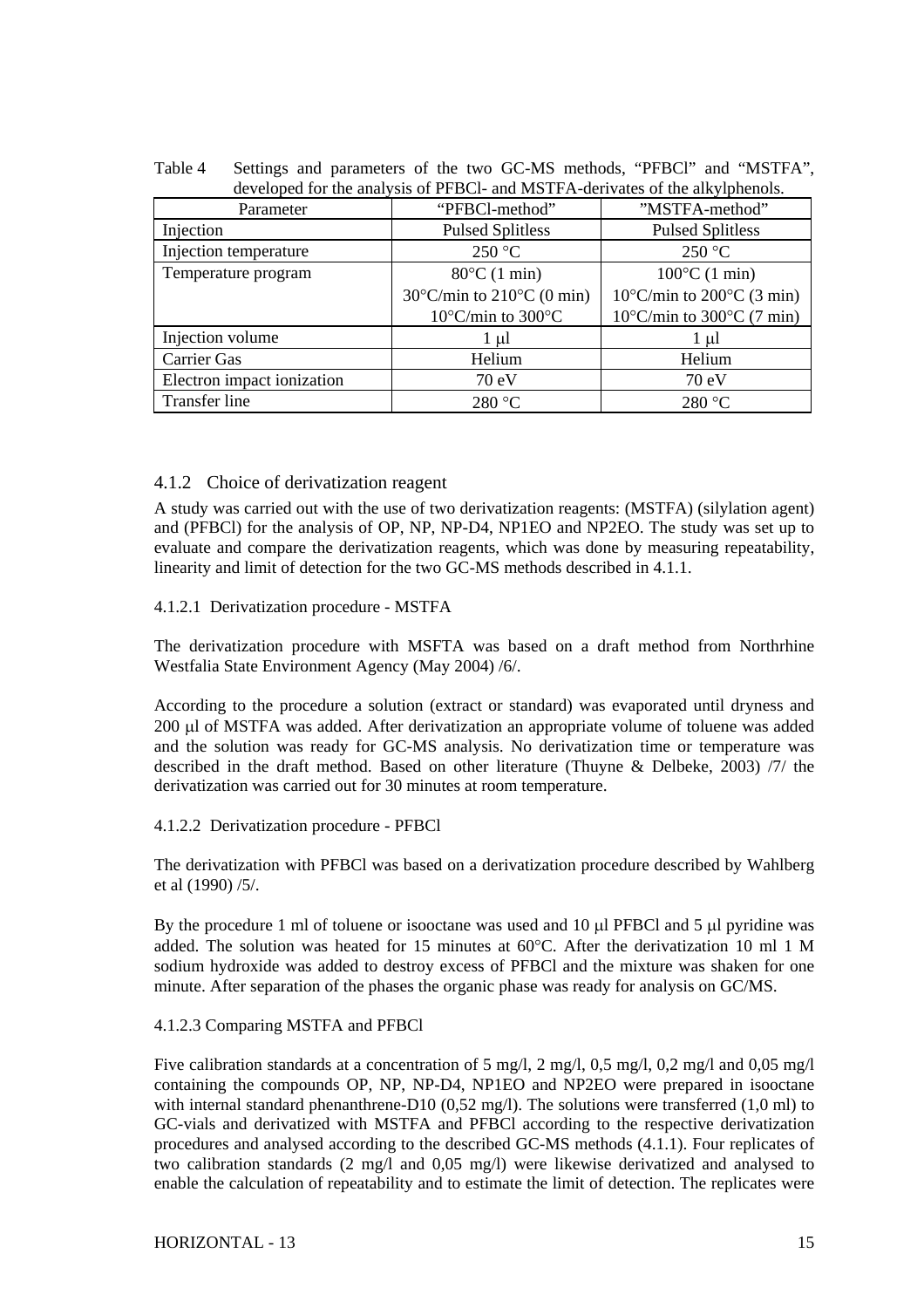prepared from the same solution, but derivatized separately. No effort was made to improve the derivatization procedures or GC-MS methods. All calculations were based on phenanthrene-D10 as internal standard.

# 4.1.3 Amount of derivatization reagent (MSTFA)

Since MSTFA was chosen for the further work, studies were undertaken for the evaluation and optimisation of the use of MSTFA.

A study was conducted to estimate the smallest necessary amount of MSTFA required for the derivatization procedure. The study was based on an extract of a sewage sludge sample (SL-E2), which was derivatized with decreasing amounts of MSTFA. The responses of the MSTFAderivates where finally compared and evaluated.

Two samples of 60 g sludge (SL-E2) were placed in 250 ml screw cap flasks and to each sample approximately 10 µg internal standard (NP-D4) was added. The two samples were extracted with 120 ml of DCM and acetone/pentane (1:1), respectively. The samples were shaken for 2 hours on a reciprocating shaker. The extracts were transferred to 100-ml screw cap flasks and dried with anhydrous sodium sulphate. From each extract 1,0 ml of organic solvent was transferred to six GC vials, which were evaporated to dryness and derivatized with 200, 100, 50, 25, 10 or 0 ul of MSTFA. After 30 min at room temperature the samples were re-dissolved in 800 ul isooctane. The solutions were analysed according to the GC-MS method described in 4.1.1 and the areas of MSTFA-derivates of NP, NP-D4 and NP1EO (NP2EO being below limit of detection) were used to compare the efficiencies of the MSTFA.

A second study was conducted to verify the results of the first study and to test the implication of a simplified derivatization procedure. Three derivatization procedures were tested on the previously described extracts: The first procedure was the one described in 4.1.2.1, the second procedure was using 10 µl MSTFA instead of 200 µl, and the third procedure was adding 25 µl MSTFA and isooctane simultaneously (i.e. 5% MSTFA in isooctane).

The three derivatization procedures were tested on the previously described sludge extract  $(n =$ 2) and analysed according to the GC-MS procedure described in 4.1.1. The areas of MSTFAderivates of NP, NP-d4 and NP1EO (NP2EO < LOD) were used to compare the efficiencies of the derivatization procedures.

## 4.1.4 Efficiency of derivatization procedure

A test of the derivatization efficiency of a 5% MSTFA-solution was conducted. The test was based on a GC-MS analysis of the alkylphenols as well as their MSTFA-derivates, hence enabling the detection of possible non-derivatized alkylphenols.

Two 20 mg/l solutions containing NP, NP1EO and NP2EO was prepared in isooctane and 5% MSTFA, respectively. The two solutions containing the non-derivatized and derivatized alkylphenols, respectively, were analysed with a GC-MS SIM method set to monitor the ions characteristic for both derivatized and non-derivatized alkylphenols (Table 5):

| Table 5 | Selected ions for the detection of Nonylphenol, Nonylphenol monoethoxylate and |
|---------|--------------------------------------------------------------------------------|
|         | Nonylphenol diethoxylate and their MSTFA-derivates.                            |

| Compound  | —<br>arget<br>10n | 1.0<br>Jualifier ion | 1.01<br>Jualifier ion |
|-----------|-------------------|----------------------|-----------------------|
| <b>ND</b> | $\sim$ $\sim$     | . .                  | າາດ                   |
| ***       | 1 J J             |                      | ∠∠∪                   |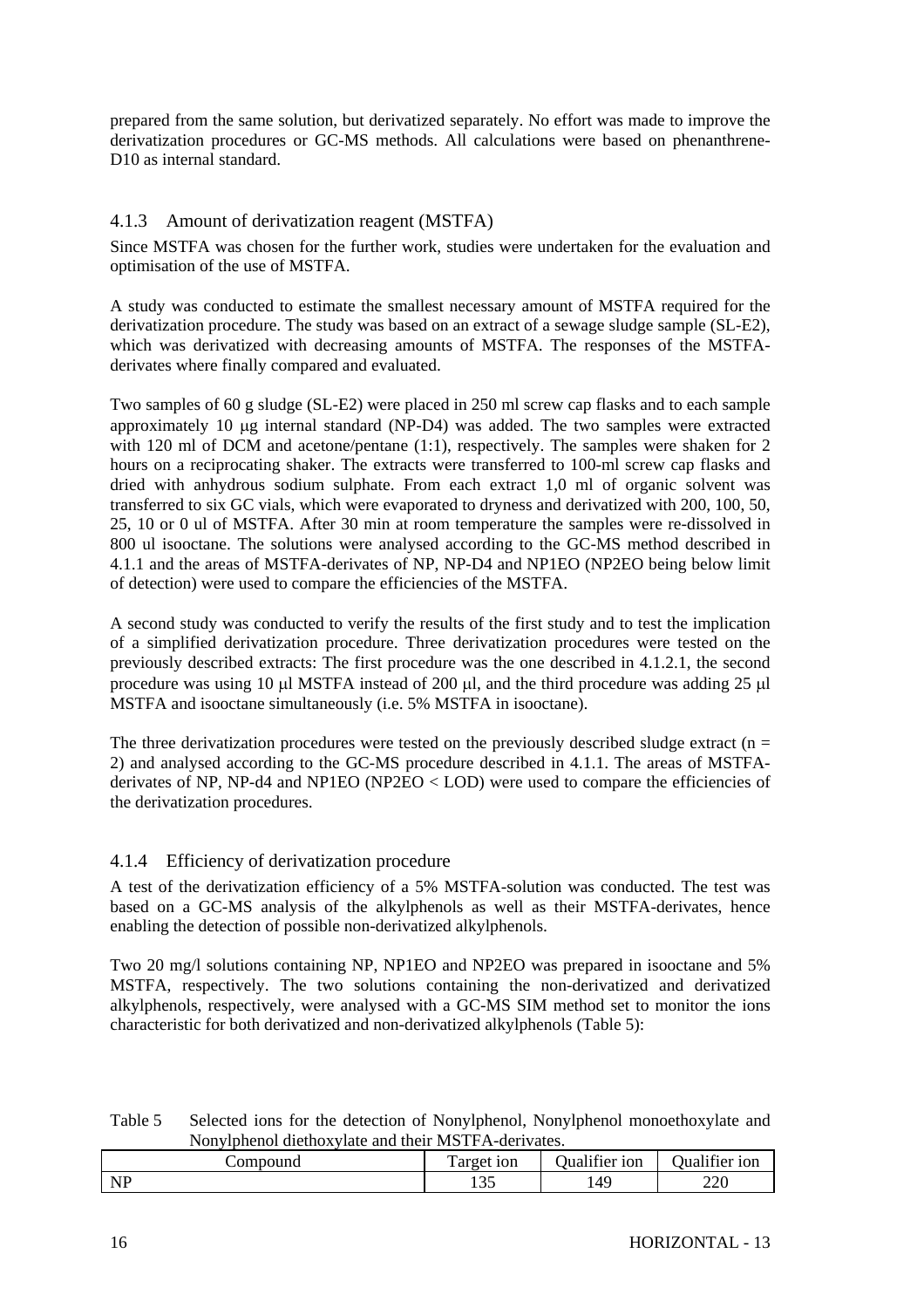| NP1EO                   | 179 | 193 |        |
|-------------------------|-----|-----|--------|
| NP <sub>2</sub> EO      | 223 | 237 |        |
| MSTFA-derivate of NP    | 207 | 221 | 179*   |
| MSTFA-derivate of NP1EO | 251 | 265 | $207*$ |
| MSTFA-derivate of NP2EO | 295 | 309 | 323    |

\* The second qualifier ion of the MSTFA-derivate of NP and NP1EO was later changed to 193 and 279, respectively.

The ion chromatograms of the target ions in Table 5 were used to identify retention times, characteristic peaks and responses of the derivatized and non-derivatized alkylphenols. The areas of the characteristic peaks (or noise when no clear peaks were found) for possible nonderivatized alkylphenols in the 5% MSTFA solution were measured and compared with the areas of the peaks of the non-derivatized alkylphenols. The calculated proportions were used as "worst case scenario"-estimations of the derivatization efficiency.

#### 4.1.5 Time of derivatization

By preliminary experiments it was proven that 30 minutes derivatization was sufficient to obtain the equilibrium stage, and there was no difference between 30 minutes and 2 hours.

Since the reaction is not stopped by chemical means, the derivatization may continue while the sample is waiting to be injected into the GC. The stability of the derivates is therefore critical, and this has been thoroughly examined, see sub-sections 4.5.2 and 5.5.2.

In the ISO Technical Committee for Water quality ISO/TC 147 a draft method for alkylphenols has been presented in working group 17 /8/. In this working draft for water the same derivatization with MSTFA is used as in the horizontal standard, and the method for water describes a reaction time of only ½ minute. Also in this method the reaction is not stopped, so only a minimum time can be stated.

In most of the present work a minimum reaction time of 15 minutes has been used. This was also the case for the experiments of the derivatization efficiency discribed in sub-section 4.1.4 and 5.1.4.

## 4.2 Extraction

The extraction procedure was developed through a number of studies which were carried out in order to examine the influence of several parameters such as extraction solvent, extraction technique, extraction time, pre-treatment (use of dry or wet sample), etc.

Although the influence of several parameters often was examined simultaneously, the different parameters are described separately in the following text.

For the evaluation of recovery by the analysis of solid samples several possibilities exist. Since a 100% recovery of the analyte can often not be obtained, and since the recovery of spiked analytes are different from the recovery of the analytes already present in the sample, a procedure using spiking with standard solutions will often create too optimistic recoveries. In the present work the extraction efficiency was chosen as the main criteria by which the parameters of extraction were compared. The calculations of extraction efficiency were based on calibration with external standards or based on an internal standard added after the extraction.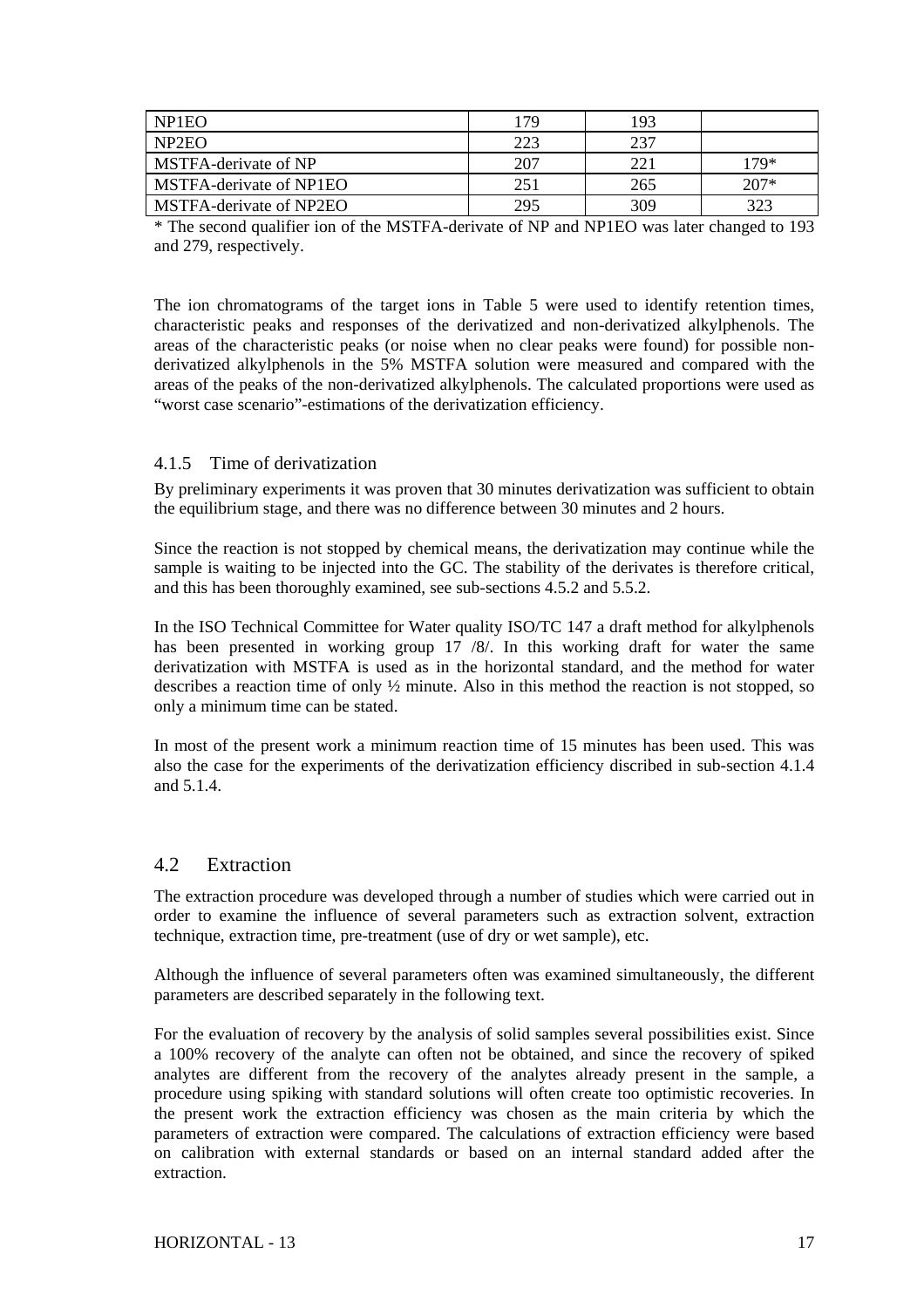# 4.2.1 Extraction solvent

Extractions of nonylphenol (NP), nonylphenol monoethoxylate (NP1EO) and nonylphenol diethoxylate (NP2EO) from various solid matrixes have been conducted with the purpose of comparing the extraction efficiencies of toluene, dichloromethane (DCM), ethyl acetate and acetone/pentane (1:1). The influence of parameters as extraction time, extraction technique, pretreatment, sample-to-solvent ratio and water content on the extraction efficiency was likewise examined.

Pentane was used as a representative of an alkane based hydrocarbon solvent, called "Hexanelike solvent".

4.2.1.1 Comparison of toluene, dichloromethane (DCM), ethyl acetate and acetone/pentane

Two studies of extraction efficiency were conducted: One study comparing toluene, DCM and acetone/pentane extractions of a freeze-dried sludge sample (SL-E1) and another study comparing toluene, ethyl acetate and acetone/pentane extractions of a freeze-dried sludge sample (SL-11).

The first study (comparing toluene, DCM and acetone/pentane) examined the influence of varying the extraction time, water and sulphuric acid content, and the second study (comparing toluene, ethyl acetate and acetone/pentane) included a comparison of the extraction techniques soxhlet and reciprocating shaking (4.2.2).

The sample (approximately 2 g) was extracted on a reciprocating shaker for 2 and 16 hours. The extractions were conducted on freeze-dried sample, freeze-dried sample added 10 or 50 ml of water and freeze-dried sample added 55 ml of 0,4 M sulphuric acid. It was, however, decided not to examine the effect of 50 ml water and 50 ml sulphuric acid when extracting with acetone/pentane.

Except for the described changes in extraction time, extraction solvent, water and sulphuric acid, the extraction procedure was conducted according to the Horizontal method sub-section 10.1.2 (Appendix 9). The final extract, however, was not washed with water as described. All calculations of concentrations were based on external standard.

The second study comparing toluene, ethyl acetate and acetone/pentane is described in 4.2.2.

4.2.1.2 Comparison of ethyl acetate, dichloromethane and acetone/pentane

A total of 12 extractions were set up to compare the extraction efficiencies of ethyl acetate, DCM and acetone/pentane. The extractions were conducted on a freeze-dried soil sample (SO-4). The extraction time was 2 hours and the chosen extraction technique was shaking. Half of the samples (6 samples) were added 5 ml of water and the other half were added 20 ml of water. One half of the samples were, furthermore, spiked with 25 µg of NP, NP1EO and NP2EO. Besides the described changes the extraction procedure was conducted according to the Horizontal standard method sub-section 10.1.2 (Appendix 9). The final extract, however, was not washed with water as described. The calculations were based on external standard.

A second set of extraction (a total of 9 extractions) was conducted to further investigate the extraction efficiencies of ethyl acetate, DCM and acetone/pentane (1:1). The extractions were conducted on a sludge sample (SL-E2), which was divided into 9 sub samples of approximately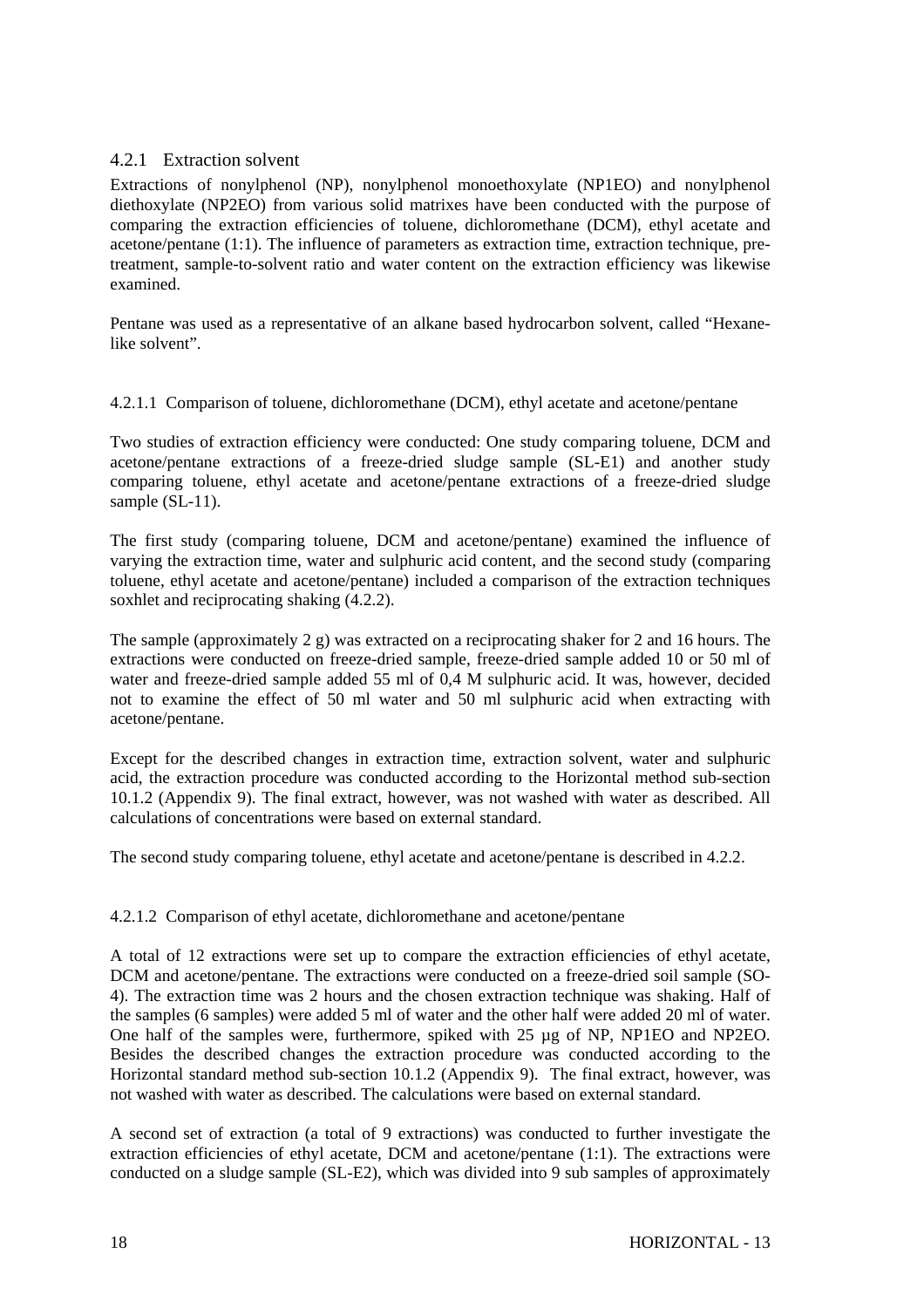2 g dm. The effect of a) freeze-drying, b) adding 50 ml of water and c) no pre-treatments (wet sludge) on the extraction efficiency was tested in triplicates. The samples were added 10  $\mu$ g NP2EO and 2 µg of internal standard (NP-D4) before the extractions. The samples were extracted for four hours on a reciprocating shaker. After the extraction an additional internal standard (10 µg phenanthrene-D10) was added to the extracts. The extractions were, except for the described changes, conducted according to the Horizontal standard method sub-section 10.1.1 and 10.1.2 (Appendix 9). The calculations were based on phenanthrene-D10 as internal standard.

#### 4.2.1.3 Comparison of dichloromethane (DCM) and acetone/pentane

A study was conducted to compare the extraction efficiencies of DCM and acetone/pentane  $(1:1)$ . In this study the extractions were conducted on a sludge sample (SL-E2) with 28% dry matter which was divided into three sub samples. The first sub-sample was oven-dried, to the second sample was added an additional amount of water and the third sub-sample was without any pre-treatment (Table 6). Approximately 2 grams of dry sludge was used.

| Tuoto o<br>Conditions of the B CM accione pending extraction of BB BB. |                 |                         |                |  |  |
|------------------------------------------------------------------------|-----------------|-------------------------|----------------|--|--|
| Parameter                                                              | Variable 1      | Variable 2              | Variable 3     |  |  |
| Solvent                                                                | <b>DCM</b>      | Acetone/Pentane $(1:1)$ | -              |  |  |
| <b>Extraction time</b>                                                 | 2 hours         | 20 hours                | -              |  |  |
| $V_{\text{solvent}}$                                                   | $15 \text{ ml}$ | $30 \text{ ml}$         | -              |  |  |
| Pre-treatment                                                          | Oven-dried      | None                    | 50 ml of water |  |  |
| pH regulation*                                                         | $H_2SO_4$       | None                    | NaOH           |  |  |

Table 6 Conditions of the DCM- acetone/pentane-extraction of SL-E2.

\* Sulphuric acid and sodium hydroxide were only applied in the 20-hour extraction.

Except for the described changes the extractions were conducted according to the Horizontal NP-method sub-sections 10.1.1 and 10.1.2 (Appendix 9). The concentrations calculations were based on external standard.

#### 4.2.2 Extraction technique

A sludge sample (SL-11) was used to compare the extraction efficiency of Soxhlet and a reciprocating shaker. The soxhlet extractions were conducted with acetone/pentane and toluene. The extractions with reciprocating shaking were conducted with toluene, ethyl acetate and acetone/pentane.

#### 4.2.2.1 Soxhlet-procedure

Approximately 4 x 5 g of freeze-dried sludge was transferred to four thimbles  $(22 \times 80 \text{ mm})$  and one empty thimble was used for the blank determination. The Soxhlet equipment was cleaned with pentane (2 cycles of extraction) and the solvent was discarded before the sample was added. A volume of 100 ml extraction solvent was used and the samples were extracted for 5 hours (equivalent to approximately 100 cycles of extraction). The internal standards NP-D4 and 4-n-NP2EO were added to the samples before the extractions (2 µg of each) and the recovery was later calculated. The samples were extracted with acetone/pentane (1:1) and toluene in duplicates ( $n = 2$ ). After the extraction the solvent was evaporated until dryness on a rotary evaporator and re-dissolved in 10 ml 5% MSTFA in isooctane. An additional internal standard  $(2,5 \mu)$ g of OP) was added to the extract and used for quantification of the alkylphenols.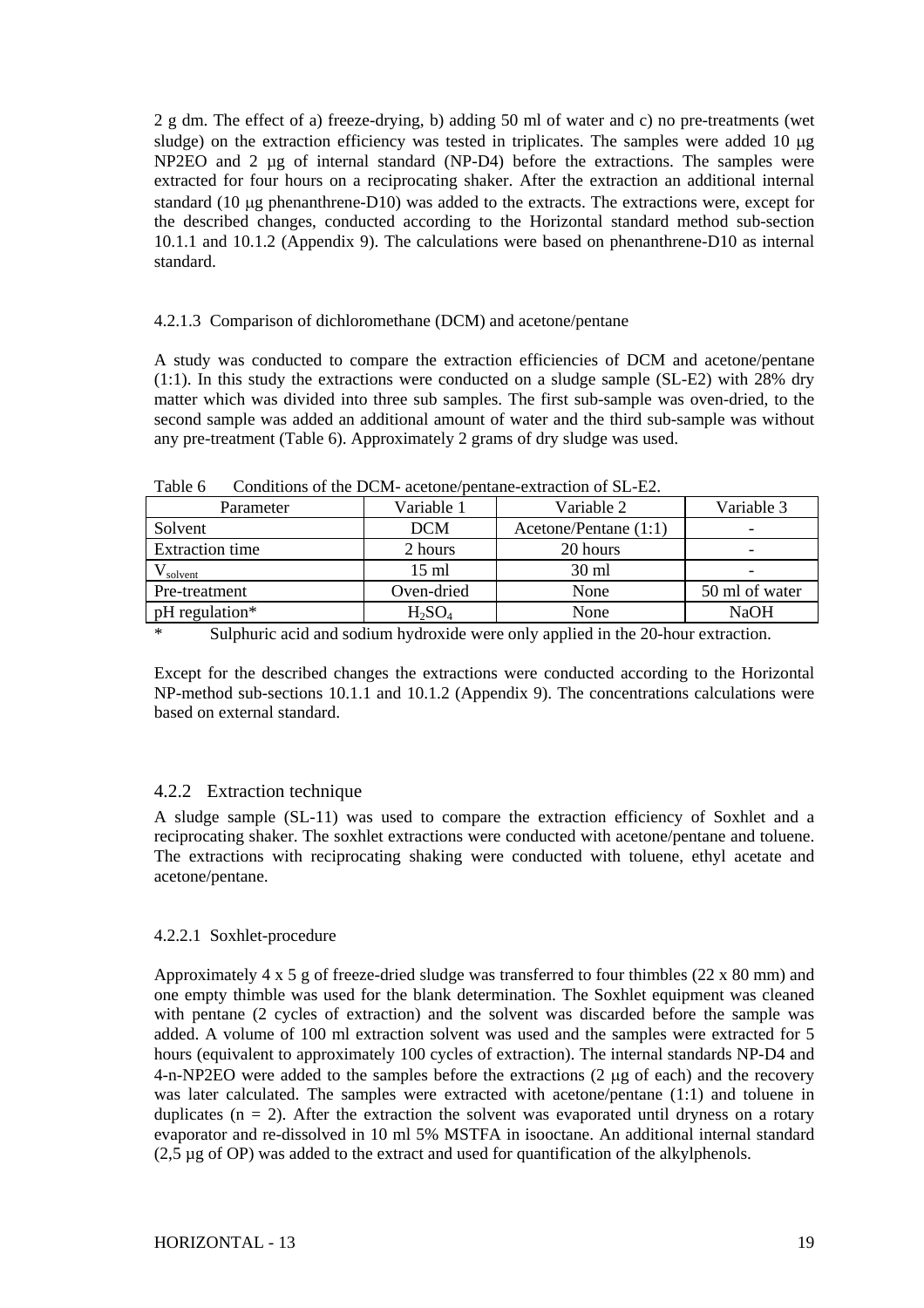#### 4.2.2.2 Shaking-procedure

Approximately 6 x 2,5 g of freeze-dried sludge was transferred to six 100-ml screw cap flasks. One screw cap flask was kept free of sample for the blank determination. A volume of 20 ml extraction solvent was added to the samples and the samples were extracted for 2 hours. Ethyl acetate was tested in addition to toluene and acetone/pentane. The internal standards NP-D4 and 4-n-NP2EO were added to the samples before the extraction (2 µg of each) and the recovery was later calculated. The samples were extracted with acetone/pentane (1:1), ethyl acetate and toluene in duplicates  $(n = 2)$ . After the extraction OP was added as an additional internal standard (equal to soxhlet extracts) and the extracts were further derivatized and analysed according to the NP horizontal standard described in Appendix 9.

## 4.2.3 Extraction time

The investigation of extraction time was based on two sludge samples, SL-E2 and SL-4. The samples were extracted for  $\frac{1}{2}$ , 1, 2, 3, 4, 6 and 20 hours. The extractions were done in duplicates.

The extraction and subsequent analysis was carried out according to the Horizontal standard method (Appendix 9). Each sample was additionally spiked with 100 µl of 100 ppm NP2EO and 100 ul phenanthrene-D10. The spike with NP2EO was done prior to the extraction to compensate for a low content of NP2EO, and the spike with phenanthrene-D10 was done after the extraction. All calculations were based on phenanthrene-D10 as internal standard.

# 4.3 Pre-treatment

From the beginning of the project it was decided that the horizontal standard, if possible, should allow the use of wet as well as dried (probably freeze-dried) samples. The reason for this being, that different European countries have different routines for handling the samples.

Therefore the extraction efficiency was compared for wet, freeze-dried and oven-dried samples. Two separate studies were carried out. The addition of water to a sample was not regarded as pre-treatment but as a part of the method, and is therefore described in 4.2.4.

## 4.3.1 Oven-drying

The first study was conducted to compare the extraction efficiency for a sludge sample SL-E2 subjected to either freeze-drying or no pre-treatment. Various parameters effecting extraction efficiency were also tested, they are, however, not described here (se 4.2.1.3).

# 4.3.2 Freeze-drying

A second study (previously described in 4.2.1.2) was conducted to compare the extraction of freeze-dried and wet sludge (SL-E2). The freeze-drying was conducted according to ISO/FDIS 16720:2003 /9/. The differences in extraction efficiencies of the three solvents ethyl acetate, DCM, and acetone/pentane (1:1) were, among other things, also tested (see sub-section 4.2.1.2) for details). Extracts of all three solvents were analysed to examine the effect on extraction efficiency of the two means of pre-treatment. Each parameter was tested in triplicates  $(n=3)$ .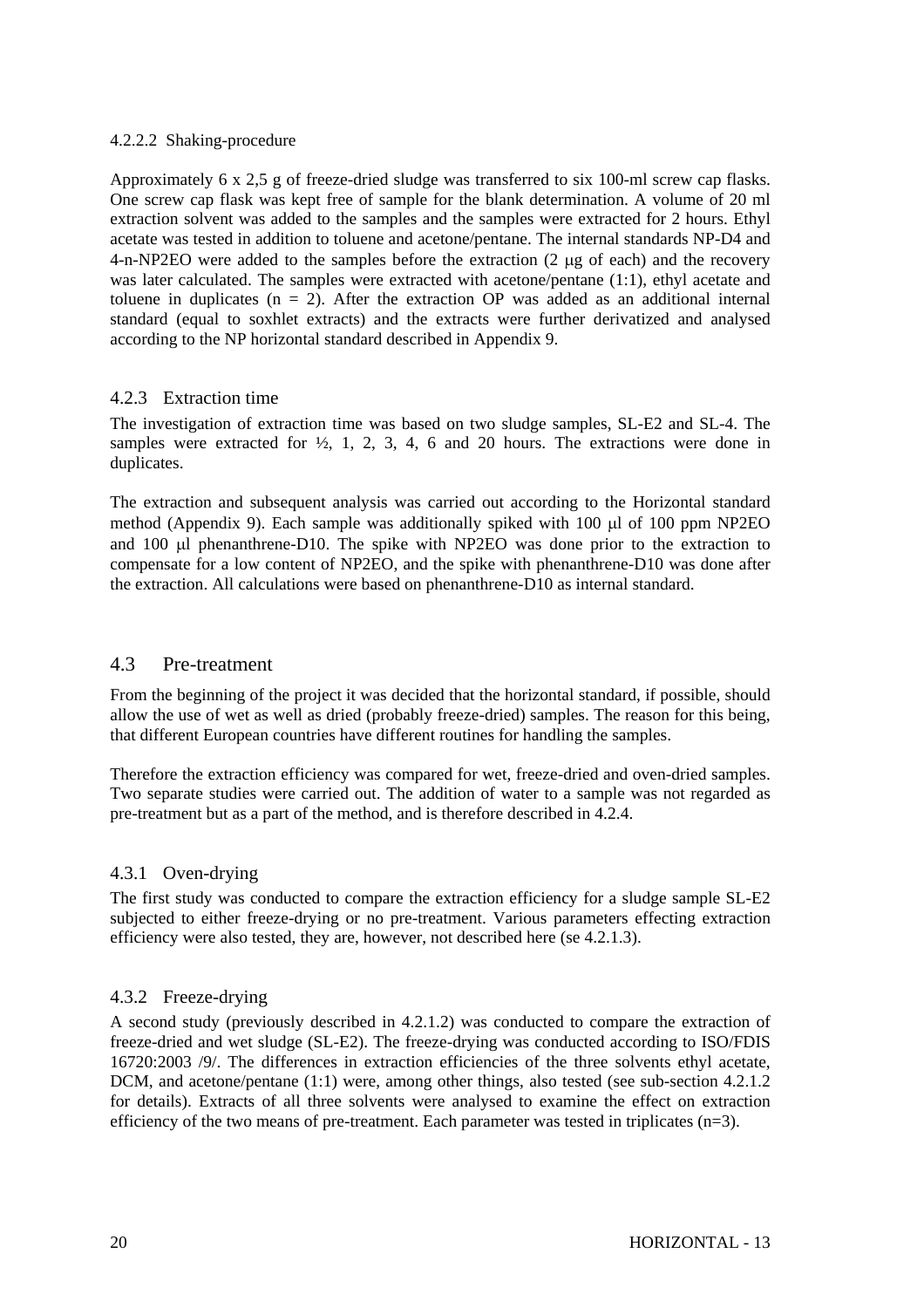#### 4.3.3 Addition of water to freeze-dried sludge

Based on previous studies it was decided to test whether the addition of water to freeze-dried sludge would increase the extraction efficiency of acetone/pentane. A large amount of sludge sample (SL-E2) was freeze-dried and from this 9 sub-samples of approximately 2 g were transferred to 100-ml screw cap flasks. Standard addition of 100 µl of a 100 mg/l NP2EO was applied to the samples. Dry matter percentages of approximately 100%, 30% and 5% was obtained by adding 0, 6 and 40 ml of water prior to the extraction. After the extraction 100 ul of 100 mg/l phenanthrene-D10 was added to the organic phase in the 100-ml screw cap flasks. The subsequent analysis were carried out according to the Horizontal standard method (Appendix 9).

#### 4.3.4 Influence of water content

Preliminary studies had shown, that the alkylphenols may be poorly recovered when the water content was too high. Especially the diethoxylates could be lost in the extraction, probably due to their high water solubility.

A study was therefore conducted to examine the effect of water on the extraction of NP, NP-D4, NP1EO and NP2EO from sludge. For this purpose subsamples of approximately 10 g wet sludge (SL-E2) was transferred to 250 ml flasks, added 200, 50, 20, 10, 5 and 0 ml of water, thereby obtaining dry matter percentages of 1%, 5%, 10%, 15%, 20% and 28%. NP2EO and NP-D4 was added to the samples before the addition of water. NP2EO was added due to a low content (below LOD) in the sludge. Each sample was additionally added 10 µg phenanthrene-D<sub>10</sub> after the extraction. The treatments were made in triplicates.

The results of the above-described study initiated a new investigation on the influence of water on extraction efficiency. This study had two purposes: a) to test the use of  $^{13}$ C-labeled 4-n-NP2EO as internal standard for NP2EO and b) to increase the extraction efficiency by filtering sludge with a dry matter content of 5% and below.

The study was conducted by transferring approximately 10 g sludge (SL-E2) to 250 ml flasks, subsequently adding 200, 100, 50, 20 and 0 ml of water, thereby obtaining dry matter percentages of 1%, 2%, 5%, 10% and 28%. The samples with 10 and 28% dm were prepared in triplicates, whereas six replicates were prepared for the samples with 1, 2 and 5% dm. The compounds NP2EO, NP-D4 and 13C-labeled 4-n-NP2EO was added to the samples before the addition of water. After approximately half an hour of shaking, three (of the six) replicates of the sludge samples with dry matter content 1-5% were filtered through a GF/C-filter (1,2  $\mu$ m, Whatman). The filtering process proceeded until the dry matter content was above 10%. The filtered samples (with filters) and un-filtered samples were subsequently extracted and further analysed according to the Horizontal standard method (appendix 9). The calculations were based on phenanthrene-D10 as internal standard.

## 4.4 Clean-up methods

A total of four clean-up studies were conducted to test the ability of solid phase extraction (SPE) columns to clean up extracts containing NP, NP-D4, NP1EO, NP2EO and 4-n-NP2EO. The investigations were based on standard solutions and sludge extracts and the clean-up was conducted on a 500 mg silica column (Bond Elut LRL-SI). After the addition of standards or sample extracts to the column solvents with increasing polarity were added, and the elution pattern of the analytes and internal standards were determined by analysis of the fractions collected from the column. Table 7 shows the applied in the four clean-up studies.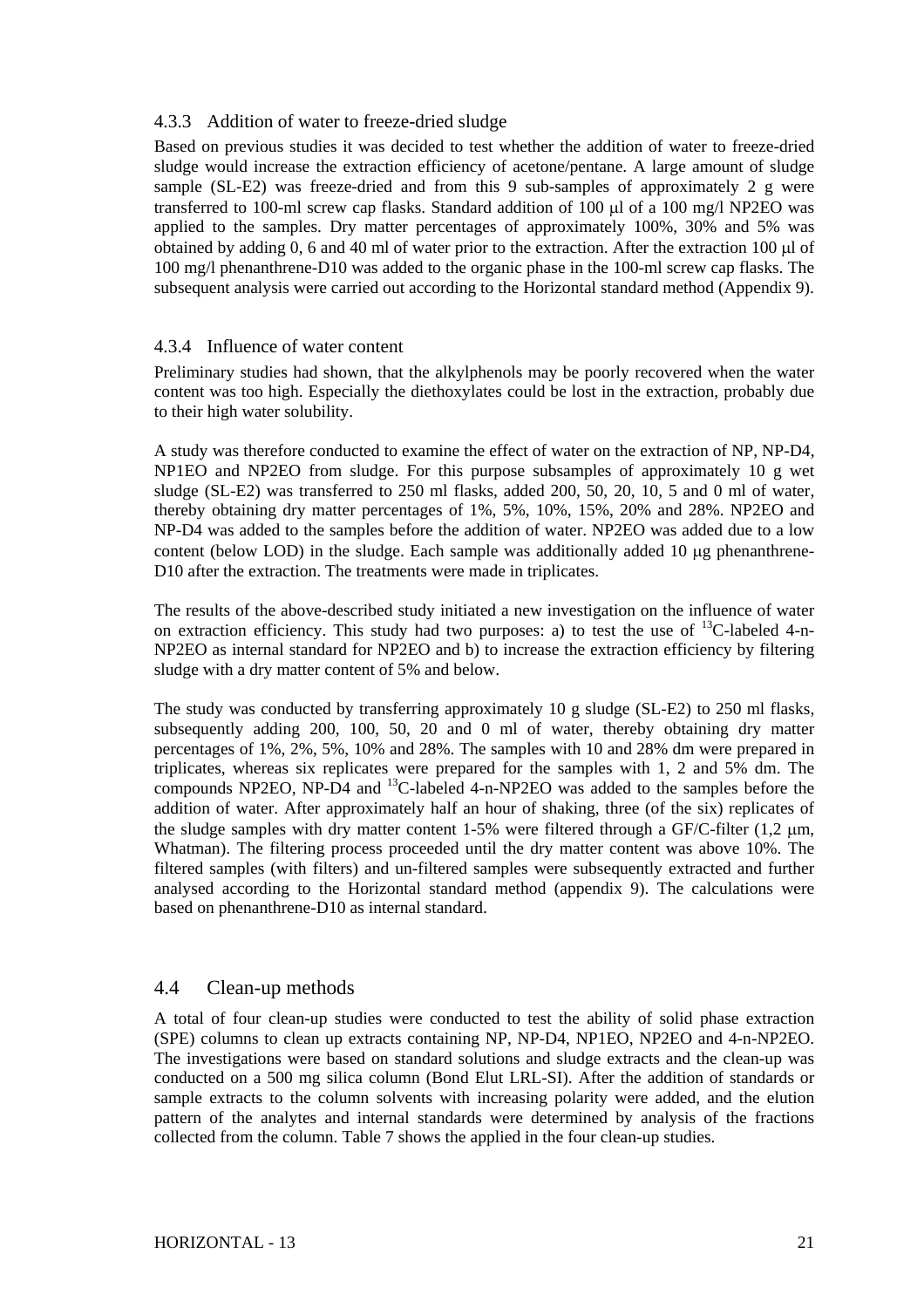|                                  | Samples         |                 |                 |                 |  |
|----------------------------------|-----------------|-----------------|-----------------|-----------------|--|
|                                  | 1. Study        | 2. Study        | 3. Study        | 4. Study        |  |
| Samples                          | Standard 2,5    | Standard 2,5    | $SL-E4$         | $SL-E4$         |  |
|                                  |                 | SL-E4           |                 | $SL-E3$         |  |
| Solvents                         |                 |                 |                 | $SL-11$         |  |
| Pentane                          | 4 ml            |                 | $2 \times 2$ ml | $3 \times 3$ ml |  |
| Pentane/DCM (1:1)                | 4 ml            | $2 \times 2$ ml |                 |                 |  |
| <b>DCM</b>                       | $2 \times 2$ ml |                 |                 |                 |  |
| DCM/acetone $(3:1)$ <sup>*</sup> | $2 \times 2$ ml | $3 \times 2$ ml | $3 \times 2$ ml | $2 \times 3$ ml |  |
| DCM/acetone (1:1)                | 2 x 2 m         | $2 \text{ ml}$  | $2 \text{ ml}$  |                 |  |
| Acetone                          | 4 ml            | 2 ml            | $2 \text{ ml}$  | 6 ml            |  |

Table 7 Description of the clean-up studies.

\* Prepared by mixing 3 volumes of DCM with 1 volume of acetone.

#### *First clean-up study:*

In this initial study the clean-up of a 2,5 mg/l standard solution was examined on a 500 mg silica column. The concentration of internal standards was 0,2 mg/l. Pentane (5 ml) was added to two SPE-columns in order to activate the silica surface and remove air bobbles from the column. The pentane was eluted until reaching the top of the column and 1 ml of the standard solution was applied  $(n = 2)$ . Once more the solution was eluted until reaching the top of the column and the eluent was collected. This procedure of adding solvent and collecting the eluent was repeated with 4 ml pentane, 4 ml pentane/DCM (1:1), 2 x 2 ml DCM, 2 x 2 ml DCM/acetone (3:1), 2 x 2 ml DCM/acetone (1:1), and 4 ml acetone (the first two fractions were collected as one). All 9 fractions were added 25 µl of a 25 mg/l additional internal standard (OP), derivatized and analysed according to the Horizontal standard method (Appendix 9). The calculation of recoveries was based on OP as internal standard, mainly to compensate for the variation in volume.

#### *Second clean-up study:*

The clean-up procedure was changed and tested on 1 ml of a standard solution and 1 ml of a sludge extract (SL-E4). The columns were eluted with  $3 \times 2$  ml pentane/DCM (1:1),  $3 \times 2$  ml DCM/acetone (3:1), 2 ml DCM/acetone (1:1) and 2 ml acetone. The additional internal standard (OP) was added, and the analysis of the 8 fractions and the calculations were conducted as in the first clean-up study.

#### *Third clean-up study:*

Based on the obtained results, the clean-up procedure was changed according to Table 8. After application of the sludge extract (SL-E4) the silica column was eluted with  $2 \times 2$  ml pentane,  $3 \times 2$ 2 ml DCM/acetone (3:1), 2 ml DCM/acetone (1:1) and 2 ml acetone. The additional internal standard (OP) was added, and the analysis of the 7 fractions and the calculations were conducted as in the first clean-up study.

#### *Fourth clean-up study:*

A final test of the clean-up procedure was conducted. In this study extracts of three sludge samples (SL-E4, SL-E3 and SL-11) were applied to three columns. The columns were eluted with 3 x 3 ml pentane, 2 x 3 ml DCM/acetone (3:1) and 3 ml acetone. The additional internal standard (OP) was added, and the analysis of the 6 fractions and the calculations were conducted as in the first clean-up study.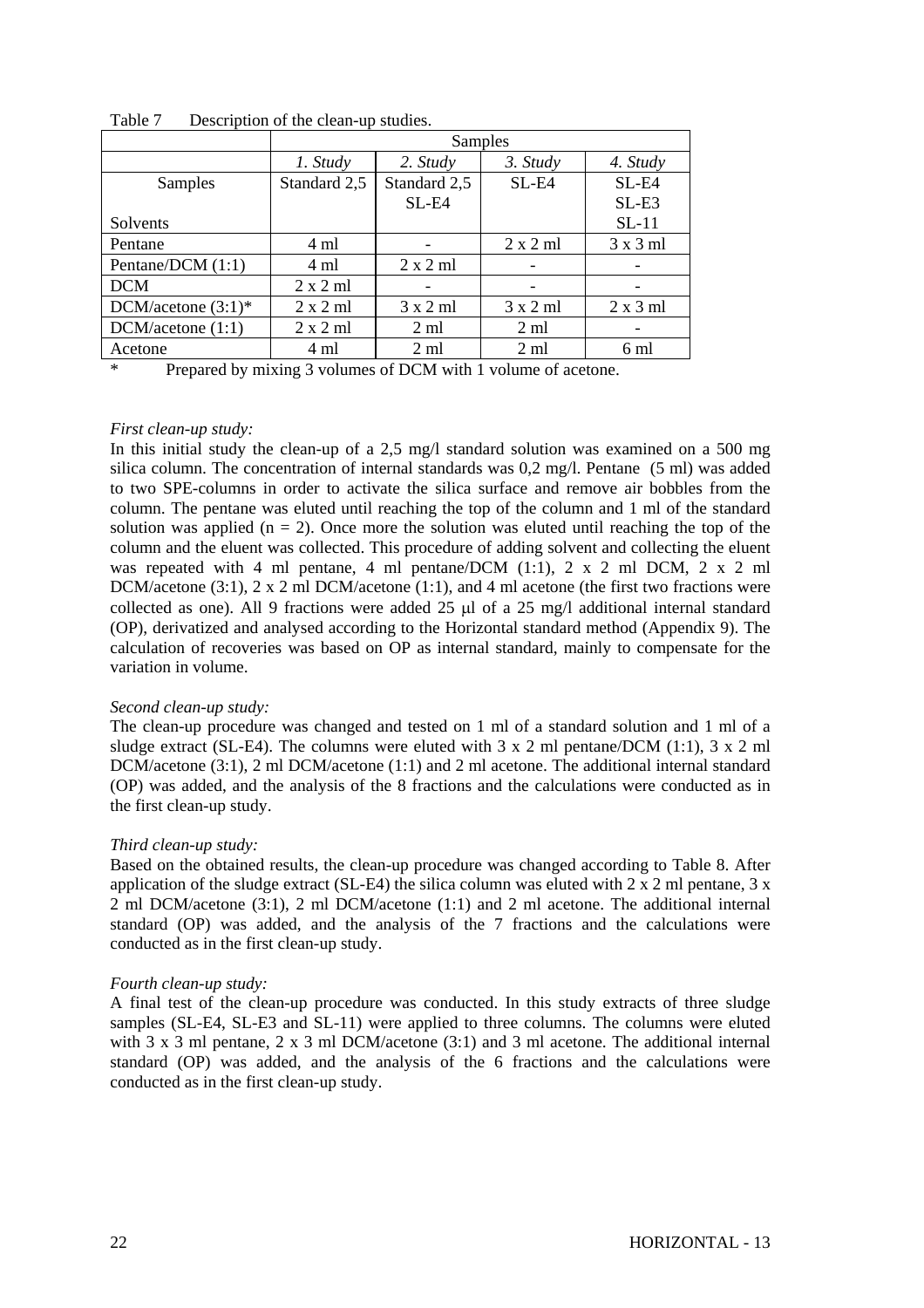## 4.5 Storage and stability

As part of the work stability studies were carried out for the samples as well as for the standard solutions before and after derivatization.

#### 4.5.1 Samples

Stability studies have been carried out to investigate the degradation of nonylphenol polyethoxylates in sewage sludge. This will be published in a separate report.

#### 4.5.2 Solutions and extracts

The stability of NP, NP1EO and NP2EO and their MSTFA-derivates was tested at three different temperatures: a)  $22^{\circ}\text{C} \pm 3^{\circ}\text{C}$  (room temperature), b)  $4^{\circ}\text{C} \pm 3^{\circ}\text{C}$  (refrigerator) and c) - $18^{\circ}$ C  $\pm$  3°C (freezer). The stability was tested on two calibration standards (0,1 mg/l and 2,5 mg/l) and one extract of a sludge sample (SL-E2). All three solutions were tested as the alkylphenols and as the derivatized alkylphenols. The stability of NP-D4, NP, NP1EO and NP2EO was measured in all solutions.

Approximately 40 g of sludge was added 1000 µl of 20 mg/l internal standard (NP-D4) and 400  $\mu$  of 100 mg/l NP2EO. The sludge was extracted on a reciprocating shaker for 2 hours with 300 ml of acetone/isooctane (1:1). After the extraction the extract was transferred into two 50-ml volumetric flasks to which 2,5 ml MSTFA and 2,5 ml isooctane was added respectively. Calibration standards of 0,1 mg/l and 2,5 mg/l were prepared in the same way.

The six solutions were transferred (1,0 ml) to 50 GC-vials and stored a) at room temperature, b) in the refrigerator or c) in the freezer and analysed after 0, 1, 2, 4, 8, 16, 38 and 80 days of storage.

Before each analysis the vials were added 50  $\mu$ l of a 40 mg/l internal standard solution containing OP. To the un-derivatized solutions 25 µl MSTFA was furthermore added. The calculation of concentrations was based on OP.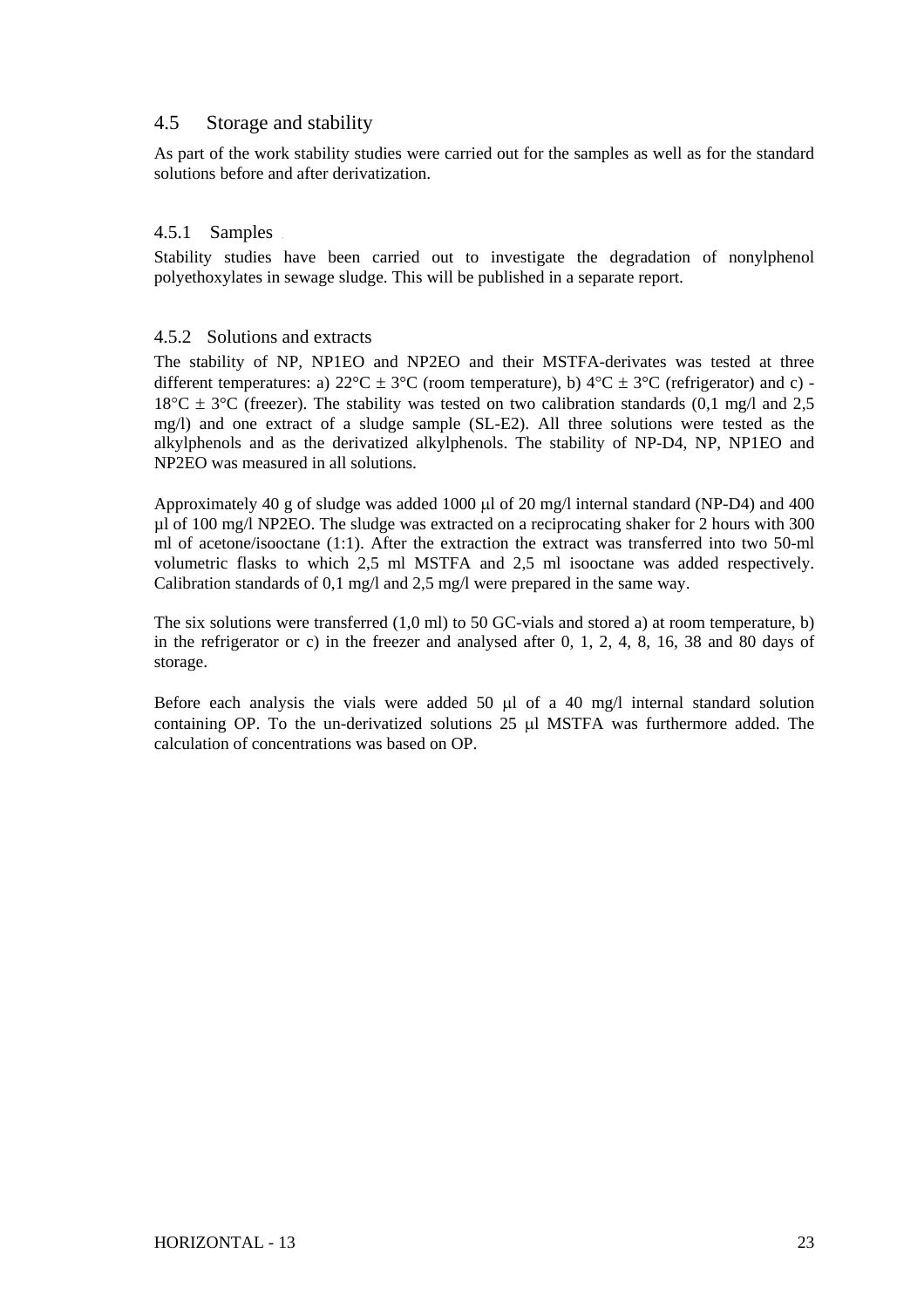# 5. RESULTS AND DISCUSSION

The results are presented in this chapter in the same order as in chapter 4. To facilitate the reading the same subdivision and headlines are used in chapter 5 as in chapter 4.

## 5.1 Derivatization and GC-MS measurement

The derivatizations and GC-MS measurements were examined in a combined study, since they are so close related.

## 5.1.1 Gas Chromatographic - Mass Spectrometric (GC-MS) method

The GC-MS methods described in Table 4 in sub-section 4.1.1 was initially set to record a scan of two solutions containing the MSTFA- and PFBCl-derivates of OP, NP, NP1EO and NP2EO (Figures 1 and 2). The selected ion monitoring (SIM) GC-MS method was created subsequently  $(4.1.1)$ .



Figure 1. A total ion chromatogram (TIC) of MSTFA derivates of OP, NP, NP1EO and NP2EO obtained from a GC-MS scan.



Figure 2. A total ion chromatogram (TIC) of PFBCl derivates of OP, NP, NP1EO and NP2EO obtained from a GC-MS scan.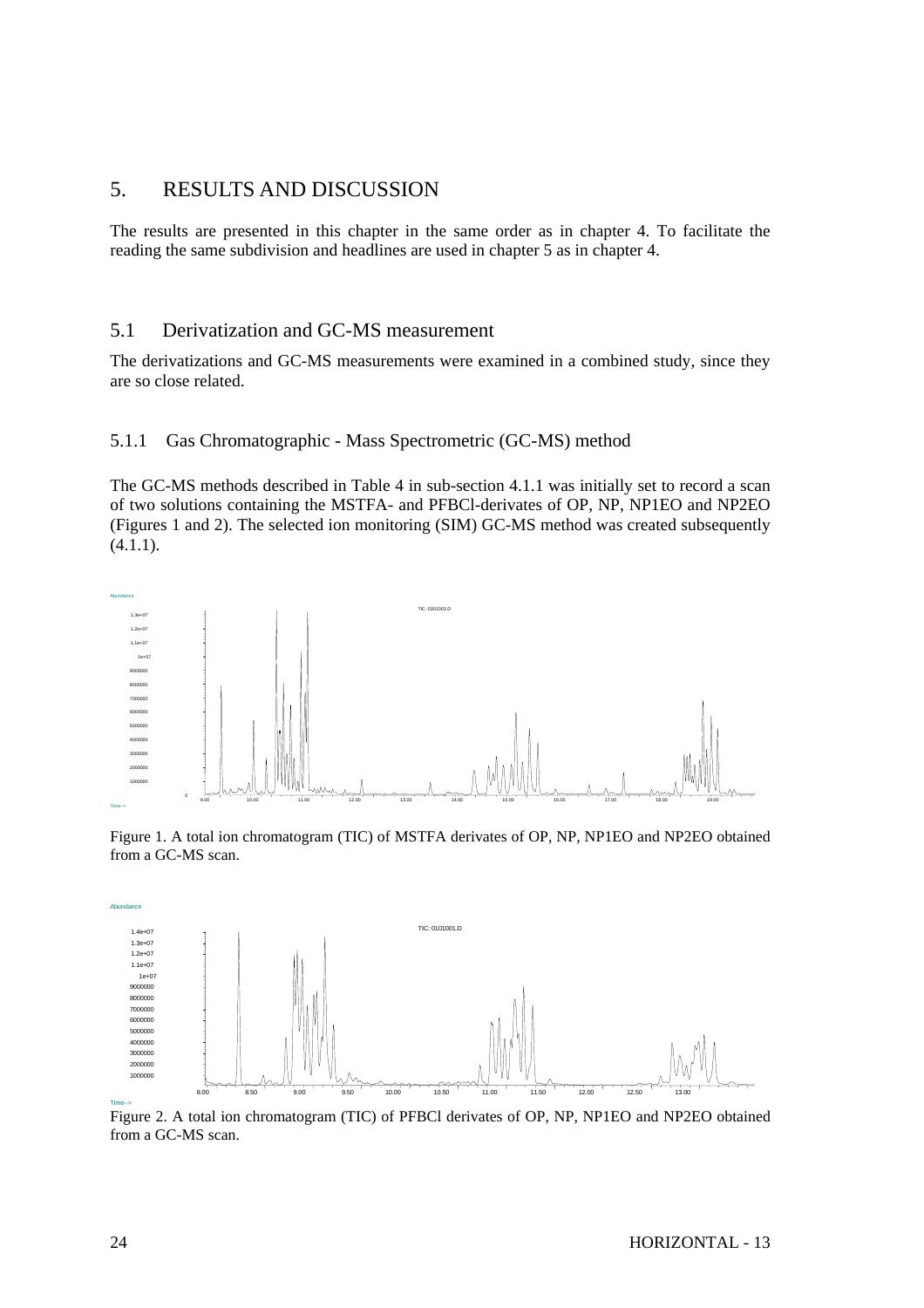Mass spectra obtained from the chromatograms in Figures 1 and 2 were used to select the target and qualifier ions of OP, NP, NP1EO and NP2EO. The mass spectra are shown in Appendix 1 and the selected ions are shown in Table 8.

|                    |            | PFBCl-derivate            | MSTFA-derivate |                    |  |
|--------------------|------------|---------------------------|----------------|--------------------|--|
| Compounds          | Target ion | Qualifier $\text{ion}(s)$ | Target ion     | Qualifier $ion(s)$ |  |
| <b>OP</b>          | 195        | 329                       | 207            | 191                |  |
| <b>NP</b>          | 195        | 329, 343, 301             | 207            | 221,179            |  |
| NP1EO              | 239        | 195, 373                  | 251            | 265, 207           |  |
| NP <sub>2</sub> EO | 417        | 195, 431                  | 295            | 309, 207           |  |
| $NP-D4$            | 195        |                           | 183            |                    |  |
| Phenanthrene-D10*  | 188        |                           | 188            |                    |  |

Table 8 Selected target and qualifier ions of PFBCl- and MSTFA-derivates of OP, NP, NP-D4, NP1EO, NP2EO and phenanthrene-D10.

\* Phenanthrene-D10 is not derivatized and is used for calculation of recovery etc.

#### 5.1.2 Choice of derivatization reagent

For the evaluation and comparison of the two derivatization reagents the following parameters were chosen: The chromatographic pattern and background, linearity, repeatability, and limit of detection. All measurements in this chapter are made by use of the SIM mode.

#### 5.1.2.1 Chromatography

The target ions of Table 8 were used for the Selected Ion Monitoring GC-MS methods described in 4.1.2. The ion chromatograms of NP, NP1EO and NP2EO in 2 mg/l and 0.05 mg/l standards were extracted and used to evaluate the performance of the derivatization reagents, see Figures 3-6.



Figure 3. The extracted ion chromatograms of a 2 mg/l standard containing MSTFA-derivates of: a) NP, b) NP1EO and c) NP2EO.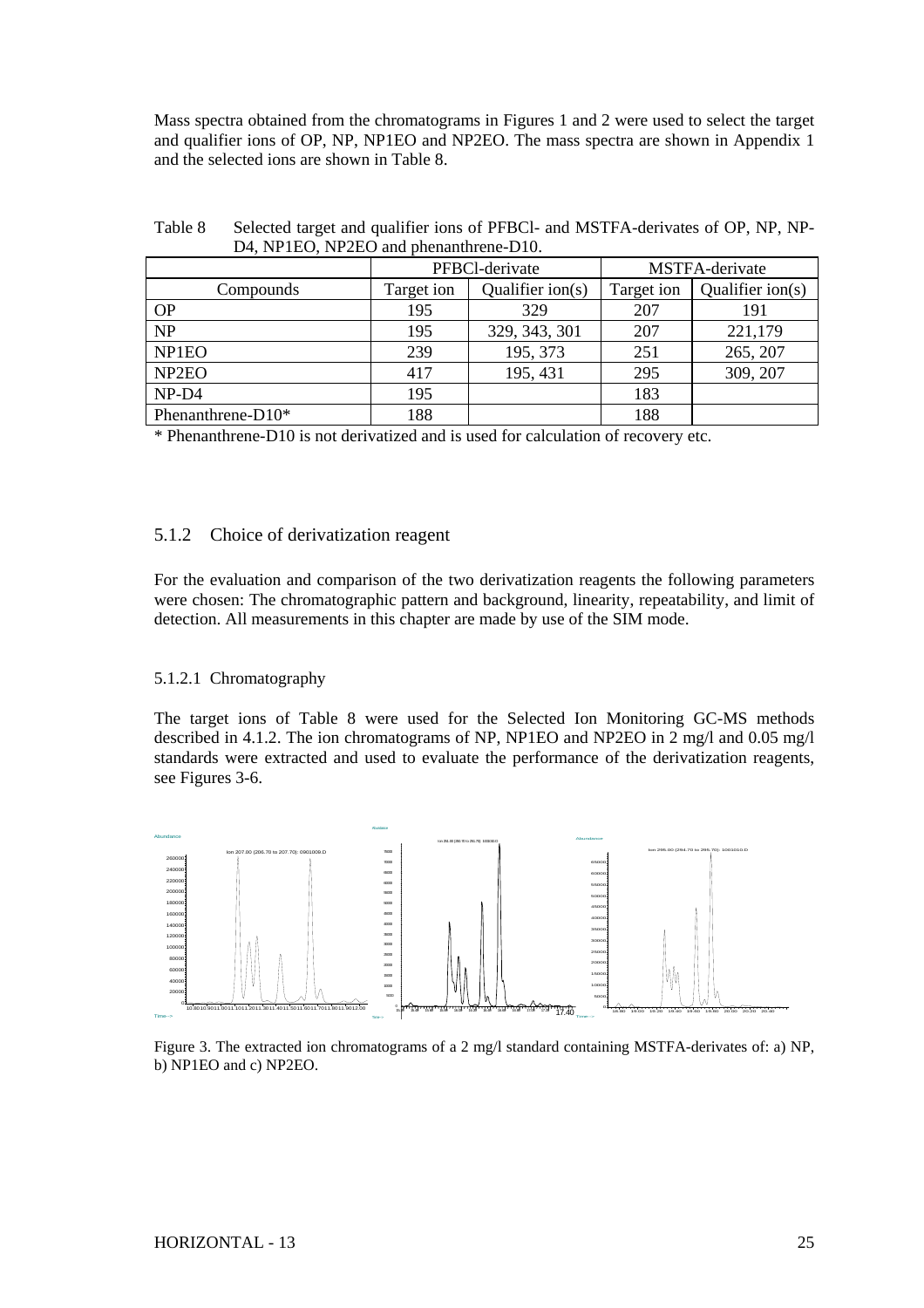

Figure 4. Extracted ion chromatograms of a 2 mg/l standard containing PFBCl-derivates of: a) NP, b) NP1EO and c) NP2EO.

When comparing the ion chromatograms of the 2 mg/l standard (Figures 3 and 4) the responses of the two derivates of NP and NP2EO are rather similar, whereas the response of the PFBClderivates of NP1EO are significantly higher than the respective MSTFA-derivates. The chromatograms of the 0.05 mg/l standard (Figures 5 and 6) show the same relations between the MSTFA- and PFBCl derivates of NP, however, for NP1EO and NP2EO the PFBCl derivate has a relatively lower response. This is further described in sub-section 5.1.2.2.



Figure 5. Extracted ion chromatograms of a 0.05 mg/l standard containing MSTFA derivates of: a) NP, b) NP1EO and c) NP2EO.



Figure 6. Extracted ion chromatograms of a 0.05 mg/l standard containing PFBCl derivates of: a) NP, b) NP1EO and c) NP2EO.

More important, however, is the presence of interfering peaks and the signal-to-noise (S/N) ratio. In Figures 5 and 6 some foreign peaks are seen in the NP window for PFBCl derivates, however, they are not interfering with the NP mixture. The signal-to-noise (S/N)-ratios of the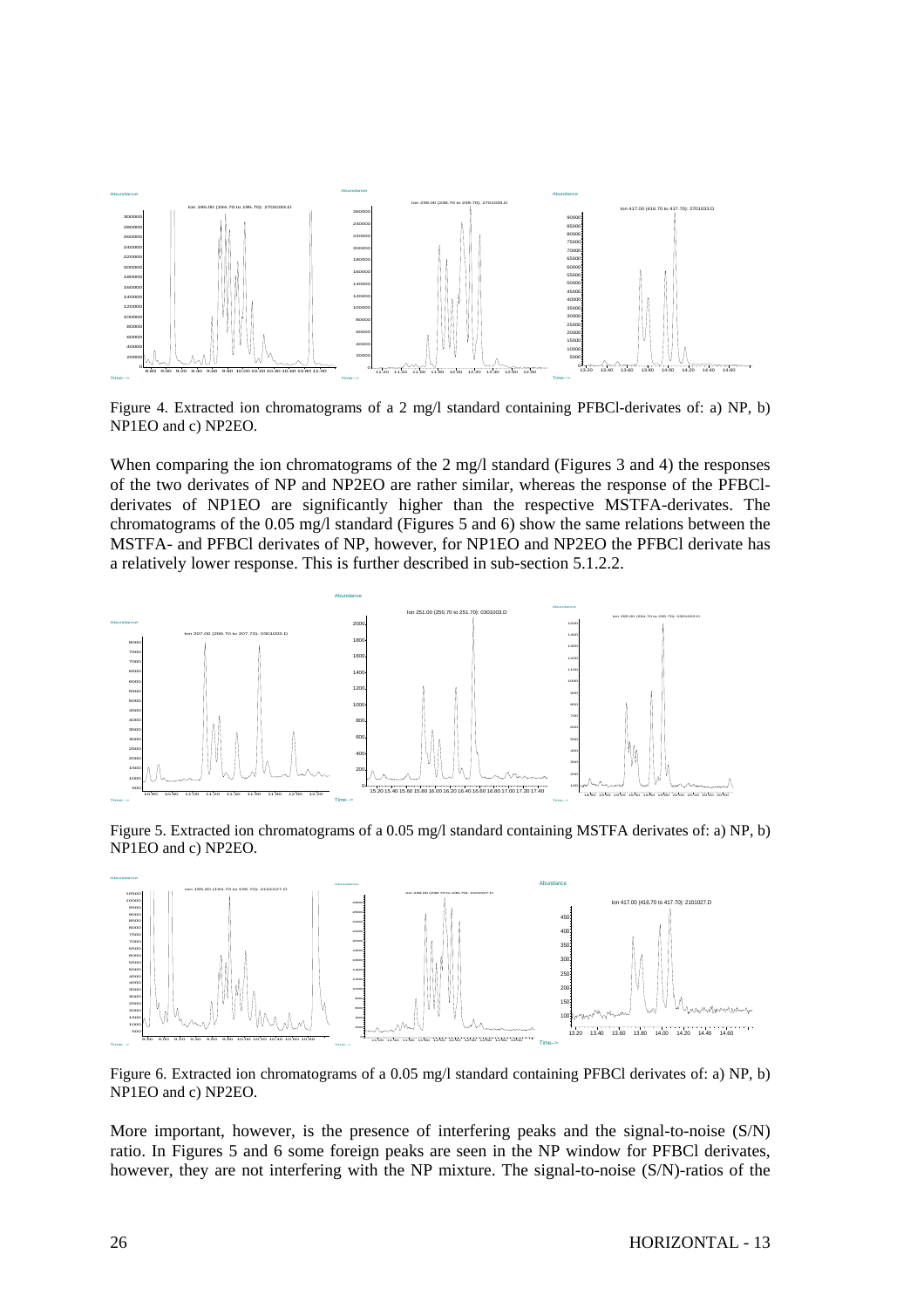MSTFA-derivates of NP and NP2EO is higher than the respective PFBCl-derivates, whereas the S/N-ratios of the MSTFA- and PFBCl-derivates of NP1EO is similar.

#### 5.1.2.2 Linearity

Calibration curves were produced based on five standards containing OP, NP, NP1EO and NP2EO and they are presented in Figure 7. Equations and linearity (measured as the regression coefficient  $r^2$ ) of the calibration curves are shown in Table 9.



Figure 7. Calibration curves of OP, NP, NP1EO and NP2EO derivatized with a) MSTFA and b) PFBCl.

The slopes of the calibration curves reveal a higher response of the PFBCl derivates of NP and NP1EO compared to the respective MSTFA derivates. The slopes of the calibration curves of OP and NP2EO indicate, however, no difference in response obtained by the two types of derivatization. The linearity  $(r^2)$  is highest when the derivatization is conducted with MSTFA (Table 9).

|                                       |  |  | Table 9 Equations and linearity $(r^2)$ of the calibration curves of MSTFA- and PFBCl- |  |  |  |
|---------------------------------------|--|--|----------------------------------------------------------------------------------------|--|--|--|
| derivates of OP, NP, NP1EO and NP2EO. |  |  |                                                                                        |  |  |  |

|                    | MSTFA-derivate        |        | PFBCI-derivate       |        |  |  |
|--------------------|-----------------------|--------|----------------------|--------|--|--|
| Compounds          | Equation              |        | Equation             |        |  |  |
| OР                 | $y = 4.41x - 0.0945$  | 0.9999 | $v = 5.09x - 0.700$  | 0.9819 |  |  |
| NP.                | $y = 1.55x - 0.0299$  | 0.9997 | $y = 3.51x - 0.200$  | 0.9859 |  |  |
| NP1EO              | $y = 0.552x - 0.0235$ | 0.9995 | $y = 3.27x + 0.0482$ | 0.9837 |  |  |
| NP <sub>2</sub> EO | $y = 0.412x - 0.0341$ | 0.9982 | $y = 0.607x - 0.117$ |        |  |  |

#### 5.1.2.3 Standard deviation

The standard deviation (*s*) of four calibration standards at two levels (2 mg/l and 0.05 mg/l) was calculated. The standard derivation was based on standards of the same solution, which was derivatized separately as described in sub-section 4.1.2. Repeatability was calculated for OP, NP, NP1EO and NP2EO, see Table 10.

## Table 10 The standard derivation of the MSTFA- and PFBCl-derivates of OP, NP, NP1EO and NP2EO  $(n = 4)$ .

| Standa<br>(mg)<br>uer<br>Standard derivation |
|----------------------------------------------|
|                                              |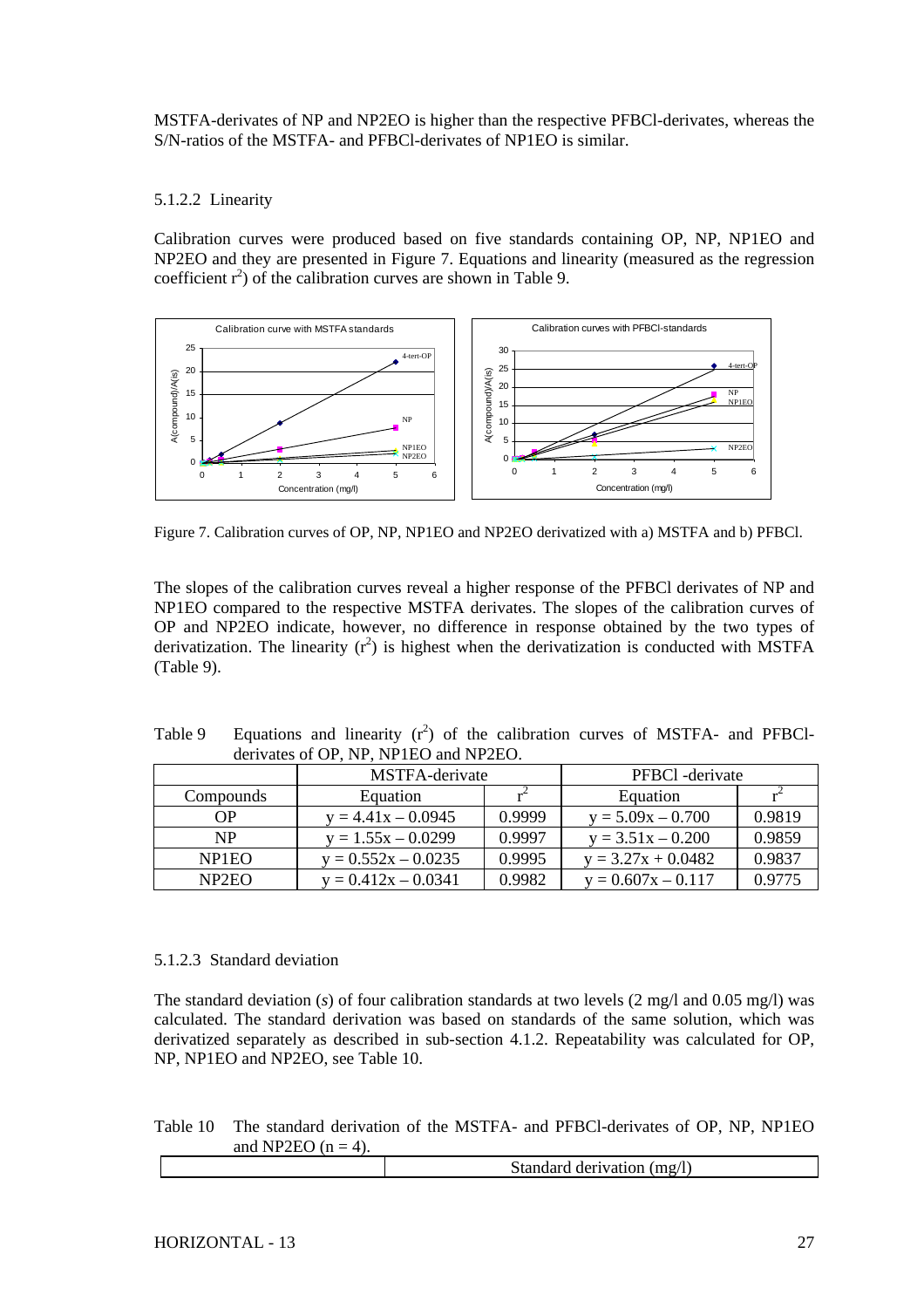| Compound  |                     | <b>MSTFA</b> derivates | <b>PFBCl</b> derivates |                  |  |  |
|-----------|---------------------|------------------------|------------------------|------------------|--|--|
|           | $0.05 \text{ mg}/1$ | $2 \text{ mg}/l$       | $0.05 \text{ mg}/1$    | $2 \text{ mg}/l$ |  |  |
| OΡ        | 0.00010             | 0.0082                 | 0.0050                 | 0.077            |  |  |
| <b>NP</b> | 0.0029              | 0.0087                 | $0.0031*$              | 0.18             |  |  |
| NP1EO     | 0.0016              | 0.013                  | 0.00087                | 0.016            |  |  |
| NP2EO     | 0.0033              | 0.012                  | 0.0028                 | 0.060            |  |  |

One outlier was removed, which resulted in a reduction in standard derivation from 0.012 to 0.0031 mg/l.

The repeatabilities shown in Table 10 only cover the derivatization and GC-MS step of the method. The MSTFA derivates show an equal or better repeatability than the PFBCl derivates.

#### 5.1.2.4 Limit of detection

Estimates of the limit of detection (LOD) of the two methods were calculated from the standard deviation of a low standard according to the equation

$$
LOD (mg/l) = t_{0.995} (f) x s_{0.05 \text{ mg/l}} \approx 5 x s_{0.05 \text{ mg/l}}
$$

The estimated limits of detection for the derivatized alkylphenols are shown in Table 11. The estimates show very similar LODs of the two types of derivates.

|  |  | Table 11 Limit of detection estimated for the MSTFA and PFBCl derivates of OP, |  |  |  |  |
|--|--|--------------------------------------------------------------------------------|--|--|--|--|
|  |  | NP, NP1EO and NP2EO $(n = 4)$ .                                                |  |  |  |  |

|          | Limit of detection $(mg/l)^*$ |              |  |  |  |
|----------|-------------------------------|--------------|--|--|--|
| Compound | <b>MSTFA</b>                  | <b>PFBC1</b> |  |  |  |
| OΡ       | 0.00051                       | 0.025        |  |  |  |
| NP       | 0.014                         | 0.015        |  |  |  |
| NP1EO    | 0.0078                        | 0.0044       |  |  |  |
| NP2EO    | በ በ17                         | 0.014        |  |  |  |

\* The limit of detection.

#### 5.1.2.5. Choice of reagent

Based on the relatively poor chromatography of the PFBCl-derivates (NP and NP2EOderivates) and the higher standard derivation of both a high and a low standard (Table 10) it was decided not further to investigate the derivatization with PFBCl.

#### 5.1.3 Amount of derivatization reagent (MSTFA)

The effect of reducing the quantity of derivatization reagents was tested in two studies. The first study measured the responses of NP-D4, NP and NP1EO in two sludge-extracts derivatized with 200, 100, 50, 25 or 10 µl of MSTFA. The results are presented in Figure 8, which shows the responses of the compounds calculated in percentage of the average response of the five MSTFA-derivations. The derivatizations were conducted on both a DCM and an acetone/pentane-extract of a sludge sample (NOVANA 2204).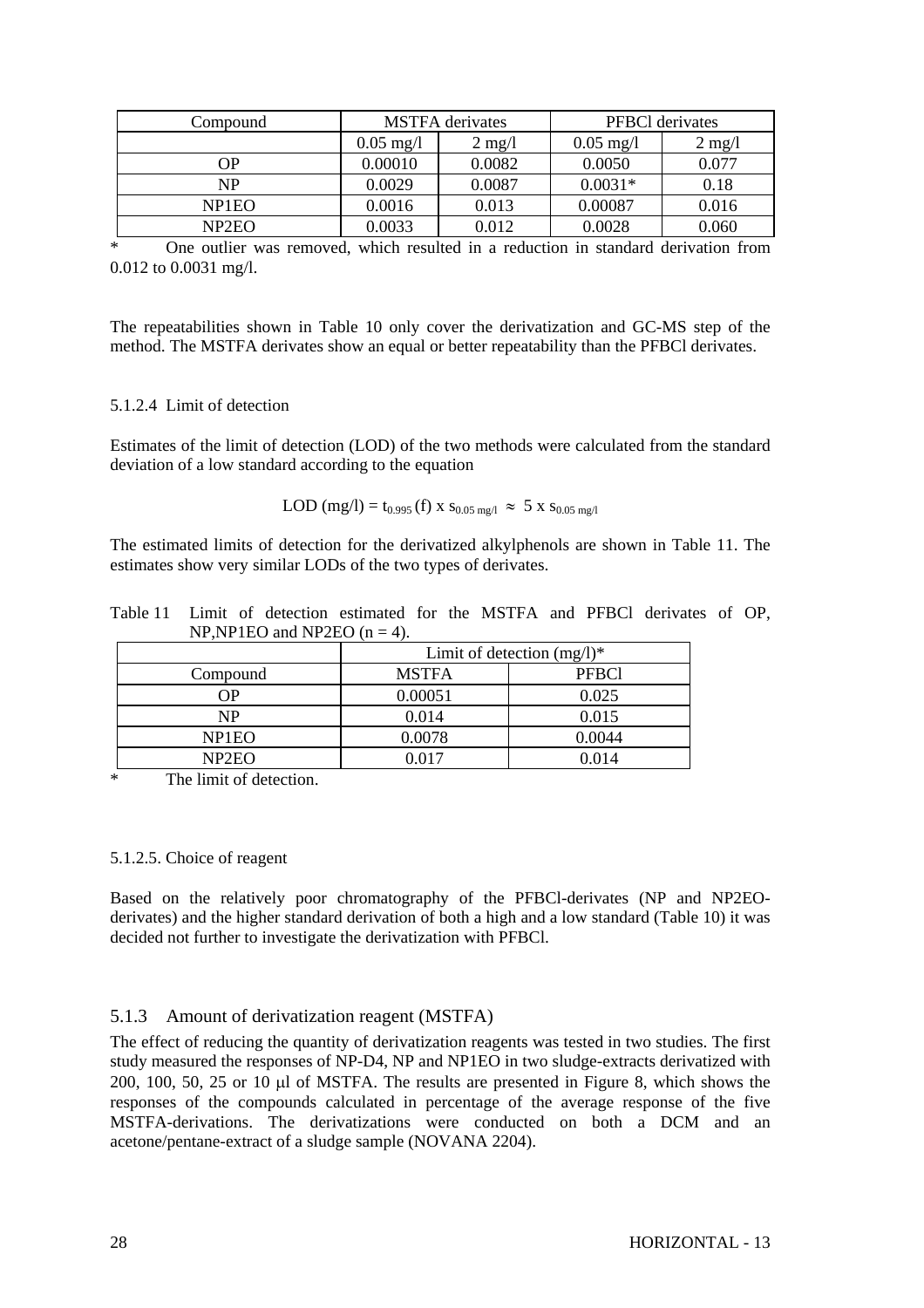

Figure 8. The responses (%) of NP-d4, NP and NP1EO treated with varying amounts of MSTFA  $(n = 1)$ . The responses are calculated relative to the average response of the five treated extracts.

A slight increase in response was observed for the DCM-extract, when the amount of MSTFA was increased. For the acetone/pentane-extracts, however, the response was found to decrease with increasing amount of MSTFA. This decrease in response was, however, caused by decreasing response during the GC-MS analysis and was also observed for the calibration standards measured during the GC-MS run. The changes were not caused by a change in the derivatization yield, and it was concluded that no reduction in derivatization efficiency was observed.

Based on the results of Figure 8 a second study of derivatization efficiency was conducted (4.1.3). Sludge extracts were derivatized according to sub-section 4.1.2.1 with 200 or 10 ul of MSTFA. In addition the effect of adding MSTFA and isooctane simultaneously was also tested. This was done by adding 1 ml of a solution of 5% MSTFA in isooctane.



Figure 9. The responses (%) of NP-D4, NP and NP1EO in a) DCM-extract and b) Acetone/Pentaneextract submitted to different derivation procedure. The responses are calculated relative to the average response of the differently treated extracts. The error bars indicate standard derivation of the replicates (n  $= 2$ ).

The results are presented in Figure 9, and the results did not show any significant difference in derivatization efficiency for the three different ways of adding the MSTFA. Although 10 µl MSTFA was found to be sufficientt in this study, other heavily polluted extracts may require a larger quantity for complete derivatization, and it was therefore decided to use 50 µl of MSTFA. To facilitate the procedure it was furthermore decided to add MSTFA and isooctane simultaneously. The derivatization procedure was therefore changed, so that 1 ml of 5% MSTFA in isooctane is added instead of the previously used derivatization with 200 µl MSTFA followed by the addition of 800 µl isooctane.

## 5.1.4 Efficiency of derivatization procedure

The derivatization efficiency was determined by comparing the un-derivatized and the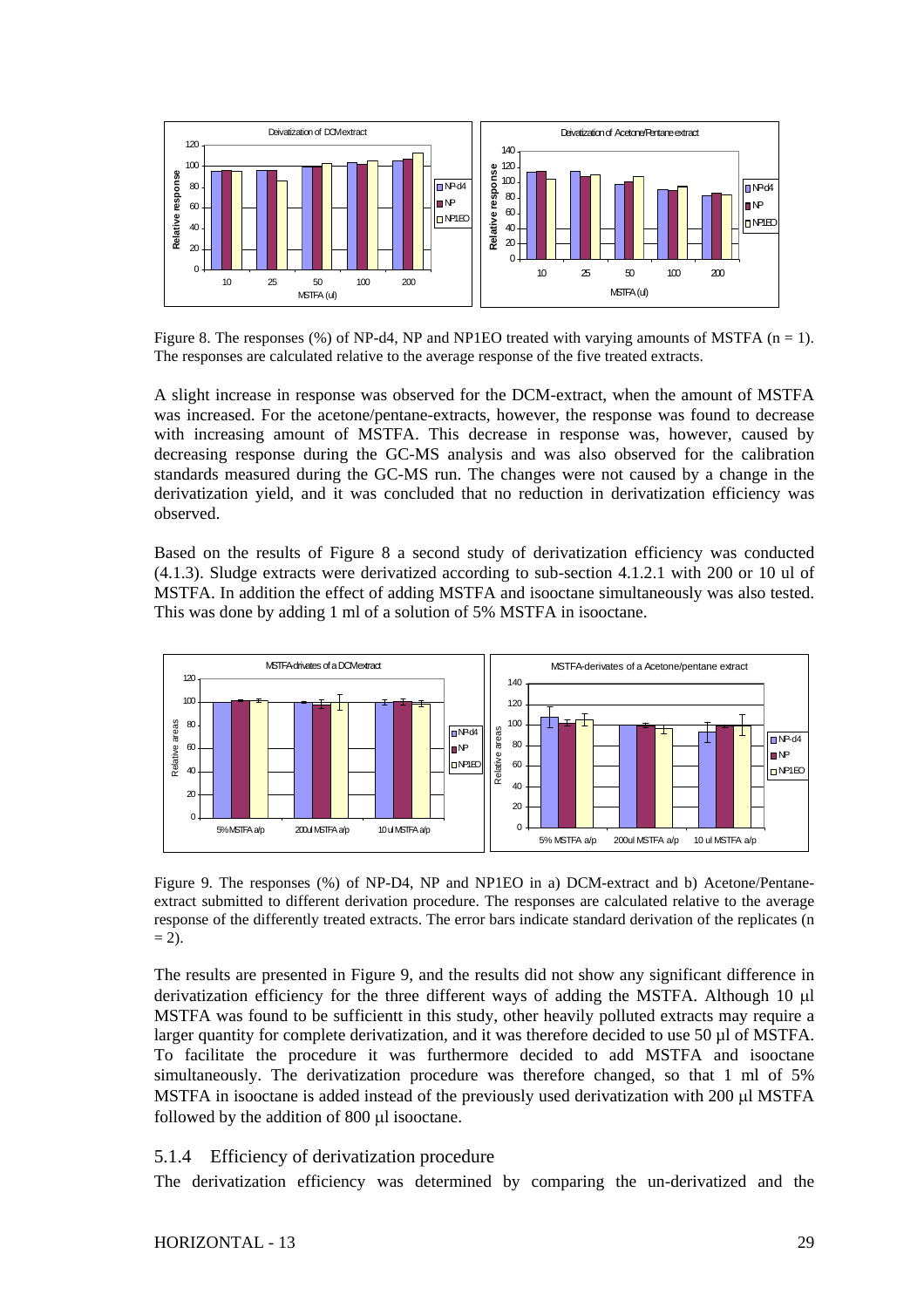derivatized alkylphenols after derivatization with 5% MSTFA in an isooctane solution.

Extracted ion chromatograms of NP, NP1EO and NP2EO (135, 179, 223) and MSTFAderivates of NP, NP1EO and NP2EO (207, 251, 295) were used to calculate the derivatization efficiency of MSTFA. A 20 mg/l solution of MSTFA-derivatized alkylphenols were analysed. The ions characteristic for the un-derivatized alkylphenols were subsequently extracted and compared to extracted ion chromatograms of a 20 mg/l solution containing un-derivatized alkylphenols. The derivatization efficiency was here determined as the remaining fraction of underivatized alkylphenols after the derivatization. In practice is was calculated as the fraction of un-derivatized alkylphenol residues in a 5% MSTFA solution relative to the same underivatized alkylphenols in an isooctane solution.

#### *Derivatization efficiency of NP:*

The GC did not completely separate NP and the derivates of NP and the ions characteristic for NP are also found to be characteristic for the NP-derivate. It is therefore difficult to differentiate between fragment-ions from NP-derivates and from un-derivatized NP. However by comparing the pattern of peaks of NP and NP-derivates, no peaks in the MSTFA-solution indicate the presence of un-derivatized nonylphenol (Figure 10).



Figure 10: Chromatograms of a) a 20 mg/l un-derivatized NP (ion 135), b) a 20 mg/l derivatized NP (ion 135) and c) a 20 mg/l derivatized NP (ion 207).

A "worst case scenario"-calculation of the derivation efficiency is estimated by measuring the response of two peaks characteristic for un-derivatized NP (Aun-deriv. and Bun-deriv. in chromatogram *a* Figure 10) and calculating the response relatively to the response of corresponding peaks/background of the derivatized NP with the same retention time  $(A<sub>deriv</sub>$  and  $B_{\text{deriv}}$  in chromatogram *b*, Figure 10). The calculated ratios ( $A_{\text{un-deriv}}/A_{\text{deriv}}$  and  $B_{\text{un-deriv}}/B_{\text{deriv}}$ ) are calculated and used as an estimate of the derivatization efficiency.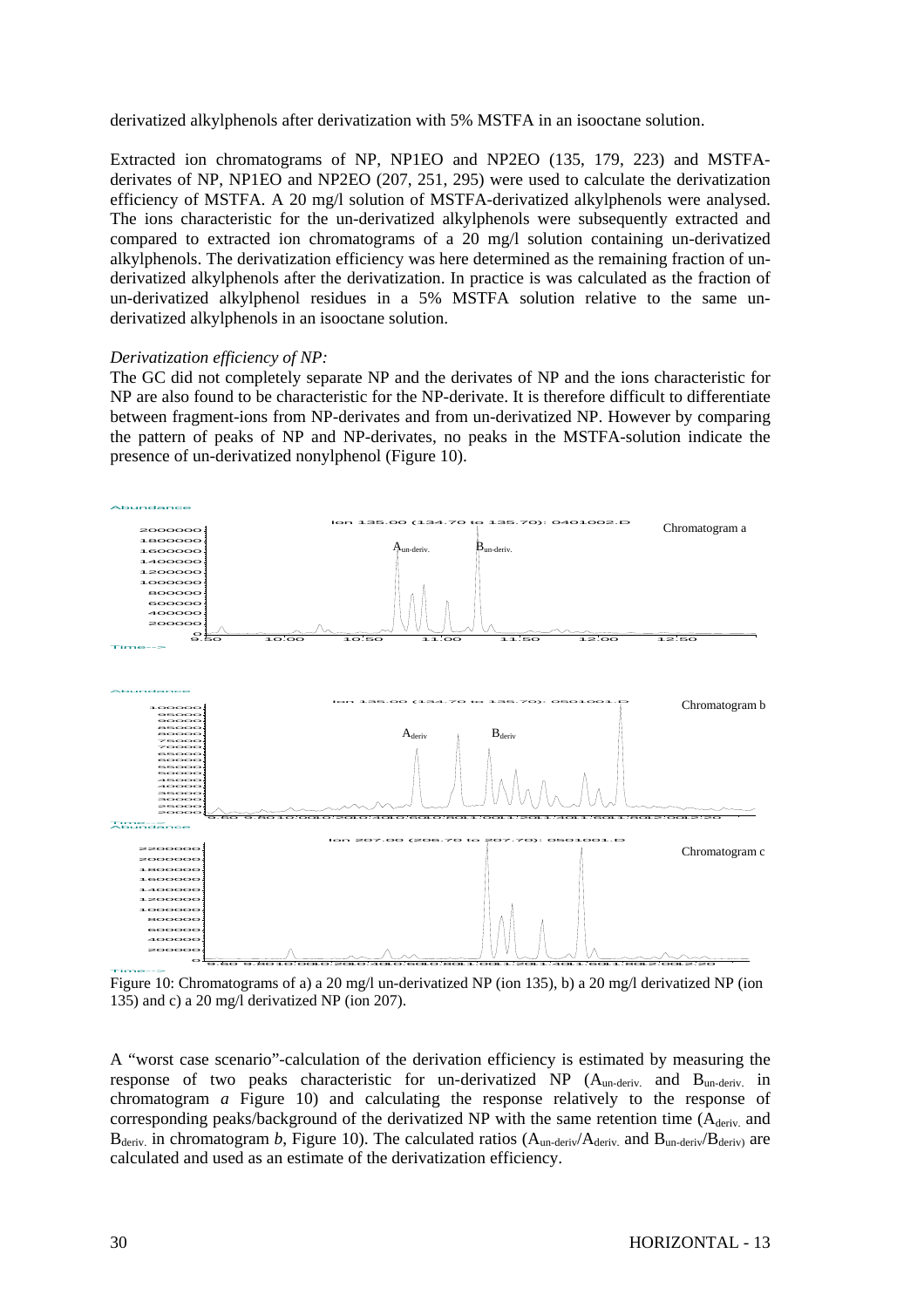| Fraction of un-derivatized NP:                                         |     | $MSTFA - derivative_{\text{ion135}} *$                                          |
|------------------------------------------------------------------------|-----|---------------------------------------------------------------------------------|
|                                                                        |     | Derivatized <sub>ion135</sub>                                                   |
| $A_{\text{w-deriv.}} = \frac{1,4 \cdot 10^6}{28 \cdot 10^6} = 4,8\%$ . | and | $\frac{B_{un-deriv.}}{B_{un-}} = \frac{0.71 \cdot 10^6}{32 \cdot 10^6} = 2.2\%$ |

\*) Un-derivatized ≈ Noise, fragment ions of derivatized NP and actual un-derivatized NP.

#### *Derivatization efficiency of NP1EO:*

NP1EO and the derivate of NP1EO are completely separated and there are no indications of underivatized NP1EO (Figure 11).



Figure 11: Chromatograms of a) a 20 mg/l un-derivatized NP1EO (ion 179), b) a 20 mg/l derivatized NP1EO (ion 179) and c) a 20 mg/l derivatized NP1EO (ion 251).

The response of possible un-derivatized NP1EO including background noise (chromatogram b, Figure 11) present in the MSTFA solution was measured and calculated relatively to the response of the actual un-derivatized NP1EO (chromatogram a, Figure 11).

Fraction of un-derivatized NP1EO: 
$$
\frac{MSTFA-derivate_{ion179}}{Derivative_{ion179}} = \frac{1,8 \cdot 10^6}{230 \cdot 10^6} = 0,78\%
$$

\*) The response of un-derivatized NP1EO and/or background noise.

*Derivatization efficiency of NP2EO:* 

NP2EO and the MSTFA-derivate of NP2EO are completely separated and there are no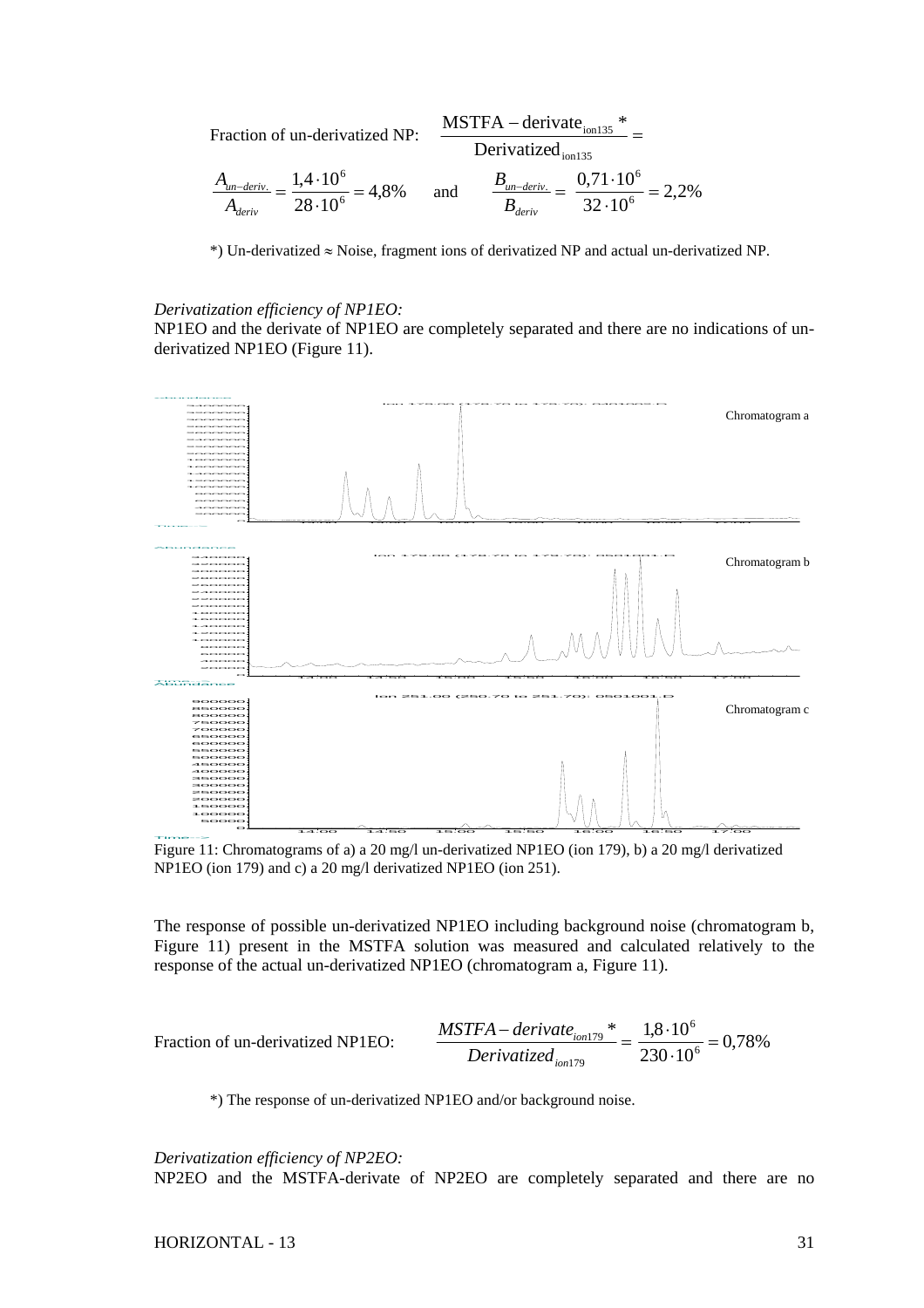indications of un-derivatized NP2EO (Figure 12).



Figure 12: Chromatograms of a) a 20 mg/l un-derivatized NP2EO (ion 223), b) a 20 mg/l derivatized NP2EO (ion 223) and c) a 20 mg/l derivatized NP2EO (ion 295).

The area of the noise, which could be caused by un-derivatized NP2EO is calculated below.

Fraction of un-derivatized NP2EO: 
$$
\frac{MSTFA - derivative_{ion223}}{Derivative_{ion223}} = \frac{0,23 \cdot 10^6}{40 \cdot 10^6} = 0,70\%
$$

\*) The response of un-derivatized NP2EO and/or background noise.

The derivatization efficiency of NP, NP1EO and NP2EO was thus estimated to be >95%, 99% and 99%, respectively. This study supports the continuous use of MSTFA as the derivatization reagent of choice.

#### 5.1.5 Time of derivatization

In sub-section 4.1.5 it was described, that the derivatization time was set to a minimum of 15 minutes in the horizontal method, and the background for the decision was given.

The experiments of the derivatization efficiency discribed in sub-sections 4.1.4 and 5.1.4 has proven, that the efficiency was high, with near 100% reaction, within 15 minutes. It was therefore decided to continue with 15 minutes as the minimum reaction time.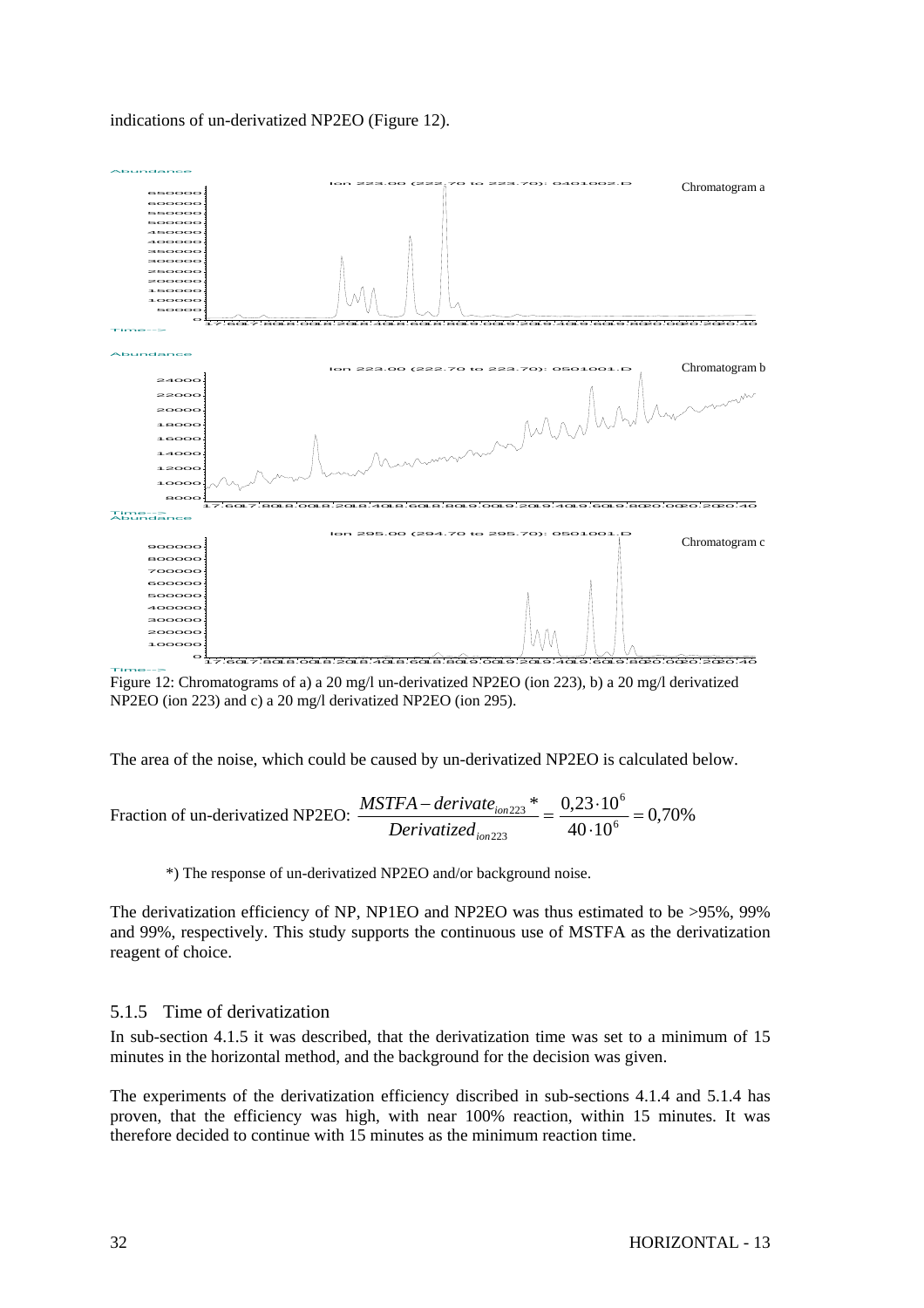# 5.2 Extraction

As already mentioned in sub-section 4.2 it is generally not possible to obtain a 100% recovery by the extraction of organic pollutants from solid samples. By the evaluation of extraction parameters such as solvents and techniques is was chosen to use real samples – preferably without spike - and to use the extraction yield as the main criteria when comparing the parameters.

## 5.2.1 Extraction solvent

#### 5.2.1.1 Comparison of toluene, dichloromethane (DCM), ethyl acetate and acetone/pentane

The first study was conducted to compare the extraction efficiencies of toluene, dichloromethane (DCM) and acetone/pentane (1:1) on a freeze-dried sludge sample (SL-E1). The effect of extraction time (2 and 16 hours), dry matter content (addition of 0, 10 and 50 ml water) and pH (addition of sulphuric acid) was also examined in this study (se 4.2.1.1). The results are shown in Appendix 2A.

The use of 2 hours and 16 hours extractions did not result in a significant difference in the concentrations (Paired t-test,  $p = 0.05$ ), and the extractions at 2 and 16 hours were therefore regarded as replicates in the following description of the results.

The concentrations of NP, NP1EO and NP2EO from each treatment  $(n = 2)$  are summarized in Figure 13. The figure shows the extraction efficiency of the three solvents toluene, DCM and acetone/pentane, where the notations *a, b* and *c* refers to the addition of 0 ml, 10 ml and 50 ml of water and *d* refers to the addition of 50 ml 0.4 M sulphuric acid to the freeze-dried sludge sample. The concentrations in Figure 13 are only relative, due to a mistake in the preparation of standards.



Figure 13: Concentration (mg/kg) of NP, NP1EO and NP2EO in DCM-, acetone/pentane- and tolueneextracts of a sludge sample (SL-E1). The dry samples were added a) 0 ml of water, b) 10 ml of water, c) 50 ml of water, d) 50 ml of 0.4 M sulphuric acid prior to the extractions. The error bars indicate standard deviation  $(n = 2)$ .

Water was found to have a significant effect on the extraction of NP, NP1EO and NP2EO from the freeze-dried sludge sample extracted with acetone/pentane (1:1). This effect was also found in the DCM and toluene extractions of NP (Figure 13). A tendency of a positive effect of water on the extraction of NP1EO and NP2EO with DCM and toluene was also observed; however, this difference was not significant.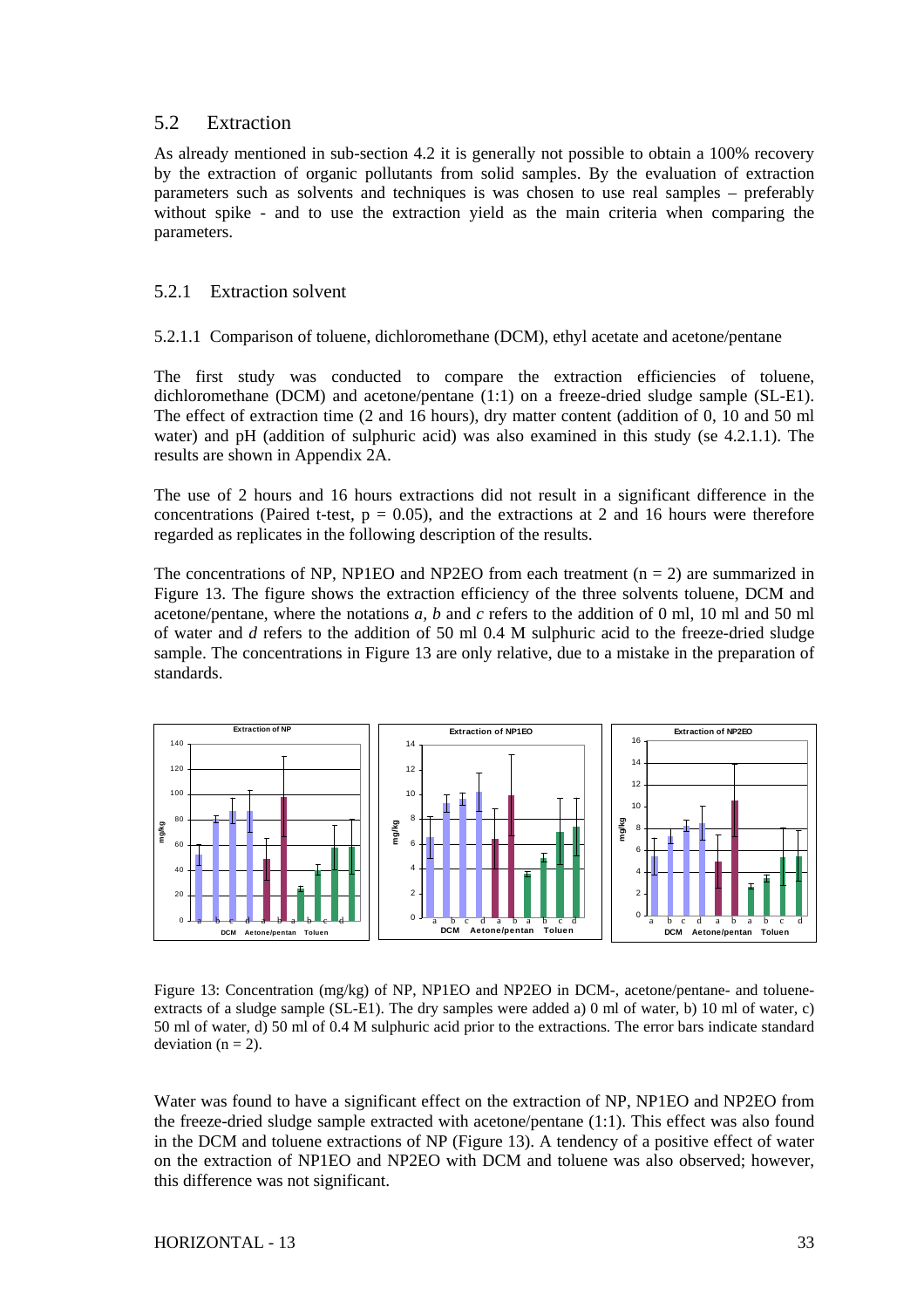By treating the wet sludge samples (i.e. samples added water or sulphuric acid) as replicates the differences of the three solvents became more clear (Table 12).

Table 12 The extraction of NP, NP1EO and NP2EO from freeze-dried sludge sample (SL-E1) with toluene, DCM and acetone/pentane  $(1:1)$ . Mean concentration  $(mg/kg)$  with confidence interval is stated ( $p = 0.05$ ;  $p = 6$ \*).

| configured interval to banca $(p = 0.05, H = 0)$ . |               |                |                         |  |  |  |  |  |
|----------------------------------------------------|---------------|----------------|-------------------------|--|--|--|--|--|
| mg/kg                                              | Toluene       | DCM            | Acetone/pentane $(1:1)$ |  |  |  |  |  |
| NP                                                 | $52 \pm 16$   | $85 \pm 9.8$   | $98 \pm 33$             |  |  |  |  |  |
| NP <sub>1</sub> EO                                 | $6.4 \pm 2.1$ | $9.7 \pm 0.93$ | $10 \pm 3.4$            |  |  |  |  |  |
| NP <sub>2</sub> EO                                 | $4.8 \pm 1.8$ | $8.0 \pm 0.99$ | $1 + 4.7$               |  |  |  |  |  |
|                                                    |               |                |                         |  |  |  |  |  |

No true replicates were used.

The extraction of NP, NP1EO and NP2EO using DCM were found to be significantly more efficient compared to the extractions with toluene. Although the acetone/pentane appear to be the most efficient extraction solvent the relatively large confidence interval prevented a statistical confirmation of the tendency.

A second study was conducted to compare the extraction efficiency of toluene, ethyl acetate and acetone/pentane. The sludge sample SL-11 was used, and the extraction was carried out with a reciprocating shaker. The results are presented in Appendix 3 and in Figure 14.

The results verify the results from the previous study indicating acetone/pentane as being the most efficient extraction solvent.



Figure 14: Concentration (mg/kg) of NP, NP1EO and NP2EO and recovery (%) of NP-D4, 4-n-NP2EO in extracts of a freeze dried sludge sample (SL11). The quantification of NP and NP-D4 was based on the internal standard (OP) and the quantification of NP1EO, 4-n-NP2EO and NP2EO was based on external standard. The error bars indicate standard deviation  $(n = 2)$ .

Based on the results of this study and the results of a soxhlet extraction (see sub-sections 5.2.2), it was decided not to include toluene in the further work.

5.2.1.2 Comparison of ethyl acetate, dichloromethane (DCM) and acetone/pentane

A freeze-dried soil sample (SO-4) was extracted with DCM, acetone/pentane and ethyl acetate. The influence of water on the extraction of freeze-dried soil was found to be insignificant and the different treatments (i.e. addition of 5 or 20 ml of water) were therefore used as replicates.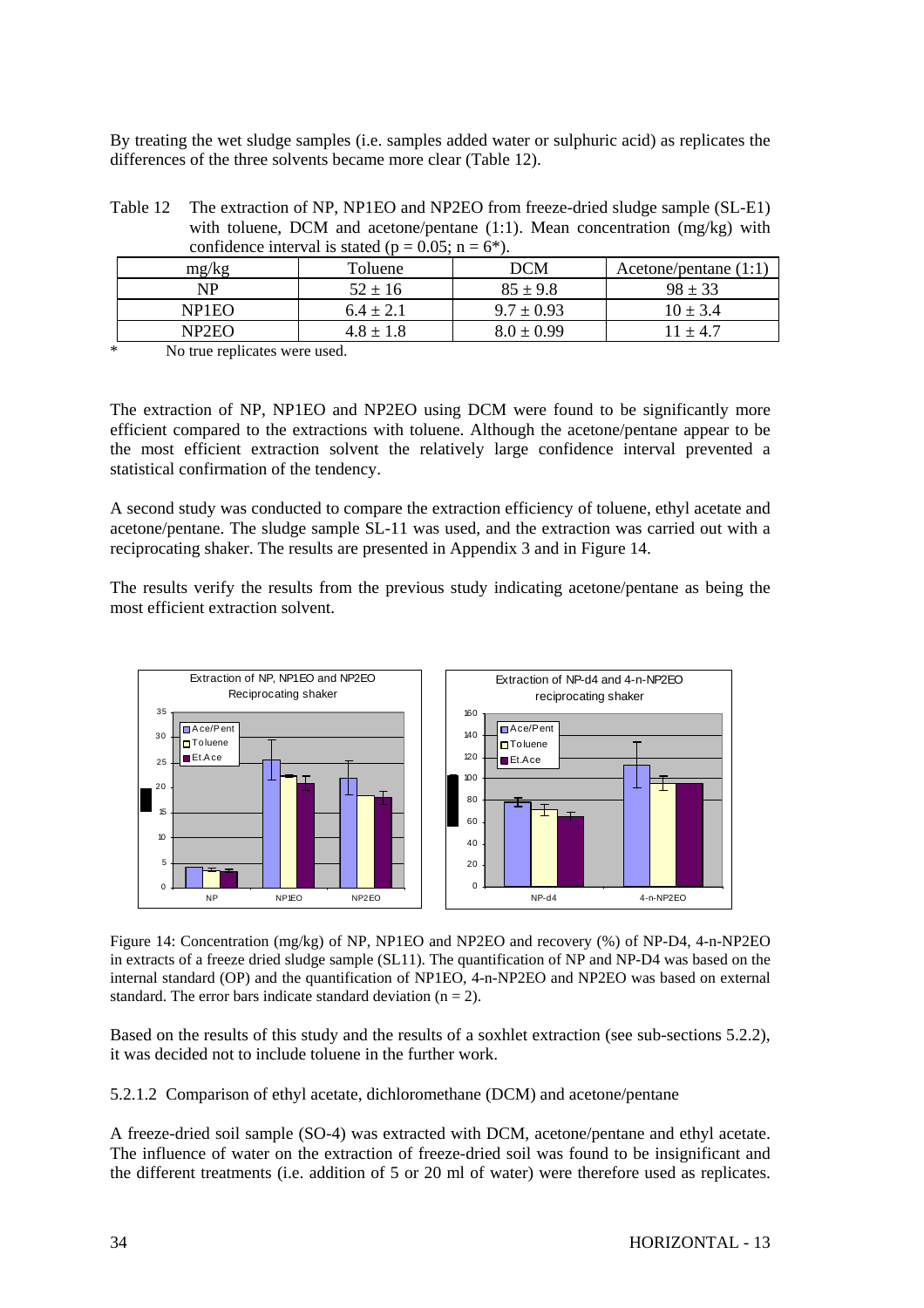The results from the extractions of the soil sample (spiked and un-spiked) are shown in Appendix 2B and Figure 15.



Figure 15. The extraction of NP, NP1EO and NP2EO with DCM, acetone/pentane (A/P) and ethyl acetate from a) an un-spiked soil sample (SO-4) and b) a spiked soil sample (SO-4). The quantification was based on external standard. The error bars indicate standard deviation  $(n = 2)$ .

No significant differences of the three solvents were observed when comparing the extraction of NP, NP1EO and NP2EO from freeze-dried soil (SO-4).

The extraction efficiencies of the three solvents DCM, acetone/pentane and ethyl acetate were furthermore tested on a sludge sample (SL-E2). The effects of pre-treatment/dry matter percentage were also tested by extracting the sludge as either: a) wet and not pre-treated (28% dm), b) freeze-dried (100% dm) and c) diluted (5% dm). The results are shown in Appendix 2C and in Figure 16.



Fig. 16. The concentration of NP-D4, NP, NP1EO and NP2EO in extracts of not pre-treated sludge (28% dm), diluted sludge (5% dm) and freeze dried sludge (100% dm) extracted with ethyl acetate, DCM and acetone/pentane (A/P). Error bars indicate standard deviations of average concentration ( $n = 3$ ).

The efficiencies of the solvents were generally very similar regarding the extraction of the alkylphenols. The extraction of NP and NP1EO from wet sludge (28% dm) was, however, found to be significantly more efficient with acetone/pentane (1:1) than with DCM ( $p = 0.05$ ). A tendency of acetone/pentane being more efficient than ethyl acetate was also seen; however, the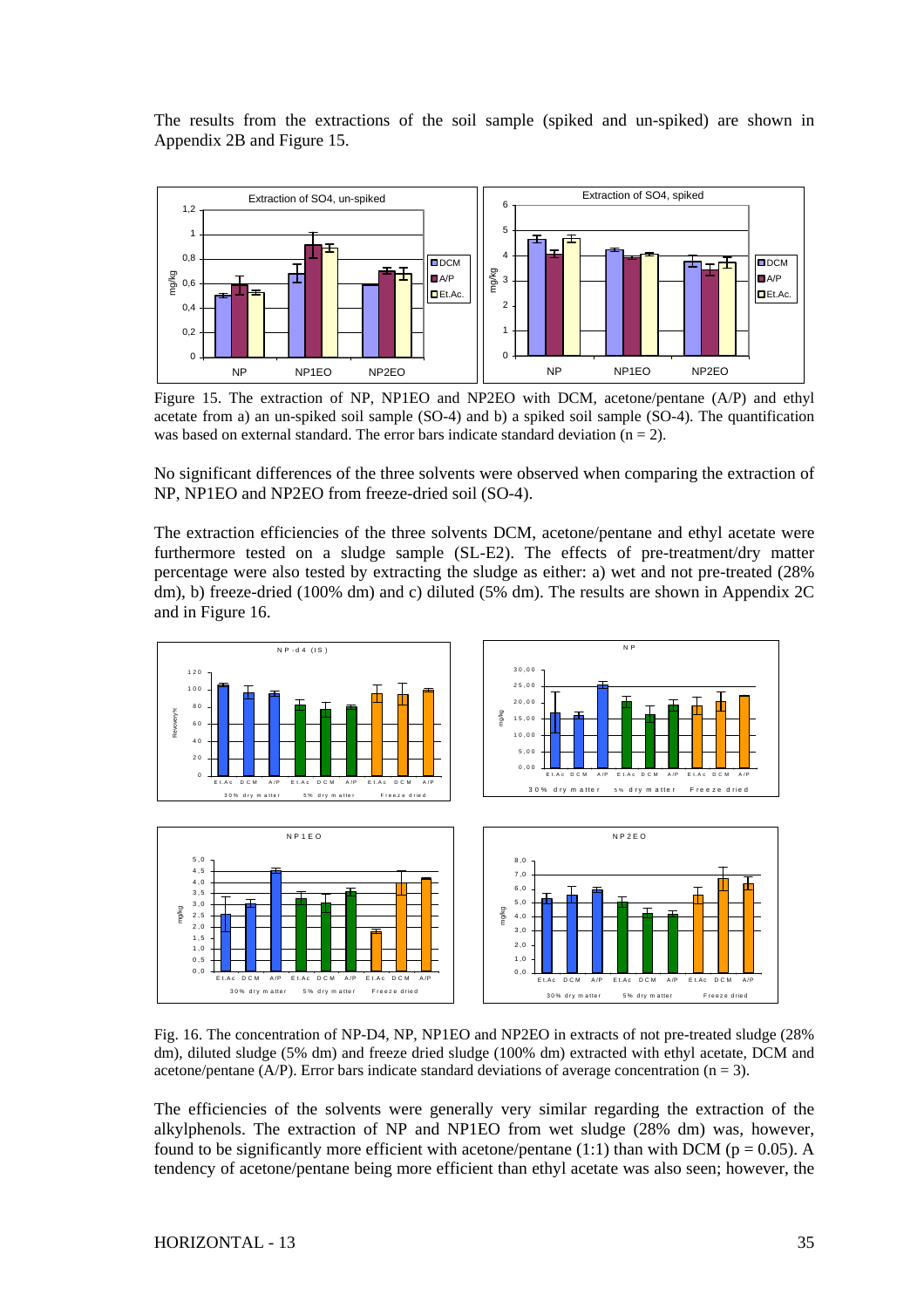difference was not statistically significant. There was found no explanation of the low concentration of NP1EO found in the ethyl acetate extracts of the freeze-dried sludge. As this result was inconsistent with the other observations it was not taken into consideration when evaluating the solvents.

Based on the extractions of SO-4, SL-11, and SL-E2 with ethyl acetate, DCM and acetone/pentane (1:1), no solvent unambiguously appeared to qualify as the most efficient. It was, however, decided to continue the work with only two solvents. Acetone/pentane was prevailingly found to be better or equally as good as ethyl acetate and DCM regarding the extraction of the alkylphenols. Generally, the results of the ethyl acetate- and DCM-extractions were, however, found to be very similar.

Ethyl acetate was rejected for two main reasons: The relatively high solubility in water (which would acquire additional drying) and the relatively high boiling point (which would make it more difficult to evaporate the extract prior to derivatization). Therefore, the further investigations only include DCM and acetone/pentane.

#### 5.2.1.3. Comparison of dichloromethane and acetone/pentane

Since none of the 60 DCM- and acetone/pentane extractions have been extracted under the same conditions (i.e. due to variations in time of extraction, solvent type, solvent volume, pretreatment of sample, the use of acid/base), no replicates are available (4.2.1.3). However, by grouping different parameters (i.e. type of solvent, volume of solvent, time of extraction etc.) and disregarding the possible differences, the influences of the chosen parameters could compared.

The results are shown in Appendix 2D and in Figure 17.

A paired t-test was performed to test the differences statistically, and the extraction time was found to introduce a significant difference ( $p = 0.05$ ) in extraction efficiency (Figure 17). The comparisons of the solvents were therefore conducted for 2 and 20 hours separately.



Figure 17. The extraction of a) NP and b) NP1EO from a sludge sample (SL-E2) conducted with DCM and acetone/pentane (1:1) for 2 and 20 hours.

The relatively large standard deviations of Figure 17 could be caused by the varying conditions of which the samples have been extracted. A paired t-test was performed but it was not possible to conclude which solvent was the most efficient. There was, however, a tendency for acetone/pentane to be more efficient than DCM. The difference in extraction efficiency between the two solvents was clearer in the 2-hour extractions. It was also found that the standard deviations were smallest when the sludge was extracted with acetone/pentane, which furthermore indicates that the acetone/pentane extractions are the most efficient.

Acetone/pentane (or hexane-like solvent) was therefore selected for the method.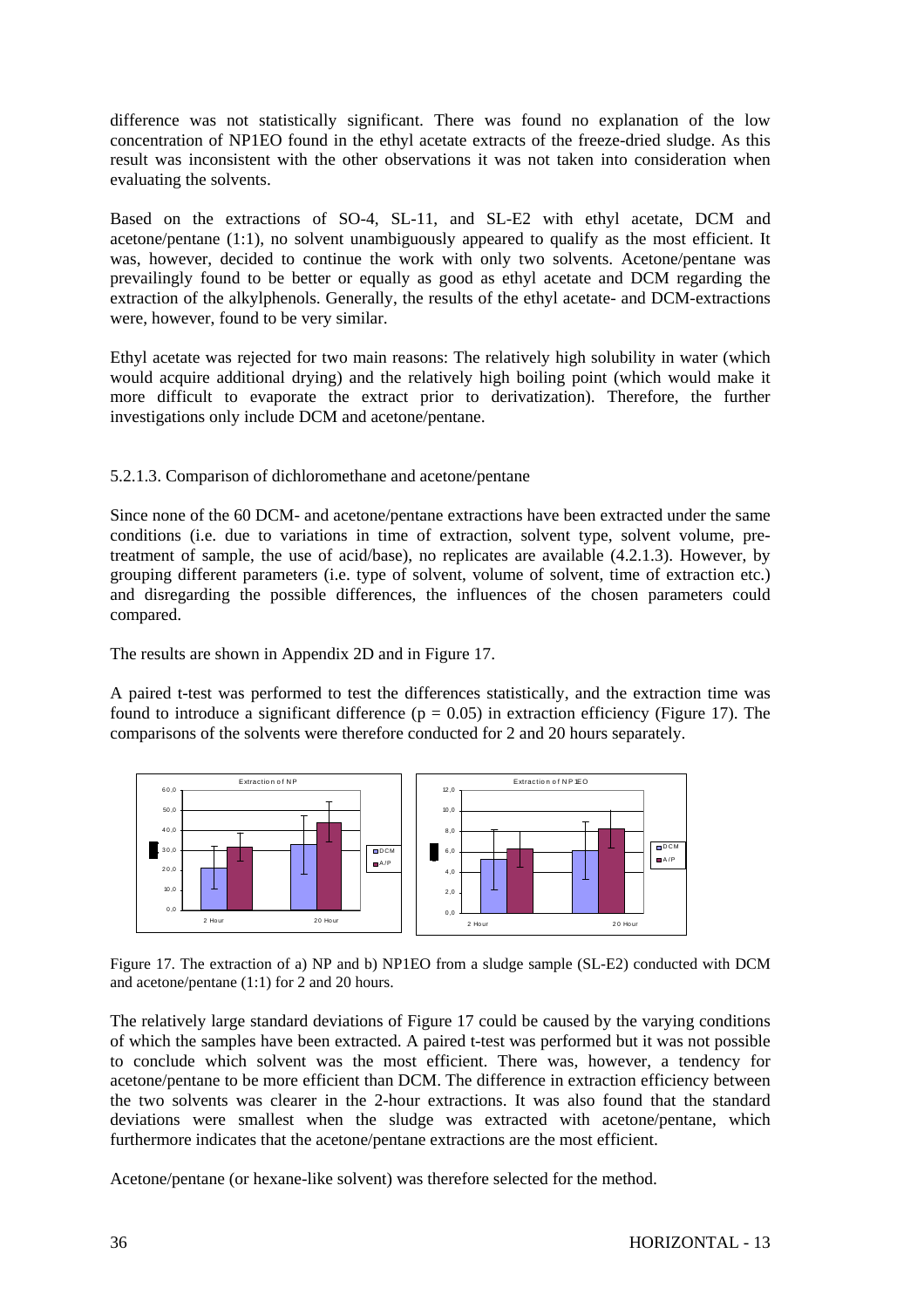#### 5.2.1.4. Solvent volume

The extractions conducted with 15 and 30 ml of acetone/pentane in the experiments described above were also compared. The results are shown in Appendix 2D and in Figure 18. No significant effect was found. By grouping the data differently (for instance comparing the 15 and 30 ml of each of the solvents individually), the differences could be compared again, but no effects of the volume emerged (data not shown).



Figure 18. Extraction of a) NP and b) NP1EO from a sludge sample (SL-E2) conducted with 15 and 30 ml of solvent for 2 and 20 hours.

In the practical laboratory work it was, however, much more difficult to separate the necessary fraction of pentane from wet sludge samples when the extraction were conducted with only 15 ml solvent compared to 30 ml.

A volume of 20 ml acetone/pentane (1:1) was therefore found to be suitable.

## 5.2.2 Extraction technique

The alkylphenols NP, NP1EO and NP2EO were extracted from a freeze-dried sludge sample (SL-11) using both soxhlet and reciprocating shaking as extraction techniques. The comparison of the techniques was based on the extraction with acetone/pentane (1:1) and toluene. The quantification of NP was based on an internal standard (OP) added to the extract, whereas the quantification of NP1EO and NP2EO was based on external standardization. The difference in quantification was necessary due to a loss of OP and NP (and NP-D4) during the evaporation of the toluene extract. The less volatile compounds NP1EO and NP2EO were not affected by evaporation and the quantification was therefore based on external standard. None of the acetone/pentane extracts were affected by evaporation.

The results are presented in Appendix 3 and in Figure 19.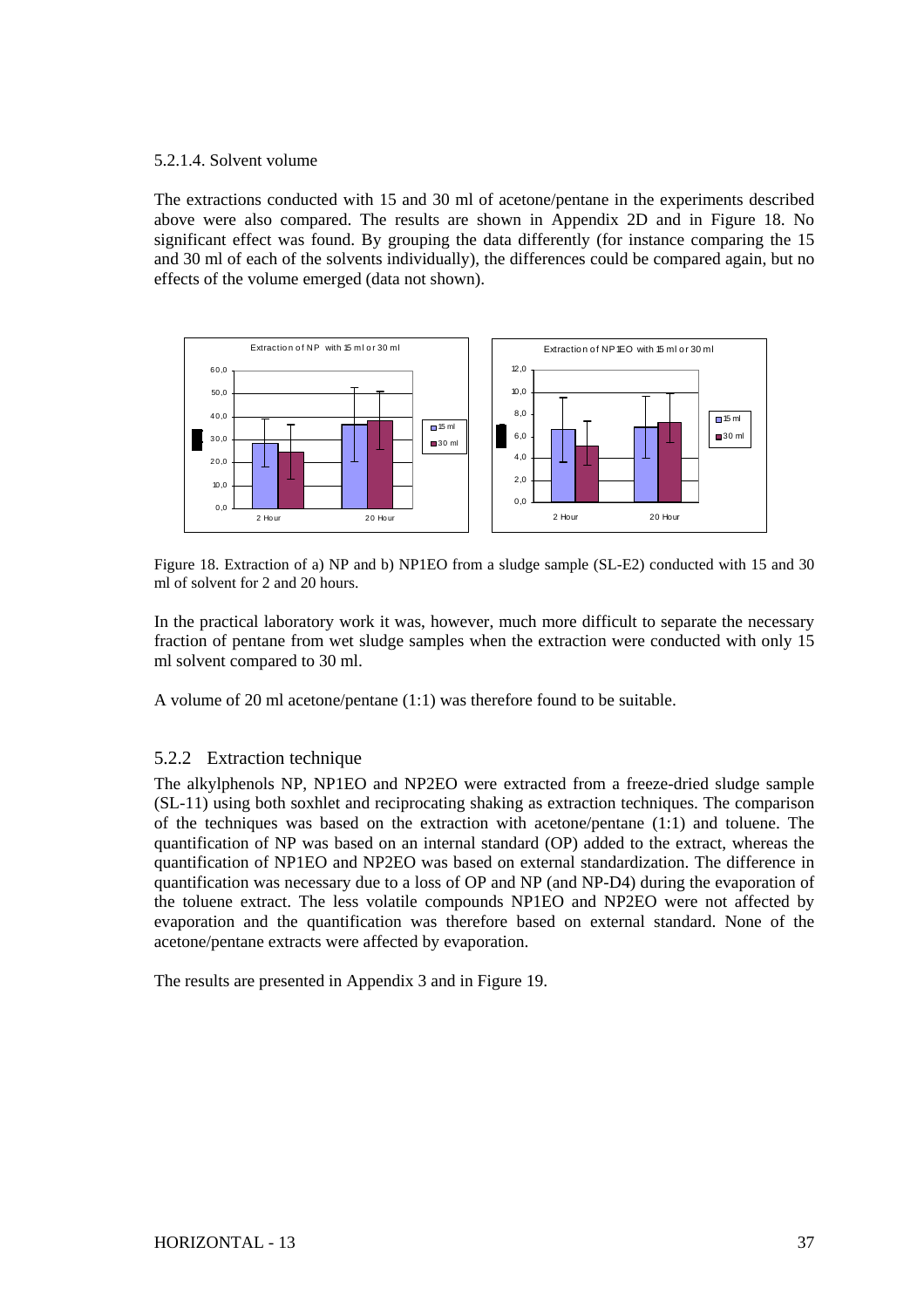

Figure 19. Extraction of NP, NP1EO and NP2EO from SL-11 with soxhlet and reciprocation shaking. The extractions were conducted with a) acetone/pentane and b) toluene. The error bars indicate the standard derivation  $(n = 2)$ .

The acetone/pentane extraction of NP was found to be significantly more efficient when using a reciprocating shaker compared to an extraction conducted with soxhlet (Figure 19 a). The acetone/pentane extractions of NP1EO and NP2EO were not significantly different, but the shaking technique appeared to be slightly more efficient. The differences observed were independent of the quantification method.

The toluene extractions of NP showed that the reciprocation shaking was significantly more efficient than the extractions conducted with soxhlet, whereas the opposite was observed with the extraction of NP1EO and NP2EO (Figure 19 b).

Comparing the extraction efficiencies of extraction techniques *and* solvents, the reciprocating shaker with acetone/pentane was found to provide the highest concentrations of NP and NP1EO. The highest concentrations of NP2EO were observed when the extraction was based on soxhlet and toluene.

## 5.2.3 Extraction time

From previous studies no significant difference was found between 2 and 16 hours of extraction regarding the extraction of NP, NP1EO and NP2EO from freeze-dried sludge (SL-E1) (see 5.2.1.1).

The correlation between extraction time and extraction efficiency was investigated in a more detailed study on two sewage sludges: a freeze-dried sludge (SL-4) and a wet sludge (SL-E2)  $(4.2.3)$ . In this study the extractions were conducted for  $\frac{1}{2}$ , 1, 2, 3, 4, 6 and 20 hours, and the analyses covered the alkylphenols NP-D4, NP, NP1EO and NP2EO.

The results for the freeze-dried sludge are presented in Appendix 4 and in Figure 20. The pooled standard deviation from the seven double determinations was used to determine the confidence intervals shown in the figure ( $p = 0.05$ ,  $n = 7$ ).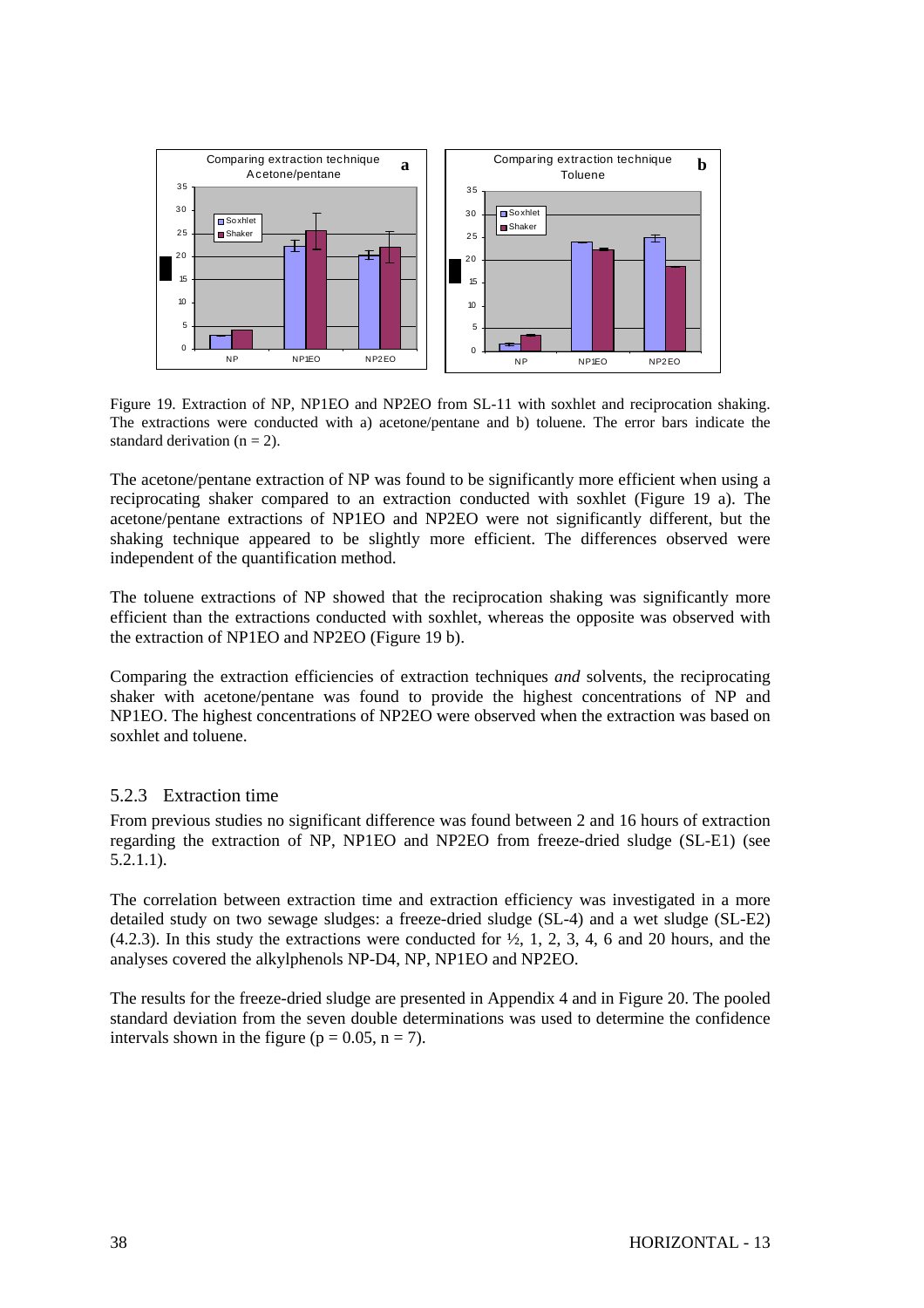

Figure 20. Concentration of NP-D4, NP, NP1EO and NP2EO extracted from freeze-dried sludge (SL-4). The quantification was based on phenanthrene-D10 as internal standard.

All four compounds appear to be relatively easily extracted from freeze-dried sludge. The concentrations of NP, NP1EO and NP2EO in the extracts were found to be stable already after half an hour of extraction. There was neither any statistical difference between the 1/2-hour and 20-hour extraction of NP, NP1EO and NP2EO nor any tendency suggesting an increase in extraction efficiency over time. The concentration of NP-D4, however, was not found to be stable after half an hour extraction. This compound was added to the sample only minutes before the extraction and should therefore be easily extracted compared to the other alkylphenols. Although no explanation has been found, the result is not regarded as significant.

One hour of extraction appeared to be sufficient for the extraction of NP-D4, NP, NP1EO and NP2EO from freeze-dried sludge. An extraction time of one hour was therefore implemented in the Horizontal standard method (Appendix 9).

The correlation between extraction time and extraction efficiency was also tested on a not pretreated sludge. This wet sludge (SL-E2) was extracted in parallel to the previous described sludge. The results are shown in Appendix 4 and displayed graphically in Figure 21. The average standard deviation of the seven double determinations was used to determine the confidence intervals shown in the figure ( $p = 0.05$ ,  $n = 7$ ).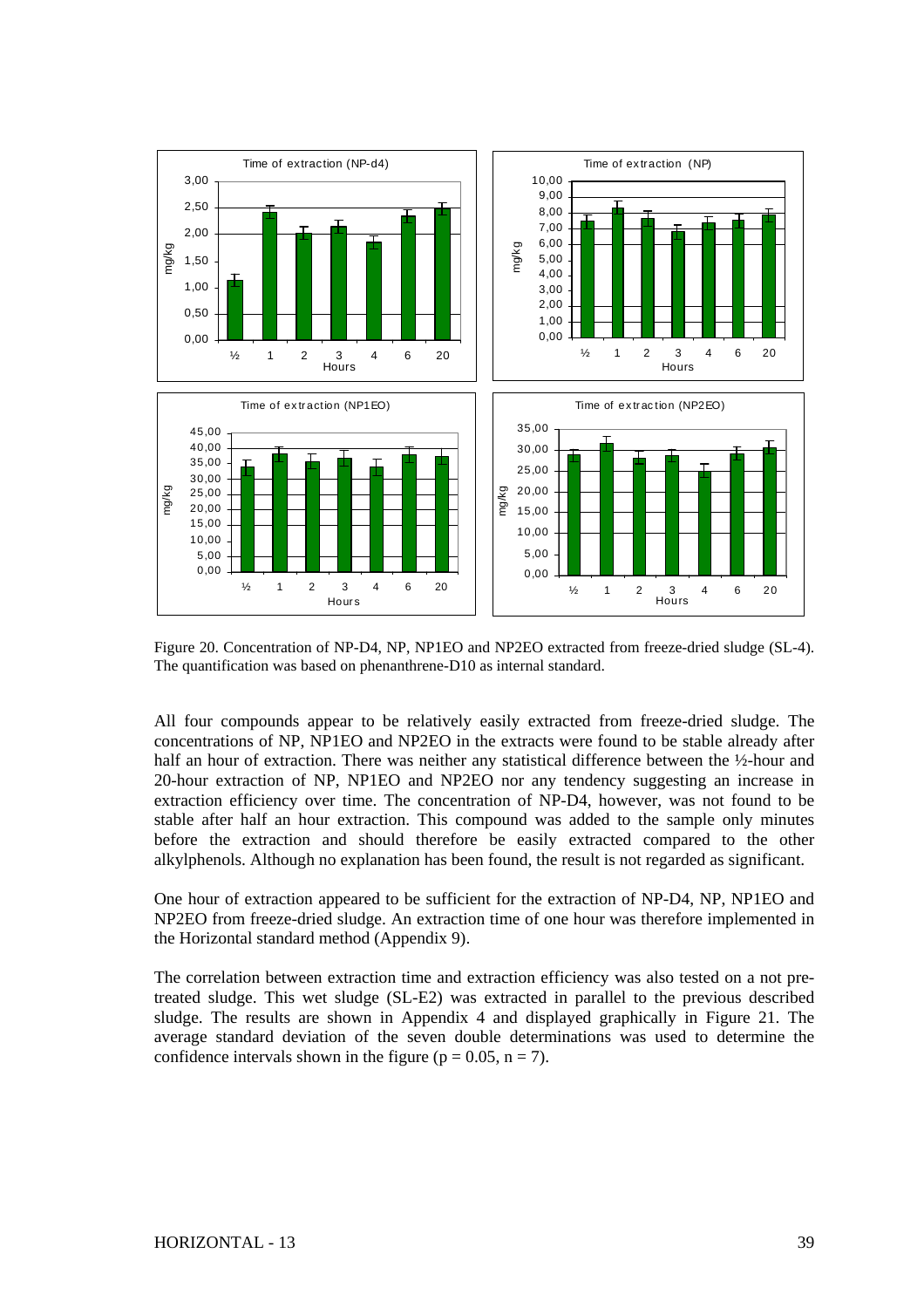

Figure 21. Concentration of NP-D4, NP, NP1EO and NP2EO extracted from wet sludge (SL-E2). The quantification was based on phenanthrene-D10 as internal standard.

NP was fully extracted from the sludge sample after 1 hour of extraction. The concentration of NP-D4 was statistically found to be stabile after one hour. The extraction efficiency of NP and NP-D4 was generally very similar, which confirmed the use of NP-D4 as internal standard.

A slight increase in extraction efficiency of NP1EO and NP2EO was observed during the 20 hours of extraction. The increase in concentration of NP1EO appeared to be stable after 4 hours of extraction, whereas the level of NP2EO was found to be almost steady in the extracts of the 2-, 3-, 4,- and 6-hour extractions. The concentration after 20 hours of extraction was, however, found to be significantly higher than the previous extractions of NP2EO. Given that no increase in concentration was observed in the interval between the first and the sixth hour of extraction and that NP2EO was added to the sample just before the extraction, it was decided that the results of the 20-hours extraction could be disregarded.

Based on the results of this study and previous results it was decided that wet sludge samples shall be extracted for a minimum of 2 hours.

## 5.3 Pre-treatment

Two types of pre-treatment were compared to the analysis of wet sludge without pre-treatment: oven-drying and freeze-drying.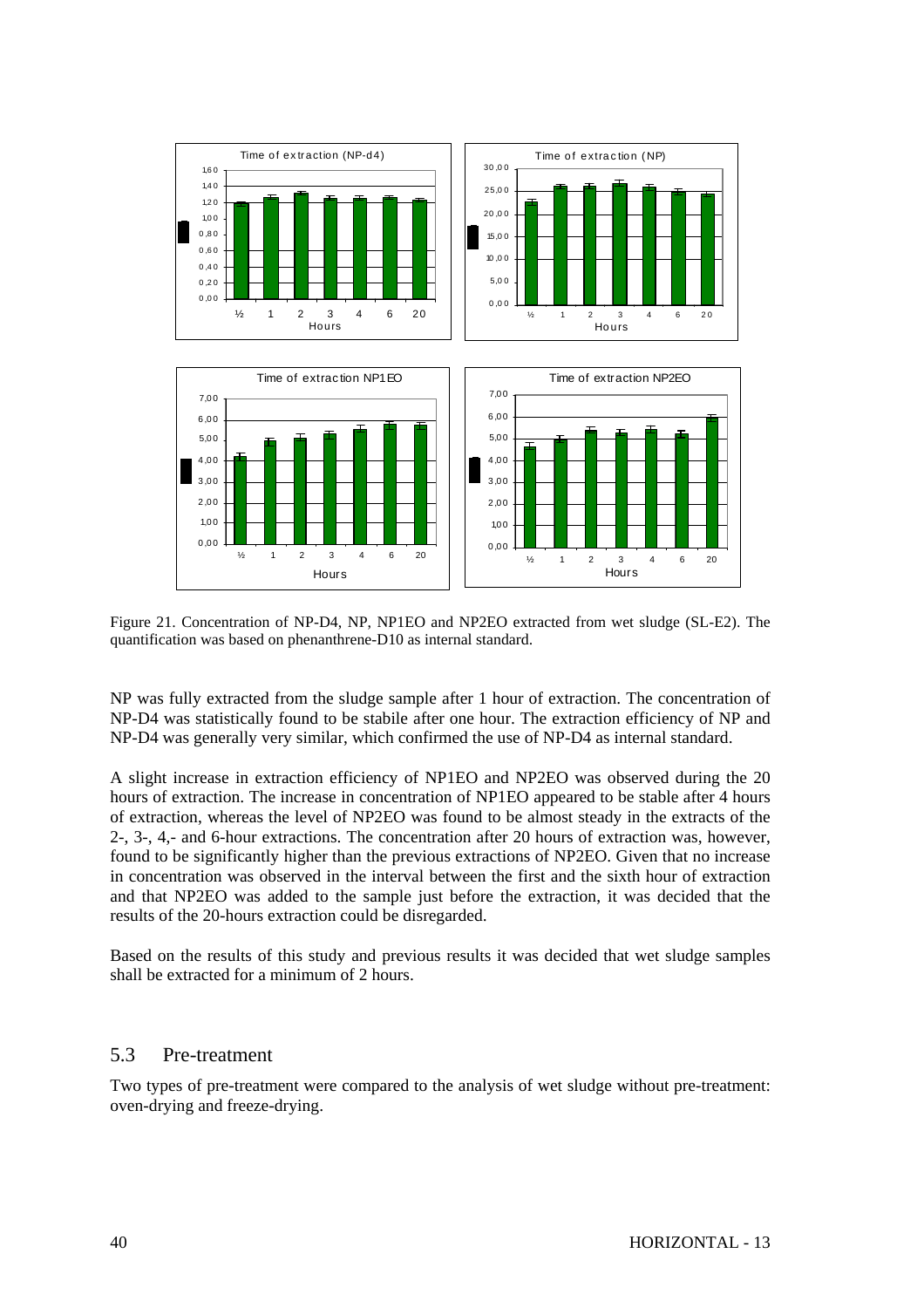## 5.3.1 Oven-drying

The study comparing the extraction of NP and NP1EO from oven-dried and wet, not pre-treated sludge (SL-E2) was in addition submitted to variations in solvent, extraction time, pH and solvent volume (4.2.1.3). The average concentration of NP and NP1EO determined after extraction of oven-dried and wet sludge samples was calculated (by external standard) for both the 2- and 20-hour extractions. The average concentrations were, as described, based on extracts of samples submitted to different extraction procedures, and no replicates were therefore present. The oven-dried and wet samples were submitted to identical variations in extraction procedures and any possible effect was therefore expected to equally affect the two types of pretreated samples. The standard deviation was on the other hand expected to be relatively high.

The results are shown in Appendix 2D and in Figure 22.



Figure 22. The average concentration of a) NP and b) NP1EO extracted from sludge samples (SL-E2) submitted to oven-drying or no pre-treatment.

No significant difference was observed when comparing the extractions of NP and NP1EO from oven-dried and wet, not pre-treated sludge sample. There was, however, a tendency that the 2 hour extractions of NP from oven-dried sludge were slightly less efficient compared to the wet sludge.

The extraction of oven-dried and freeze-dried sludge was furthermore compared in the ruggedness test, where the sludge sample SL-E2 was submitted to both pre-treatments. No significant difference was found; however, the freeze-dried sludge resulted in 6-7% higher results of NP and NP1EO than the oven-dried sludge.

## 5.3.2 Freeze-drying

The effect of freeze-drying on the extraction efficiency was tested in different studies. The study described in 4.3.2 was testing many parameters and among these also comparing the effect of freeze-drying and the type of solvent.

The results are shown in Appendix 2C and in Figure 23.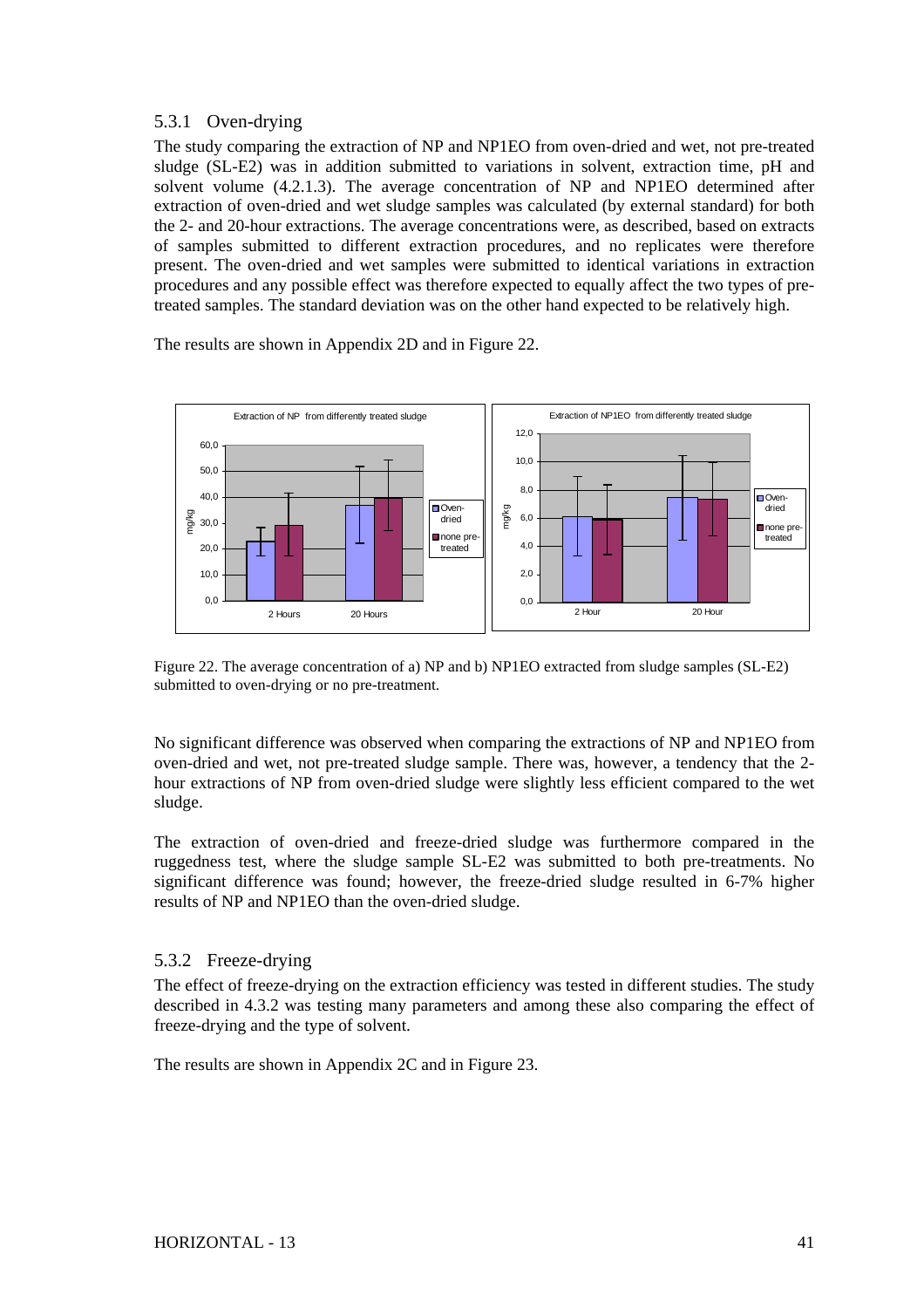

Figure 23. The concentration of NP, NP1EO and NP2EO extracted from sludge samples (SL-E2) submitted to no pre-treatment (light column) and freeze-drying (dark column).

Focusing on the acetone/pentane-extracts of freeze-dried and wet, not pre-treated sludge samples in Figure 23, it was found that the extraction of NP and NP1EO was more efficient from wet sludge than from freeze-dried sludge. The extraction of NP-D4 and NP2EO (added to the samples prior to the extraction) was, however, found to be equally efficient. The extractions conducted with DCM and ethyl acetate were generally found to be slightly more efficient when carried out on freeze-dried sludge.

#### 5.3.3 Addition of water to freeze-dried sludge

Since the extraction efficiency was found to decrease, when freeze-dried samples was extracted with acetone/pentane, this item was further examined (4.3.3). To enhance the extraction efficiency of freeze-dried samples water was added prior to the extraction and the effect of the added water was measured. The study was set up to imitate the acetone/pentane extractions described in 4.2.1.2 by extracting sludge samples of 5, 30 and 100% dry matter. The samples of this study were, however, all freeze-dried and the dry matter percentages were obtained by adding an adequate amount of water.

The results are shown in Appendix 5A and in Figure 24.

The results obtained were very similar to the results of the acetone/pentane extractions described in 5.2.1.2 (also testing the effect of acetone/pentane, DCM and ethyl acetate). The highest concentrations were obtained when extracting the 30% dm sludge samples and the lowest concentrations were found in 5% dm sludge samples. The addition of water was therefore found to compensate the decrease in extraction efficiency observed for freeze-dried samples. When added in larger amounts, however, water was found to reduce the extraction efficiency of NP2EO. The effect of water on extraction efficiency was further investigated in 5.3.4.

Based on this study and on previous results, it was decided that water should be added to freezedried (and oven-dried) samples prior to extraction.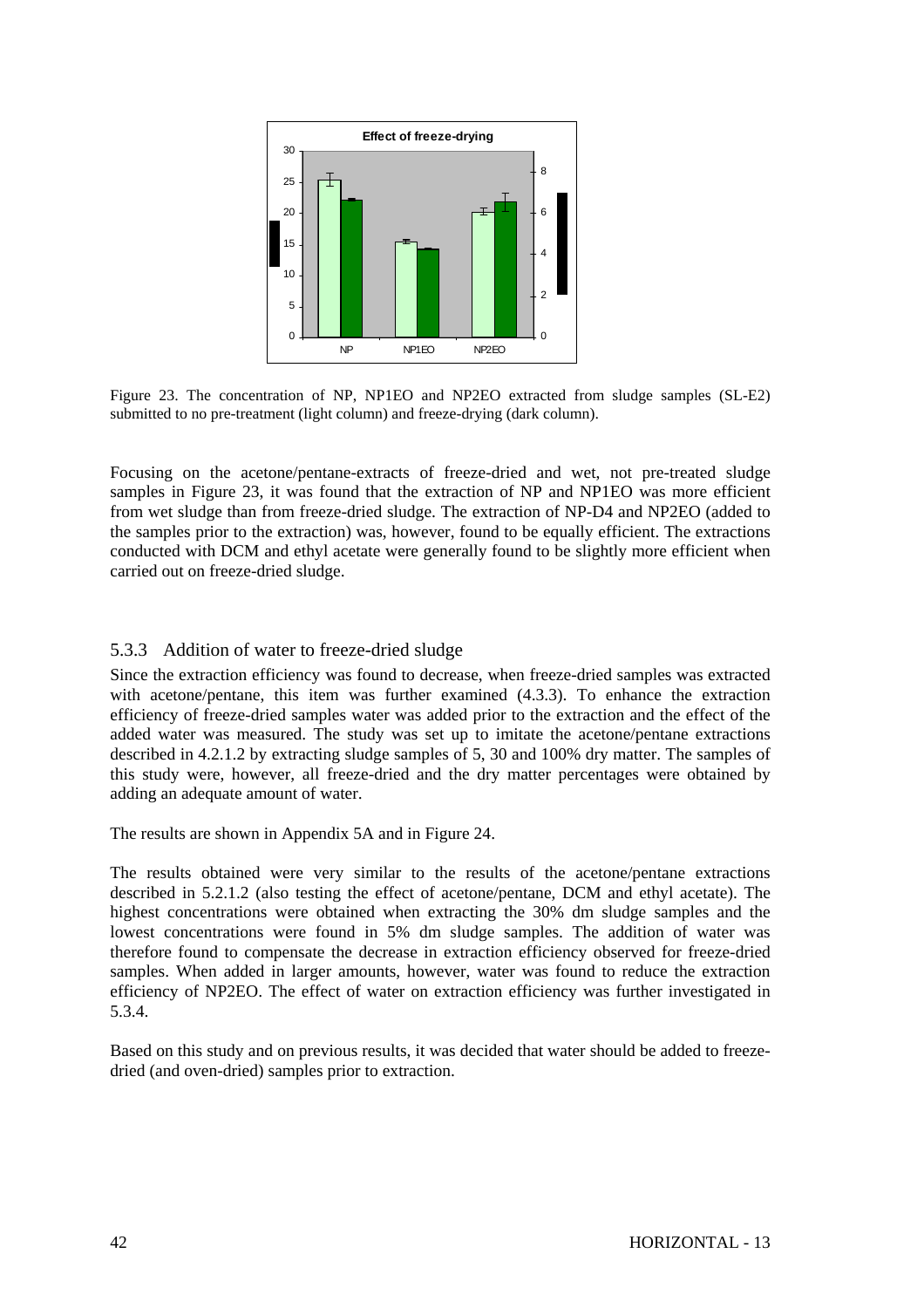

Figure 24. Concentration of a) NP-D4, b) NP, c) NP1EO and d) NP2EO in extracts of freeze-dried sludge samples added varying amounts of water.

#### 5.3.4 Influence of water content

The effect of water was tested several times during the preliminary studies of extraction efficiency. The positive effects of the water added to freeze-dried sludge were shown in subsection 5.2.1.1. Negative effects of water, however, were also observed when the dry matter content was low (5.2.1.2).

A more detailed study was therefore conducted (4.2.4) to examine the effect of water. The study was set up to compare the extraction efficiencies of sludge with varying dry matter (dm) contents (1%, 5%, 10%, 15%, 20% and 28%). The variation in dry matter was obtained by adding different amounts of water to the sample (SL-E2). The results are shown in Appendix 5B and Figure 25.

The asterisks above the columns indicate that the extraction efficiencies differ significantly from the extraction of the sludge with 30% dry matter. The standard derivation of the triple determinations was used to calculate the confidence levels shown in the figure ( $p = 0.05$ ,  $n = 3$ ).

A decrease in dry matter from 30% to 1 and 5% was found to significantly decrease the recovery of all compounds (NP-D4, NP, NP1EO and NP2EO). A decrease in dry matter from 30% to 10% was furthermore found to significantly decrease the recovery of NP2EO.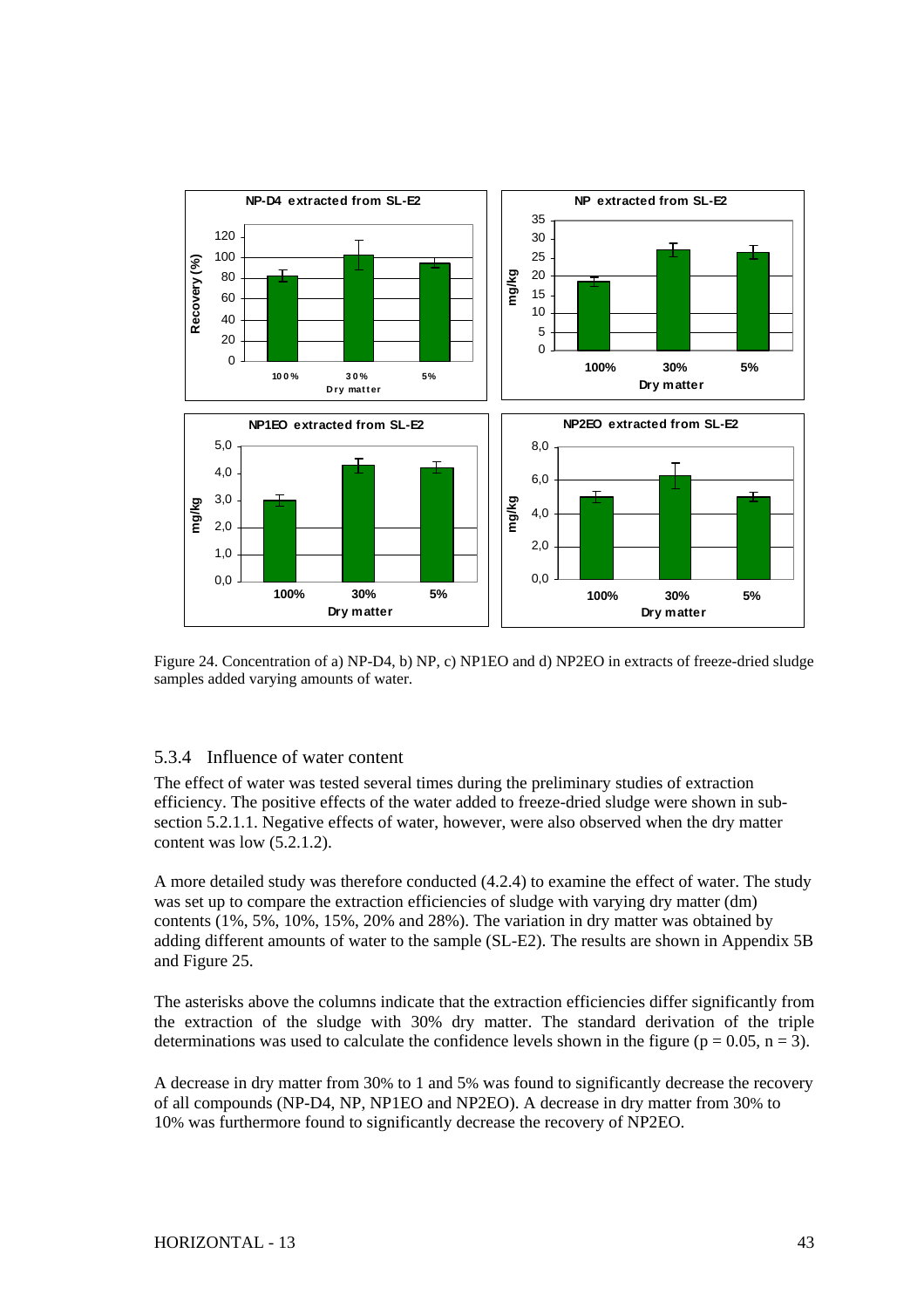

Figure 25. Concentration and recovery (%) of NP-D4, NP, NP1EO and NP2EO extracted from SL-E2. An asterisk above the column indicates significant ( $p = 0.05$ ) decrease in extraction efficiency ( $n = 3$ ).

By calculating the concentration of NP, NP1EO and NP2EO relative to NP-D4 the recovery of NP and NP1EO were corrected up to about 80-90% for the extractions with 5% dm. For the extractions with 1% dm the correction was lower (70-90%). For NP2EO the correction was even lower by NP-D4, only 65% for extractions with 1-10% dm. The probable reason is the larger water solubility of NP2EO, which results in lower recoveries with large water contents.

Therefore, the use of an additional internal standard (4-n-NP2EO) was tested in order to improve the robustness of the method. Similar to the previously described study, sludge samples of 1, 2, 5, 10 and 30 % were extracted and the results were evaluated with the main purposes of testing the use of 4-n-NP2EO as internal standard and improving the extraction efficiency of samples of low dry matter  $(1-5\%)$ . By filtering the samples the extraction efficiencies were increased and the negative effect of water could thus be avoided.

However, the procedure was found to be too time consuming (approximately 45 minutes per sample) and it was decided not to include filtering as part of the NP-Horizontal method.

The results of the no-filtered samples are shown in Appendix 5C and in Figure 26.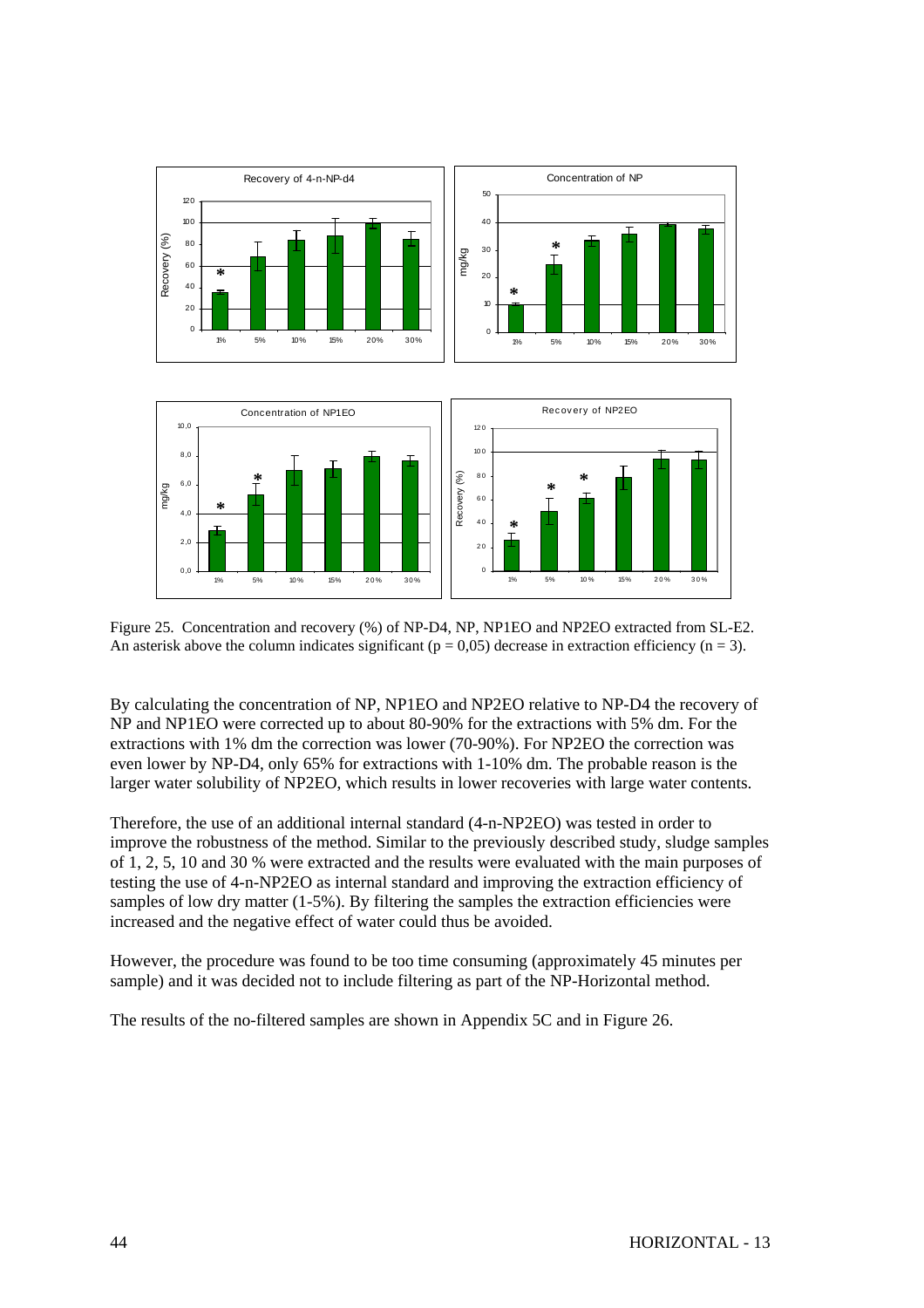

Figure 26.A. The recoveries of NP-D4, NP and NP1EO from sludge samples (SL-E2) with varying content of dry matter.



Figure 26.B. The recoveries of <sup>13</sup>C- NP2EO and NP2EO from sludge samples (SL-E2) with varying content of dry matter.

By calculating the concentration of NP and NP1EO relative to NP-D4 the results of the 1 and 2% dm sludge extractions were compensated approximately 80 and 90%, respectively. The concentrations of NP and NP1EO in the 5-10% dm-extracts were fully compensated.

The recovery of 4-n-NP2EO and NP2EO in the differently diluted sludge samples was found to be very similar. The linear alkylphenol, 4-n-NP2EO, was therefore found to be suitable as internal standard for NP2EO. The recoveries of the two diethoxylates in the most diluted sludge (1% dm) were, however, found to be somewhat different resulting in an overestimation of NP2EO. This difference in recovery could be an indication of an increase in uncertainty when extractions are conducted on sludge samples with a very low dry matter content.

Although some of the experiments gave results with high uncertainty, the overall conclusion is that by the use of two internal standards satisfactory results van be obtained for sludge samples with dry matter content above 2%.

It was decided to include  $4-n-NP2EO$  or  ${}^{13}C-NP2EO$  as internal standard. The costs of using  $13C$ - NP2EO were, however, found to be very high (maybe 4-5 Euro per sample) and the use of the unlabelled 4-n-NP2EO was therefore preferred.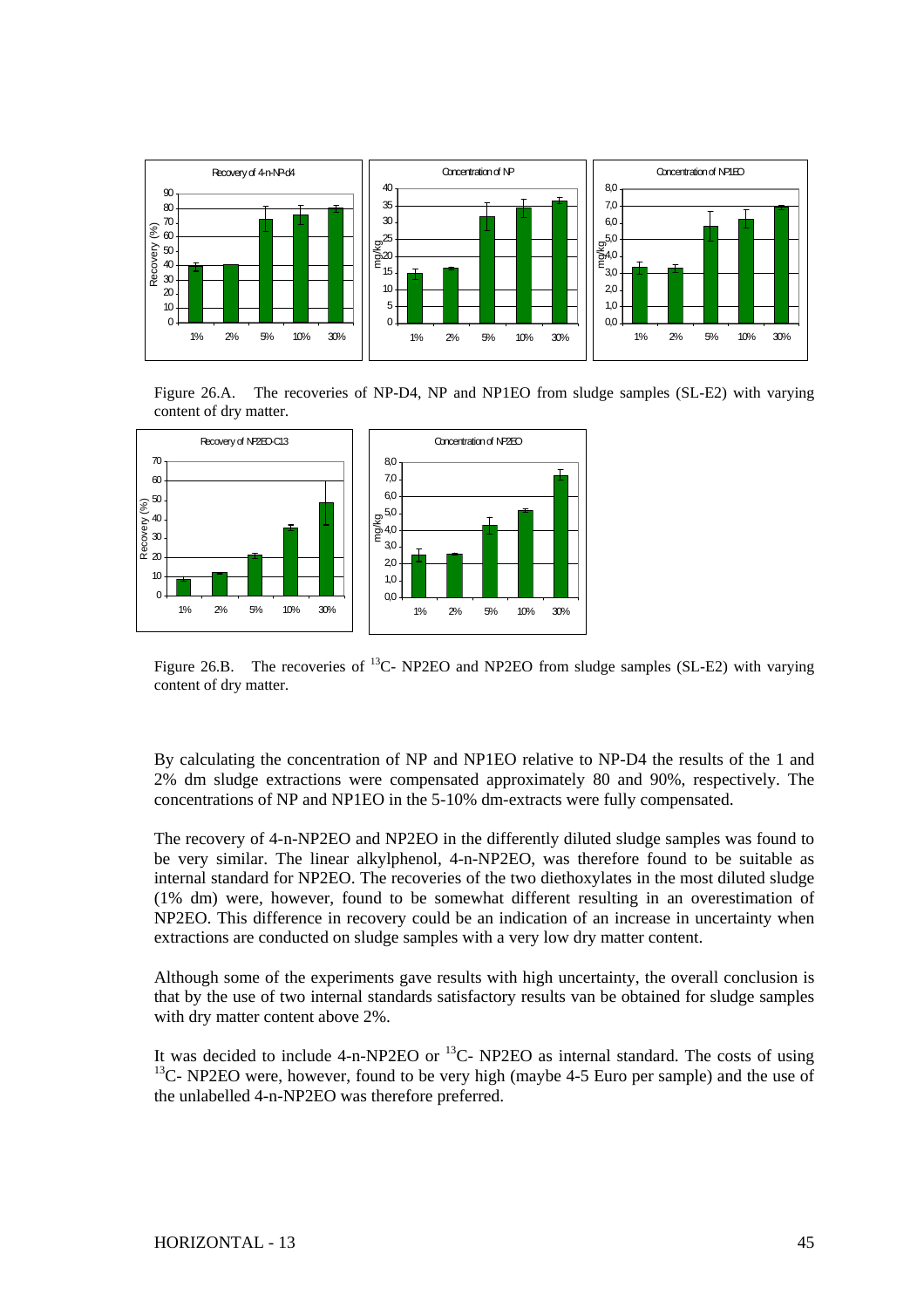## 5.4 Clean-up methods

For the large majority of samples it will not be necessary to include a clean-up step in the analysis. However, for special samples, mostly special sludges, a GC-MS measurement without clean-up can result in chromatograms with interfering peaks or a large background, resulting in low selectivity and a high limit of detection. In such cases a clean-up step can be beneficial.

A clean up procedure based on the chromatographic performance of silica columns was tested. The objective of the clean-up studies was to separate interfering compounds and the alkylphenols in three fractions. One fraction consisting of compounds eluting prior to the alkylphenols, a second fraction consisting of collectively eluted alkylphenols and a third fraction of compounds being retained by the column.

The clean-up was evaluated by the elution pattern of the alkylphenols and by comparison of the GC-MS chromatograms before and after clean-up.

### *First clean-up study:*

First a 2.5 mg/l standard was used to identify the solvents capable of washing the silica column and subsequently eluting the alkylphenols from the column. The results are shown in Appendix 6 and in Figure 27. The results showed that pentane and pentane/DCM (1:1) enable the column to be washed without eluting the alkylphenols, whereas the solvents DCM and DCM/acetone were found to elute the alkylphenols in three separate fractions. The results also showed that the fraction eluted with DCM/acetone (1:1) was free of alkylphenols.



Figure 27. A standard (2.5 mg/l) containing NP-D4, NP, NP1EO, NP2EO and 4-n-NP2EO applied to a 500 mg silica column and eluted with solvent of increasing polarity.

#### *Second clean-up study:*

Based on the results of the first study, the clean-up procedure was modified (Table 8) and the clean-up was tested on a 2.5 mg/l standard and an extract of SL-E4. The initial wash with pentane was substituted with an additional wash with pentane/DCM (1:1) and the polarity of the alkylphenol eluting solvents was reduced to consist of only DCM/acetone (3:1). The results are shown in Appendix 6 and in Figure 28.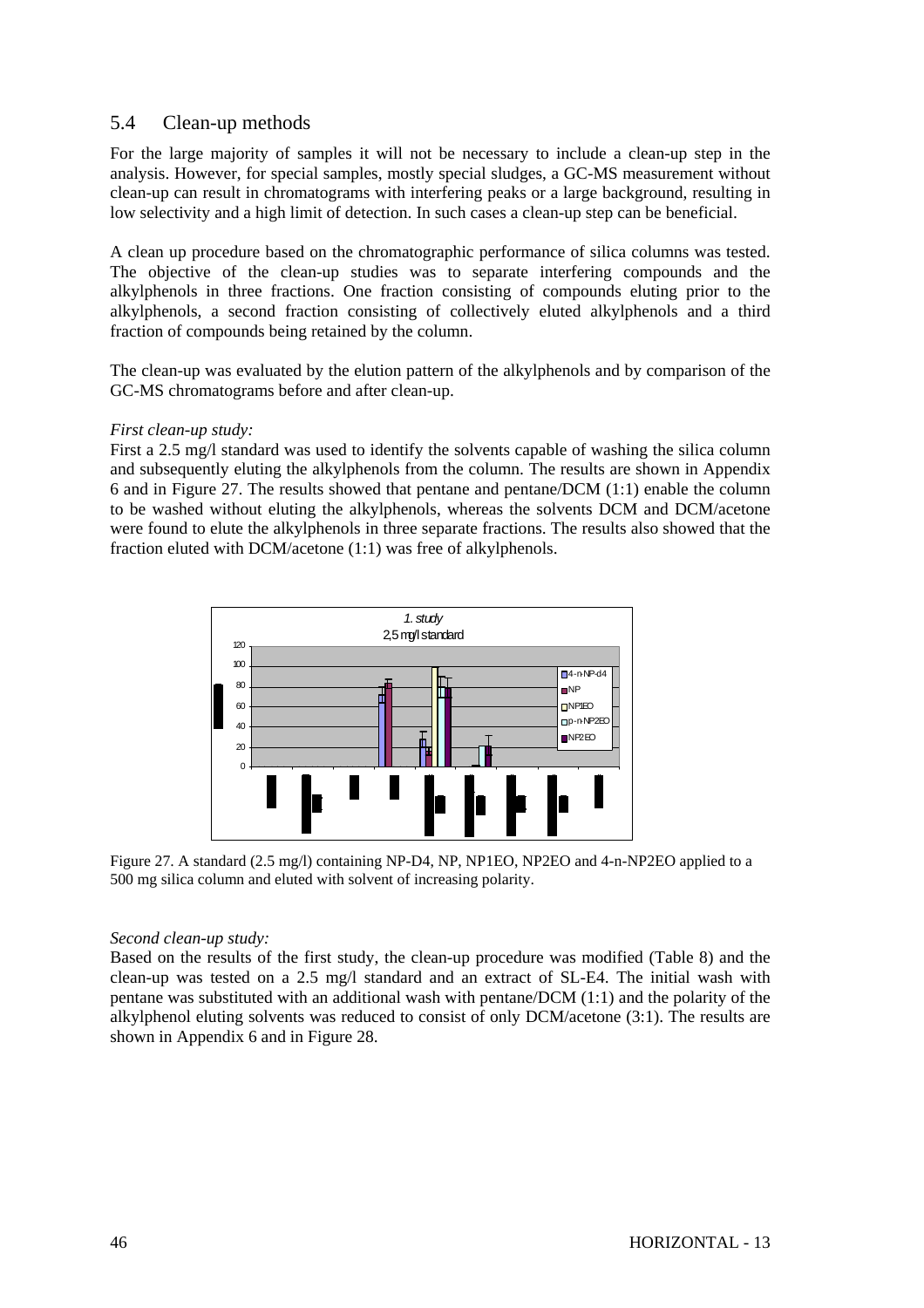

Figure 28. A standard (2.5 mg/l) and a sludge extract (SL-E4) containing NP, NP1EO and NP2EO applied to a 500 mg silica column and eluted with solvent of increasing polarity.

More than 95% of the alkylphenols of the 2.5 mg/l standard was found to elute when applying 2 ml DCM/acetone (3:1) as expected from the previous study. This was, however, not the case with the extract of SL-E4. The initially applied 2 ml pentane/DCM (1:1) was found to elute most of the NP and large fractions of NP1EO and NP2EO. To test if the capacity of the 500 mg silica material was exceeded, the study was repeated with 500 and 250 µl extract instead of 1000 µl. These clean-up tests were, however, not different from the results of Figure 28 (data not shown). The polarity of the pentane/DCM (1:1) was therefore found to be too high to be used in a washing step as it was intended.

#### *Third clean-up study:*

The composition of the solvents applied to the silica column was therefore changed again. To increase the difference in polarity of the initial washing solvent and the solvent eluting the alkylphenols, the pentane/DCM (1:1) mixture was changed to pure pentane. The results are shown in Appendix 6 and in Figure 29. The modified clean-up method was found to enable the elution of a disposable pentane fraction and collecting the main part of NP, NP1EO and NP2EO in 2 ml DCM/acetone (3:1).



Figure 29. A sludge extract (SL-E4) containing NP, NP1EO and NP2EO applied to a 500 mg silica column and eluted with solvent of increasing polarity.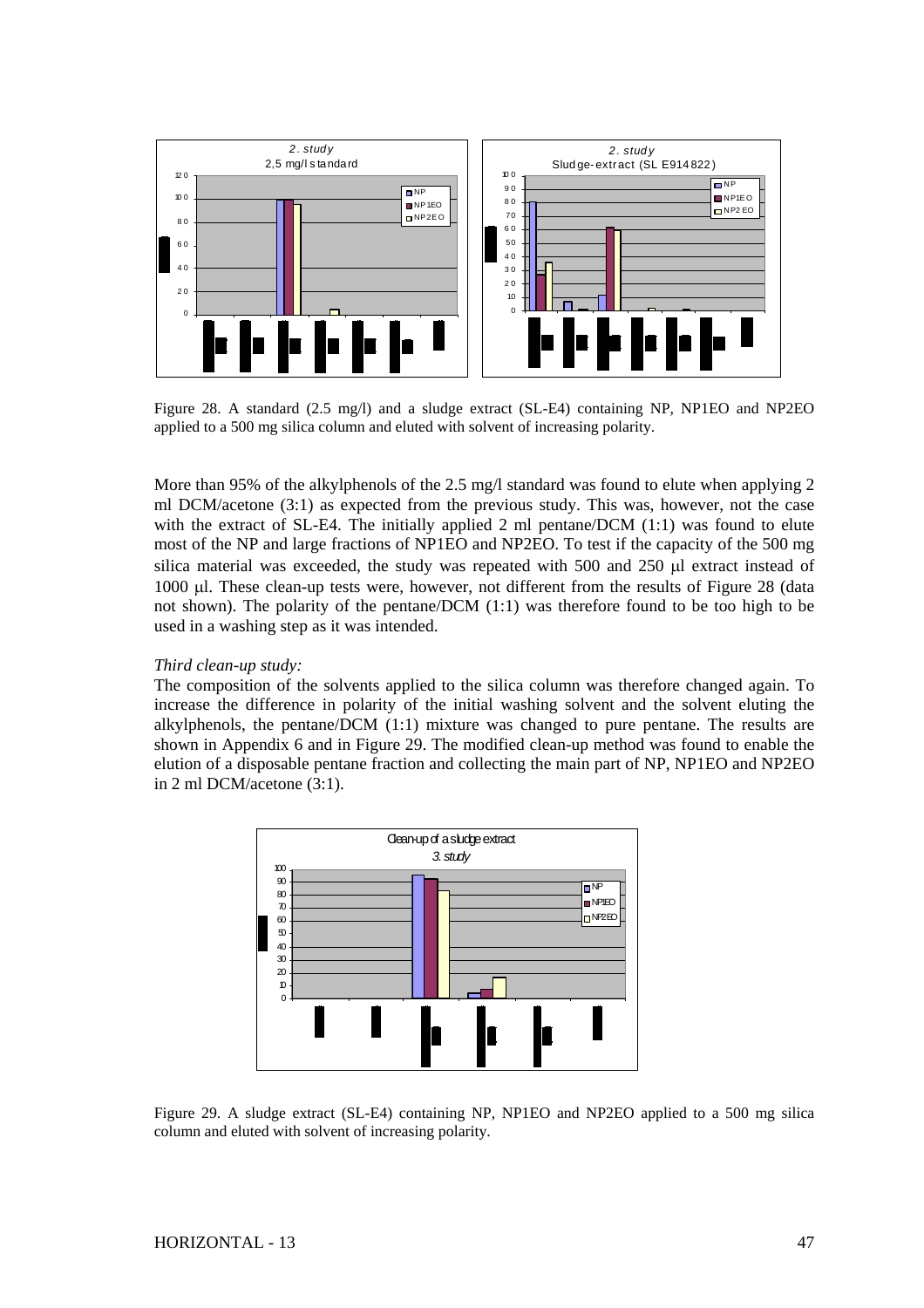#### *Fourth clean-up study:*

The results from the third study were found to be satisfactory and the clean-up procedure was tested on two additional extracts (SL-11 and SL-E3) and repeated on the extract from SL-E4. The amount of pentane used in the initial wash was increased to evaluate the robustness of the procedure. The volume of DCM/acetone was also increased to collect the alkylphenols in a single fraction, if possible. The results are shown in Appendix 6 and in Figure 30.



Figure 30. Extracts of a) SL-E4, b) SL-11 and c) SL-E3 applied to a 500 mg silica column and eluted with solvent of increasing polarity.

For the extracts from SL-E4 and SL-11 a successful clean-up of all five alkylphenols was achieved. However, for the sludge sample SL-E3 a relatively large fraction of NP-D4 and NP (approximately 70%) was eluted by the initial pentane wash. The reason for this is not known. The retention of NP1EO and NP2EO was, however, unaffected and these compounds could therefore be separated from the interfering compounds.

From the analyses of a large number of samples it was the experience, that interference by GC-MS was mainly found for NP1EO and NP2EO. Especially for NP2EO interferences could be important, as was the case with the sludge sample SL-E3. The clean-up method was found suitable for all three samples.

The effect of the clean-up can be shown by comparing the chromatograms of NP2EO from extracts of SL-E4 before and after a clean-up step (Figure 31). The identification and especially the quantification of NP2EO were significantly improved when a clean-up procedure was performed.



Figure 31. Chromatograms of NP2EO obtained from extract of SL-E4 a) without clean-up and b) with clean-up. For comparison the chromatogram of c) 0.5 mg/l NP2EO standard was also shown. The arrows of chromatogram a) indicate the occurrence of a major and minor interfering compound.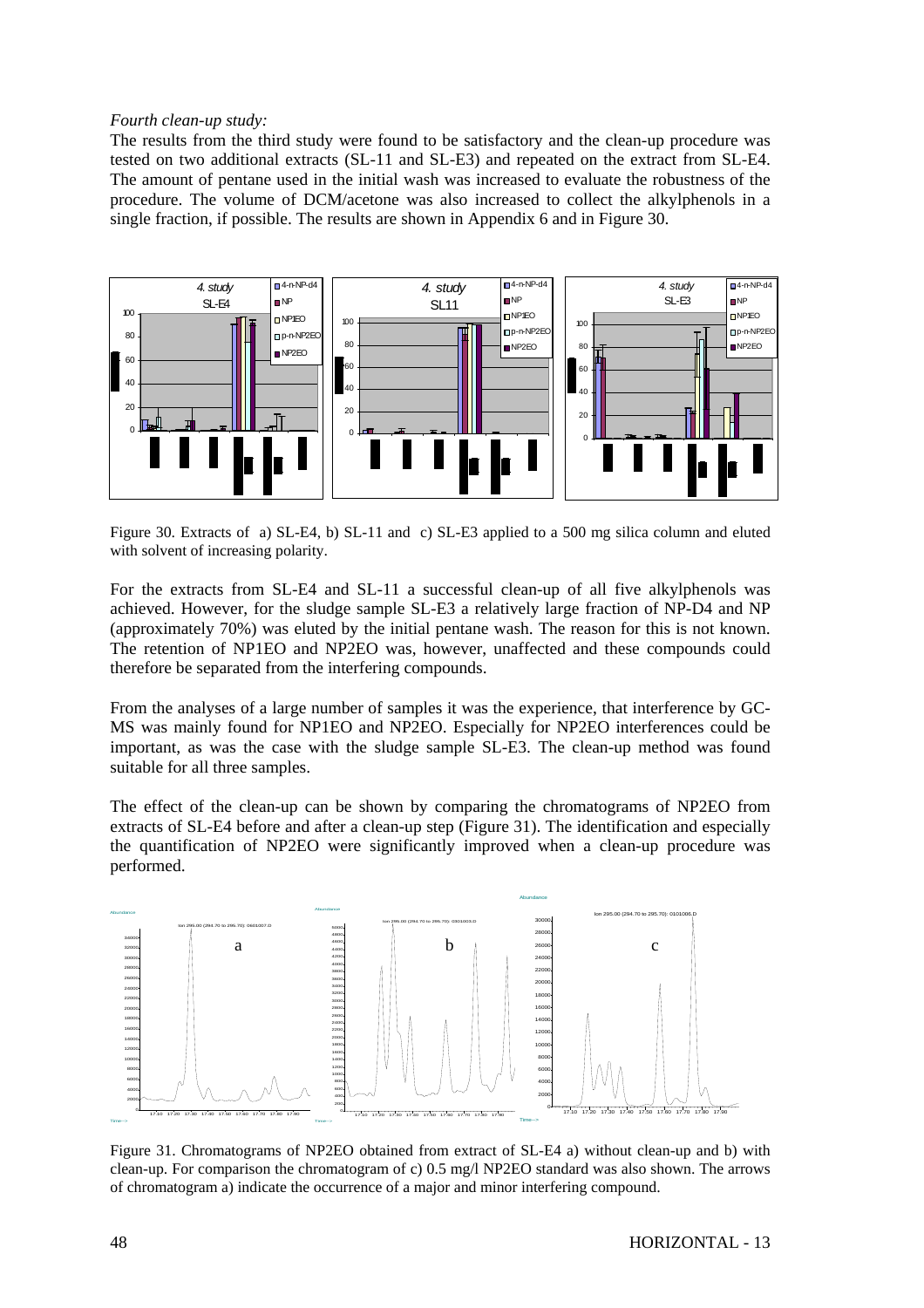Based on the extracts of SL-E4, SL-1, SL-E3 and SL-E1 a clean-up step was not found to have any significant influence on the identification and/or quantification of NP and NP1EO.

## 5.5 Storage and stability

As already described in sub-section 4.5, storage and stability studies were carried out for the samples as well as for the standard solutions before and after derivatization.

#### 5.5.1 Samples .

Stability studies have been carried out to investigate the degradation of nonylphenol polyethoxylates in sewage sludge. This will be published in a separate report.

#### 5.5.2 Solutions and extracts

The stability of NP-D4, NP, NP1EO and NP2EO and their MSTFA-derivates stored at 22  $\pm$  $3^{\circ}$ C,  $4 \pm 3^{\circ}$ C and  $-18 \pm 3^{\circ}$ C was measured. The stability of the compounds was tested in six different solutions, including derivatized and un-derivatized standards of 0.1 and 2.5 mg/l and derivatized and un-derivatized extracts of the sludge sample SL-E2. A description of the solutions is given in Table 13.

| Abbreviation | Description       | Derivatized    | Concentration (mg/l) |           |       |                    |  |
|--------------|-------------------|----------------|----------------------|-----------|-------|--------------------|--|
|              |                   | during storage |                      |           |       |                    |  |
|              |                   |                | $NP-D4$              | <b>NP</b> | NP1EO | NP <sub>2</sub> EO |  |
| A            | 0.1 mg/l Standard | No.            | 0.04                 | 0.1       | 0.1   | 0.1                |  |
| B            | 0.1 mg/l Standard | Yes            | 0.04                 | 0.1       | 0.1   | 0.1                |  |
| C            | 2.5 mg/l Standard | N <sub>o</sub> | 1.0                  | 2.5       | 2.5   | 2.5                |  |
| D            | 2.5 mg/l Standard | Yes            | 1.0                  | 2.5       | 2.5   | 2.5                |  |
| E            | Extract of SL-E2  | No             | 0.15                 | 2.1       | 0.41  | 0.2                |  |
| F            | Extract of SL-E2  | Yes            | 0.15                 | 2.1       | 0.41  | 0.2                |  |

Table 13 Description of solutions used in stability tests.

The stability of the MSTFA-derivates of the alkylphenols and the un-derivatized alkylphenols were tested by periodical analysis of the solutions. The results are presented in Appendix 7.

The degradation of the derivatized and un-derivatized 0.1 mg/l standards (solution A and B) was found to be very similar (Figures 32 and 33). Assuming the degradation rate of the alkylphenols and their MSTFA-derivates to be first-order (the correlation between concentration and time was generally best, when described as first-order reactions compared to zero-order and secondorder reactions), half-lives  $(t_{1/2})$  of approximately 150, 200 and 100 days were observed for NP-D4, NP and NP1EO, respectively, when stored at -18°C and 4°C. The half-lives for NP2EO and its derivate were, however, found to be significantly lower (approximately 45 days). Storing the 0.1 mg/l standards at  $22^{\circ}$ C was also found to significantly reduce the stability of the alkylphenols. When stored at 22°C, half-lives of approximately 30, 20 and 15 days were calculated for NP, NP1EO and NP2EO, respectively (based on first-order kinetics).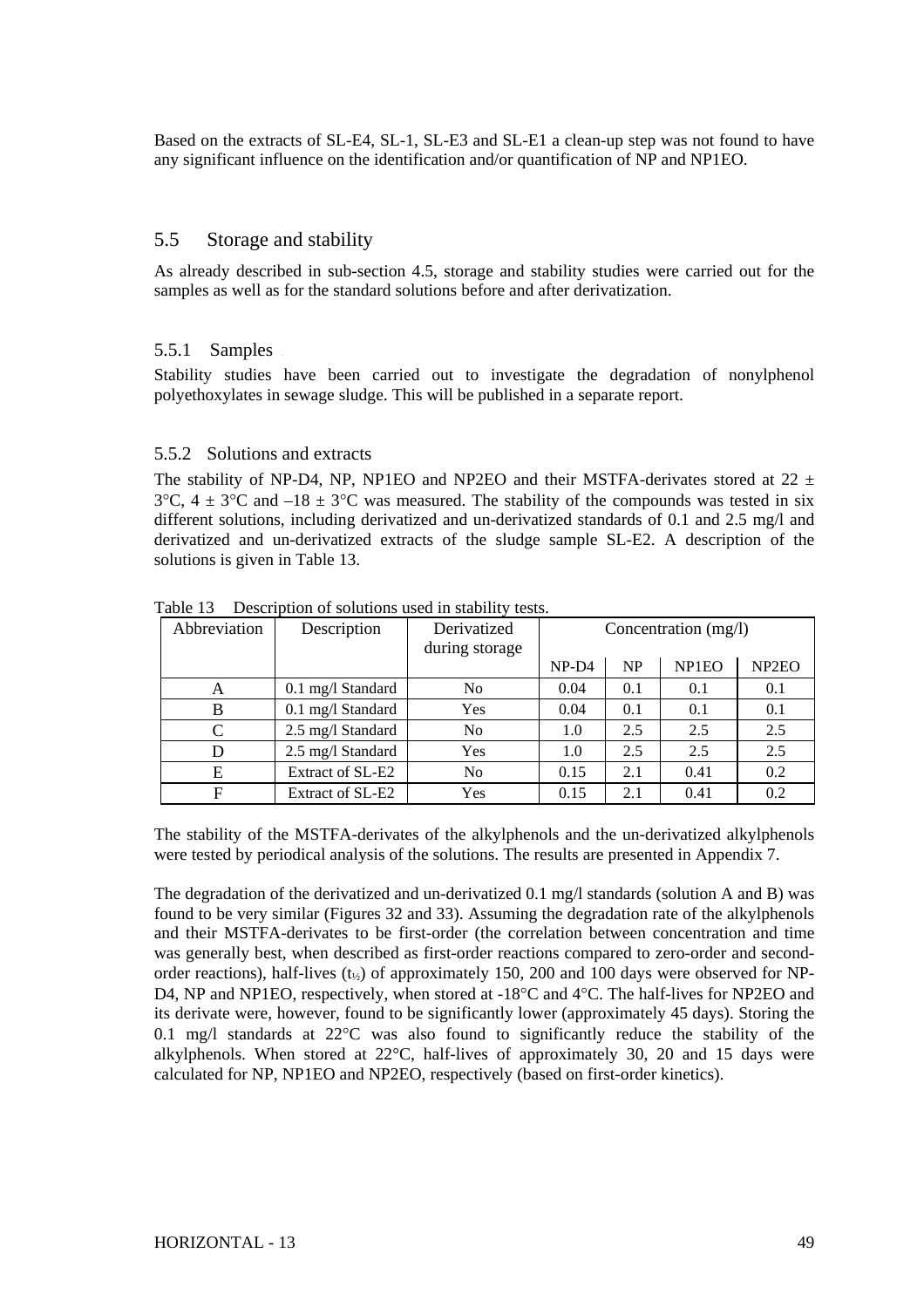

Figure 32. The stability of Solution A (0.1 mg/l un-derivatized standard) stored at: *a*) -18  $\pm$  3°C, *b*) 4  $\pm$  $3^{\circ}$ C and *c*)  $22 \pm 3^{\circ}$ C.



Figure 33. The stability of Solution B (0.1 mg/l MSTFA-derivatized standard) stored at: *a*) -18  $\pm$  3°C, *b*)  $4 \pm 3$ °C and *c*) 22  $\pm 3$ °C.

The stability tests were, as described, also conducted on a 2.5 mg/l standard of both derivatized and un-derivatized alkylphenols (Figures 34 and 35). The patterns observed with the solutions C and D were similar to the above described stabilities of the 0.1 mg/l standards (A and B). The derivatization was not found to influence the stability of the compounds when comparing the two solutions (C and D) stored at -18°C and 4°C. However, when comparing the stability of mainly NP-D4 and NP stored at 22°C, solution C (which was derivatized only hours before the analysis) was found to be more stable than solution D (which was derivatized at day 0).



Figure 34. The stability of Solution C (2.5 mg/l un-derivatized standard) stored at: *a*) -18  $\pm$  3°C, *b*) 4  $\pm$ 3 $\rm{°C}$  and *c*) 22  $\pm$  3 $\rm{°C}$ .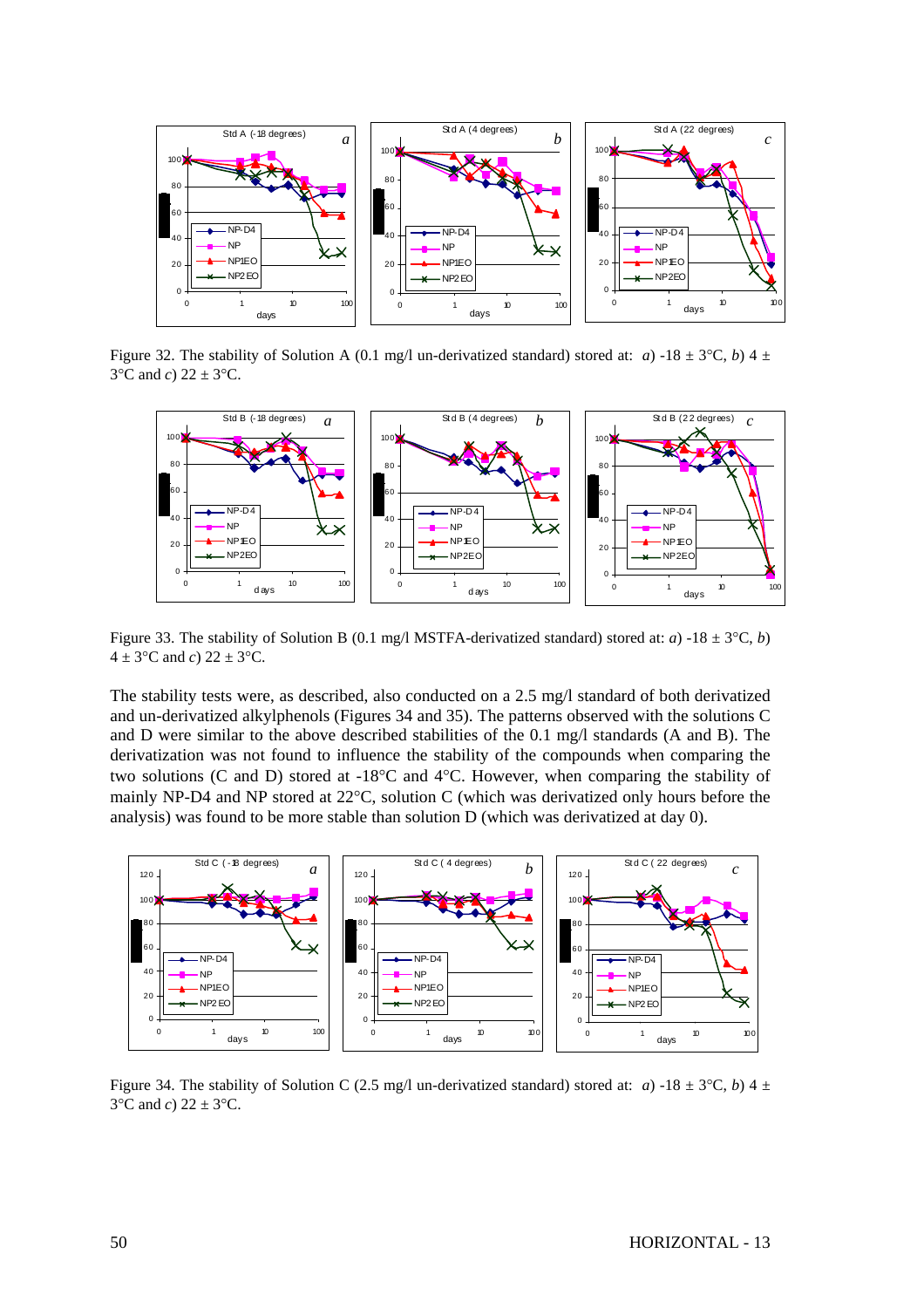

Figure 35. The stability of Solution D (2.5 mg/l MSTFA-derivatized standard) stored at: *a*) –18  $\pm$  3 °C, *b*)  $4 \pm 3$ °C and *c*) 22  $\pm 3$ °C.

NP-D4 and NP and their derivates did not appear to be submitted to any significant degradation and calculation of half-lives was therefore not possible. Based on first-order degradation-rates half-lives of NP1EO and NP2EO stored at -18°C and 4°C were calculated to be more than 250 and 90 days, respectively. As previously shown for the 0.1 mg/l standards, NP2EO in the 2.5 mg/l standards NP2EO was found to be less stable than the other alkylphenols. Storing the derivatized standard (solution D) at 22°C resulted in half-lives for NP, NP1EO and NP2EO of approximately 85, 50 and 35 days, whereas the half-lives for the un-derivatized standards (solution C) were found to be slightly higher.

The stability of a sludge extract (SL-E2) was also tested (Figures 36 and 37). The stability of the alkylphenols and their MSTFA-derivates were, as previously observed, found to be very similar. Storage at -18°C or 4°C resulted in a high stability of NP-D4, NP, NP1EO and to some extent NP2EO. The concentration of NP-D4, NP and NP1EO appeared unchanged throughout the study, whereas half-lives for NP2EO could be calculated to approximately 110 days (first-order kinetics).



Figure 36. The stability of Solution E (un-derivatized extract of SL-E2) stored at: *a*) -18  $\pm$  3°C, *b*) 4  $\pm$  $3^{\circ}$ C and *c*)  $22 \pm 3^{\circ}$ C.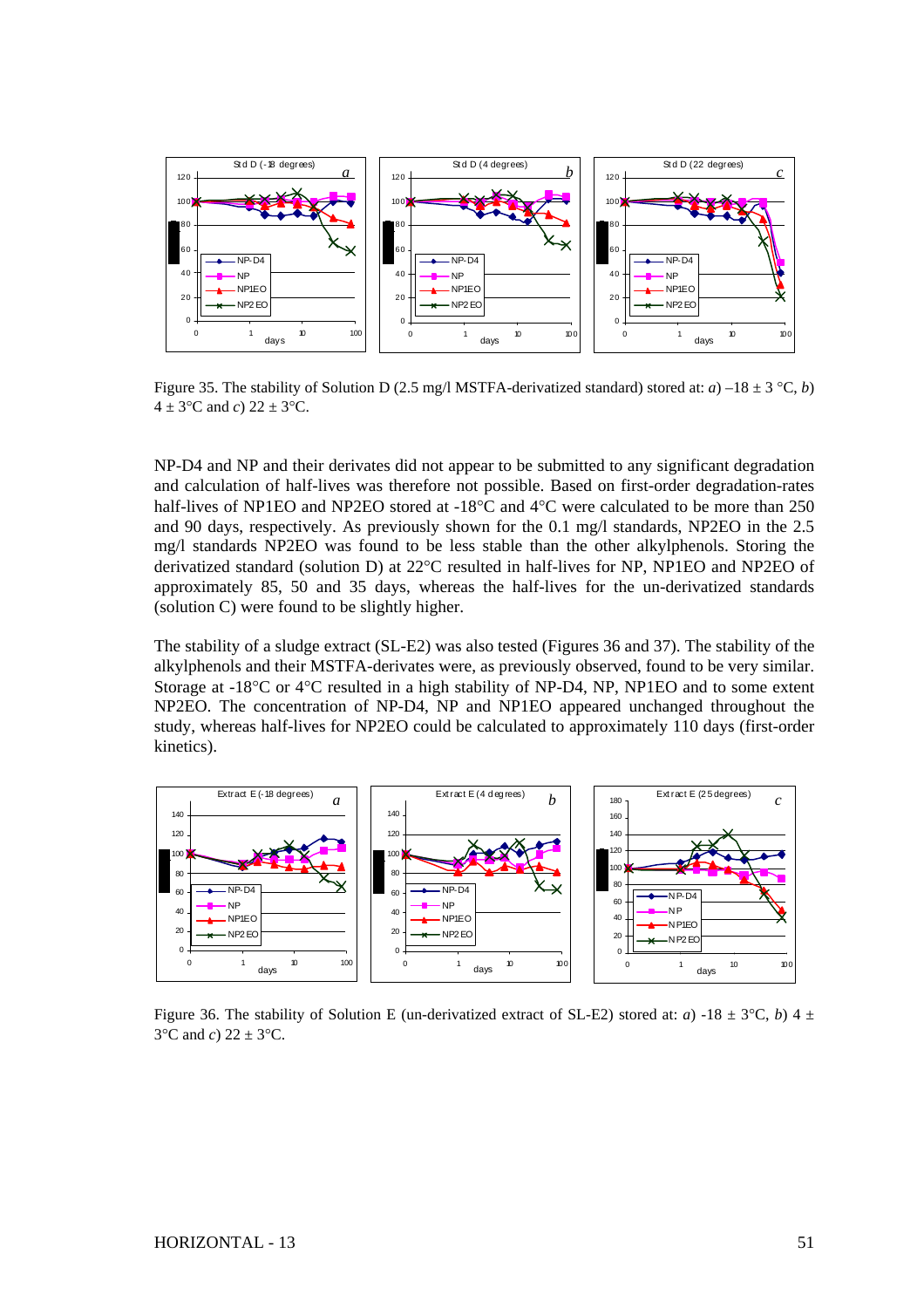

Figure 37. The stability of Solution E (MSTFA-derivatized extract of SL-E2) stored at: *a*) -18  $\pm$  3°C, *b*)  $4 \pm 3$ °C and *c*) 22  $\pm 3$ °C.

A slight increase in the concentration of NP2EO was observed after a few days. This increase was mainly found in the solutions stored in 22°C. This increase could be an indication of degradation of larger NP ethoxylates present in the extract.

By the introduction of an internal standard similar to NP2EO (for example 4-n-NP2EO), the storage time of extracts could possibly be prolonged.

A more detailed description of the calculated half-lives of the un-derivatized and derivatized solutions were given in Table 14 and Table 15, respectively. From the tables an evident correlation between temperature and degradation rates was shown. No significant difference was found, however, when comparing the degradation rates of the solutions (standards or extracts) stored at -18°C and 4°C, respectively. The calculated half-lives furthermore outlined the respective stabilities of NP, NP1EO and NP2EO to be decreasing with increasing amount of ethoxylate groups. Comparing the results of the two tables the similarity of the stability of the derivatized and un-derivatized also becomes evident.

| Un-derivatized     |                |                | $0.1$ mg/l<br>Solution A | $2.5 \text{ mg}/l$<br>Solution C |         | Extract of SL-E2<br>Solution E |         |
|--------------------|----------------|----------------|--------------------------|----------------------------------|---------|--------------------------------|---------|
| Compound           | $T$ /°C        | $t_{1/2}$ /day | $(r^2)$                  | $t_{1/2}$ /day                   | $(r^2)$ | $t_{1/2}$ /day                 | $(r^2)$ |
|                    | $-18 \pm 3$ °C | 198            | (0.658)                  | Stable                           |         | Stable                         |         |
| NP                 | $4 \pm 3$ °C   | 210            | (0.599)                  | Stable                           |         | Stable                         |         |
|                    | $22 \pm 3$ °C  | 40             | (0.993)                  | 462                              | (0.421) | 495                            | (0.709) |
|                    | $-18 \pm 3$ °C | 94             | (0.862)                  | 277                              | (0.721) | Stable                         |         |
| NP1EO              | $4 \pm 3$ °C   | 98             | (0.838)                  | 315                              | (0.651) | Stable                         |         |
|                    | $22 \pm 3$ °C  | 23             | (0.969)                  | 59                               | (0.872) | 75                             | (0.987) |
|                    | $-18 \pm 3$ °C | 41             | (0.822)                  | 85                               | (0.852) | 126                            | (0.793) |
| NP <sub>2</sub> EO | $4 \pm 3$ °C   | 42             | (0.842)                  | 95                               | (0.825) | 106                            | (0.721) |
|                    | $22 \pm 3$ °C  | 16             | (0.988)                  | 27                               | (0.921) | 53                             | (0.837) |

Table 14 Half-lives  $(t_{1/2})$  and associated correlation coefficient  $(r^2)$  of NP, NP1EO and NP2EO measured in 0.1 mg/l standard, 2.5 mg/l standard and an extract of SL-E2. Calculations based on 1-order kinetics.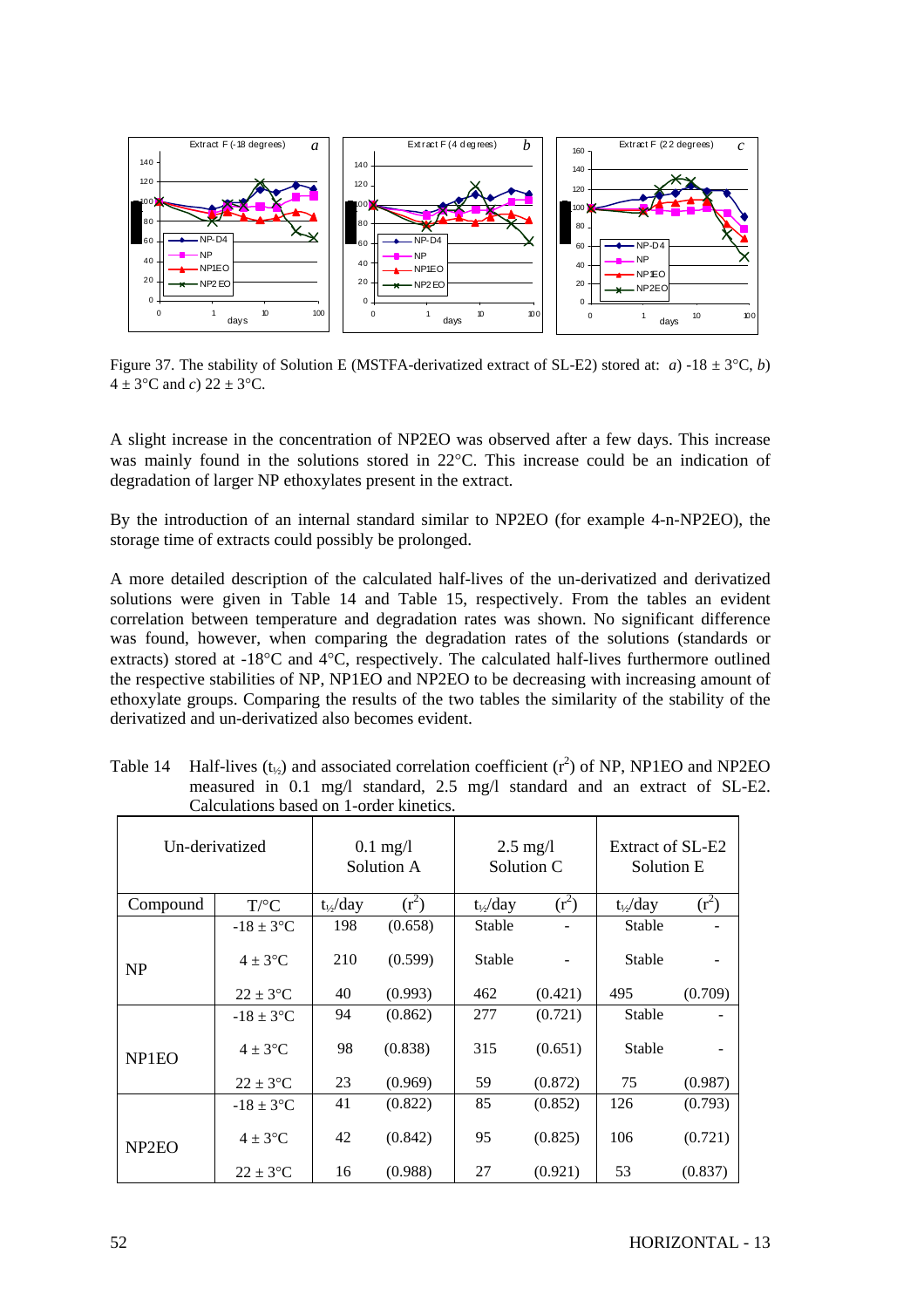| Un-derivatized     |                            |                | $0.1$ mg/l<br>Solution A | $2.5 \text{ mg}/l$<br>Solution C |         | Extract of SL-E2<br>Solution E |         |
|--------------------|----------------------------|----------------|--------------------------|----------------------------------|---------|--------------------------------|---------|
| Compound           | $T$ /°C                    | $t_{1/2}$ /day | $(r^2)$                  |                                  | $(r^2)$ | $t_{1/2}$ /day                 | $(r^2)$ |
|                    | $-18 \pm 3$ <sup>o</sup> C | 192            | (0.724)                  | Stable                           |         | Stable                         |         |
| NP                 | $4 \pm 3$ °C               | 257            | (0.494)                  | Stable                           |         | Stable                         |         |
|                    | $22 \pm 3$ °C              | 13             | (0.820)                  | 86                               | (0.814) | 257                            | (0.849) |
|                    | $-18 \pm 3$ <sup>o</sup> C | 97             | (0.832)                  | 257                              | (0.930) | Stable                         |         |
| NP1EO              | $4 \pm 3$ °C               | 99             | (0.802)                  | 301                              | (0.883) | Stable                         |         |
|                    | $22 \pm 3$ °C              | 19             | (0.891)                  | 51                               | (0.885) | 128                            | (0.864) |
|                    | $-18 \pm 3$ <sup>o</sup> C | 42             | (0.804)                  | 89                               | (0.881) | 117                            | (0.613) |
| NP <sub>2</sub> EO | $4 \pm 3$ °C               | 47             | (0.785)                  | 100                              | (0.868) | 131                            | (0.587) |
|                    | $22 \pm 3$ °C              | 16             | (0.960)                  | 36                               | (0.950) | 64                             | (0.801) |

Table 15 Half-lives  $(t_{1/2})$  and associated correlation coefficient  $(r^2)$  of NP, NP1EO and NP2EOderivates (MSTFA) measured in 0.1 mg/l standard, 2.5 mg/l standard and an extract of SL-E2. Calculations based on 1-order kinetics.

The stability of NP2EO appeared to limit the acceptable storage time of calibration standards in the concentration interval 0.1-2.5 mg/l to approximately two weeks. Not surprisingly the standards should be kept at  $-18^{\circ}$ C or  $4^{\circ}$ C. It was furthermore shown that the alkylphenols can be stored both as un-derivatized and derivatized.

Extrapolating from the results of the stability tests conducted on extracts of SL-E2, storage of extracts was, in general, estimated to be 30 days at -18°C or 4°C.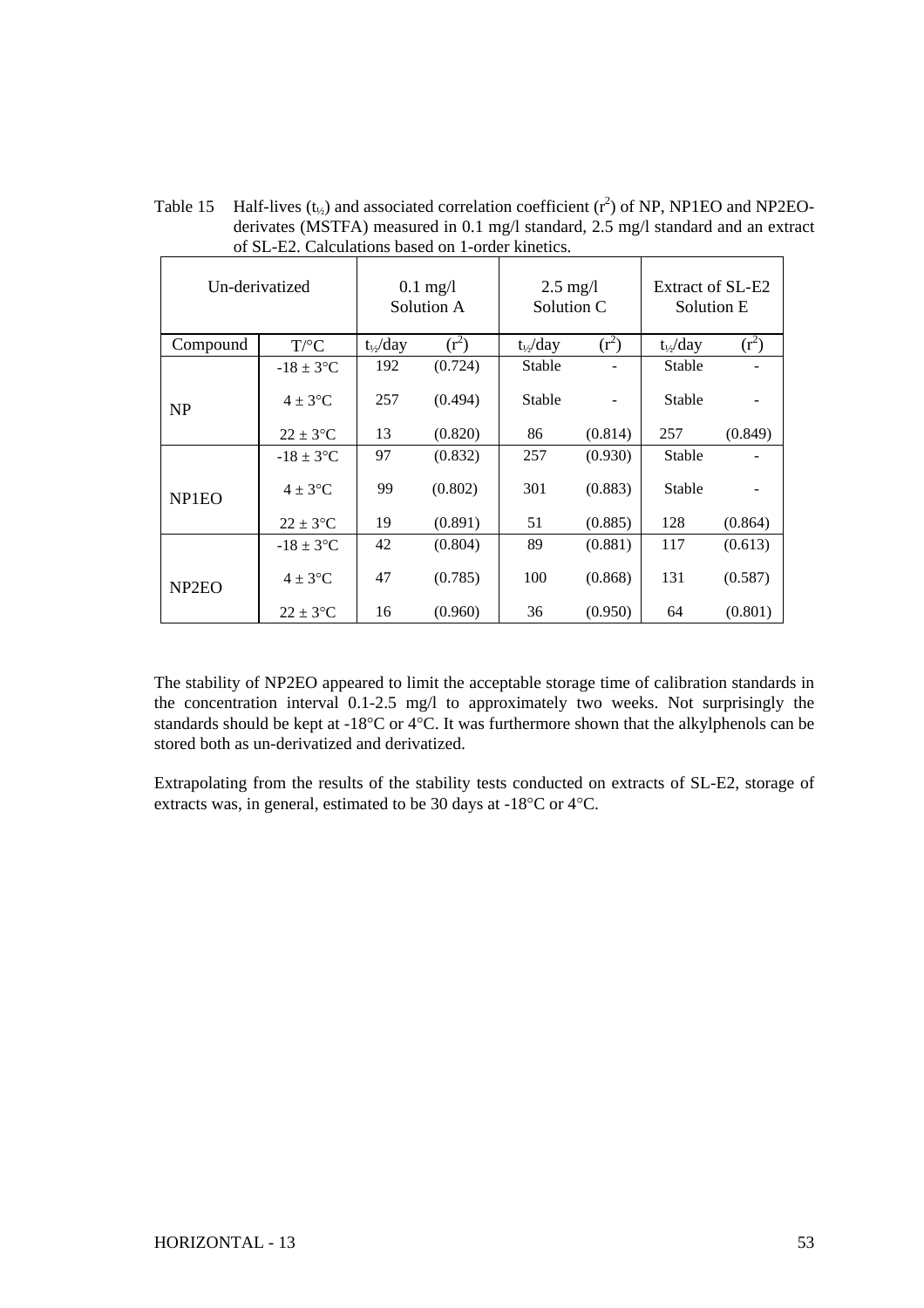## 6. CONCLUSIONS

Based on the studies and results presented in this report a number of conclusions were reached. On the basis of these conclusions three drafts of the method have been written, and the  $3<sup>rd</sup>$  draft was subjected to the ruggedness test described in chapter 7.

### **Derivatization**

#### *Choice of derivatization reagent and GC-MS conditions*

A comparison of two derivatization reagents: Methyl-N-(trimethylsilyl)-trifluracetamide (MSTFA) and Pentafluorobenzoyl chloride (PFBCl) was conducted. An evaluation on the basis of chromatographic appearance, repeatability and limit of detection resulted in the choice of MSTFA as the most advantageous derivatization reagent.

#### *Derivatization procedure*

Changes in the initial derivatization procedure were introduced. The amount of MSTFA was reduced from 200 µl to 50 µl without loss of derivatization efficiency, and a derivatization with pure MSTFA (50  $\mu$ ) followed by dissolution in 950  $\mu$  isooctane was substituted with the simultaneous addition of MSTFA and isooctane (i.e. 1 ml 5% MSTFA in isooctane).

#### *Derivatization efficiency and time*

The analysis of a MSTFA-derivatized 20 mg/l standard, recording both derivatized and underivatized alkylphenols, showed that the derivatization procedure is more than 95% efficient regarding the derivatization of NP and more than 99% regarding the derivatization of both NP1EO and NP2EO. This study was made with 15 minutes reaction, and based on these results the derivatization time was reduced from 30 to 15 minutes.

## **Extraction**

#### *Choice of solvent*

The extraction efficiencies of toluene, ethyl acetate, dichloromethane and acetone/pentane (1:1) were compared in several studies. The most efficient solvent was found to be acetone/pentane, whereas the extraction efficiencies of the other solvents were found to be very similar. The use of acetone/hexane-like solvent (1:1) was therefore introduced in the method.

#### *Extraction volume*

The influence of sample/solvent-ratio on extraction efficiency was tested on sludge samples by comparing extractions based on 1 and 2 gram dm per 15 ml solvent. This study did not indicate any influence of sample/solvent-volume within the tested range. Mainly for practical reasons a sample/solvent-ratio of 2 g dm/20 ml acetone/hexane-like solvent was chosen.

#### *Extraction technique*

A comparison of soxhlet and reciprocating shaker based on both acetone/pentane and toluene as extraction solvents was conducted. The reciprocating shaker was found to be more efficient than soxhlet when the extractions were conducted with acetone/pentane. No unambiguous conclusion was found regarding the toluene extractions. The reciprocating shaker was consequently chosen for the method.

#### *Extraction time*

An optimal extraction of NP, NP1EO and NP2EO from freeze-dried sludge samples was achieved after 0.5 hours. Extractions conducted on field moist sludge samples resulted in an optimal extraction of NP after 2 hours. The extraction efficiency of NP1EO and NP2EO was,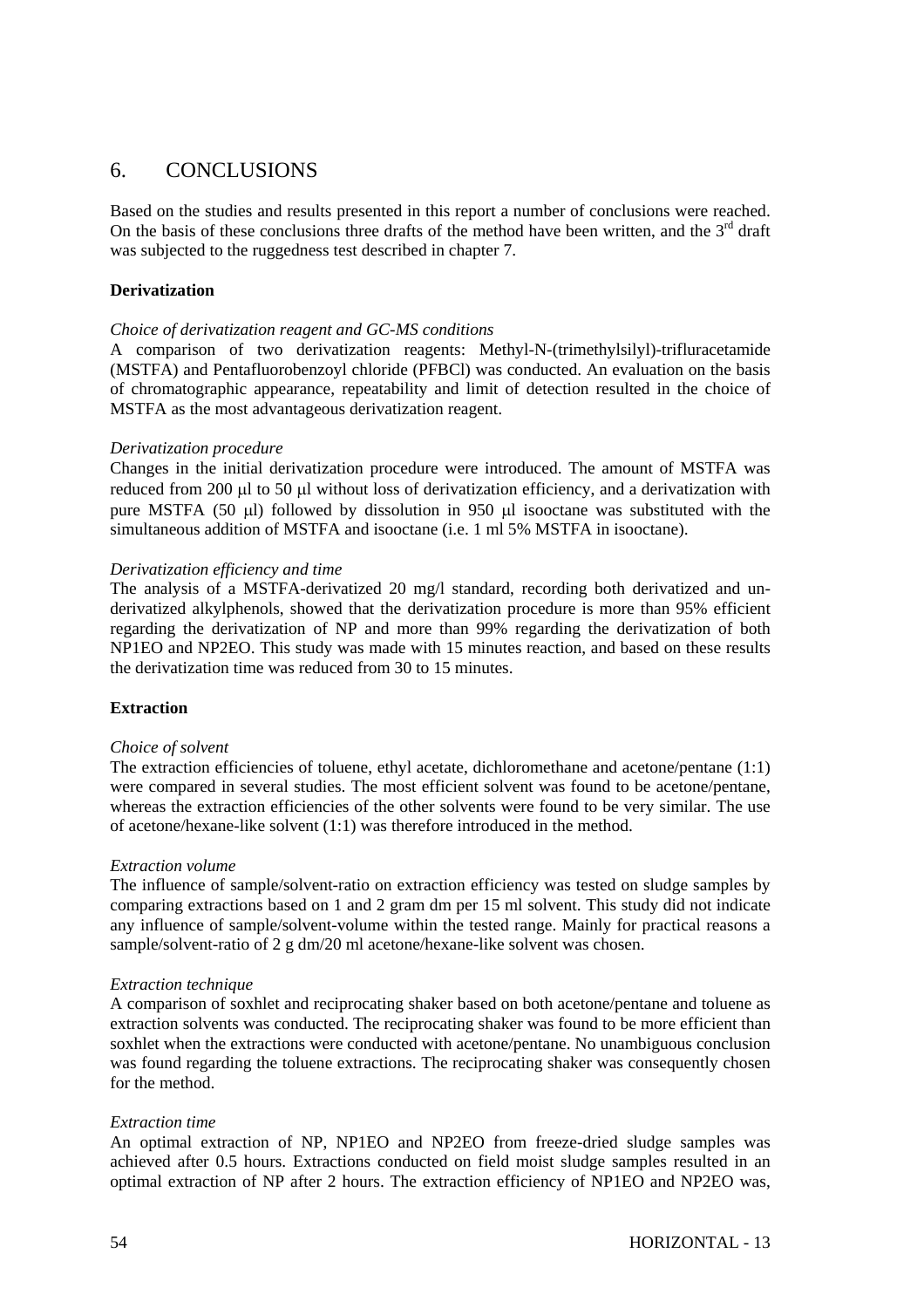however, found to be slightly increasing over time. The increase in extraction efficiency was not found to necessitate an extraction time of more than 2 hours. Extraction times of 1 and 2 hours regarding the extraction of freeze-dried and wet samples, respectively, were consequently chosen for the method.

#### **Pre-treatment**

#### *Oven-drying*

A tendency of oven-dried samples to result in a reduction in extraction efficiency of NP was observed. However, the effect was not statistically significant due to relatively large standard deviations obtained in this study. No indications of reduced extraction efficiencies were observed for NP1EO (NP2EO  $\langle$  DL). Only drying by freeze-drying is included in the method.

#### *Freeze-drying*

Freeze-drying was found to result in a significant reduction in extraction efficiencies for NP and NP1EO (NP2EO not effected), when freeze-dried sludge was extracted directly. However, the addition of water to the freeze-dried sample before extraction increased the extraction efficiency to a similar level as seen by the extraction of wet samples.

#### *Influence of water content*

A significant decrease in extraction efficiency of NP and NP1EO in sewage sludge was observed when the dry matter content was reduced to 5%. A significant effect on the extraction of NP2EO was observed when the dry matter content was reduced to 10%. The use of two internal standards (4-n-nonylphenol and 4-n-nonylphenol diethoxylate), however, compensates for the low recoveries and thus enables a correct quantification of NP, NP1EO and NP2EO, even when analysing samples of low dry matter content, possibly down to 2%. For samples with less than 2% dry matter, freeze-drying should be used.

#### **Clean-up**

An example of a clean-up method based on silica columns was tested. It was shown that a cleanup of relatively dirty extracts can be obtained, resulting in extracts free from chromatographic interference.

#### **Stability of solutions**

The stability of samples has been studied for sludge and will be presented in a separate report.

The stability of NP-D4, NP, NP1EO and NP2EO and their MSTFA-derivates stored at  $-18^{\circ}$ C, 4°C and 22°C was tested. An acceptable storage period of 2 weeks was observed regarding both derivatized and un-derivatized calibration standards (0.1-2.5 mg/l). The acceptable storage time of a sludge extract was found to be approximately 30 days. The less stable analyte was NP2EO (and MSTFA-derivate of NP2EO) in all the tested solutions.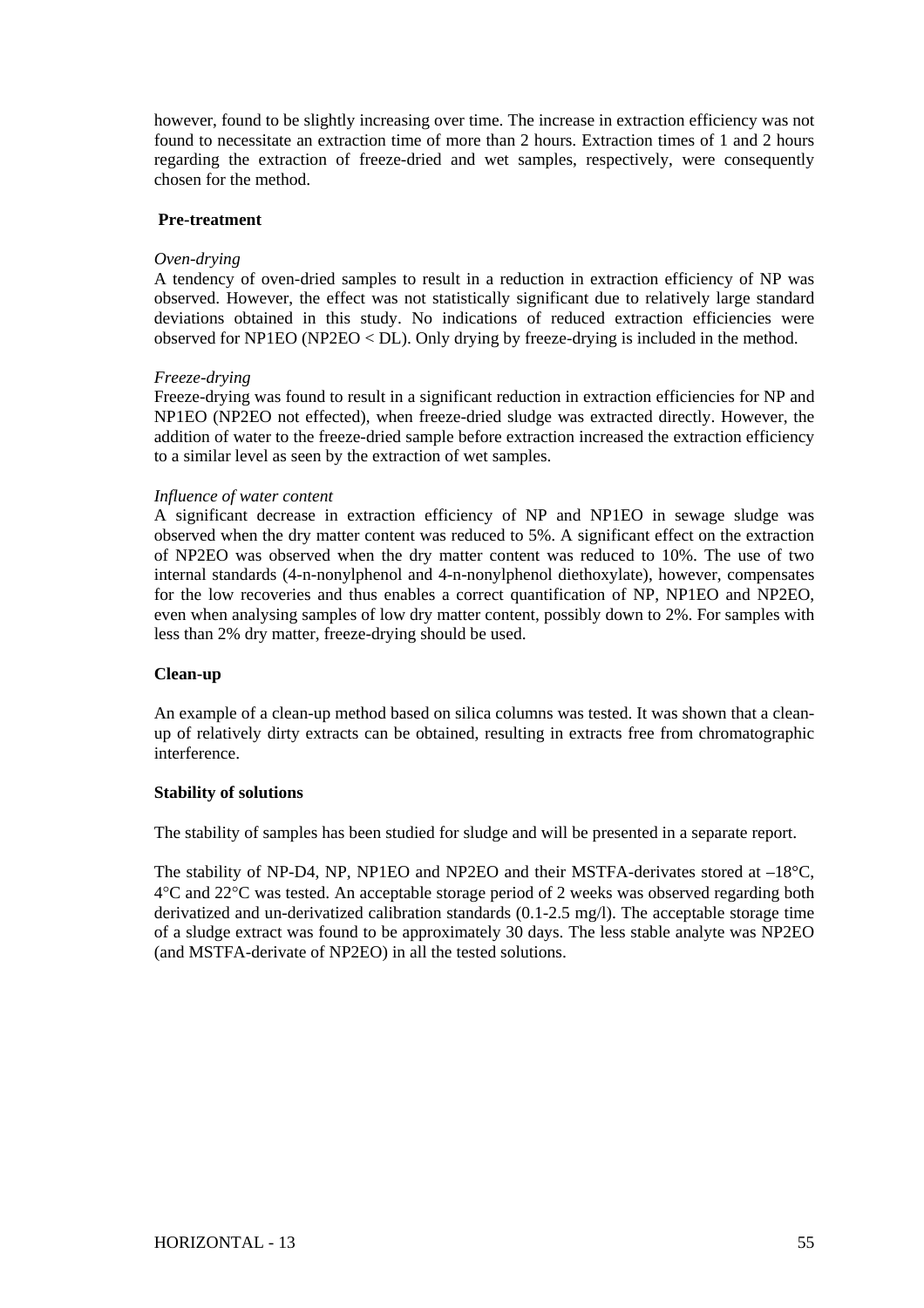## 7. RUGGEDNESS TEST

Based on the results obtained from the pre-normative work with NP, NP1EO and NP2EO described in the previous chapters, the  $2<sup>nd</sup>$  draft of the NP Horizontal Standard was completed. A few comments were received during the ad-hoc group meeting in Madrid 21 September 2005, and a  $3<sup>rd</sup>$  draft was written (Appendix 9).

The ruggedness of the  $3<sup>rd</sup>$  draft of the method was subsequently tested. The results of the test and the consequences are presented in this chapter, and the draft method was revised according to the results from the ruggedness test.

## 7.1 Materials

The samples chosen for the ruggedness tests are shown in Table 16. The samples were selected to represent sludge, soil and compost samples. The ruggedness of the method was also tested on samples of different pre-treatment (wet, freeze-dried and oven-dried).

| Sample ID | $\frac{1}{2}$<br>Sample description                                        | Pre-<br>treatment | Extraction<br>procedure* | NP<br>mg/kg | NP1EO<br>mg/kg | NP <sub>2</sub> EO<br>mg/kg |
|-----------|----------------------------------------------------------------------------|-------------------|--------------------------|-------------|----------------|-----------------------------|
|           |                                                                            |                   |                          | dm          | dm             | dm                          |
| $SL-E4$   | Sewage sludge, domestic,<br>Helsingør, Denmark.                            | None              |                          | 20          | 9.4            | 1.6                         |
|           | 920702                                                                     |                   |                          |             |                |                             |
| $SL-E1$   | Sewage sludge, VKI,<br>Hoersholm, Denmark                                  | Freeze-dried      | 2                        | 41          | 6.1            | 1.5                         |
| $SL-E2$   | Sewage sludge, domestic,<br>Vejle, Denmark. 908134                         | Freeze-dried      | $\overline{2}$           | 27          | 5.9            | < 0.05                      |
| $SL-E2$   | Sewage sludge, domestic,<br>Vejle, Denmark. 908134                         | Oven-dried        | $\overline{2}$           | 27          | 5.9            | < 0.05                      |
| $SL-11$   | Sewage sludge, electronic<br>industry, Turin, Italy                        | Freeze-dried      | $\overline{2}$           | 3.2         | 22             | 18                          |
| $SO-E1$   | Soil enriched with sewage<br>sludge, DHI, Hoersholm,<br>Denmark. 921916-01 | None              | $\overline{3}$           | 0.23        | 0.57           | 0.20                        |
| $SO-4$    | Clay soil, Speyer, Germany                                                 | Dried             | $\overline{4}$           | 2.0         | 0.20           | 0.10                        |
| $SO-9$    | Soil, Hagen, Germany                                                       | Dried             | 4                        | 1.1         | 1.1            | 0.98                        |
| $CW-1$    | Composted garbage,<br>Munich, Germany                                      | Dried             | $\overline{4}$           | 0.30        | 0.19           | 0.18                        |
| $CW-5$    | Compost, Fulda, Germany                                                    | Dried             | $\overline{4}$           | 0.13        | 0.05           | < 0.05                      |

Table 16 Samples used in the ruggedness tests of the NP Horizontal Standard.

\* Four different extraction procedures are included in the NP Horizontal standard, sub-section 10.1, see Appendix 9. The number  $(1-4)$  refers to the procedure of which the sample was extracted.

A more detailed description of the samples is given in chapter 3, Table 3.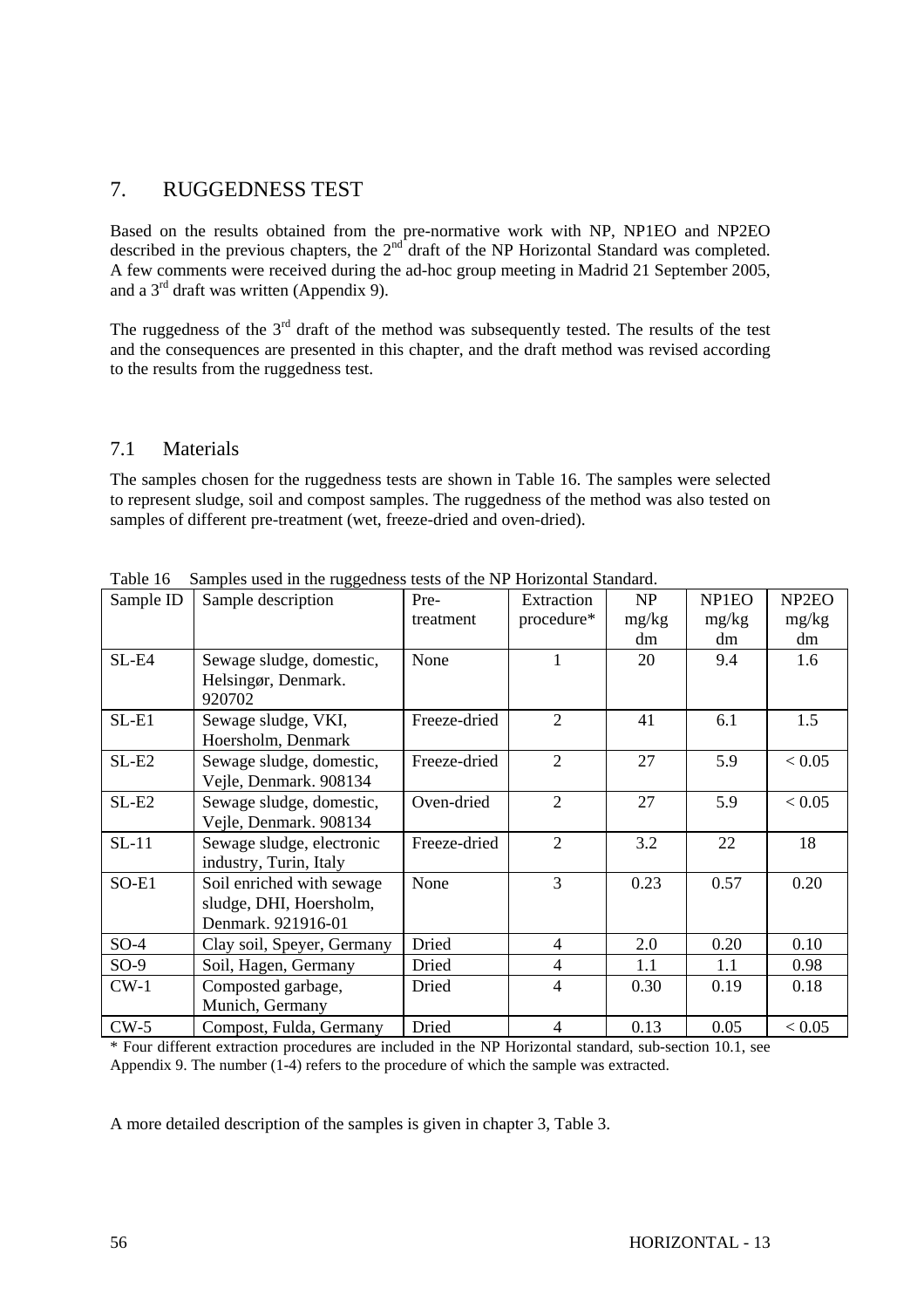## 7.2 Experimental

## 7.2.1 Design of ruggedness test

The ruggedness test was conducted according to a multifactorial experimental design described by Plackett & Burman /10/. The experimental set up allows simultaneous variation of a relatively large number of experimental conditions, requiring only a relatively small number of samples. The ruggedness test conducted during the evaluation of this method was based on eight analysis of one sample, which enabled the determination of the effect of seven experimental factors (Table 17). The effect of each factor was measured at two levels (+ and -) representing the extremes of which the analytical method could be subjected.

| Experimental factor | Sample no. and level of factor $(+/-)$ |  |  |   |  |              |  |  |  |  |
|---------------------|----------------------------------------|--|--|---|--|--------------|--|--|--|--|
|                     |                                        |  |  | 4 |  | <sub>0</sub> |  |  |  |  |
| $\forall$           |                                        |  |  |   |  |              |  |  |  |  |
|                     |                                        |  |  |   |  |              |  |  |  |  |
|                     |                                        |  |  |   |  |              |  |  |  |  |
|                     |                                        |  |  |   |  |              |  |  |  |  |
| E                   |                                        |  |  |   |  |              |  |  |  |  |
|                     | ┿                                      |  |  |   |  |              |  |  |  |  |
|                     |                                        |  |  |   |  |              |  |  |  |  |

Table 17 Multifactorial design of which the ruggedness tests were conducted.

The effects of each factor were measured by calculating the average result of the samples denoted a plus and subtracting the average results of the samples denoted a minus. The effect of "A" was for instance measured by subtracting the average of the results of sample 5, 6, 7 and 8 from the average of the results of sample 1, 2, 3 and 4.

## 7.2.2 Factors and levels of ruggedness test

Variations in some parts of the analytical method (such as variations in the GC-MS settings) were expected to equally affect the response of both extract and calibration standard. In this case a possible variation was not expected to affect the ruggedness of the method and were therefore not tested. The main effects on the method were expected to arise from the extraction procedures and the selection of experimental factors was therefore based on this part of the analytical procedure.

Due to the use of the method for different sample matrices and for wet and dried samples, four slightly different extractions were used in the NP horizontal standard, as previously described. The seven factors, or parameters, on which effects of variations were tested, were therefore depending on the sample. The experimental factors included in the ruggedness tests were:

- A The velocity of the reciprocating shaker
- B Shaking of the sample-acetone mixture prior to the addition of hexane-like solvent
- $C_{\rm SL}$  The sample/solvent-ratio used in the extraction of sludge

 $C_{\text{SOCW}}$  The sample/solvent-ratio used in the extraction of soil and compost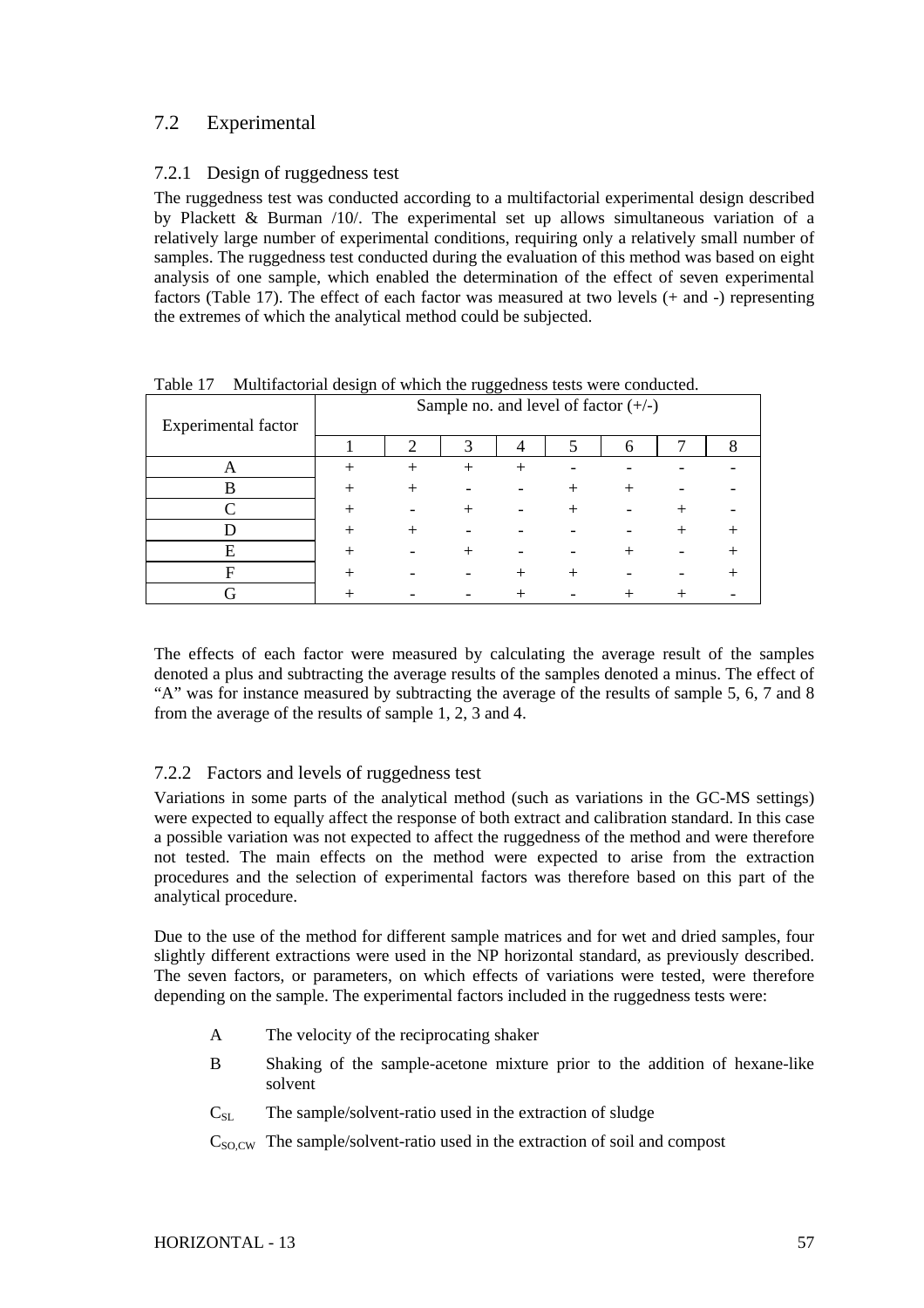- D To perform the wash of extract with water (to get rid of the acetone) in a separate flask or directly in the extraction flask (with sample present)
- E The type of hexane-like solvent used for the extraction
- F1 The amount of water used for the wash of extracts (sludge samples)
- F2 The amount of water used for the wash of extracts (soil and compost samples)
- G The use of anhydrous sodium sulphate for drying the extract
- H1 The amount of water added to freeze-dried samples prior to the extraction
- H2 The amount of water added to freeze-dried samples prior to the extraction (the volume was increased based on the results of the first ruggedness tests)
- I Extraction time

To measure the influence of the described experimental factors, a "minimum"- and "maximum"-value of each factor was selected (Table 18). This range, limited by the minimumand maximum-value, was used to test the influence of the applied methodical changes.

| Factor         | <b>Description of factor</b>                | "Minimum" value        | "Maximum"              | <b>Samples tested</b>                             |
|----------------|---------------------------------------------|------------------------|------------------------|---------------------------------------------------|
|                |                                             | $\left( \cdot \right)$ | value<br>$(+)$         |                                                   |
| $\mathbf{A}$   | Velocity of reciprocating<br>shaker         | 230 strokes pr<br>min. | 270 strokes pr<br>min. | SL-E4, SL-E1, SL-E2*,<br>SL-11, SO-E1, SO-4, CW-5 |
| $\bf{B}$       | Shaking of sample-acetone<br>mixture        | N <sub>o</sub>         | Yes                    | SO-9, CW-1                                        |
| C1             | Sample/solvent-ratio                        | $2$ g dm/10 ml         | $3$ g dm/10 ml         | SL-E4, SL-E1, SL-E2*,<br>$SL-11$                  |
| C <sub>2</sub> | Sample/solvent-ratio                        | $10$ g dm/20 ml        | 20 g dm/20 ml          | SO-E1, SO-4, SO-9, CW-1,<br>$CW-5$                |
| D              | Transfer extract to new<br>flask            | N <sub>0</sub>         | Yes                    | $All^{\ddagger}$                                  |
| $\bf{E}$       | Type of solvent                             | Pentane                | Isooctane              | $All^{\ddagger}$                                  |
| F1             | Washing of sludge-extracts                  | 40 ml                  | $60$ ml                | SL-E4, SL-E1, SL-E2*,<br>$SL-11$                  |
| F2             | Washing of soil and<br>compost-extracts     | 80 ml                  | 120 ml                 | SO-E1, SO-4, SO-9, CW-1,<br>$CW-5$                |
| G              | Addition of Na <sub>2</sub> SO <sub>4</sub> | No                     | Yes                    | $All^{\ddagger}$                                  |
| H1             | Addition of water prior to<br>extraction    | $0$ ml/g dm            | $1 \text{ ml/g dm}$    | $CW-1$ , $CW-5$                                   |
| H2             | Addition of water prior to<br>extraction    | $1 \text{ ml/g dm}$    | $2 \text{ ml/g dm}$    | SL-E1, SL-E2*, SL-11,<br>SO-4, SO-9               |
| $\mathbf I$    | Time of extraction                          | 2 hours                | 3 hours                | $SL-E4$ , SO-E1                                   |

Table 18 The selected values of the two-level experimental factors.

‡ "All" refers to all samples on which the ruggedness test was conducted (se Table 16).

\* Both freeze- and oven-dried SL E2 were tested.

In each test on a sample, seven of the twelve factors (A-I) of Table 18 were selected and subsequently submitted to the multifactorial design described in Table 17. The factors tested on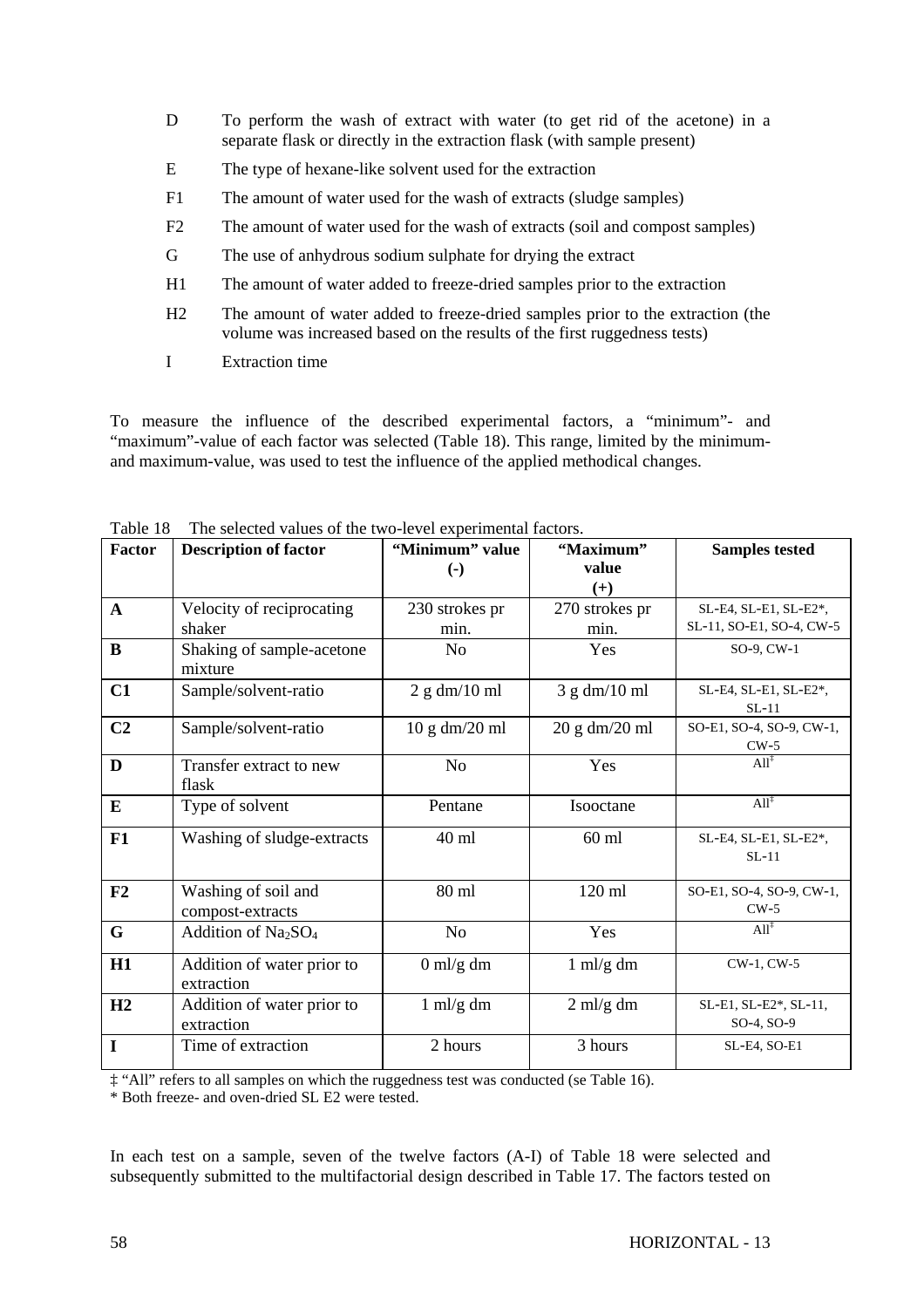each sample are shown in Table 18. The factors of Table 18 are connected to the factors of Table 17, so that the seven factors selected from Table 18 were selected in chronological order (from A to I), so that they represent the respective seven factors of Table 17 (A-G). Using SL-E4 as an example, the factors A, B, C, D, E, F and G of Table 17 were substituted with A, C1, D, E, F1, G and I of Table 18 when the ruggedness test were conducted.

Apart from the described analytical variations, the ruggedness test was conducted according to NP-Horizontal standard (Appendix 9).

## 7.3 Results

The diagrams below include the results of the 10 ruggedness tests. The height of each coloured column indicates the magnitude of the effect (% relative difference) introduced by each factor (A-I) on each sample (Table 20). To distinguish actual effects of a tested variation from the uncertainty of the method, different conditions were evaluated by: a) the relative difference of a sample should be significant compared to the variability of the method, b) the effects should be uniformly distributed as either positive or negative, and c) the effect should be reasonable (for example should longer extraction times not reduce the extraction efficiency).

The results are presented in Appendix 8.

#### 7.3.1 Extraction of wet and freeze-dried sludge

The ruggedness tests conducted on wet (SL-E4), oven-dried (SL-E2 (OD)) and freeze-dried sludge samples (SL-E2 (FD), SL11 and SL-E1) where submitted to almost identical variations and the results were therefore shown together in Figures 32-34. The effects of the analysis of NP, NP1EO and NP2EO are presented separately. The extractions were conducted according to the extraction procedure described in the Horizontal standard sub-sections 10.1.1 and 10.1.2 concerning the extraction of wet sludge and freeze-dried sludge, respectively.



Figure 38. The relative difference (%) in concentration of NP caused by the variation of the described parameters.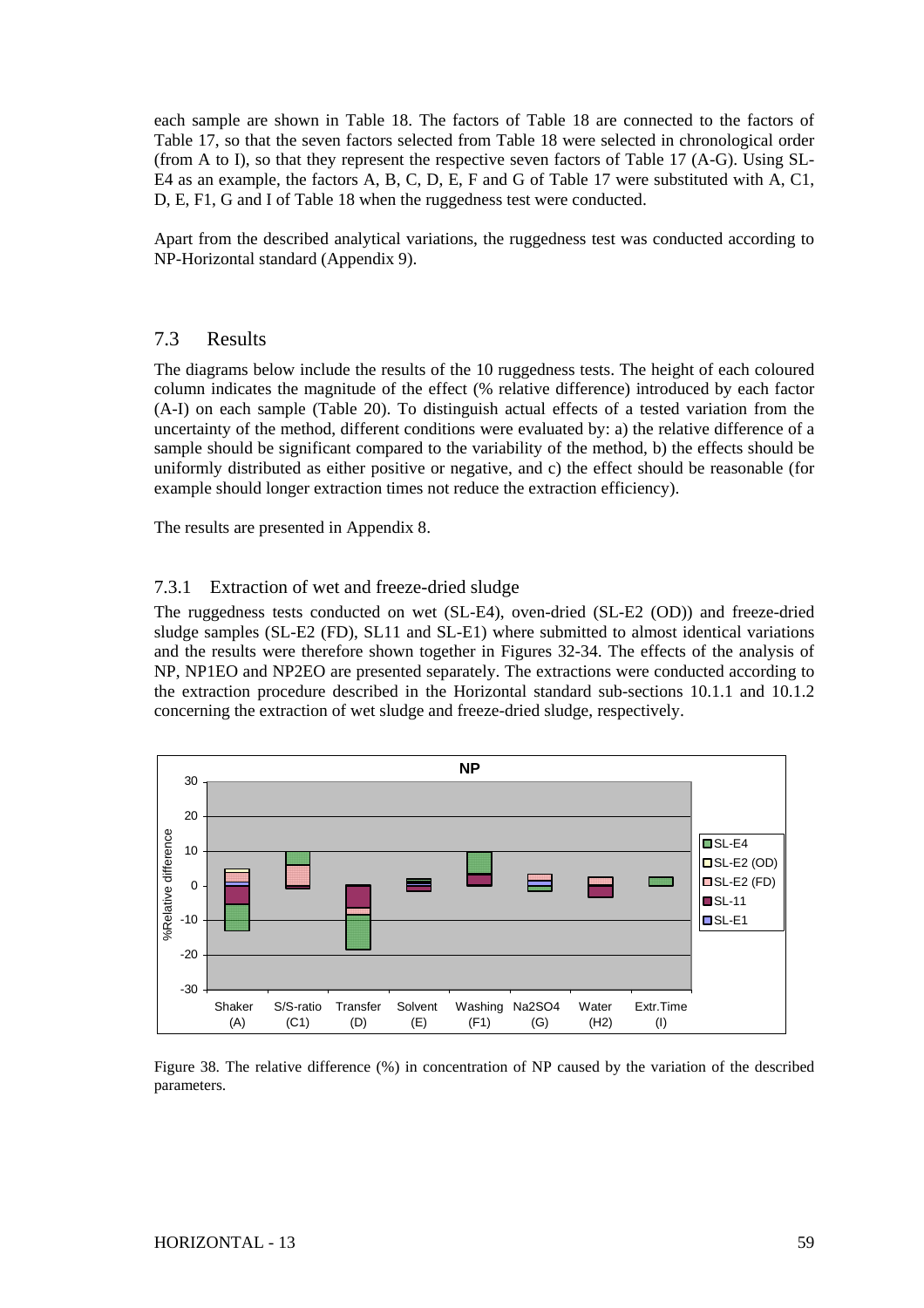

Figure 39. The relative difference (%) in concentration of NP1EO caused by the variation of the described parameters.



Figure 40. The relative difference (%) in concentration of NP2EO caused by the variation of the described parameters. The concentrations of NP2EO in oven- and freeze-dried SL-E2 were below detection limit and were therefore not included.

#### 7.3.2 Extraction of wet and freeze-dried soil and compost

The results of the ruggedness tests conducted on freeze-dried soil (SO-4 and SO-9) and compost (CW-1 and CW-5) are displayed together with the results of ruggedness test conducted on wet soil (SO-E1).

The effects of the analysis of NP, NP1EO and NP2EO are presented separately in Figures 35- 37. The extractions were conducted according to the extraction procedure described in the Horizontal standard sub-sections 10.1.3 and 10.1.4 concerning the extraction of wet soil or compost and freeze-dried soil or compost, respectively.

The relative difference introduced by adding 0 ml/g dm and 1 ml/g dm of water (i.e. factor H1)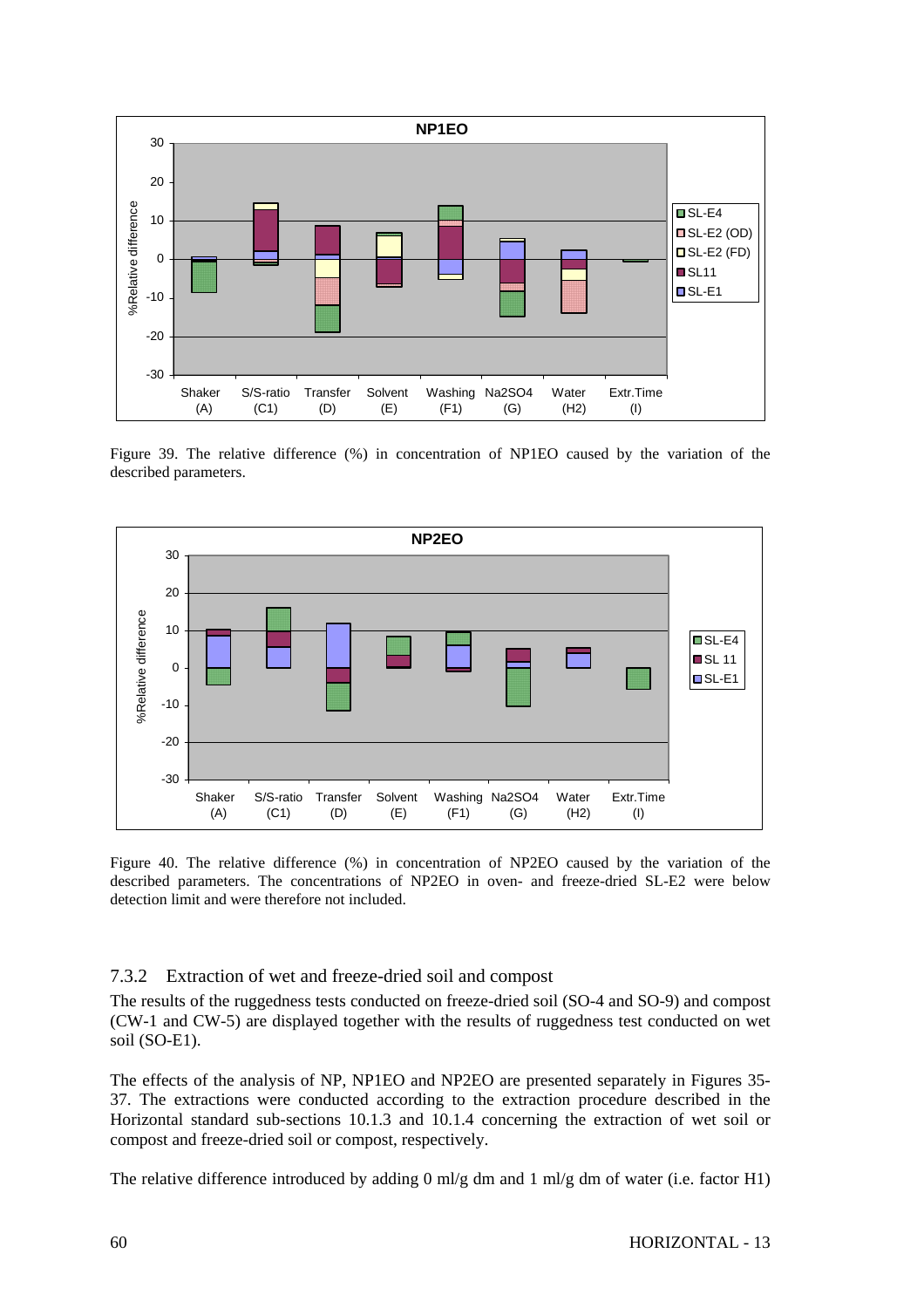to the freeze-dried samples CW-1 and CW-2 were in total above 40% regarding both NP and NP1EO. To avoid the scale of the y-axis being undesirably large (hence diminishing a visual evaluation of the other the results), these results were not included in the figures.



Figure 41. The relative difference (%) in concentration of NP caused by the variation of the described parameters.



Figure 42. The relative difference (%) in concentration of NP caused by the variation of the described parameters.

The internal standard of NP2EO described in NP-Horizontal standard was not used in the analysis of SO-4 and the results were therefore not presented in Figure 43. The concentration of NP2EO in CW-5 was below the detection limit.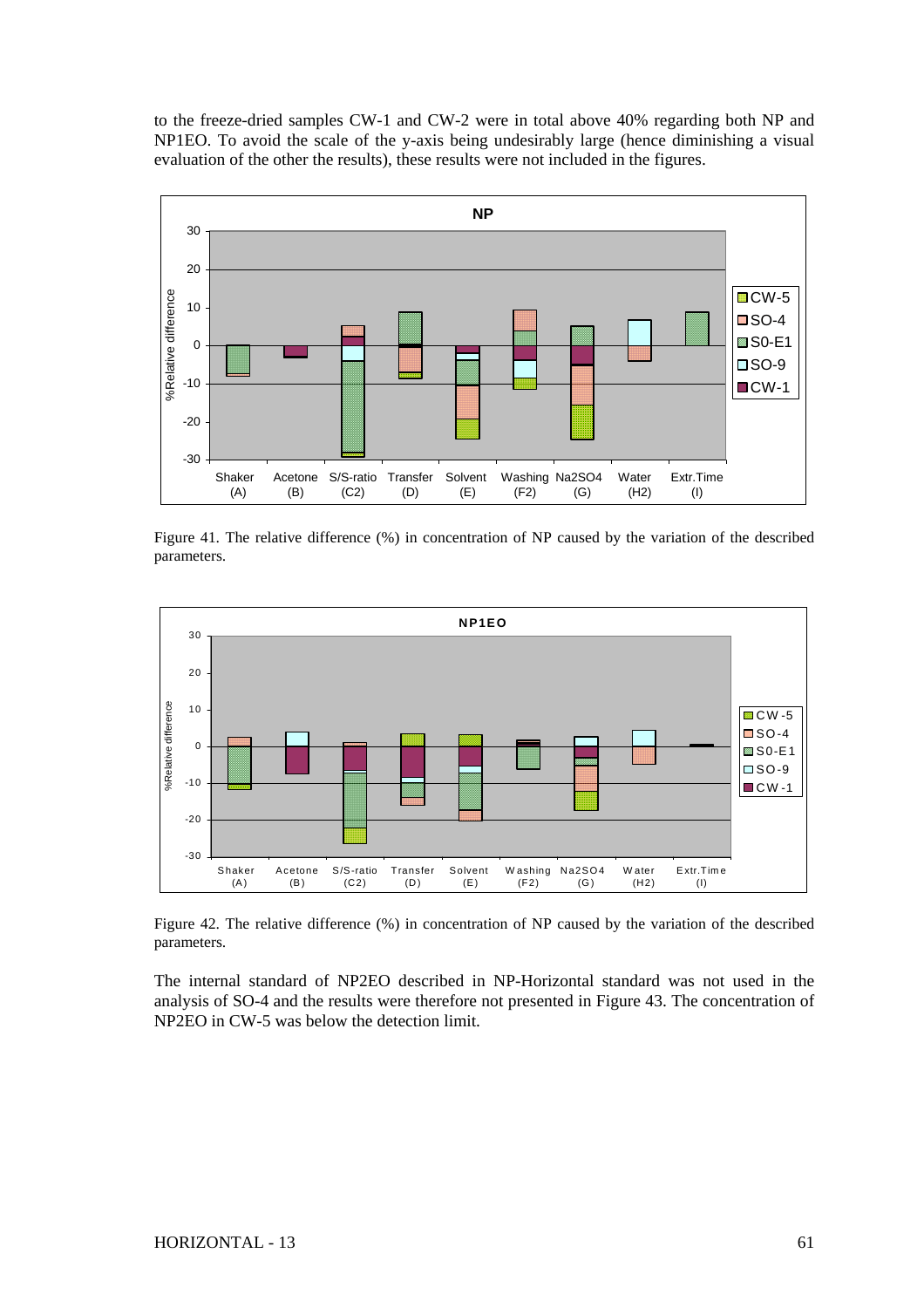

Figure 43. The relative difference (%) in concentration of NP caused by the variation of the described parameters.

## 7.3.3 The influence of the tested factors

### **The effect of shaking velocity (A):**

The majority of the samples were less than 5% affected by the velocity of the reciprocating shaker and the effects were distributed more or less equally around zero. The tested variation in velocity of the reciprocating shaker was thus not found to introduce any difference in the extraction of NP, NP1EO and NP2EO.

#### **The effect of shaking the acetone-sample mixture prior to the extraction (B):**

The effect of this change in extraction procedure was tested on two samples (SO9 and CW1). No indication of influence was observed on any of the alkylphenols.

#### **The effect of the sample/solvent-ratio (C):**

The extraction of NP, NP1EO and NP2EO from wet soil (SO-E1) appeared to be more efficient when conducted on the smallest sample/solvent-ratio (Figures 41-43). This tendency was not observed with the extraction of the other samples (i.e. wet and freeze-dried sludge and freezedried soil and compost).

#### **The effect of transferring the extract to a new flask for wash with water (D):**

The quantification of the alkylphenols were, in the majority of the sludge samples, found to result in slightly higher concentrations when the water was added to the sample-extract mixture, instead of transferring the extract to a new flask for wash with water. When the extractions were conducted on soil and compost no effect was found. The effect of the washing procedures was also evaluated by comparing the chromatograms for NP, NP1EO and NP2EO of extracts submitted to the respective treatments. The comparisons, which were based on sludge extracts, did not reveal any significant chromatographic differences, such as poor resolution, increased background noise or interfering compounds.

#### **The effect of solvent type (E):**

The use of pentane and isooctane, respectively, did not introduce any difference in the extraction of NP, NP1EO and NP2EO.

#### **The effect of the amount of water used in the washing of extracts (F):**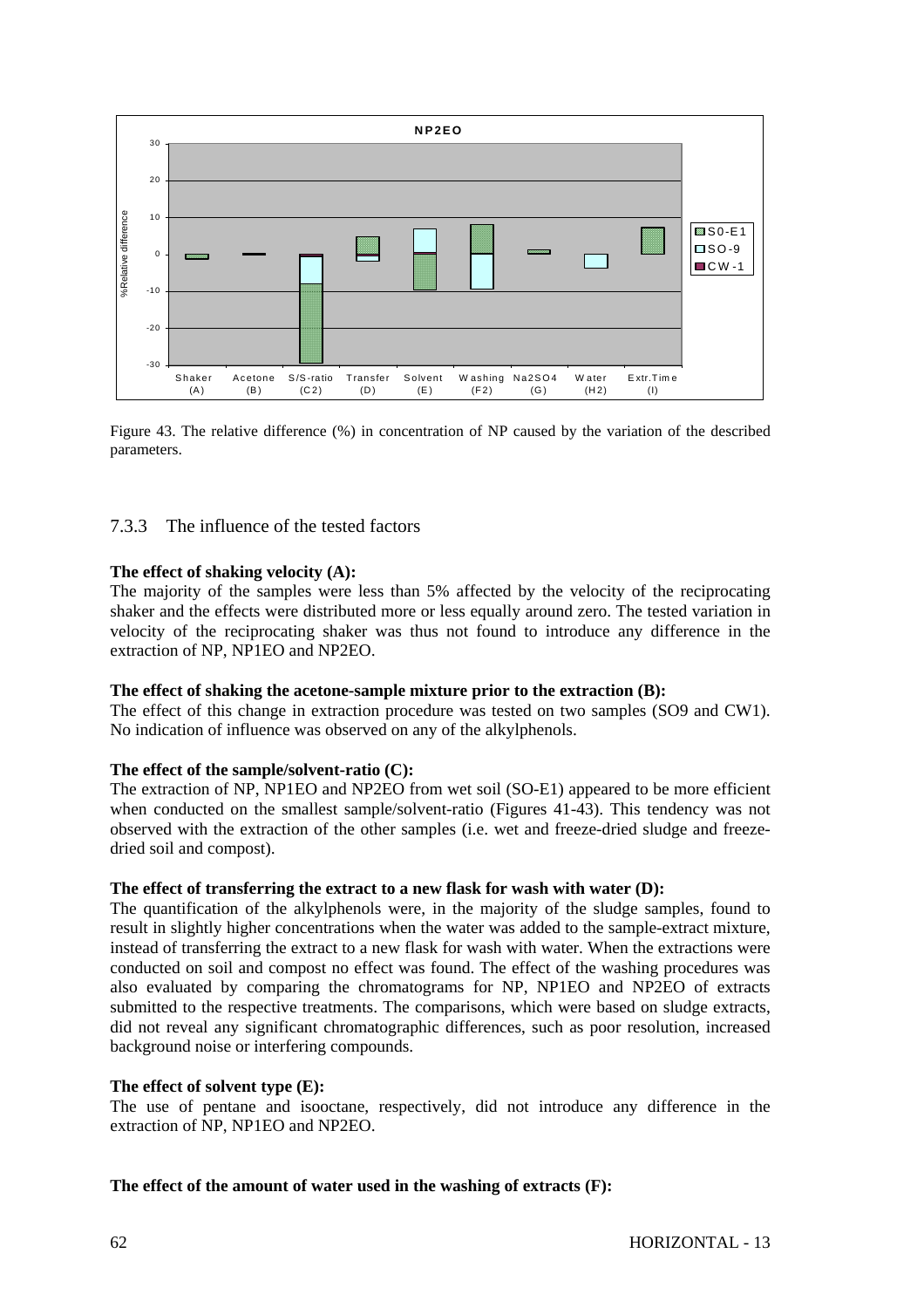The variation in the amount of water (i.e.  $\pm$  20%) used for washing the extracts did not cause any effects on the results.

#### **The effect of drying the extract with anhydrous sodium sulphate (G):**

The quantification of NP and NP1EO in the soil and compost samples where slightly positively affected by the addition of sodium sulphate. The data were not sufficient to evaluate the effect on the quantification of NP2EO. The influence of sodium sulphate of sludge extracts appeared to be random.

#### **The amount of water added to freeze-dried samples prior to the extraction (H):**

Initially the influence of this factor (H1) was tested by comparing extractions of freeze-dried samples without water (0 ml) and freeze-dried samples with water (1 ml/g dm). This was found to introduce a relative difference of more than 40% (the effect on CW-1 and CW-5 in total), which confirmed the results of earlier studies (5.3.3). The succeeding ruggedness tests where therefore changed to compare samples added water to 1 ml/g dm and 2 ml/g dm (H2). No indications of differences between the samples added 1 or 2 ml/g dm were found.

#### **Effect of extraction time (I):**

The extraction time was only tested on two samples (SL-E4 and SO-E1) and no effects were observed.

## 7.4 Consequences of ruggedness tests

The ruggedness testing of the  $3<sup>rd</sup>$  draft of the NP Horizontal Standard resulted in some adjustments of sub-sections  $10.1.1 - 10.1.4$ , i.e. the description of the four extraction procedures concerning the extraction of wet sludge, freeze-dried sludge, wet soil/compost and freeze-dried soil/compost, respectively. With these changes the draft standard was written, ready for the  $2<sup>nd</sup>$ consultation in the preparation of horizontal standards.

The consequences of the ruggedness test on the method are:

- A) The minimum velocity of the reciprocating shaker is stated as 230 strokes per minute.
- B) Although no effect of the initial shaking of acetone and sample was observed, it was decided not to leave out this procedure. The reason was the limited number of samples tested.
- C) The description of sample/solvent ratio was kept unchanged regarding the extraction procedure of wet sludge, freeze-dried sludge and freeze-dried soil/compost (i.e. extraction procedure 1, 2 and 4). For wet soil, however, a decrease in sample/solvent ratio was found to be necessary. The total applied volume of acetone and hexane-like solvent was consequently changed from 40 ml to 60 ml (i.e. 30 ml acetone and 30 ml hexane-like solvent).
- D) Based on the results of the ruggedness tests conducted on sludge samples, and in order to obtain a simplification of the method, a defined quantity of water may be added directly to the extract-sample mixture instead of transferring the extract to the water.
- E) No additional limitations were introduced regarding the choice of hexane-like solvent.
- F) No changes were introduced to the method regarding the description of the applied amount of water used in washing procedure of the extract.
- G) The use of anhydrous sodium sulphate for drying the extract was maintained, mostly to reduce the risk of water deactivating the derivatization reagent (MSTFA).
- H) The description of the applied amount of water added to freeze-dried samples was kept unchanged.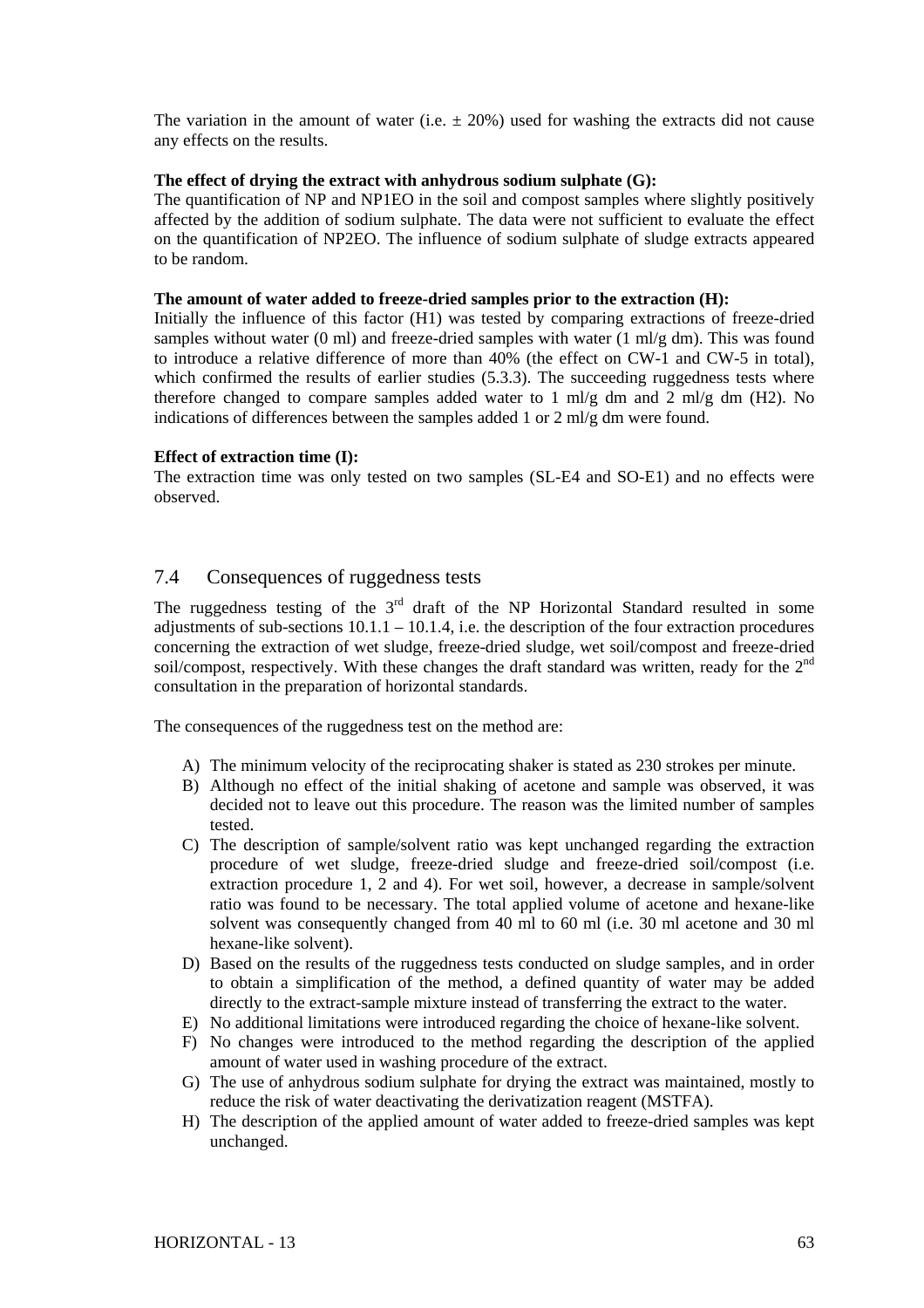## REFERENCES

- 1. Gro Fremmersvik and Nis Hansen. Desk Study LAS and Nonylphenols. January 2004. http://www.ecn.nl/horizontal/.
- 2. Summary comments and status of Horizontal DS 13 LAS and NP. http://www.ecn.nl/horizontal/.
- 3. Gawlik, B.M., F. Bo, F. Sena, L. Roncari, G. Locoro & R. Vivian : Characterisation of "Playground" samples to be used in the context of Project "Horizontal" – Part 1: Inorganic parameters. SWCT-Report N° 03/07/2004.
- 4. Gawlik, B.M., F. Barcelo, N. Hansen, N. Litz, T. Win : Characterisation of "Playground" samples to be used in the context of Project "Horizontal" – Organic parameters. SWCT-Report N° 01/08/2004.
- 5. Wahlberg, C.; Renberg, L.; Videqvist,U. Chemosphere, 20(1990) 179-195.
- 6. Method for nonylphenols in sludge. Northrhein Westfalia State Environment Agency (May 2004).
- 7. Thuyne, W & Delbeke, F.T. (2004) Validation of GC-MS screening method for anabolizing agents in solid nutritional supplements. Biomed. Chromatogr. Vol. 18 (3), pp 155-159.
- 8. ISO/WD 18857-2:2005, Water quality Determination of selected alkylphenols, alkylphenol ethoxylates and bisphenol  $A - Part$  2: Method for non-filtered samples using solid-phase extraction and gas chromatography with mass selective detection after derivatisation.
- 9. ISO/FDIS 16729:2003, Soil quality Pre-treatment of samples by freeze-drying for subsequent analysis.
- 10. Plackett, R. L. & Burman, J. P. (1946) The Design of Optimum Multifactorial Experiments. Biometrika, Vol. 33, No. 4, pp. 305-325.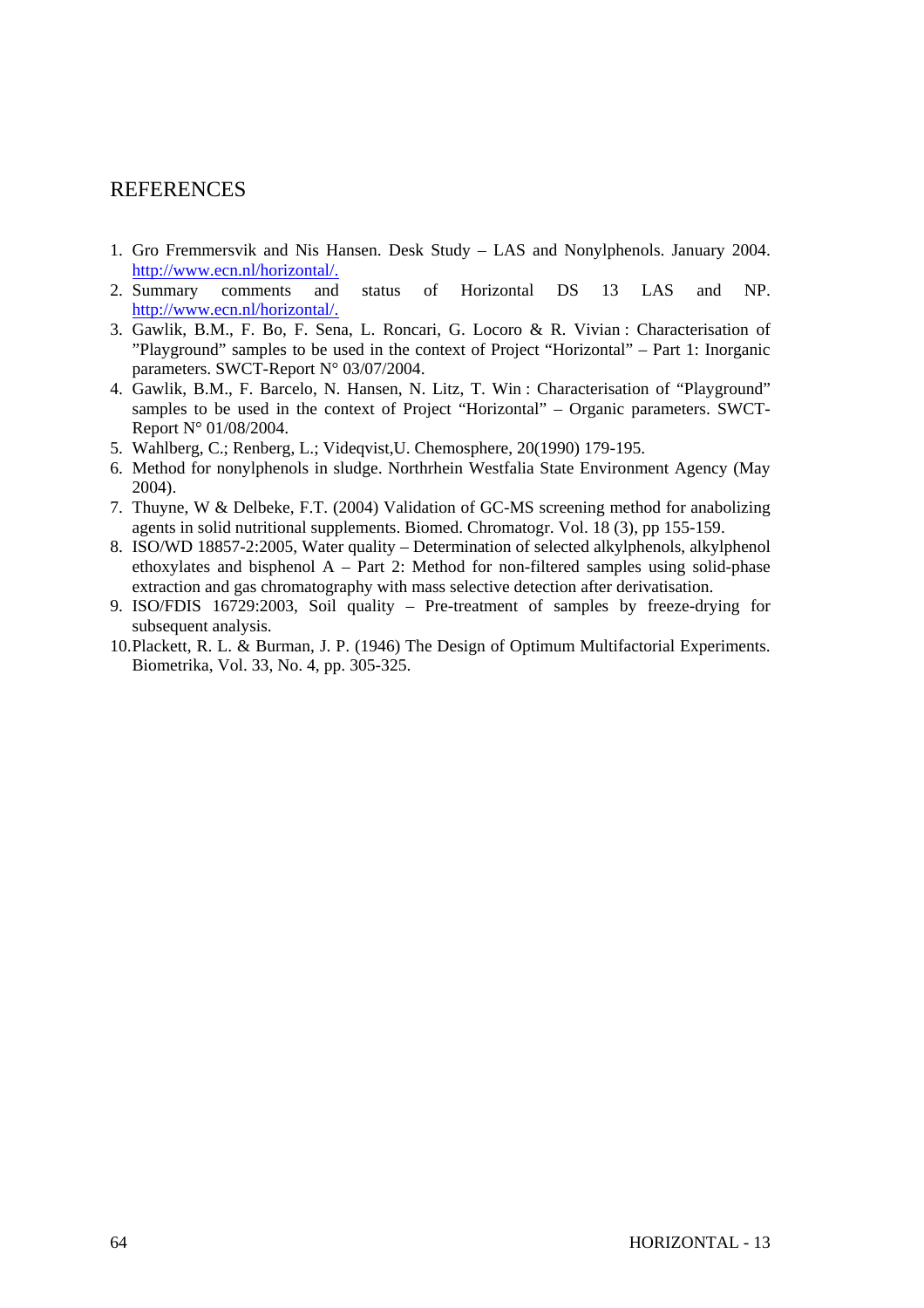**APPENDIX 1 Mass spectra of derivatized alkylphenols** 



Figure A1.1: Mass spectra of PFBCl-derivate of a) OP, b) NP, c) NP1EO and d) NP2EO.



Figure A1.2: Mass spectra of MSTFA-derivate of a) OP, b) NP, c) NP1EO and d) NP2EO.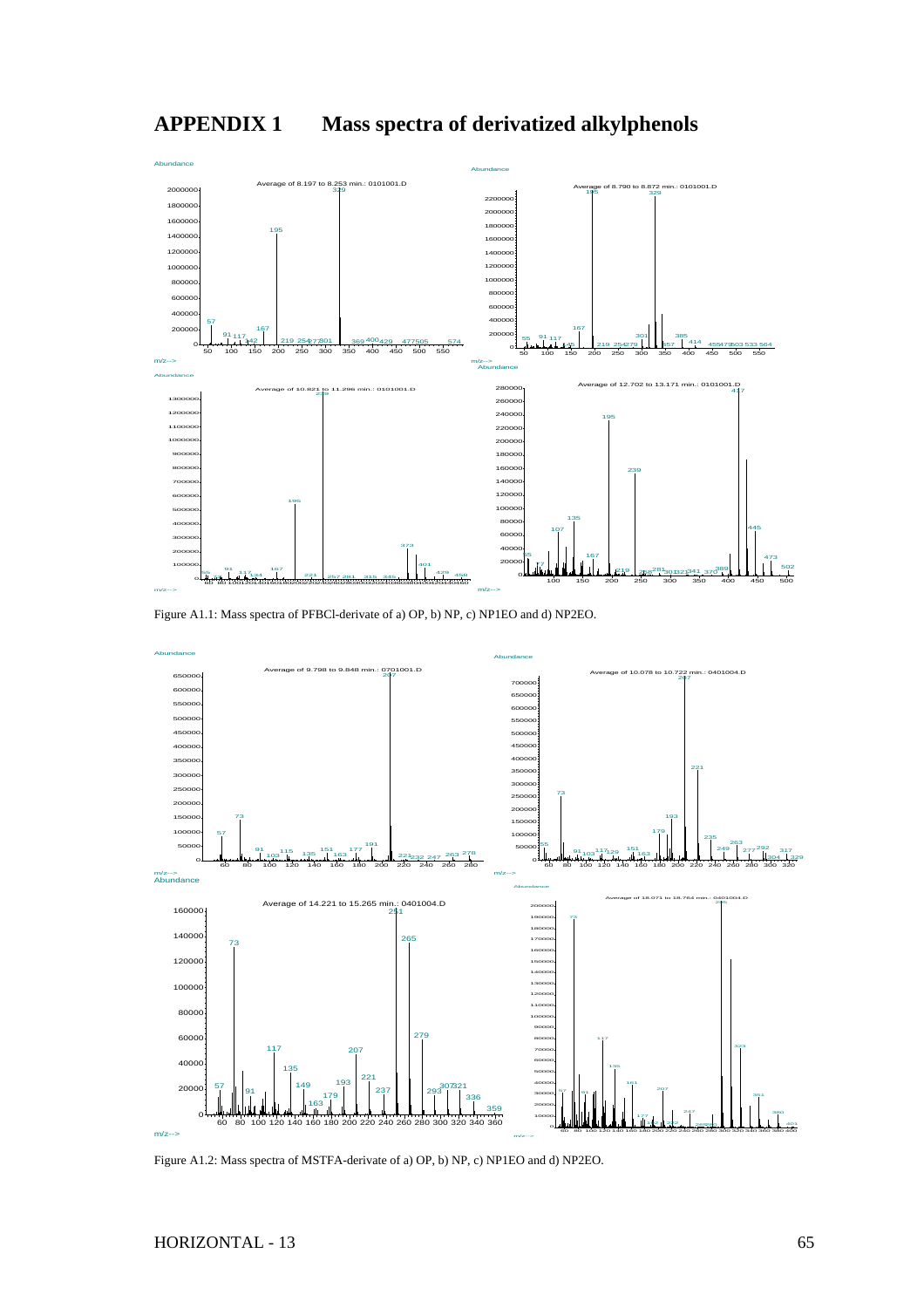# **APPENDIX 2 Results – Extraction solvent**

| <b>Appendix 2A</b> Extraction of freeze-dried sludge (SL-E1) comparing the extraction efficiencies |
|----------------------------------------------------------------------------------------------------|
| of toluene, DCM and acetone/pentane (described in 5.2.1.1).                                        |

| Extracted with                   | Time of ext. | NP      | NP1EO   | NP <sub>2</sub> EO |
|----------------------------------|--------------|---------|---------|--------------------|
|                                  |              | (mg/kg) | (mg/kg) | (mg/kg)            |
| $DCM + 0ml water$                | 2 H          | 46.6    | 5.33    | 4.50               |
| $DCM + 10ml$ water               | 2 H          | 78.5    | 8.80    | 7.28               |
| $DCM + 50ml$ water               | 2 H          | 80.0    | 9.28    | 7.66               |
| $DCM + 50m$ water + H2SO4        | 2H           | 98.5    | 11.3    | 9.50               |
| $Acetone/pentane + 0ml water$    | 2H           | 37.0    | 4.69    | 4.12               |
| $Acetone/pentane + 10ml water$   | 2H           | 121     | 12.3    | 13.7               |
| Toluene $+$ 0ml water            | 2H           | 27.2    | 3.72    | 2.96               |
| Toluene $+10$ ml water           | 2H           | 43.5    | 5.13    | 3.69               |
| Toluene $+$ 50ml water           | 2H           | 45.4    | 5.13    | 3.91               |
| Toluene + $50$ mlwater + $H2SO4$ | 2 H          | 43.6    | 5.78    | 3.81               |
| $DCM + 0ml water$                | 16 H         | 58.0    | 7.70    | 6.36               |
| $DCM + 10ml$ water               | 16 H         | 82.7    | 9.77    | 7.24               |
| $DCM + 50ml$ water               | 16H          | 94.2    | 9.97    | 8.78               |
| $DCM + 50m$ water +H2SO4         | 16 H         | 75.2    | 9.10    | 7.42               |
| $Acetone/pentane + 0ml water$    | 16 H         | 60.4    | 8.08    | 5.83               |
| $Acetone/pentane + 10ml water$   | 16 H         | 75.8    | 7.64    | 7.39               |
| Toluene $+$ 0ml water            | 16 H         | 24.2    | 3.37    | 2.46               |
| Toluene $+10$ ml water           | 16H          | 37.5    | 4.64    | 3.17               |
| Toluene $+$ 50ml water           | 16 H         | 70.4    | 8.89    | 6.86               |

**Appendix 2B** Extraction of spiked and un-spiked freeze-dried soil (SO-4) comparing the extraction efficiencies of DCM, acetone/pentane and ethyl acetate (described in 5.2.1.2).

| Solvent         | Spiked         | NP      | NP <sub>1</sub> EO | NP <sub>2</sub> EO |
|-----------------|----------------|---------|--------------------|--------------------|
|                 |                | (mg/kg) | (mg/kg)            | (mg/kg)            |
| <b>DCM</b>      | N <sub>o</sub> | 0.476   | 0.575              | 0.563              |
|                 | N <sub>0</sub> | 0.528   | 0.787              | 4.069              |
|                 | Yes            | 4.54    | 4.10               | 3.72               |
|                 | Yes            | 4.75    | 4.36               | 3.82               |
| Acetone/Pentane | N <sub>o</sub> | 0.692   | 1.016              | 0.786              |
|                 | N <sub>0</sub> | 0.480   | 0.809              | 0.618              |
|                 | Yes            | 3.96    | 3.88               | 3.39               |
|                 | Yes            | 4.16    | 3.95               | 3.47               |
| Ethyl acetate   | N <sub>0</sub> | 0.525   | 0.854              | 0.613              |
|                 | N <sub>0</sub> | 0.525   | 0.924              | 0.748              |
|                 | Yes            | 4.83    | 3.81               | 3.41               |
|                 | Yes            | 4.52    | 4.28               | 4.01               |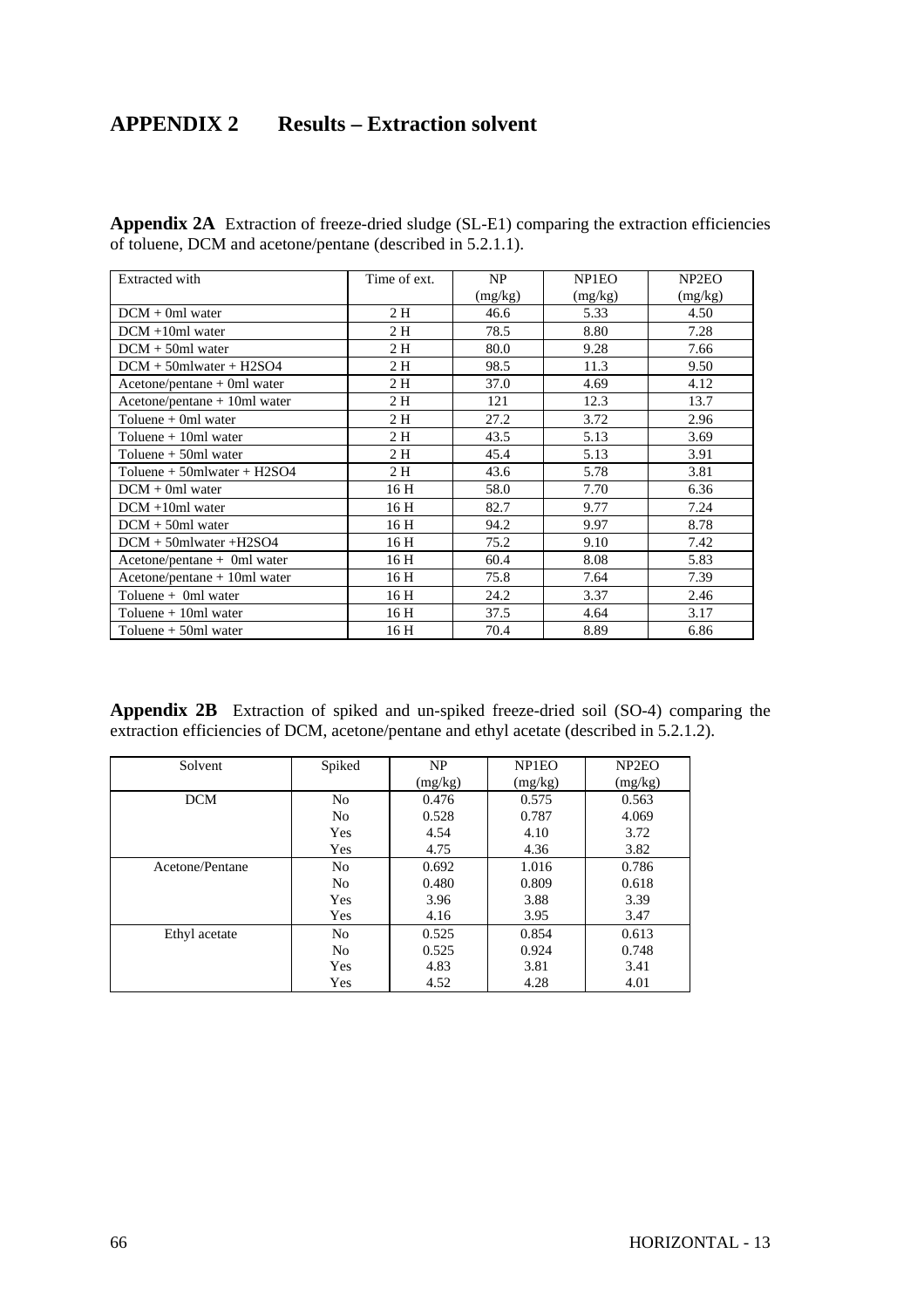|              |                 |            | GF%             | NP    | NP1EO | NP <sub>2</sub> EO |
|--------------|-----------------|------------|-----------------|-------|-------|--------------------|
| Extraction # | Treatment       | Solvent    | IS2 ( $NP-d4$ ) | mg/kg | mg/kg | mg/kg              |
| 1            | 0 <sub>m1</sub> | Et.ac      | 107             | 6.33  | 1.28  | 4.47               |
| 2            | 0 <sub>m1</sub> | Et.ac      | 103             | 22.4  | 3.49  | 5.82               |
| 3            | 0 <sub>m</sub>  | Et.ac      | 106             | 11.5  | 2.07  | 5.24               |
| 4            | 0 <sub>m1</sub> | <b>DCM</b> | 88.3            | 15.0  | 2.90  | 4.90               |
| 5            | 0 <sub>m1</sub> | <b>DCM</b> | 100             | 16.5  | 2.99  | 5.97               |
| 6            | 0 <sub>m1</sub> | <b>DCM</b> | 103             | 16.8  | 3.24  | 5.89               |
| 7            | 0 <sub>m1</sub> | a/p        | 98.2            | 26.2  | 4.64  | 6.10               |
| $\,8\,$      | 0 <sub>m1</sub> | a/p        | 92.3            | 24.2  | 4.51  | 5.75               |
| 9            | 0 <sub>m1</sub> | a/p        | 95.7            | 25.8  | 4.45  | 6.00               |
| $10\,$       | $60$ ml         | Et.ac      | 81.0            | 19.8  | 3.11  | 4.88               |
| 11           | $60$ ml         | Et.ac      | 77.0            | 18.8  | 3.12  | 4.80               |
| 12           | $60$ ml         | Et.ac      | 89.3            | 22.0  | 3.63  | 5.48               |
| 13           | $60$ ml         | <b>DCM</b> | 77.1            | 16.6  | 3.04  | 4.21               |
| 14           | $60$ ml         | <b>DCM</b> | 67.5            | 13.8  | 2.68  | 3.97               |
| 15           | $60$ ml         | <b>DCM</b> | 85.5            | 18.8  | 3.52  | 4.67               |
| 16           | $60$ ml         | a/p        | 82.8            | 21.1  | 3.75  | 4.42               |
| 17           | $60$ ml         | a/p        | 78.0            | 18.3  | 3.47  | 4.01               |
| 18           | $60$ ml         | a/p        | 78.8            | 18.1  | 3.48  | 4.19               |
| 19           | Freeze          | Et.ac      | 104             | 21.5  | 1.88  | 6.17               |
| 20           | Freeze          | Et.ac      | 84.9            | 16.3  | 1.79  | 5.00               |
| 21           | Freeze          | Et.ac      | 96.6            | 19.6  | 1.67  | 5.45               |
| 22           | Freeze          | <b>DCM</b> | 109             | 23.6  | 4.61  | 7.69               |
| 23           | Freeze          | <b>DCM</b> | 87.2            | 18.4  | 3.60  | 6.07               |
| 24           | Freeze          | <b>DCM</b> | 87.5            | 18.6  | 3.71  | 6.44               |
| 25           | Freeze          | a/p        | 102             | 22.3  | 4.20  | 6.80               |
| 26           | Freeze          | a/p        | 100             | 22.0  | 4.14  | 5.94               |
| 27           | Freeze          | a/p        | 97.5            | 22.2  | 4.18  | 6.47               |

**Appendix 2C** Extraction of differently (pre-)treated sludge (SL-E2) comparing the extraction efficiencies of DCM. ethyl acetate (Et.ac.)and acetone/pentane (a/p) (described in 5.2.1.2).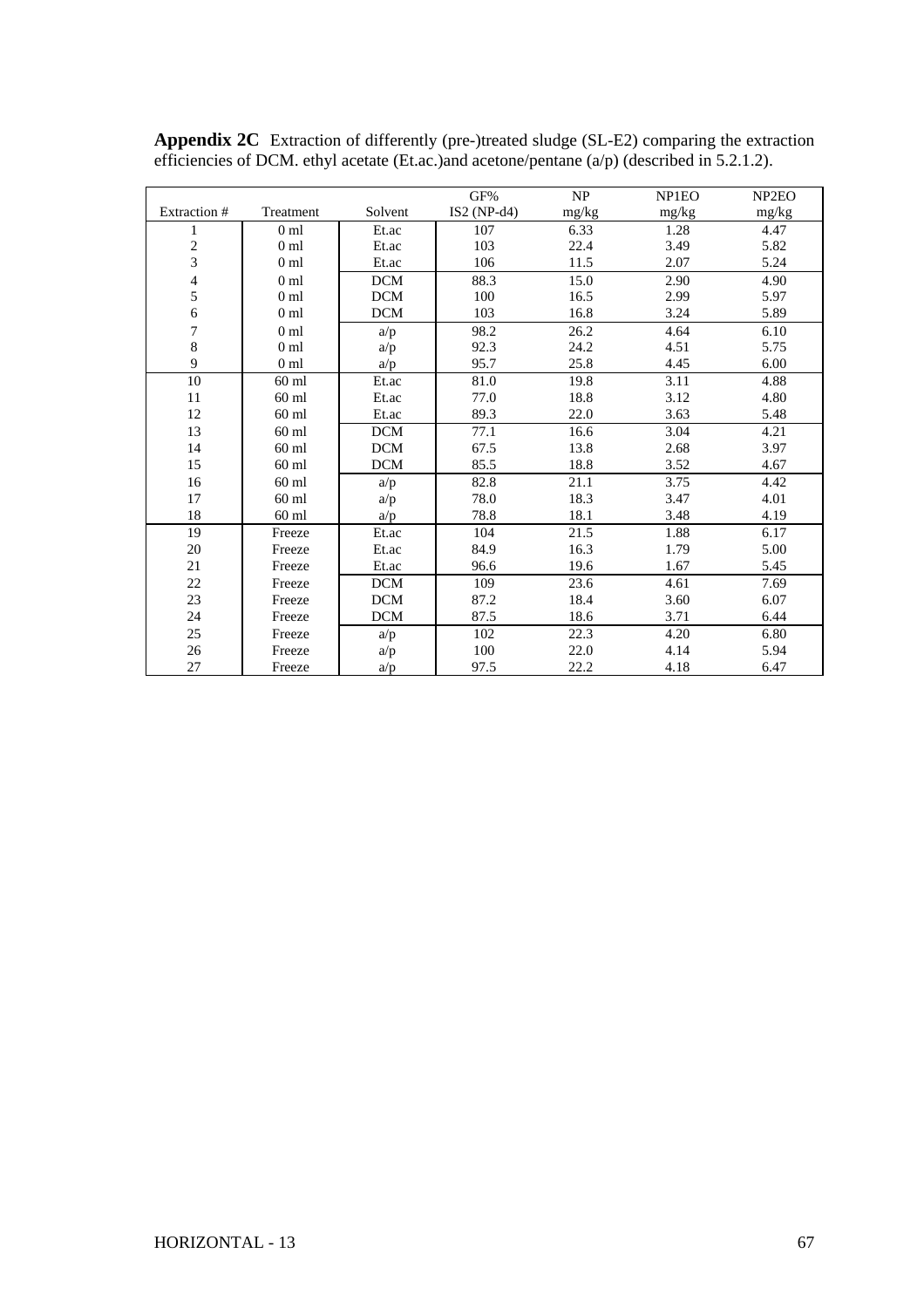|                     |                          | Conditions of extraction |                                          |             |             |                                |                             | Concentration |              |                                            |
|---------------------|--------------------------|--------------------------|------------------------------------------|-------------|-------------|--------------------------------|-----------------------------|---------------|--------------|--------------------------------------------|
| Extraction          | Time of                  | Type                     | $\overline{\mathbf{V}}_{\text{solvent}}$ | Oven-       | Water       | H <sub>2</sub> SO <sub>4</sub> | <b>NaOH</b>                 |               |              |                                            |
| No.                 | extraction               | $_{\mathrm{of}}$         | (ml)                                     | dried       | added       | added                          | added                       | NP            | NP1EO        | NP <sub>2EO</sub>                          |
|                     | (h)                      | solvent                  |                                          |             |             |                                |                             | (mg/kg)       | (mg/kg)      | (mg/kg)                                    |
|                     |                          |                          |                                          |             |             |                                |                             |               |              |                                            |
| $\mathbf{1}$        | $\sqrt{2}$               | <b>DCM</b>               | 15                                       | $\mathbf X$ |             |                                |                             | 27.1          | 11.4         | $\overline{\phantom{a}}$                   |
| $\overline{c}$<br>3 | $\sqrt{2}$<br>$\sqrt{2}$ | <b>DCM</b><br><b>DCM</b> | 15<br>15                                 |             |             |                                |                             | 17.2<br>4.47  | 4.32<br>1.28 | ä,<br>÷,                                   |
| $\overline{4}$      | $\sqrt{2}$               | <b>DCM</b>               | 30                                       | $\mathbf x$ | $\mathbf X$ |                                |                             | 27.9          | 7.26         | $\blacksquare$                             |
| 5                   | $\sqrt{2}$               | <b>DCM</b>               | 30                                       |             |             |                                |                             | 7.28          | 1.82         | $\blacksquare$                             |
| $6\,$               | $\sqrt{2}$               | <b>DCM</b>               | 30                                       |             | $\mathbf X$ |                                |                             | 16.7          | 3.42         | $\blacksquare$                             |
| $\tau$              | $\sqrt{2}$               | <b>DCM</b>               | 15                                       | $\mathbf x$ |             | $\mathbf X$                    |                             | 13.5          | 3.74         | $\blacksquare$                             |
| $\,8\,$             | $\sqrt{2}$               | <b>DCM</b>               | 15                                       |             |             | $\mathbf x$                    |                             | 37.6          | 6.27         | $\blacksquare$                             |
| 9<br>10             | $\sqrt{2}$<br>$\sqrt{2}$ | <b>DCM</b><br><b>DCM</b> | 15<br>30                                 | $\mathbf x$ | $\mathbf x$ | $\mathbf x$<br>$\mathbf x$     |                             | 1.50<br>19.1  | 0.36<br>4.58 | $\blacksquare$<br>$\blacksquare$           |
| 11                  | $\sqrt{2}$               | <b>DCM</b>               | 30                                       |             |             | $\mathbf x$                    |                             | 24.7          | 4.78         | $\blacksquare$                             |
| 12                  | $\sqrt{2}$               | <b>DCM</b>               | 30                                       |             | $\mathbf X$ | $\mathbf x$                    |                             | 6.04          | 1.26         | $\blacksquare$                             |
| 13                  | $\sqrt{2}$               | A/P                      | 15                                       | $\mathbf x$ |             |                                |                             | 25.7          | 5.16         | $\blacksquare$                             |
| 14                  | $\sqrt{2}$               | A/P                      | 15                                       |             |             |                                |                             | 29.7          | 5.46         | $\blacksquare$                             |
| 15                  | $\sqrt{2}$               | A/P                      | 15                                       |             | $\mathbf X$ |                                |                             | 29.8          | 5.80         | $\blacksquare$                             |
| 16                  | $\sqrt{2}$               | A/P                      | 30                                       | $\mathbf x$ |             |                                |                             | 23.6          | 4.69         | $\blacksquare$                             |
| 17<br>18            | $\sqrt{2}$<br>$\sqrt{2}$ | A/P<br>A/P               | 30<br>30                                 |             | $\mathbf X$ |                                |                             | 35.4<br>12.3  | 6.86<br>2.48 | $\blacksquare$<br>$\blacksquare$           |
| 19                  | $\sqrt{2}$               | A/P                      | 15                                       | $\mathbf x$ |             | $\mathbf X$                    |                             | 1.51          | 0.71         | $\blacksquare$                             |
| 20                  | $\sqrt{2}$               | A/P                      | 15                                       |             |             | $\mathbf x$                    |                             | 46.5          | 10.4         | $\blacksquare$                             |
| 21                  | $\sqrt{2}$               | A/P                      | 15                                       |             | $\mathbf X$ | $\mathbf x$                    |                             | 0.0           | 0.00         | $\blacksquare$                             |
| 22                  | $\sqrt{2}$               | A/P                      | 30                                       | $\mathbf x$ |             | $\mathbf X$                    |                             | 0.82          | 0.63         | $\blacksquare$                             |
| 23                  | $\sqrt{2}$               | A/P                      | 30                                       |             |             | $\mathbf x$                    |                             | 35.6          | 7.29         | $\blacksquare$                             |
| 24                  | $\overline{c}$           | A/P                      | 30                                       |             | $\mathbf X$ | $\mathbf x$                    |                             | 34.2          | 5.88         | $\blacksquare$                             |
| 25                  | 20                       | <b>DCM</b>               | 15                                       | $\mathbf x$ |             |                                |                             | 27.9          | 5.35         | $\blacksquare$                             |
| 26<br>27            | 20<br>20                 | <b>DCM</b><br><b>DCM</b> | 15<br>15                                 |             | $\mathbf X$ |                                |                             | 4.35<br>6.65  | 0.79<br>1.31 | $\blacksquare$<br>$\blacksquare$           |
| 28                  | 20                       | <b>DCM</b>               | 30                                       | $\mathbf x$ |             |                                |                             | 31.2          | 6.44         | $\overline{\phantom{a}}$                   |
| 29                  | 20                       | <b>DCM</b>               | 30                                       |             |             |                                |                             | 16.3          | 2.88         | $\overline{\phantom{a}}$                   |
| 30                  | 20                       | <b>DCM</b>               | 30                                       |             | $\mathbf X$ |                                |                             | 25.7          | 4.62         | $\Box$                                     |
| 31                  | 20                       | <b>DCM</b>               | 15                                       | $\mathbf X$ |             | $\mathbf x$                    |                             | 24.4          | 5.32         | $\overline{\phantom{a}}$                   |
| 32                  | 20                       | <b>DCM</b>               | 15                                       |             |             | $\mathbf x$                    |                             | 13.8          | 2.63         | ÷,                                         |
| 33                  | 20                       | <b>DCM</b>               | 15                                       |             | $\mathbf x$ | $\mathbf x$                    |                             | 35.4          | 5.86         | $\blacksquare$                             |
| 34                  | 20<br>20                 | <b>DCM</b><br><b>DCM</b> | 30                                       | $\mathbf X$ |             | $\mathbf X$                    |                             | 36.2          | 7.40<br>7.98 | ÷,                                         |
| 35<br>36            | 20                       | <b>DCM</b>               | 30<br>30                                 |             | $\mathbf x$ | $\mathbf x$<br>$\mathbf x$     |                             | 43.0<br>28.5  | 4.46         | $\overline{\phantom{a}}$<br>$\Box$         |
| 37                  | 20                       | <b>DCM</b>               | 15                                       | $\mathbf X$ |             |                                | $\mathbf x$                 | 43.2          | 8.89         | ÷,                                         |
| 38                  | 20                       | <b>DCM</b>               | 15                                       |             |             |                                | $\mathbf x$                 | 43.4          | 7.79         | ÷,                                         |
| 39                  | 20                       | <b>DCM</b>               | 15                                       |             | $\mathbf X$ |                                | $\mathbf x$                 | 50.8          | 9.39         | $\overline{\phantom{a}}$                   |
| 40                  | 20                       | <b>DCM</b>               | 30                                       | $\mathbf x$ |             |                                | $\mathbf x$                 | 40.4          | 8.99         | $\Box$                                     |
| 41                  | 20                       | <b>DCM</b>               | 30                                       |             |             |                                | $\mathbf X$                 | 50.7          | 9.21         | $\blacksquare$                             |
| 42                  | 20                       | <b>DCM</b>               | 30                                       |             | $\mathbf x$ |                                | $\mathbf x$                 | 11.4          | 2.03         | $\overline{\phantom{a}}$                   |
| 43<br>44            | 20<br>20                 | A/P<br>A/P               | 15<br>15                                 | $\mathbf X$ |             |                                | $\mathbf X$<br>$\mathbf{x}$ | 56.2<br>56.4  | 10.6<br>9.53 | $\overline{\phantom{a}}$                   |
| 45                  | 20                       | A/P                      | 15                                       |             | $\mathbf X$ |                                | $\mathbf X$                 | 26.7          | 5.50         |                                            |
| 46                  | 20                       | A/P                      | 30                                       | $\mathbf X$ |             |                                | $\mathbf X$                 | 55.7          | 11.6         | $\overline{\phantom{a}}$                   |
| 47                  | 20                       | A/P                      | 30                                       |             |             |                                | $\mathbf X$                 | 43.7          | 7.85         | $\overline{\phantom{a}}$                   |
| 48                  | 20                       | A/P                      | 30                                       |             | $\mathbf X$ |                                | $\mathbf X$                 | 20.1          | 3.60         | $\blacksquare$                             |
| 49                  | 20                       | A/P                      | 15                                       | $\mathbf X$ |             |                                |                             | 34.7          | 6.61         | $\overline{\phantom{a}}$                   |
| 50                  | 20                       | A/P                      | 15                                       |             |             |                                |                             | 51.3          | 9.23         | $\Box$                                     |
| 51<br>52            | 20<br>20                 | A/P<br>A/P               | 15<br>30                                 |             | $\mathbf X$ |                                |                             | 42.1<br>31.7  | 7.65<br>5.98 | $\overline{\phantom{a}}$<br>$\blacksquare$ |
| 53                  | 20                       | A/P                      | 30                                       | $\mathbf X$ |             |                                |                             | 36.0          | 6.97         | $\overline{\phantom{a}}$                   |
| 54                  | 20                       | A/P                      | 30                                       |             | $\mathbf X$ |                                |                             | 23.0          | 4.22         | $\Box$                                     |
| 55                  | 20                       | A/P                      | 15                                       | $\mathbf X$ |             | $\mathbf X$                    |                             | 5.22          | 3.15         | $\overline{\phantom{a}}$                   |
| 56                  | 20                       | A/P                      | 15                                       |             |             | $\mathbf X$                    |                             | 0.04          | 0.00         | $\blacksquare$                             |
| 57                  | 20                       | A/P                      | 15                                       |             | $\mathbf X$ | $\mathbf X$                    |                             | 1.58          | 0.35         | $\overline{\phantom{a}}$                   |
| 58                  | 20                       | A/P                      | 30                                       | $\mathbf X$ |             | $\mathbf x$                    |                             | 51.5          | 9.98         | ä,                                         |
| 59                  | 20                       | A/P                      | 30                                       |             |             | $\mathbf X$                    |                             | 46.6          | 8.15         |                                            |
| 60                  | 20                       | A/P                      | 30                                       |             | $\mathbf X$ | $\mathbf X$                    |                             | 105           | 17.0         | ä,                                         |

**Appendix 2D** Results of study comparing acetone/pentane and DCM (5.2.1.3), pre-treatment (5.3.1) and solvent volume (5.2.1.4).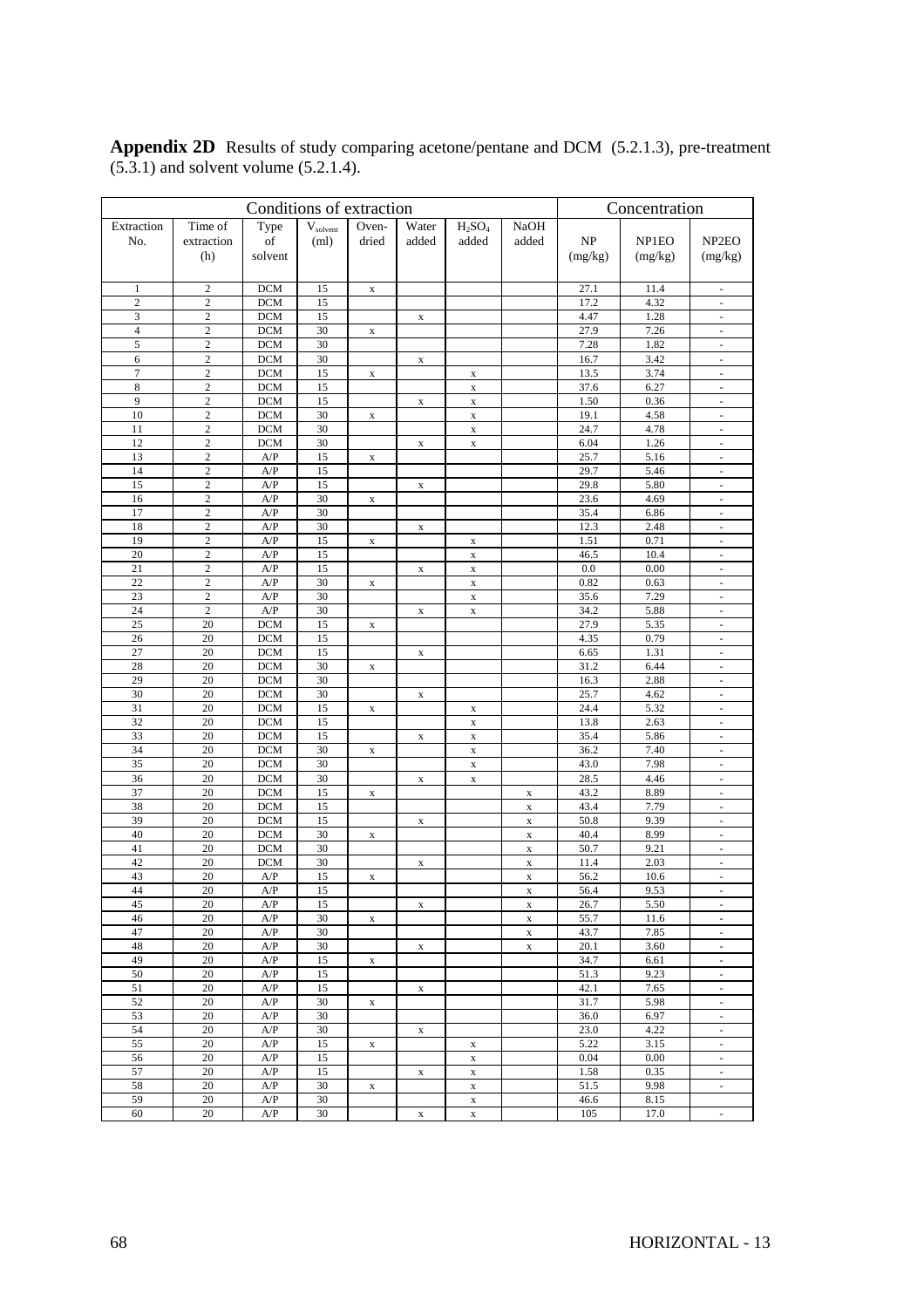# **APPENDIX 3 Results – Extraction technique**

|               |                 | Concentration (mg/kg) |      |                    |             |                    |  |  |  |
|---------------|-----------------|-----------------------|------|--------------------|-------------|--------------------|--|--|--|
| Extraction    |                 | $NP-D4$               | NP   | NP <sub>1</sub> EO | $4-n-NP2EO$ | NP <sub>2</sub> EO |  |  |  |
| technique     | Solvent         |                       |      |                    |             |                    |  |  |  |
| Sohxlet       | Acetone/pentane | 60.6                  | 2.92 | 23.2               | 102         | 21.0               |  |  |  |
|               |                 | 55.1                  | 2.72 | 21.4               | 95.5        | 19.5               |  |  |  |
|               | Toluene         | 24.8                  | 1.88 | 23.6               | 97.7        | 24.4               |  |  |  |
|               |                 | 15.0                  | 1.13 | 23.9               | 95.5        | 25.2               |  |  |  |
| Reciprocating | Acetone/pentane | 75.0                  | 4.05 | 28.3               | 127         | 24.4               |  |  |  |
| shaking       |                 | 80.6                  | 4.06 | 22.7               | 97.7        | 19.6               |  |  |  |
|               | Toluene         | 74.1                  | 3.34 | 22.5               | 100         | 18.4               |  |  |  |
|               |                 | 67.2                  | 3.73 | 22.1               | 90.9        | 18.5               |  |  |  |
|               | Ethyl acetate   | 61.5                  | 3.17 | 21.8               | 95.5        | 18.9               |  |  |  |
|               |                 | 67.5                  | 3.54 | 19.9               | 95.5        | 17.0               |  |  |  |

Results of study comparing soxhlet and reciprocating shaking (5.2.2) and solvents (5.2.1.1).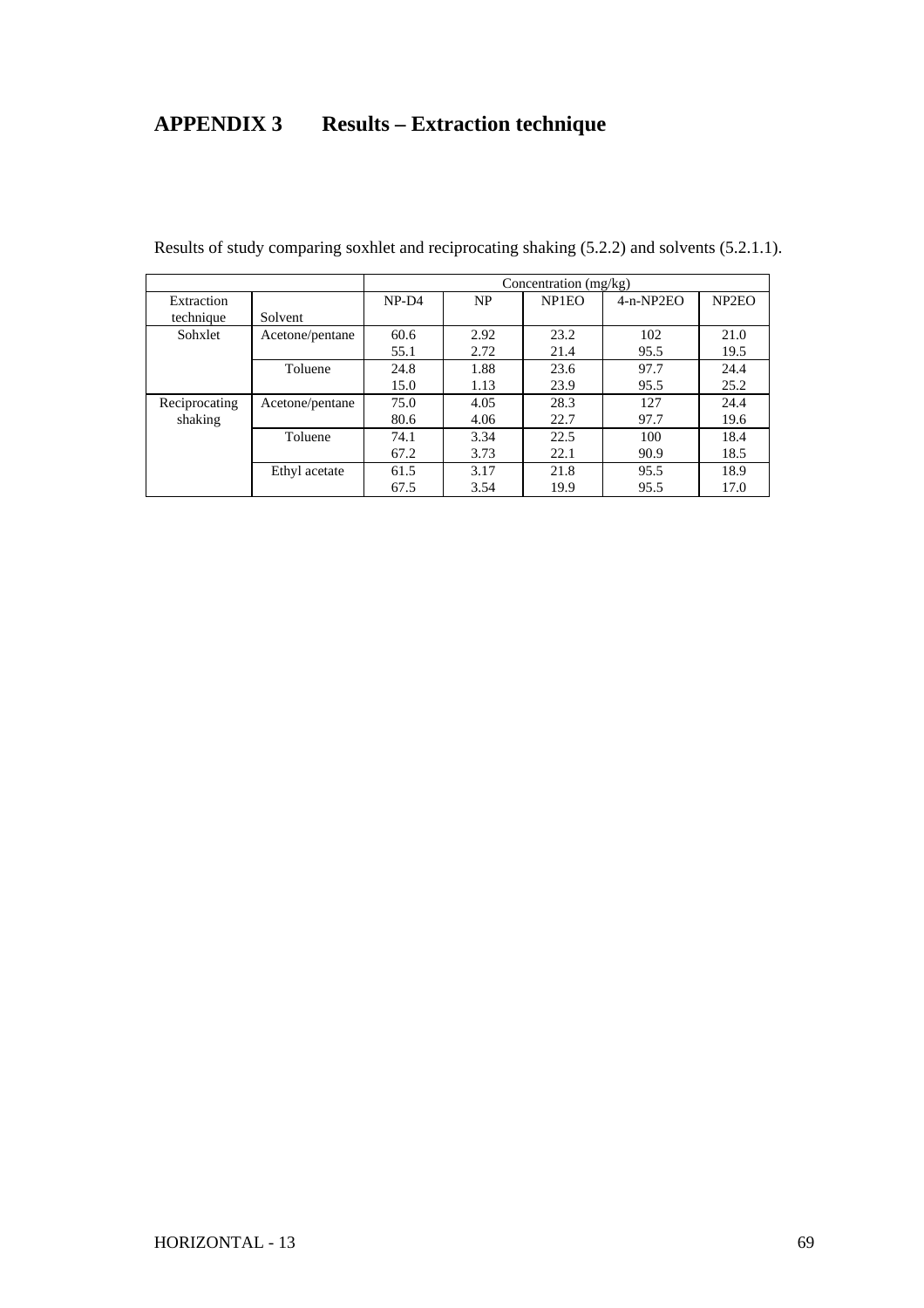# **APPENDIX 4 Results – Extraction time**

|                 | Concentration of alkylphenols in SL-E2 |      |       |                    | Concentration of alkylphenols in SL-4 |      |       |                    |
|-----------------|----------------------------------------|------|-------|--------------------|---------------------------------------|------|-------|--------------------|
|                 | (mg/kg)                                |      |       |                    | (mg/kg)                               |      |       |                    |
| Time of         |                                        |      |       |                    |                                       |      |       |                    |
| extraction      | $NP-d4$                                | NP   | NP1EO | NP <sub>2</sub> EO | $NP-d4$                               | NP   | NP1EO | NP <sub>2</sub> EO |
| (hours)         |                                        |      |       |                    |                                       |      |       |                    |
| $\frac{1}{2}h$  | 1.16                                   | 22.3 | 4.09  | 4.78               | 1.17                                  | 7.79 | 35.3  | 30.0               |
| $\frac{1}{2}h$  | 1.20                                   | 22.8 | 4.33  | 4.49               | 1.08                                  | 7.06 | 32.1  | 27.5               |
| 1 <sub>h</sub>  | 1.25                                   | 25.8 | 4.83  | 4.89               | 2.35                                  | 8.36 | 38.0  | 31.7               |
| 1 <sub>h</sub>  | 1.29                                   | 26.4 | 5.06  | 5.00               | 2.49                                  | 8.33 | 37.9  | 31.4               |
| 2 <sub>h</sub>  | 1.34                                   | 26.4 | 5.05  | 5.40               | 2.01                                  | 7.27 | 33.5  | 26.5               |
| 2 <sub>h</sub>  | 1.30                                   | 26.1 | 5.21  | 5.38               | 2.05                                  | 8.04 | 37.7  | 29.8               |
| 3 <sub>h</sub>  | 1.28                                   | 27.7 | 5.33  | 5.45               | 2.26                                  | 6.07 | 37.9  | 29.8               |
| 3 h             | 1.23                                   | 26.0 | 5.20  | 5.09               | 2.04                                  | 7.51 | 35.7  | 27.6               |
| 4 h             | 1.25                                   | 25.7 | 5.47  | 5.46               | 1.68                                  | 7.37 | 29.9  | 22.6               |
| 4 h             | 1.26                                   | 26.2 | 5.63  | 5.40               | 2.02                                  | 7.31 | 37.6  | 27.3               |
| 6 h             | 1.25                                   | 25.7 | 5.31  | 4.98               | 2.41                                  | 7.36 | 39.8  | 29.1               |
| 6 h             | 1.28                                   | 25.8 | 5.51  | 5.23               | 2.29                                  | 7.63 | 35.9  | 29.3               |
| 20 <sub>h</sub> | 1.23                                   | 24.2 | 5.99  | 5.79               | 2.41                                  | 8.00 | 37.8  | 31.2               |
| 20 <sub>h</sub> | 1.24                                   | 24.5 | 5.45  | 6.06               | 2.55                                  | 7.66 | 37.2  | 30.1               |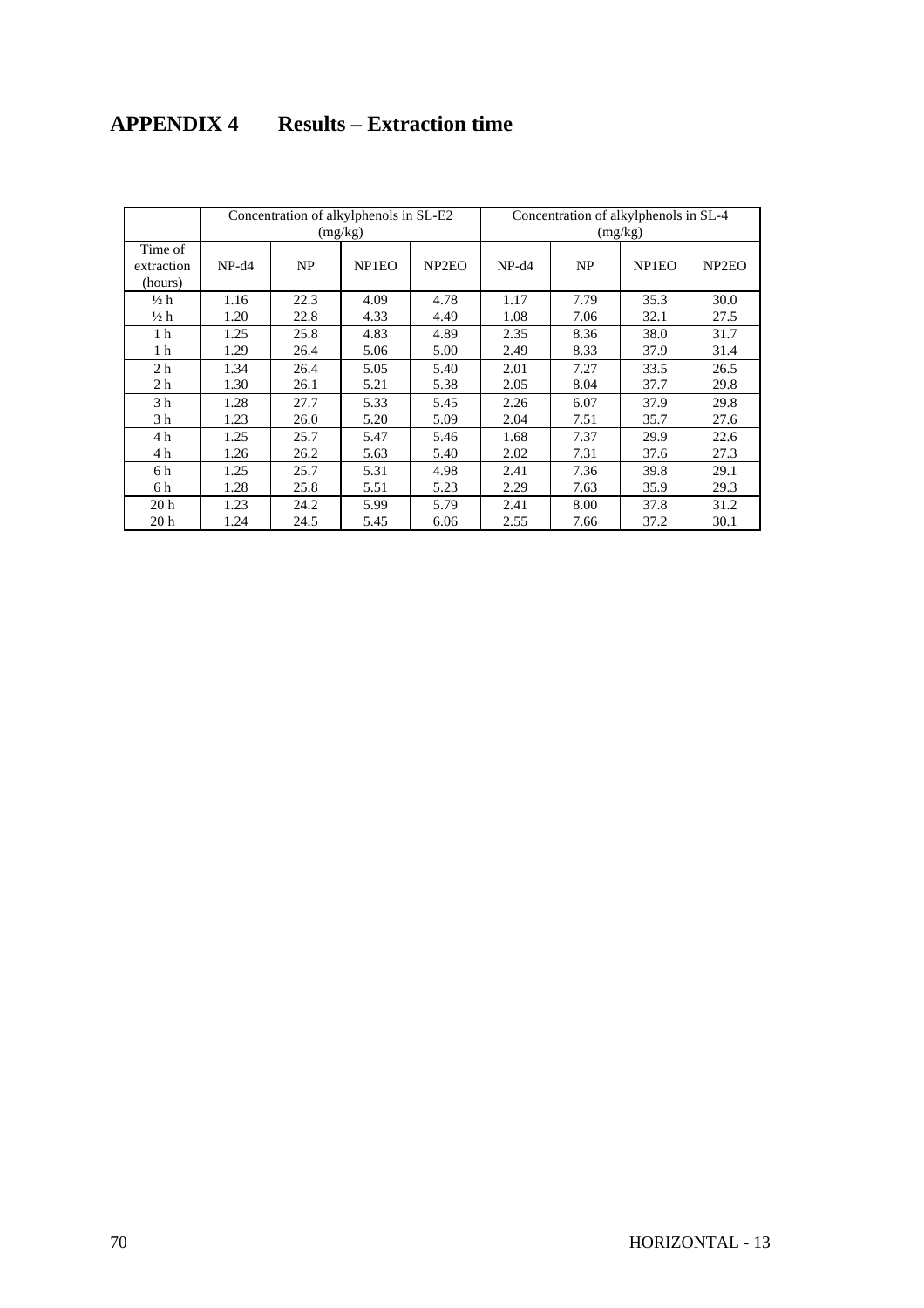# **APPENDIX 5 Results – Pre-treatment**

|                |                 |         | Concentration/recovery |         |                    |                    |  |  |
|----------------|-----------------|---------|------------------------|---------|--------------------|--------------------|--|--|
| No.            | Water           | Solvent | $NP-D4$                | NP      | NP <sub>1</sub> EO | NP <sub>2</sub> EO |  |  |
| Ext.           | added           |         | $(recovery%$ )         | (mg/kg) | (mg/kg)            | (mg/kg)            |  |  |
|                | 0 <sub>m1</sub> | a/p     |                        |         |                    |                    |  |  |
| 1              |                 |         | 83.2                   | 18.9    | 3.08               | 5.10               |  |  |
|                | 0 <sub>m1</sub> | a/p     |                        |         |                    |                    |  |  |
| 2              |                 |         | 77.3                   | 17.2    | 2.74               | 4.59               |  |  |
|                | 0 <sub>m1</sub> | a/p     |                        |         |                    |                    |  |  |
| 3              |                 |         | 87.7                   | 19.5    | 3.16               | 5.22               |  |  |
|                | 6 ml            | a/p     |                        |         |                    |                    |  |  |
| $\overline{4}$ |                 |         | 99.8                   | 27.6    | 4.20               | 6.25               |  |  |
|                | 6 ml            | a/p     |                        |         |                    |                    |  |  |
| 5              |                 |         | 118                    | 28.8    | 4.57               | 7.02               |  |  |
|                | 6 ml            | a/p     |                        |         |                    |                    |  |  |
| 6              |                 |         | 89.8                   | 25.2    | 4.04               | 5.50               |  |  |
|                | $40$ ml         | a/p     |                        |         |                    |                    |  |  |
| 7              |                 |         | 101                    | 28.4    | 4.44               | 5.20               |  |  |
|                | $40$ ml         | a/p     |                        |         |                    |                    |  |  |
| 8              |                 |         | 92.0                   | 26.0    | 4.21               | 5.04               |  |  |
|                | $40$ ml         | a/p     |                        |         |                    |                    |  |  |
| 9              |                 |         | 91.6                   | 24.8    | 4.00               | 4.72               |  |  |

**Appendix 5A.** Extraction of freeze-dried sludge (SL-E2) added 0, 6 and 40 ml of water  $(5.3.3).$ 

**Appendix 5B.** Concentrations and recoveries of NP-D4, NP, NP1EO and NP2EO in sludge samples (SL-E2) added 0, 20, 50, 100 and 200 ml of water (5.3.4).

|                  |        |          |          | Concentrations |         |         |                    |
|------------------|--------|----------|----------|----------------|---------|---------|--------------------|
| Name             | Dm     | m,sample | V, water | NP-D4          | NP      | NP1EO   | NP <sub>2</sub> EO |
|                  | $(\%)$ | (g)      | (ml)     | (mg/kg)        | (mg/kg) | (mg/kg) | (mg/kg)            |
| A 1.5%           | 1.33   | 9.92     | 200      | 0.335          | 10.8    | 2.83    | 2.82               |
| <b>B</b> 1.5%    | 1.38   | 10.30    | 200      | 0.336          | 10.1    | 2.57    | 2.04               |
| C1.5%            | 1.37   | 10.23    | 200      | 0.349          | 10.7    | 2.50    | 2.24               |
| A 5.0%           | 5.02   | 10.82    | 50       | 0.577          | 22.0    | 4.38    | 3.93               |
| B 5.0%           | 4.93   | 10.59    | 50       | 0.686          | 25.5    | 5.20    | 5.20               |
| $C$ 5.0%         | 4.52   | 9.54     | 50       | 0.880          | 29.3    | 6.19    | 6.45               |
| A 10%            | 9.63   | 10.37    | 20       | 0.821          | 32.8    | 8.32    | 5.94               |
| <b>B</b> 10%     | 9.92   | 10.85    | 20       | 0.797          | 32.7    | 6.64    | 6.25               |
| C 10%            | 9.19   | 9.67     | 20       | 0.971          | 35.8    | 6.98    | 6.60               |
| A 15%            | 13.63  | 9.35     | 10       | 1.047          | 38.2    | 7.65    | 8.77               |
| B 15%            | 14.30  | 10.29    | 10       | 0.868          | 35.8    | 7.09    | 7.89               |
| C 15%            | 14.77  | 11.00    | 10       | 0.720          | 32.8    | 6.47    | 6.81               |
| A 20%            | 18.67  | 9.80     | 5        | 1.02           | 39.4    | 8.19    | 9.41               |
| <b>B</b> 20%     | 18.45  | 9.46     | 5        | 0.999          | 39.3    | 7.74    | 9.24               |
| C <sub>20%</sub> | 18.71  | 9.86     | 5        | 1.03           | 40.0    | 8.32    | 10.4               |
| A 30%            | 28.20  | 10.95    | $\theta$ | 0.845          | 36.5    | 7.54    | 9.07               |
| <b>B</b> 30%     | 28.20  | 10.51    | $\theta$ | 0.869          | 37.5    | 7.53    | 9.83               |
| C <sub>30%</sub> | 28.20  | 9.87     | $\theta$ | 0.928          | 39.7    | 8.16    | 10.06              |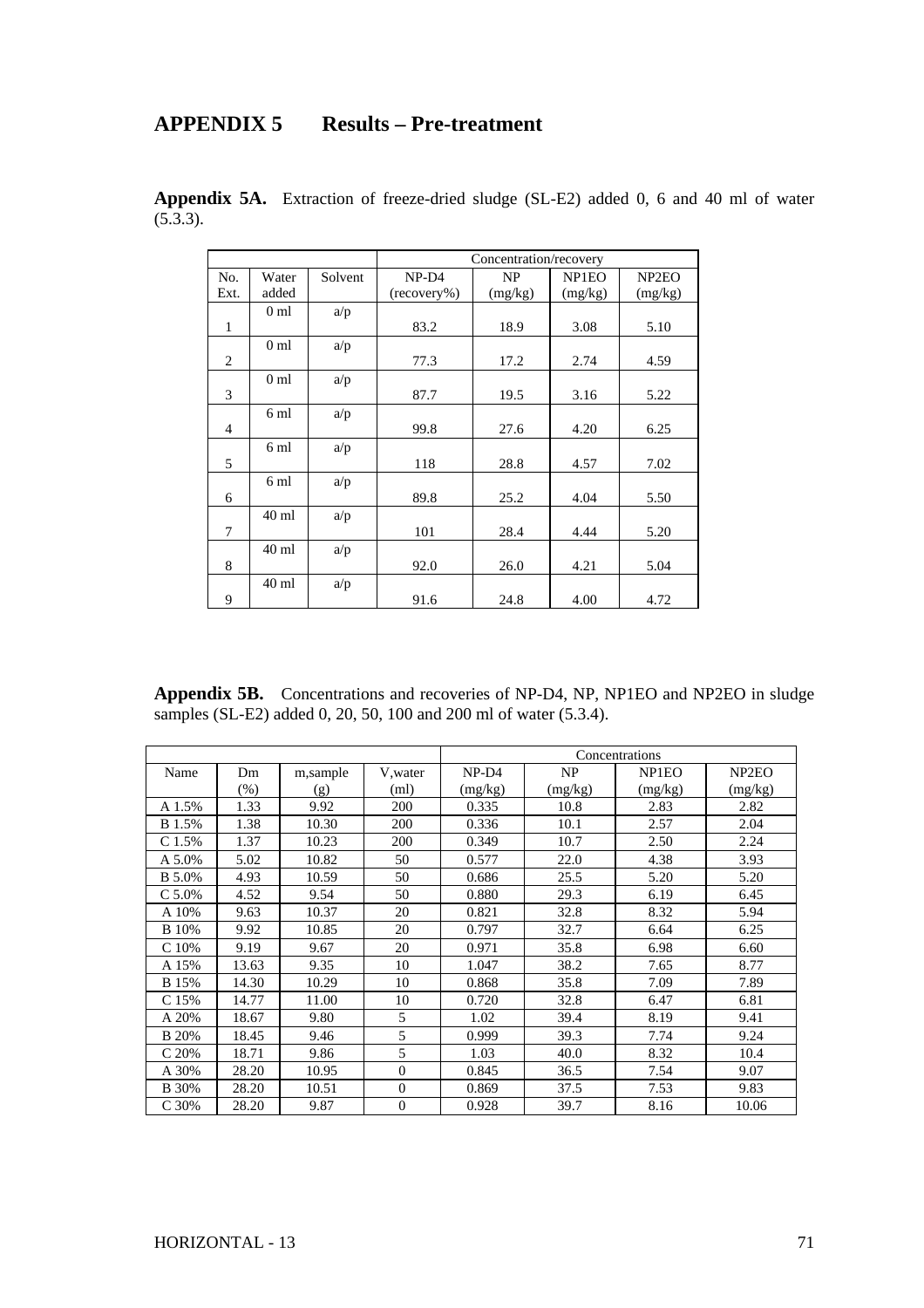|                 |       |          |                | Recovery/Concentration |         |         |             |                    |
|-----------------|-------|----------|----------------|------------------------|---------|---------|-------------|--------------------|
| Name            | dm%   | m,sample | V, water       | $NP-D4$                | NP      | NP1EO   | $NP2EO-c13$ | NP <sub>2</sub> EO |
|                 |       | (g)      | (ml)           | (Recovery%)            | (mg/kg) | (mg/kg) | (Recovery%) | (mg/kg)            |
|                 |       |          |                |                        |         |         |             |                    |
| A 1%            | 1.12  | 11.12    | 270            | 36.6                   | 13.5    | 3.16    | 7.8         | 2.4                |
| <b>B</b> 1%     | 1.15  | 11.45    | 270            | 42.4                   | 16.4    | 3.72    | 10          | 2.9                |
| C1%             | 1.16  | 11.61    | 270            | 38.5                   | 14.1    | 3.02    | 8.8         | 2.2                |
| A 2%            | 2.06  | 10.24    | 130            | 40.4                   | 16.9    | 3.53    | 12          | 2.6                |
| <b>B</b> 2%     | 2.37  | 11.92    | 130            | 40.4                   | 15.9    | 3.12    | 12          | 2.6                |
| C <sub>2%</sub> | 2.34  | 11.74    | 130            | 40.4                   | 16.1    | 3.17    | 12          | 2.5                |
| A 5.0%          | 5.17  | 10.10    | 45             | 73.2                   | 32.3    | 5.90    | 21          | 4.4                |
| <b>B</b> 5.0%   | 5.85  | 11.78    | 45             | 63.5                   | 27.3    | 4.88    | 20          | 3.7                |
| C 5.0%          | 5.26  | 10.33    | 45             | 80.9                   | 35.5    | 6.59    | 22          | 4.7                |
| A 10%           | 11.75 | 12.15    | 17             | 69.3                   | 32.4    | 5.87    | 37          | 5.0                |
| <b>B</b> 10%    | 11.77 | 12.18    | 17             | 73.2                   | 33.0    | 5.94    | 36          | 5.2                |
| C10%            | 10.81 | 10.56    | 17             | 82.8                   | 37.4    | 6.85    | 34          | 5.2                |
| A 28%           | 28.20 | 10.56    | $\mathbf{0}$   | 80.9                   | 37.3    | 6.95    | 36          | 7.3                |
| <b>B</b> 28%    | 28.20 | 12.60    | $\mathbf{0}$   | 77.0                   | 35.4    | 6.75    | 59          | 7.5                |
| C 28%           | 28.20 | 11.55    | $\overline{0}$ | 80.9                   | 36.6    | 7.00    | 51          | 6.9                |

**Appendix 5C.** Concentrations and recoveries of NP-D4, NP, NP1EO and NP2EO in sludge samples (SL-E2) added 0, 20, 50, 100 and 200 ml of water (5.3.4).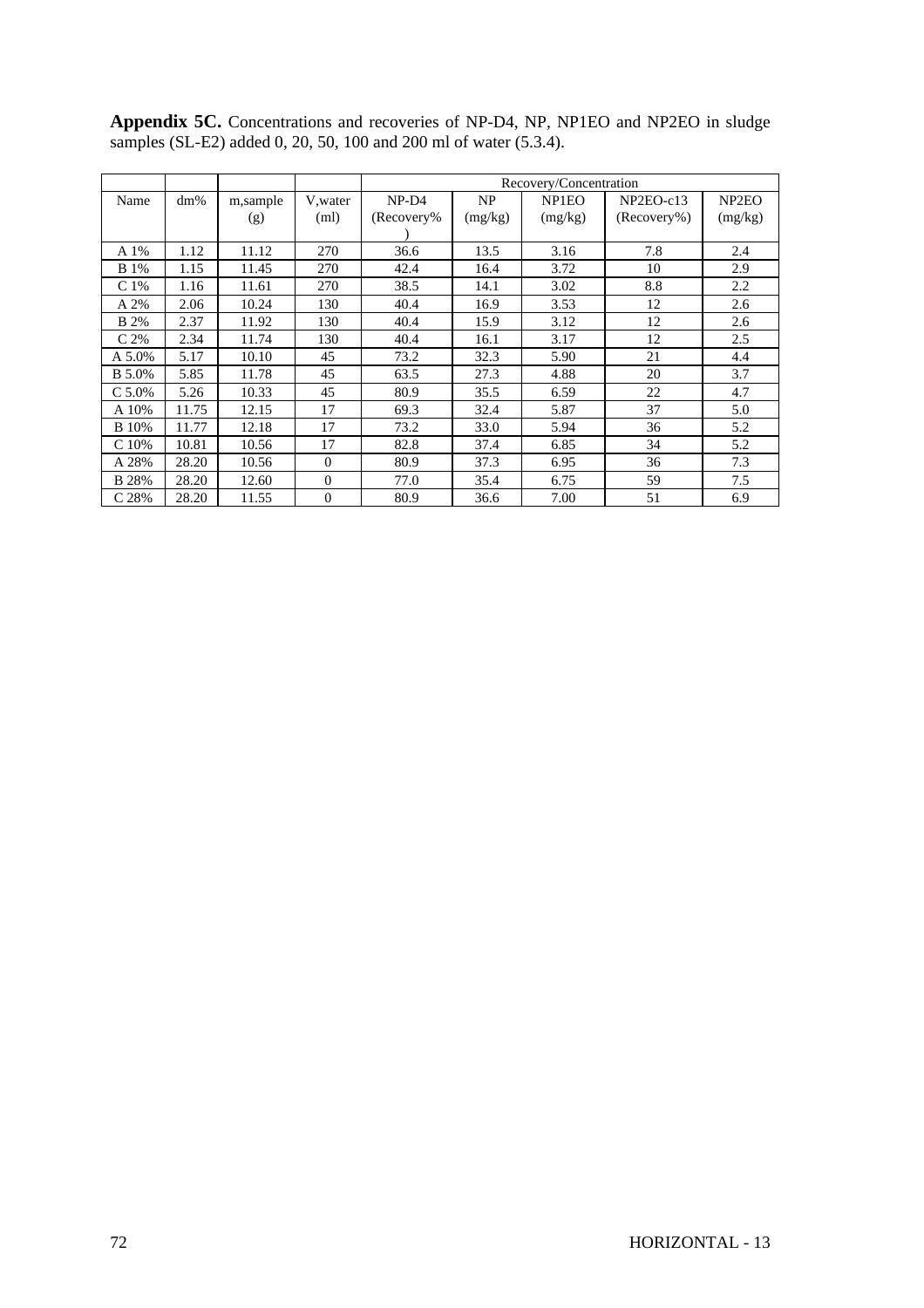## **APPENDIX 6 Results – Clean-up methods**

**Appendix 6:** The concentrations of NP-D4, NP, NP1EO, p-n-NP2EO and NP2EO (mg/l) obtained in study 1 by eluting 1 ml of a 2,5 mg/l standard solution through a silica column with the described solvents.

| Study 1 (2,5 m g/l standard)                       |               |         |                    |                          |                          |                     |                          |  |  |  |  |  |  |
|----------------------------------------------------|---------------|---------|--------------------|--------------------------|--------------------------|---------------------|--------------------------|--|--|--|--|--|--|
|                                                    |               | (m g/l) | $4 - n - N P - d4$ | N <sub>P</sub>           | NP <sub>1EO</sub>        | $p - n - N P 2 E O$ | NP <sub>2EO</sub>        |  |  |  |  |  |  |
| Pentane                                            | $4 \text{ m}$ | 1.a     | ۰                  | $\sim$                   | $\overline{\phantom{a}}$ |                     |                          |  |  |  |  |  |  |
|                                                    |               | 1.b     | ٠                  |                          |                          |                     |                          |  |  |  |  |  |  |
| Pentane/DCM (1:1)                                  | $4 \text{ m}$ | 2.a     |                    |                          |                          | ٠                   |                          |  |  |  |  |  |  |
|                                                    |               | 2.b     |                    |                          |                          |                     |                          |  |  |  |  |  |  |
| <b>DCM</b>                                         | $2 \text{ m}$ | 3.a     | ٠                  | 0,0050                   | ٠                        | ٠                   | $\overline{\phantom{a}}$ |  |  |  |  |  |  |
|                                                    |               | 3.b     | ٠                  | 0.0033                   |                          | ٠                   |                          |  |  |  |  |  |  |
| <b>DCM</b>                                         | $2 \text{ m}$ | 4.a     | 0, 21              | 1,3                      |                          | ٠                   |                          |  |  |  |  |  |  |
|                                                    |               | 4.b     | 0, 16              | 1,1                      |                          |                     |                          |  |  |  |  |  |  |
| DCM/Acetone (3:1)                                  | $2 \text{ m}$ | 5.a     | 0,060              | 0, 19                    | 1,4                      | 0,17                | 1,1                      |  |  |  |  |  |  |
| $(3:1 = 3 \text{ m}1 DCM / 1 \text{ m}1 A cetone)$ |               | 5.b     | 0.080              | 0,25                     | 1,6                      | 0, 16               | 1,1                      |  |  |  |  |  |  |
| DCM/Acetone (3:1)                                  | $2 \text{ m}$ | 6.a     | ٠                  |                          | 0, 0                     | 0,03                | 0, 19                    |  |  |  |  |  |  |
|                                                    |               | 6.b     |                    | 0,0050                   | 0, 0                     | 0,06                | 0,42                     |  |  |  |  |  |  |
| DCM/Acetone (1:1)                                  | $2 \text{ m}$ | 7.a     | ٠                  | $\overline{\phantom{a}}$ | ٠                        | ٠                   | $\overline{\phantom{a}}$ |  |  |  |  |  |  |
|                                                    |               | 7.b     | ٠                  |                          |                          | ٠                   |                          |  |  |  |  |  |  |
| DCM/Acetone (1:1)                                  | $2 \text{ m}$ | 8.a     | ٠                  | ٠                        | ٠                        | ٠                   |                          |  |  |  |  |  |  |
|                                                    |               | 8.b     |                    | 0,0054                   |                          | ۰                   |                          |  |  |  |  |  |  |
| Acetone                                            | $4 \text{ m}$ | 9.a     |                    |                          |                          |                     |                          |  |  |  |  |  |  |
|                                                    |               | 9.b     |                    |                          |                          |                     |                          |  |  |  |  |  |  |

**Appendix 6:** The concentrations of NP, NP1EO and NP2EO (mg/l) obtained in study 2 by eluting 1 ml of a 2,5 mg/l standard solution through a silica column with the described solvents.

| Study 2 (2,5 mg/l standard)                                               |               |          |                |                          |       |
|---------------------------------------------------------------------------|---------------|----------|----------------|--------------------------|-------|
|                                                                           |               | (m g/l)  | N <sub>P</sub> | NP <sub>1EO</sub>        | NP2EO |
| Pentane/DCM (1:1)                                                         | $2 \text{ m}$ | $1.$ Std | 0,010          | $\overline{\phantom{a}}$ |       |
| Pentane/DCM (1:1)                                                         | $2 \text{ m}$ | $2.$ Std |                |                          |       |
| DCM/Acetone (3:1)                                                         | $2 \text{ m}$ | $3.$ Std | 2,4            | 2,5                      | 2,1   |
| DCM/Acetone (3:1)<br>$(3:1 = 3 \text{ m} \cup DCM / 1 \text{ m} \cup Acc$ | $2 \text{ m}$ | $4.$ Std | 0,0053         | 0,0079                   | 0, 11 |
| DCM/Acetone (3:1)                                                         | $2 \text{ m}$ | $5.$ Std | 0.0055         |                          |       |
| DCM/Acetone (1:1)                                                         | $2 \text{ m}$ | 6. Std   |                |                          |       |
| Acetone                                                                   | $2 \text{ m}$ | $7.$ Std |                | ٠                        |       |

**Appendix 6:** The concentrations of NP-D4, NP, NP1EO, p-n-NP2EO and NP2EO (mg/l) obtained in study 2 by eluting 1 ml of an extract (SL-E4) through a silica column with the described solvents.

| Study 2 (SL-E4)                                                          |                 |                |                          |           |                   |                          |        |
|--------------------------------------------------------------------------|-----------------|----------------|--------------------------|-----------|-------------------|--------------------------|--------|
|                                                                          |                 | (mg/l)         | $4-n-NP-d4$              | <b>NP</b> | NP <sub>1EO</sub> | p-n-NP2EO                | NP2EO  |
| Pentane/DCM (1:1)                                                        | $2 \text{ ml}$  | $\mathbf{1}$   | 1,1                      | 3,0       | 0,48              | $\overline{\phantom{a}}$ | 0,21   |
| Pentane/DCM (1:1)                                                        | $2 \text{ ml}$  | 2              | 0,081                    | 0,25      | 0, 18             | 0,0094                   | 0,0071 |
| DCM/Acetone (3:1)                                                        | $2 \,$ m $\mid$ | 3              | 0,21                     | 0,43      | 1,1               | 1,9                      | 0,35   |
| DCM/Acetone (3:1)<br>$(3:1 = 3 \text{ ml } DCM / 1 \text{ ml } Acetone)$ | $2 \text{ ml}$  | $\overline{4}$ | $\overline{\phantom{0}}$ | 0.0088    | 0,010             | 0.086                    | 0,015  |
| DCM/Acetone (3:1)                                                        | $2 \text{ ml}$  | 5              |                          | 0.014     | 0.0047            | $\overline{\phantom{a}}$ | 0,0071 |
| DCM/Acetone (1:1)                                                        | $2 \text{ ml}$  | 6              |                          | 0,0077    |                   | $\overline{\phantom{a}}$ | 0,0056 |
| Acetone                                                                  | $2 \text{ ml}$  | $\overline{7}$ |                          |           | ٠                 | ٠                        |        |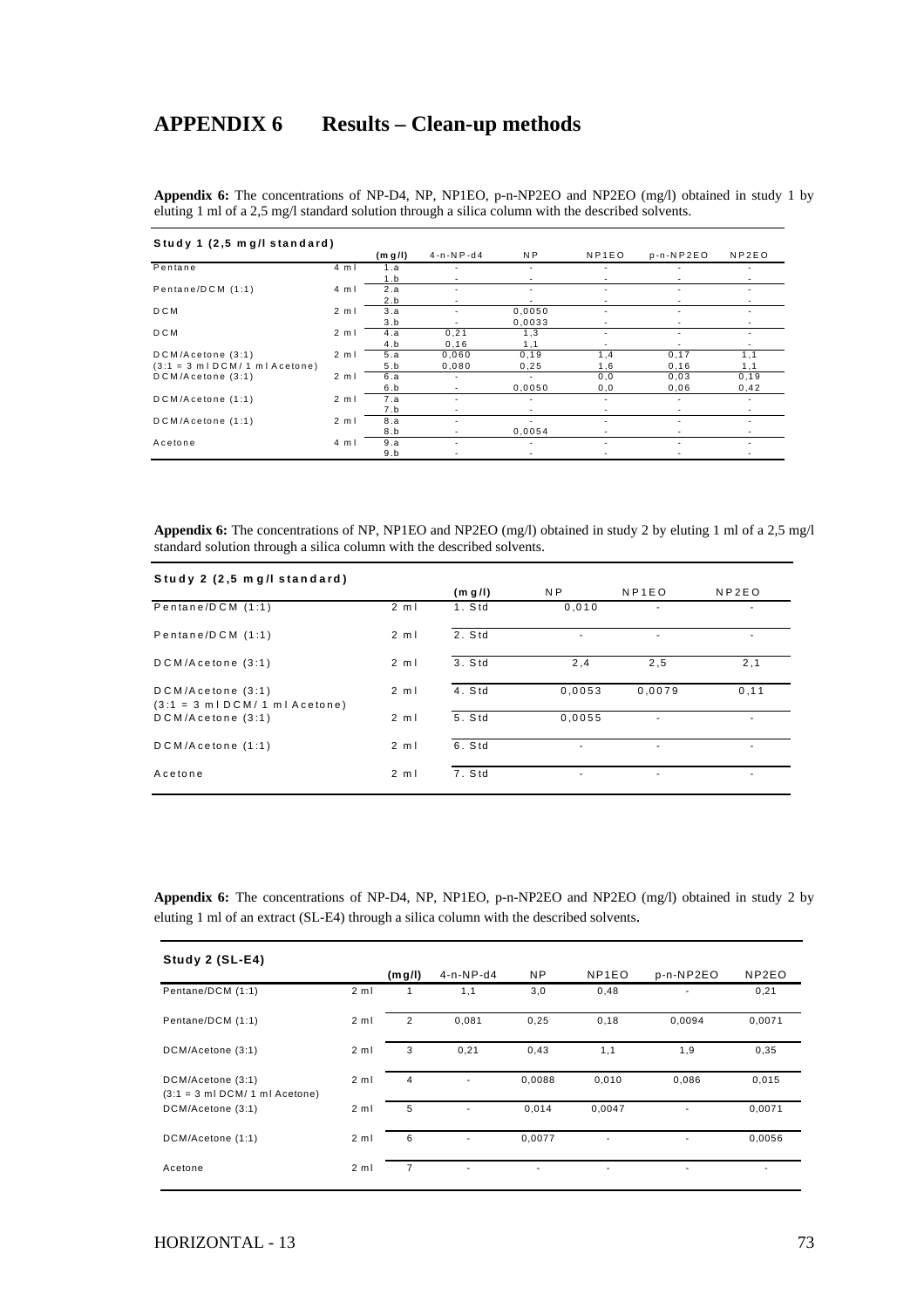#### **Appendix 6:**

The concentrations of NP, NP1EO and NP2EO (mg/l) obtained in study 3 by eluting 1 ml of an extract (SL-E4) through a silica column with the described solvents.

| Study 3<br>$SL-E4$                                                                                   |               | (m g/l)  | N <sub>P</sub>           | NP <sub>1EO</sub> | NP2EO |
|------------------------------------------------------------------------------------------------------|---------------|----------|--------------------------|-------------------|-------|
| Pentane                                                                                              | $2 \text{ m}$ | $1.$ Std | ٠                        | ٠                 | ٠     |
| Pentane                                                                                              | $2 \text{ m}$ | $2.$ Std | $\overline{\phantom{a}}$ | ٠                 |       |
| DCM/Acetone (3:1)                                                                                    | $2 \text{ m}$ | 3. Std   | 2, 2                     | 0,82              | 0, 10 |
| DCM/Acetone (3:1)<br>$(3:1 = 3 \text{ m} \text{ } \text{DCM} / 1 \text{ m} \text{ } \text{Acetone})$ | $2 \text{ m}$ | $4.$ Std | 0, 11                    | 0,066             | 0,020 |
| DCM/Acetone (3:1)                                                                                    | $2 \text{ m}$ | 5. Std   | 0,0057                   | ٠                 |       |
| DCM/Acetone (1:1)                                                                                    | $2 \text{ m}$ | 6. Std   |                          |                   |       |
| Acetone                                                                                              | $2 \text{ m}$ | 7. Std   |                          |                   |       |

**Appendix 6:** The concentrations of NP-D4, NP, NP1EO, p-n-NP2EO and NP2EO (mg/l) obtained in study 4 by eluting 1 ml of an extract (SL-E3) through a silica column with the described solvents.

| Study 4                                              |                      |        |             |           |                   |           |        |
|------------------------------------------------------|----------------------|--------|-------------|-----------|-------------------|-----------|--------|
| $SL-E3$                                              |                      | (mg/l) | $4-n-NP-d4$ | <b>NP</b> | NP <sub>1EO</sub> | p-n-NP2EO | NP2EO  |
| Pentane                                              | $3$ m $\overline{1}$ | 1.a    | 0,16        | 0,12      | -                 |           |        |
|                                                      |                      | 1.b    | 0,18        | 0,12      | ٠                 |           |        |
| Pentane                                              | $3 \text{ ml}$       | 2.a    |             |           |                   |           |        |
|                                                      |                      | 2.b    | 0,0042      | 0,0068    | ٠                 |           |        |
| Pentane                                              | $3 \text{ ml}$       | 3.a    |             |           |                   |           |        |
|                                                      |                      | 3.b    | 0,004       | 0,008     |                   |           |        |
| DCM/Acetone (3:1)                                    | $3 \text{ ml}$       | 4.a    | 0,039       | 0,035     | 0,015             | 0,171     | 0,0076 |
|                                                      |                      | 4.b    | 0.094       | 0.041     | 0.019             | 0,216     | 0,012  |
| DCM/Acetone (3:1)                                    | $3 \text{ ml}$       | 5.a    | 0,0028      | 0,0051    | 0,0023            |           | 0,0012 |
| $(3:1 = 3 \text{ ml } DCM / 1 \text{ ml } A$ cetone) |                      | 5.b    | 0.0027      | 0.0051    | 0,013             | 0,081     | 0,022  |
| DCM/Acetone (3:1)                                    | $3 \text{ ml}$       | 6.a    |             |           |                   |           |        |
|                                                      |                      | 6.b    | ۰           |           | ٠                 |           |        |
| Acetone                                              | 6 ml                 | 7.a    | ۰           |           | ٠                 | -         |        |
|                                                      |                      | 7.b    |             |           |                   |           |        |

#### **Appendix 6:**

The concentrations of NP-D4, NP, NP1EO and NP2EO (mg/l) obtained in study 4 by eluting 1 ml of an extract (SL-11) through a silica column with the described solvents.

**Study 4**

| $SL-11$                                              |               | m g/l | $4 - n - N P - d4$       | N <sub>P</sub>           | NP <sub>1EO</sub>        | NP2EO  |
|------------------------------------------------------|---------------|-------|--------------------------|--------------------------|--------------------------|--------|
| Pentane+sample                                       | $3 \text{ m}$ | 1.a   | 0,0064                   | 0,0049                   |                          |        |
|                                                      |               | 1.b   | 0,010                    | 0,0065                   |                          |        |
| Pentane                                              | $3 \text{ m}$ | 2.a   | $\overline{\phantom{a}}$ |                          | $\overline{\phantom{a}}$ |        |
|                                                      |               | 2.b   | 0,0051                   | 0,0059                   |                          | 0,0034 |
| Pentane                                              | $3 \text{ m}$ | 3.a   | $\overline{\phantom{0}}$ | $\overline{\phantom{a}}$ | $\overline{\phantom{a}}$ |        |
|                                                      |               | 3.b   |                          | 0,0031                   |                          |        |
| DCM/Acetone (3:1)                                    | $3 \, m1$     | 4.a   | 0,26                     | 0,11                     | 1,5                      | 1,1    |
|                                                      |               | 4.b   | 0,27                     | 0,12                     | 1,7                      | 1,4    |
| DCM/Acetone (3:1)                                    | $3 \, m1$     | 5.a   |                          | 0,0022                   | 0,0023                   | 0,0050 |
| $(3:1 = 3 \text{ ml } DCM / 1 \text{ ml } A$ cetone) |               | 5.b   | 0,0027                   | 0,0051                   | 0,013                    | 0,022  |
| DCM/Acetone (3:1)                                    | $3 \, m1$     | 6.a   |                          |                          |                          |        |
|                                                      |               | 6.b   | $\overline{\phantom{a}}$ | $\overline{\phantom{a}}$ |                          |        |
| Acetone                                              | $6 \, m1$     | 7.a   | -                        | $\overline{\phantom{a}}$ |                          |        |
|                                                      |               | 7.b   |                          |                          |                          |        |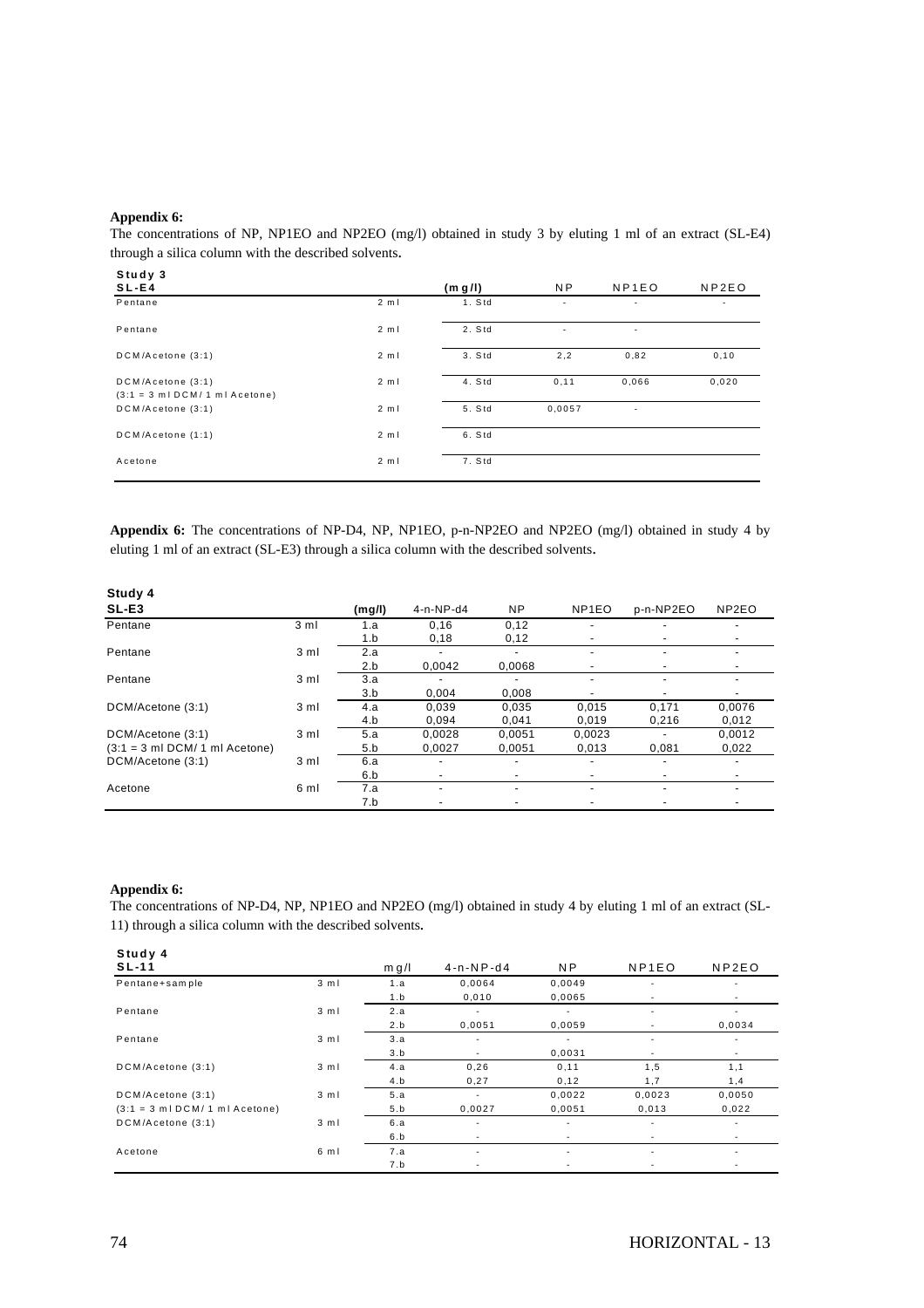**Appendix 6:** The concentrations of NP-D4, NP, NP1EO, p-n-NP2EO and NP2EO (mg/l) obtained in study 4 by eluting 1 ml of an extract (SL-E4) through a silica column with the described solvents.

| Study 4<br>$SL-E4$                                   |                      | (mg/l) | $4-n-NP-d4$              | <b>NP</b> | NP <sub>1EO</sub>        | p-n-NP2EO NP2EO          |                          |
|------------------------------------------------------|----------------------|--------|--------------------------|-----------|--------------------------|--------------------------|--------------------------|
| Pentane+sample                                       | $3$ m $\overline{1}$ | 1.a    | 0,027                    | 0,061     | 0,028                    | 0,075                    |                          |
|                                                      |                      | 1.b    | 0,031                    | 0,021     | $\overline{\phantom{a}}$ | $\overline{\phantom{a}}$ | $\overline{\phantom{a}}$ |
| Pentane                                              | $3 \text{ ml}$       | 2.a    | $\overline{\phantom{a}}$ | 0.0073    | 0.0024                   | 0.033                    | 0,010                    |
|                                                      |                      | 2.b    | $\overline{\phantom{a}}$ | ٠         |                          |                          | $\overline{\phantom{a}}$ |
| Pentane                                              | $3 \text{ ml}$       | 3.a    | ٠                        | 0,0053    | 0,0017                   | 0,001                    | 0,0031                   |
|                                                      |                      | 3.b    | $\overline{\phantom{a}}$ |           | ٠                        | $\overline{\phantom{a}}$ | ٠                        |
| DCM/Acetone (3:1)                                    | $3$ m $l$            | 4.a    | 0,27                     | 1,3       | 0,37                     | 0,34                     | 0,078                    |
|                                                      |                      | 4.b    | 0,31                     | 1,5       | 0,48                     | $\overline{\phantom{a}}$ | 0,060                    |
| DCM/Acetone (3:1)                                    | $3 \text{ ml}$       | 5.a    | 0,001                    | 0,010     | 0,004                    |                          | 0,0025                   |
| $(3:1 = 3 \text{ ml } DCM / 1 \text{ ml } A$ cetone) |                      | 5.b    | $\overline{\phantom{a}}$ | 0,007     | 0,003                    |                          | $\overline{\phantom{a}}$ |
| DCM/Acetone (3:1)                                    | 3 ml                 | 6.a    | $\overline{\phantom{a}}$ |           |                          |                          |                          |
|                                                      |                      | 6.b    | $\overline{\phantom{a}}$ |           |                          |                          |                          |
| Acetone                                              | $6 \text{ ml}$       | 7.a    | ٠                        |           |                          |                          |                          |
|                                                      |                      | 7.b    |                          |           |                          |                          |                          |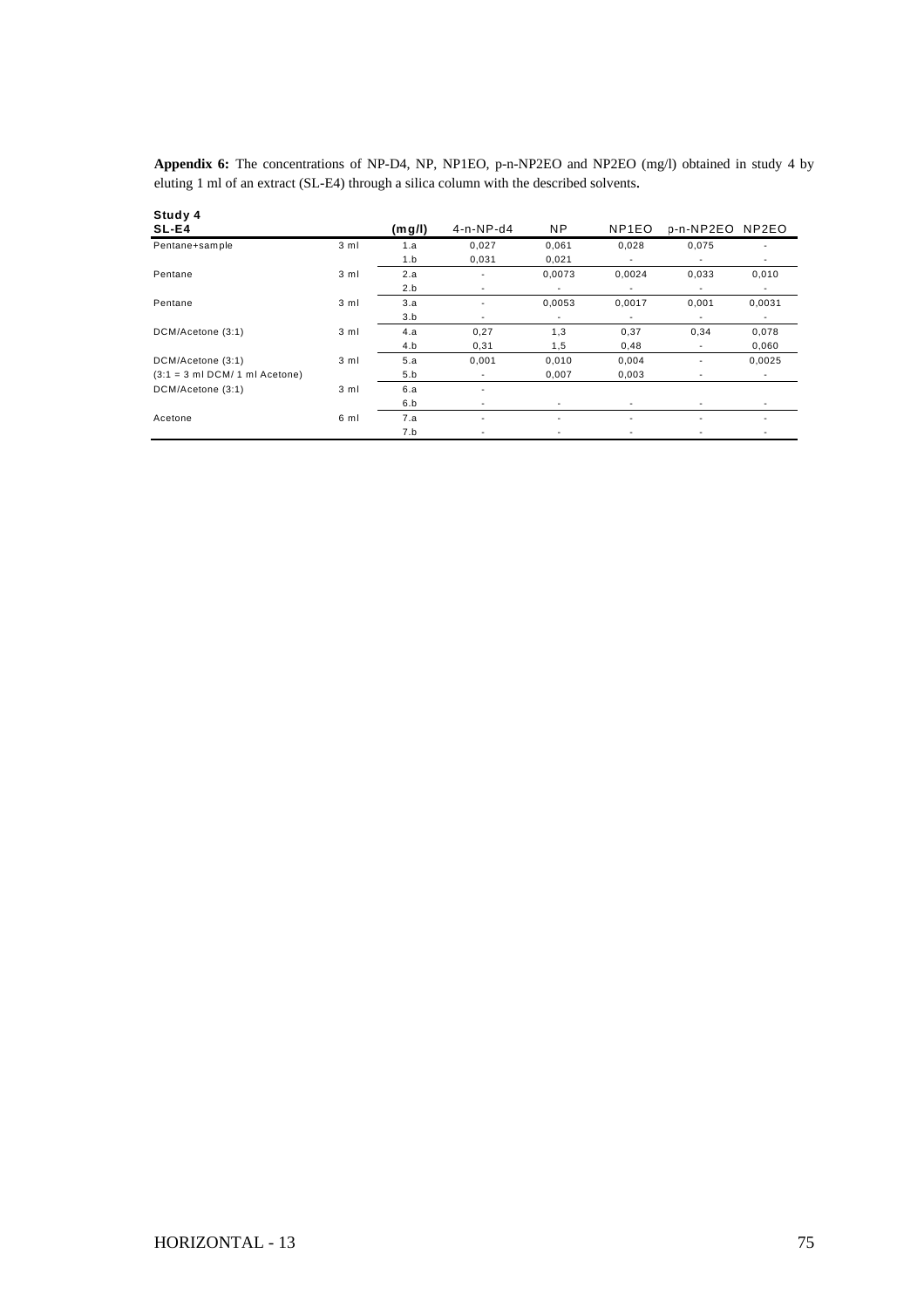# **APPENDIX 7 Results – Stability of extracts**

|                       |                         |                                    | Day of analysis                                      |                  |                  |                  |                  |                  |                  |                   |
|-----------------------|-------------------------|------------------------------------|------------------------------------------------------|------------------|------------------|------------------|------------------|------------------|------------------|-------------------|
| Solution              | Temp                    | Compound                           | 0                                                    | 1                | 2                | 4                | 8                | 16               | 38               | 80                |
|                       | $22^{\circ}C$           | NP-D4                              | L,                                                   | 0.0368           | 0.0377           | 0.0298           | 0.0302           | 0.0274           | 0.0211           | 0.00753           |
|                       |                         | NP                                 | ä,                                                   | 0.108            | 0.106            | 0.0927           | 0.0966           | 0.0816           | 0.0592           | 0.0263            |
|                       |                         | <b>NP1EO</b>                       | ä,                                                   | 0.0944           | 0.1044           | 0.0840           | 0.0887           | 0.0943           | 0.0371           | 0.00921           |
| Solution A            | 4 °C                    | NP <sub>2EO</sub><br>NP-D4         | ÷.<br>$\overline{\phantom{a}}$                       | 0.104<br>0.0348  | 0.0991<br>0.0322 | 0.0822<br>0.0310 | 0.0901<br>0.0304 | 0.0558<br>0.0275 | 0.0153<br>0.0288 | 0.00356<br>0.0286 |
| $0.1$ mg/l            |                         | NP                                 | ä,                                                   | 0.0889           | 0.103            | 0.0916           | 0.102            | 0.0907           | 0.0807           | 0.0787            |
| Not                   |                         | <b>NP1EO</b>                       | ÷.                                                   | 0.101            | 0.0860           | 0.0952           | 0.0881           | 0.0834           | 0.0617           | 0.0580            |
| Derivatizised         |                         | NP <sub>2</sub> EO                 | ٠                                                    | 0.0884           | 0.0966           | 0.0943           | 0.0835           | 0.0796           | 0.0314           | 0.0302            |
|                       | $-18 °C$                | NP-D4<br>NP                        | $\overline{\phantom{a}}$<br>ä,                       | 0.0362<br>0.0973 | 0.0333<br>0.111  | 0.0310<br>0.113  | 0.0320<br>0.0993 | 0.0280<br>0.0925 | 0.0294<br>0.0838 | 0.0297<br>0.0861  |
|                       |                         | <b>NP1EO</b>                       | $\overline{\phantom{a}}$                             | 0.0985           | 0.101            | 0.0976           | 0.0933           | 0.0840           | 0.0620           | 0.600             |
|                       |                         | NP <sub>2</sub> EO                 | ä,                                                   | 0.0926           | 0.0908           | 0.0937           | 0.0926           | 0.0760           | 0.0300           | 0.0302            |
|                       | $22^{\circ}C$           | NP-D4                              | 0.0398                                               | 0.0356           | 0.0330           | 0.0310           | 0.0330           | 0.0294           | 0.0312           | 0.000481          |
|                       |                         | NP<br><b>NP1EO</b>                 | 0.109<br>0.104                                       | 0.105<br>0.100   | 0.0868<br>0.0966 | 0.0989<br>0.0928 | 0.0966<br>0.999  | 0.102<br>0.0886  | 0.0839<br>0.0634 | $<$ DL<br>0.00469 |
|                       |                         | NP <sub>2</sub> EO                 | 0.104                                                | 0.0779           | 0.101            | 0.108            | 0.0932           | 0.0835           | 0.0380           | 0.00314           |
| Solution B            | 4 °C                    | NP-D4                              | $\overline{\phantom{a}}$                             | 0.0340           | 0.0327           | 0.0299           | 0.0303           | 0.0266           | 0.0288           | 0.0294            |
| $0.1$ mg/l            |                         | NP                                 |                                                      | 0.0903           | 0.0962           | 0.0926           | 0.103            | 0.910            | 0.0788           | 0.0823            |
| Derivatizised         |                         | <b>NP1EO</b>                       | ÷,                                                   | 0.0873           | 0.0978           | 0.0909           | 0.0887           | 0.903            | 0.0598           | 0.0589            |
|                       | $-18 °C$                | NP <sub>2</sub> EO<br>NP-D4        | ÷,                                                   | 0.0860<br>0.0352 | 0.0971<br>0.0310 | 0.0789<br>0.0326 | 0.0980<br>0.0338 | 0.0860<br>0.0272 | 0.0339<br>0.0287 | 0.0345<br>0.0285  |
|                       |                         | NP                                 | $\overline{\phantom{a}}$                             | 0.101            | 0.0953           | 0.1014           | 0.107            | 0.0991           | 0.0817           | 0.0816            |
|                       |                         | <b>NP1EO</b>                       | ä,                                                   | 0.0931           | 0.0931           | 0.0968           | 0.0966           | 0.0902           | 0.0610           | 0.0594            |
|                       |                         | NP <sub>2</sub> EO                 | ä,                                                   | 0.0977           | 0.0899           | 0.0976           | 0.104            | 0.0936           | 0.0330           | 0.0329            |
|                       | $22^{\circ}$ C          | NP-D4<br>NP                        | $\overline{\phantom{a}}$<br>ä,                       | 1.01<br>2.42     | 0.989<br>2.41    | 0.809<br>2.10    | 0.869<br>2.26    | 0.847<br>2.35    | 0.914<br>2.24    | 0.864<br>2.04     |
|                       |                         | NP1EO                              | ä,                                                   | 2.36             | 2.35             | 1.98             | 1.94             | 1.98             | 1.22             | 0.968             |
|                       |                         | NP <sub>2</sub> EO                 | ٠                                                    | 2.12             | 2.21             | 1.80             | 1.63             | 1.52             | 0.601            | 0.321             |
| Solution C            | 4 °C                    | NP-D4                              | ä,                                                   | 1.02             | 0.951            | 0.917            | 0.925            | 0.837            | 1.02             | 1.06              |
| $2.5$ mg/l<br>Not     |                         | NP<br><b>NP1EO</b>                 | ä,<br>٠                                              | 2.43<br>2.35     | 2.35<br>2.21     | 2.34<br>2.22     | 2.42<br>2.25     | 2.21<br>1.98     | 2.44<br>1.98     | 2.50<br>1.94      |
| Derivatizised         |                         | NP <sub>2</sub> EO                 | ä,                                                   | 2.11             | 2.08             | 2.04             | 2.07             | 1.75             | 1.26             | 1.25              |
|                       | $-18 °C$                | NP-D4                              | $\overline{\phantom{a}}$                             | 0.998            | 0.943            | 0.916            | 0.925            | 0.902            | 0.990            | 1.06              |
|                       |                         | NP                                 | ٠                                                    | 2.39             | 2.34             | 2.39             | 2.36             | 2.37             | 2.39             | 2.50              |
|                       |                         | <b>NP1EO</b><br>NP <sub>2</sub> EO | ä,<br>$\overline{\phantom{a}}$                       | 2.32<br>2.04     | 2.23<br>2.09     | 2.24<br>2.04     | 2.18<br>2.10     | 2.11<br>1.84     | 1.89<br>1.19     | 1.94<br>1.24      |
|                       | $22^{\circ}C$           | NP-D4                              | 1.04                                                 | 0.996            | 0.940            | 0.919            | 0.910            | 0.875            | 1.00             | 0.420             |
|                       |                         | NP                                 | 2.35                                                 | 2.37             | 2.36             | 2.35             | 2.31             | 2.32             | 2.32             | 1.16              |
|                       |                         | <b>NP1EO</b>                       | 2.29                                                 | 2.32             | 2.22             | 2.15             | 2.22             | 2.10             | 1.95             | 0.703             |
| Solution D            | 4 °C                    | NP <sub>2</sub> EO<br>NP-D4        | 2.03<br>÷,                                           | 2.10<br>0.991    | 2.09<br>0.926    | 1.99<br>0.948    | 2.07<br>0.908    | 1.91<br>0.866    | 1.36<br>1.06     | 0.437<br>1.04     |
| $2.5$ mg/l            |                         | NP                                 | ÷,                                                   | 2.36             | 2.33             | 2.46             | 2.30             | 2.25             | 2.50             | 2.45              |
| Derivatizised         |                         | <b>NP1EO</b>                       |                                                      | 2.32             | 2.19             | 2.27             | 2.18             | 2.09             | 2.04             | 1.89              |
|                       |                         | NP2EO                              | ä,                                                   | 2.09             | 2.05             | 2.14             | 2.13             | 1.93             | 1.38             | 1.29              |
|                       | $-18 °C$                | NP-D4<br>NP                        | ÷,<br>÷                                              | 0.981<br>2.31    | 0.919<br>2.37    | 0.915<br>2.39    | 0.928<br>2.34    | 0.910<br>2.35    | 1.03<br>2.46     | 1.02<br>2.43      |
|                       |                         | <b>NP1EO</b>                       | ÷,                                                   | 2.30             | 2.19             | 2.25             | 2.23             | 2.17             | 1.96             | 1.85              |
|                       |                         | NP <sub>2</sub> EO                 |                                                      | 2.07             | 2.07             | 2.11             | 2.16             | 1.94             | 1.32             | 1.20              |
|                       | $22^{\circ}C$           | $NP-D4$                            | ÷,                                                   | 0.0138           | 0.0146           | 0.0153           | 0.0145           | 0.0141           | 0.0146           | 0.0149            |
|                       |                         | <b>NP</b><br><b>NP1EO</b>          | ä,<br>ä,                                             | 1.69<br>0.397    | 1.68<br>0.420    | 1.64<br>0.408    | 1.67<br>0.386    | 1.57<br>0.341    | 1.64<br>0.292    | 1.50<br>0.196     |
|                       |                         | NP2EO                              | ÷.                                                   | 0.199            | 0.257            | 0.261            | 0.284            | 0.235            | 0.140            | 0.086             |
| Solution E            | 4 °C                    | NP-D4                              | L,                                                   | 0.0115           | 0.0129           | 0.0130           | 0.0140           | 0.0131           | 0.0154           | 0.0175            |
| SL-E2                 |                         | <b>NP</b>                          |                                                      | 1.54             | 1.63             | 1.60             | 1.64             | 1.48             | 1.72             | 1.82              |
| Not<br>Derivatizised  |                         | <b>NP1EO</b><br>NP2EO              | $\overline{\phantom{a}}$                             | 0.323<br>0.187   | 0.366<br>0.223   | 0.325<br>0.198   | 0.348<br>0.201   | 0.333<br>0.228   | 0.348<br>0.137   | 0.321<br>0.130    |
|                       | - 18 °C                 | $NP-D4$                            | $\overline{\phantom{a}}$                             | 0.0113           | 0.0126           | 0.0131           | 0.0135           | 0.0138           | 0.0157           | 0.0187            |
|                       |                         | NP                                 | $\overline{\phantom{a}}$                             | 1.56             | 1.66             | 1.62             | 1.63             | 1.63             | 1.79             | 1.82              |
|                       |                         | <b>NP1EO</b><br>NP <sub>2</sub> EO | $\overline{\phantom{a}}$<br>$\sim$                   | 0.347<br>0.181   | 0.364<br>0.202   | 0.354<br>0.208   | 0.341<br>0.221   | 0.338<br>0.199   | 0.348            | 0.346<br>0.136    |
|                       | $22^{\circ}$ C          | $NP-D4$                            | 0.0129                                               | 0.0143           | 0.0146           | 0.0150           | 0.0160           | 0.0153           | 0.151<br>0.0150  | 0.0117            |
|                       |                         | NP                                 | 1.72                                                 | 1.70             | 1.67             | 1.64             | 1.66             | 1.71             | 1.63             | 1.34              |
|                       |                         | NP1EO                              | 0.395                                                | 0.383            | 0.411            | 0.416            | 0.427            | 0.424            | 0.331            | 0.267             |
|                       |                         | NP2EO                              | 0.173                                                | 0.195            | 0.244            | 0.266            | 0.261            | 0.227            | 0.148            | 0.101             |
| Solution F<br>$SL-E2$ | $4\,^{\rm o}\mathrm{C}$ | NP-D4<br>NP                        | $\overline{\phantom{a}}$<br>$\overline{\phantom{a}}$ | 0.0118<br>1.52   | 0.0127<br>1.61   | 0.0136<br>1.57   | 0.0128<br>1.61   | 0.0138<br>1.61   | 0.0159<br>1.78   | 0.0183<br>1.79    |
| Derivatizised         |                         | NP1EO                              | $\overline{\phantom{m}}$                             | 0.321            | 0.330            | 0.340            | 0.317            | 0.346            | 0.357            | 0.333             |
|                       |                         | NP <sub>2</sub> EO                 |                                                      | 0.159            | 0.190            | 0.199            | 0.215            | 0.192            | 0.163            | 0.119             |
|                       | - $18^{\circ}$ C        | $NP-D4$<br>NP                      | $\overline{\phantom{a}}$<br>$\overline{a}$           | 0.0119<br>1.52   | 0.0128<br>1.62   | 0.0128<br>1.61   | 0.0143<br>1.64   | 0.0140<br>1.61   | 0.0161<br>1.79   | 0.0156<br>1.81    |
|                       |                         | NP1EO                              | $\frac{1}{2}$                                        | 0.344            | 0.354            | 0.336            | 0.322            | 0.329            | 0.351            | 0.333             |
|                       |                         | NP2EO                              |                                                      | 0.162            | 0.198            | 0.196            | 0.242            | 0.201            | 0.143            | 0.125             |

- : Not analysed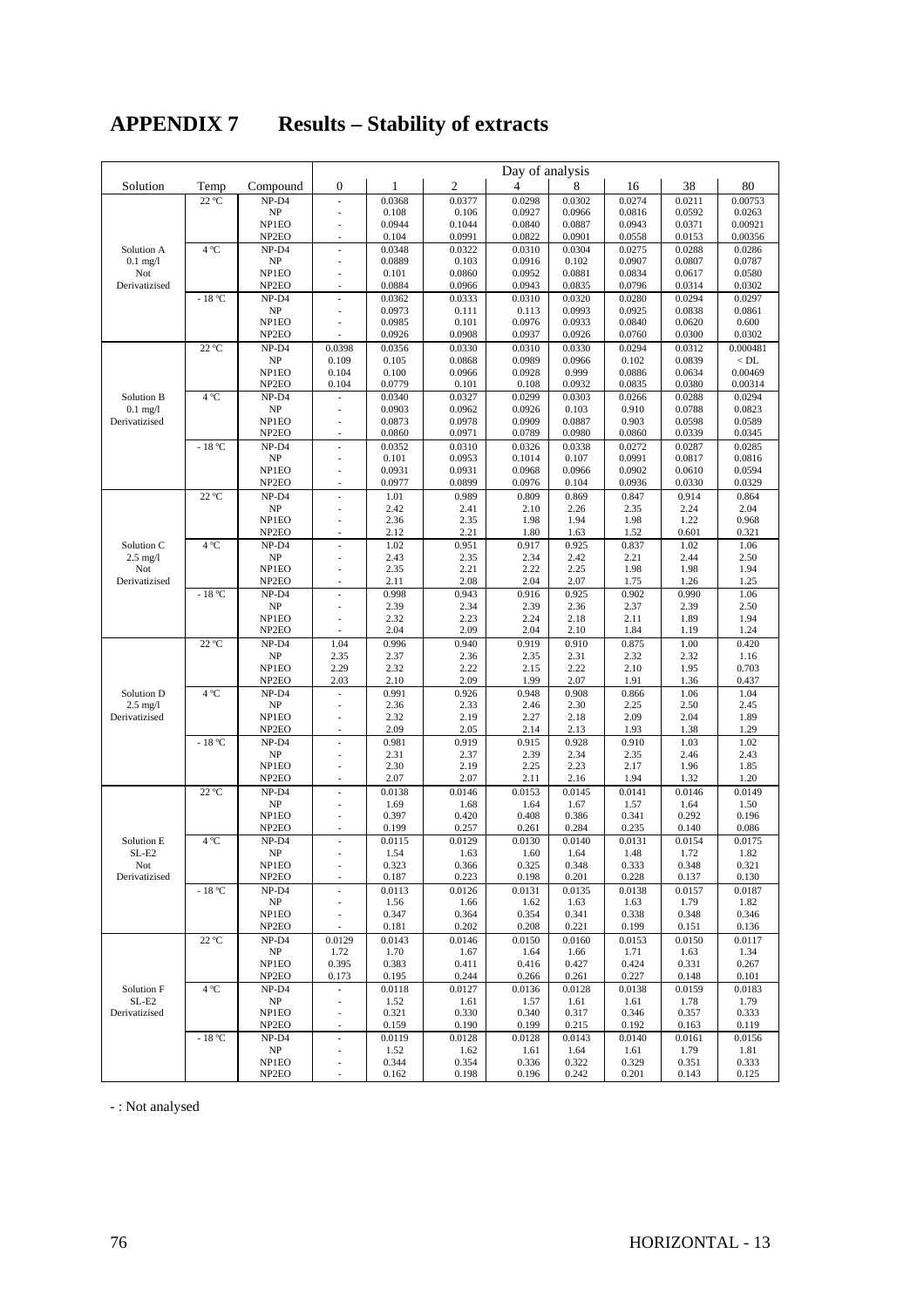# **APPENDIX 8 Results – Ruggedness test**

|                |                    | Concentration (mg/kg) |          |                   |         |         |         |        |       |        |        |
|----------------|--------------------|-----------------------|----------|-------------------|---------|---------|---------|--------|-------|--------|--------|
| Sub-           | Sample             | $SL-E1$               | $SL-E2$  | $SL-E2$           | $SL-E4$ | $SL-11$ | $SO-E1$ | $SO-4$ | SO-9  | $CW-1$ | $CW-5$ |
| sample         | ID                 |                       | $(OD)^1$ | (FD) <sup>2</sup> |         |         |         |        |       |        |        |
| no.            |                    |                       |          |                   |         |         |         |        |       |        |        |
| $\mathbf{1}$   | <b>NP</b>          | 41.2                  | 27.4     | 27.4              | 21.2    | 3.21    | 2.34    | 1.00   | 0.237 | 0.349  | 0.151  |
|                | NP1EO              | 6.20                  | 5.32     | 6.09              | 9.21    | 20.9    | 0.185   | 1.01   | 0.582 | 0.225  | 0.0498 |
|                | NP <sub>2</sub> EO | 1.64                  |          |                   | 1.39    | 19.4    | 0.118   | 0.826  | 0.172 | 0.201  |        |
| 2              | NP                 | 40.5                  | 25.8     | 27.3              | 17.8    | 3.02    | 1.82    | 1.17   | 0.242 | 0.232  | 0.109  |
|                | NP1EO              | 6.08                  | 5.44     | 6.02              | 8.88    | 24.8    | 0.209   | 1.03   | 0.556 | 0.152  | 0.0389 |
|                | NP <sub>2</sub> EO | 1.65                  |          |                   | 1.61    | 18.0    | 0.0969  | 0.952  | 0.172 | 0.148  |        |
| $\overline{3}$ | NP                 | 40.3                  | 24.7     | 26.8              | 20.1    | 3.39    | 1.72    | 1.22   | 0.242 | 0.274  | 0.112  |
|                | NP1EO              | 5.62                  | 6.00     | 5.80              | 9.86    | 21.8    | 0.179   | 1.18   | 0.545 | 0.176  | 0.0448 |
|                | NP <sub>2</sub> EO | 1.47                  |          |                   | 1.64    | 17.1    | 0.0977  | 1.11   | 0.205 | 0.175  |        |
| $\overline{4}$ | <b>NP</b>          | 41.0                  | 25.1     | 27.0              | 17.1    | 2.98    | 1.75    | 1.07   | 0.258 | 0.339  | 0.165  |
|                | NP1EO              | 6.35                  | 4.94     | 5.47              | 8.19    | 21.8    | 0.196   | 1.07   | 0.575 | 0.230  | 0.0514 |
|                | NP <sub>2</sub> EO | 1.64                  |          |                   | 1.70    | 17.5    | 0.0931  | 0.85   | 0.192 | 0.200  |        |
| 5              | NP                 | 40.4                  | 25.9     | 27.1              | 20.9    | 3.45    | 2.36    | 1.08   | 0.207 | 0.252  | 0.102  |
|                | NP1EO              | 6.21                  | 5.75     | 6.04              | 9.60    | 27.6    | 0.238   | 1.09   | 0.553 | 0.149  | 0.0343 |
|                | NP <sub>2</sub> EO | 1.36                  |          |                   | 1.53    | 17.2    | 0.114   | 1.05   | 0.196 | 0.159  |        |
| 6              | <b>NP</b>          | 40.0                  | 25.6     | 26.8              | 20.9    | 3.23    | 2.35    | 1.29   | 0.229 | 0.324  | 0.172  |
|                | NP1EO              | 5.92                  | 5.11     | 5.47              | 9.84    | 27.6    | 0.238   | 1.14   | 0.551 | 0.194  | 0.0547 |
|                | NP <sub>2</sub> EO | 1.67                  |          |                   | 1.60    | 17.2    | 0.123   | 0.951  | 0.190 | 0.190  |        |
| $\tau$         | <b>NP</b>          | 40.1                  | 24.6     | 27.3              | 21.0    | 3.32    | 1.83    | 1.024  | 0.256 | 0.362  | 0.168  |
|                | NP1EO              | 5.99                  | 5.40     | 6.06              | 10.3    | 17.9    | 0.192   | 1.06   | 0.617 | 0.248  | 0.0695 |
|                | NP <sub>2</sub> EO | 1.31                  |          |                   | 1.87    | 17.8    | 0.0852  | 0.984  | 0200  | 0.250  |        |
| 8              | NP                 | 40.8                  | 24.1     | 26.5              | 19.5    | 3.31    | 1.67    | 1.09   | 0.214 | 0.228  | 0.0947 |
|                | NP <sub>1</sub> EO | 5.96                  | 5.44     | 5.92              | 9.43    | 22.9    | 0.183   | 1.07   | 0.547 | 0.153  | 0.0395 |
|                | NP <sub>2</sub> EO | 1.55                  |          |                   | 1.53    | 17.3    | 0.0852  | 1.02   | 0.191 | 0.133  |        |

Concentration (mg/kg) of NP, NP1EO and NP2EO in samples used in ruggedness tests.

1) Oven-dried SL-E2

2) Freeze-dried SL-E2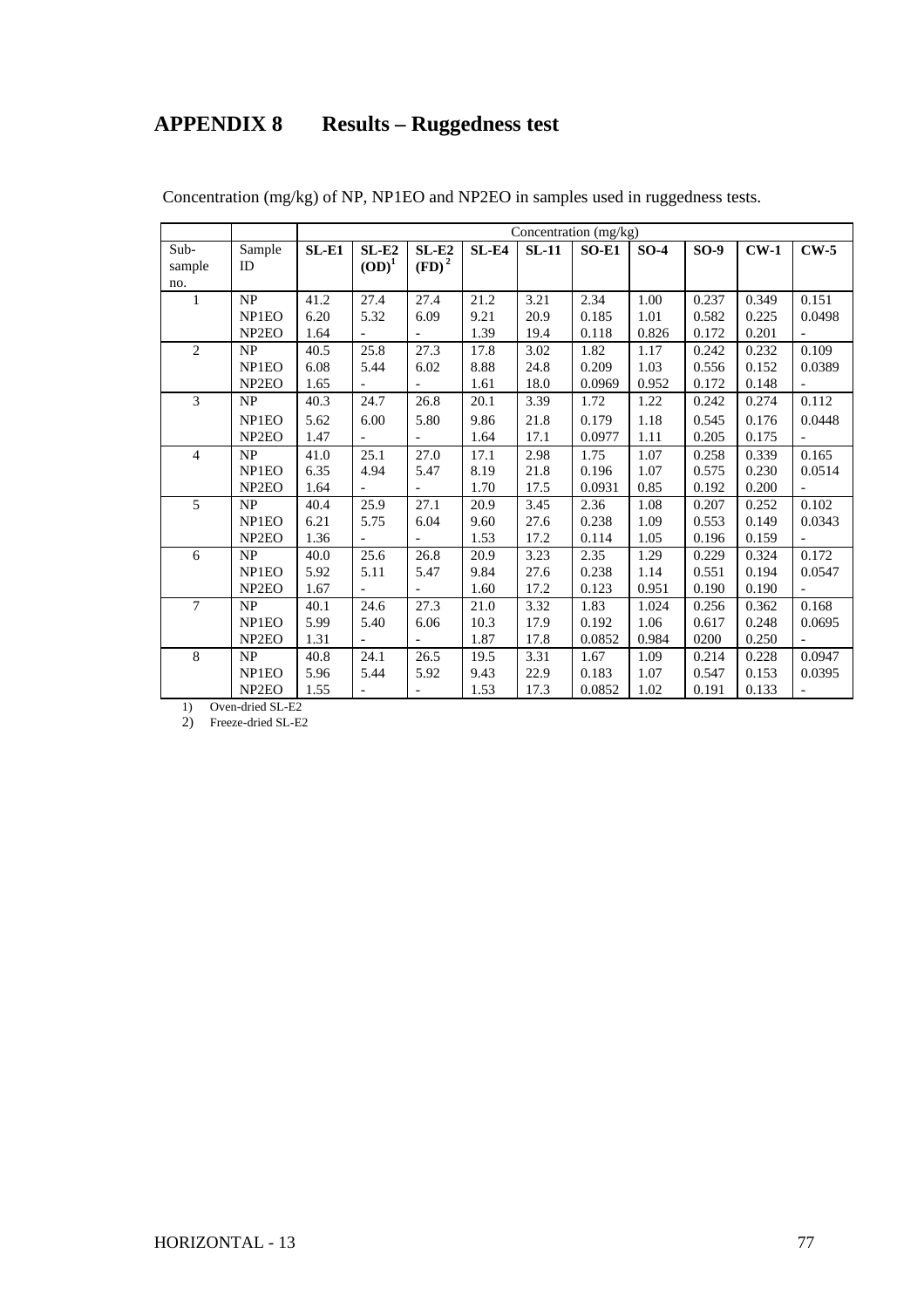# **APPENDIX 9 Method applied in ruggedness test**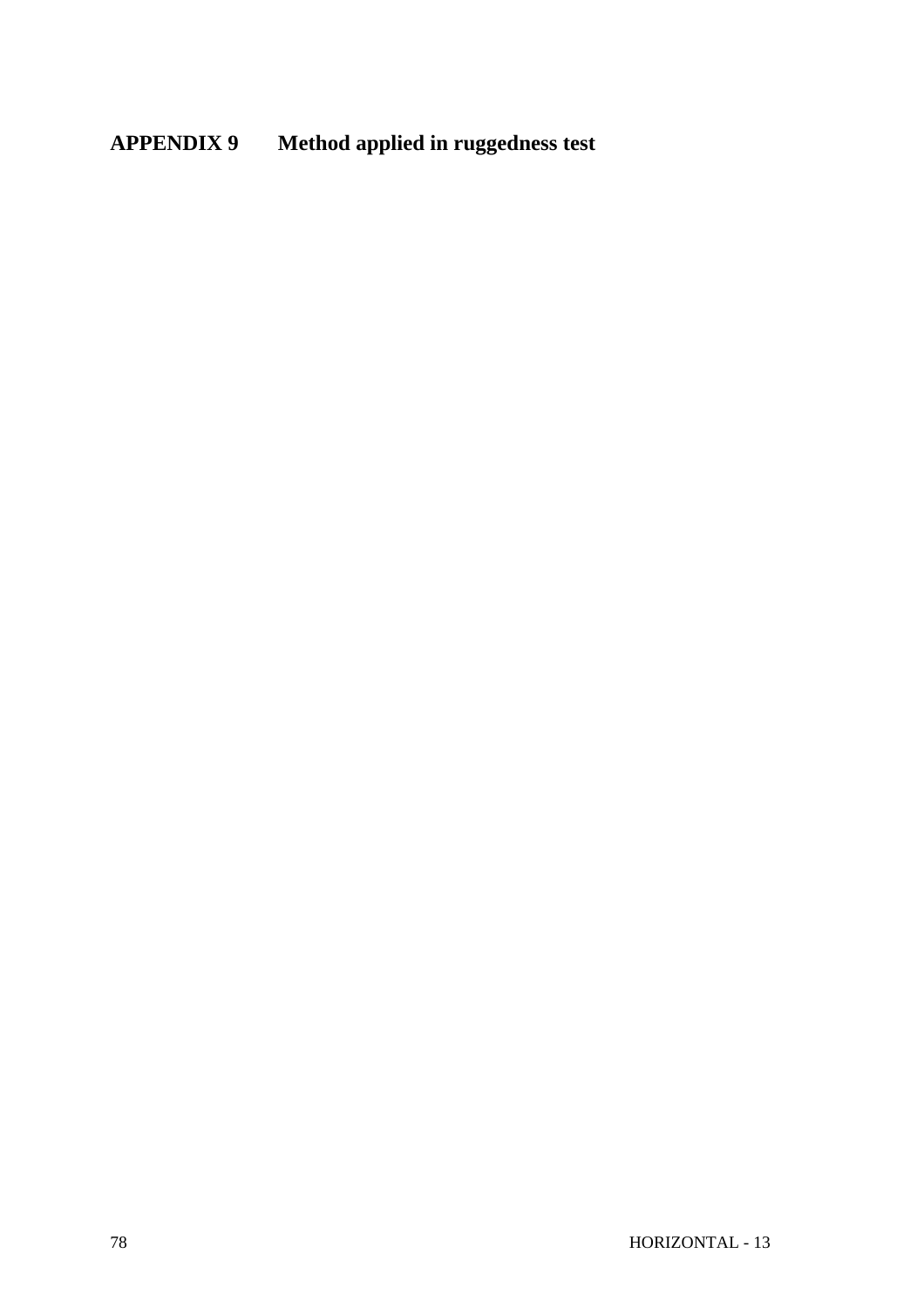## **HORIZONTAL**

**November 2005**

## **Third draft (for ruggedness test)**

Ad-hoc group LAS/nonylphenols

Horizontal standard for the determination of nonylphenols (NP) and nonylphenolmono- and diethoxylates using gas chromatography with mass selective detection

Document type: International Standard Document subtype: Document stage: (50) Approval Document language: E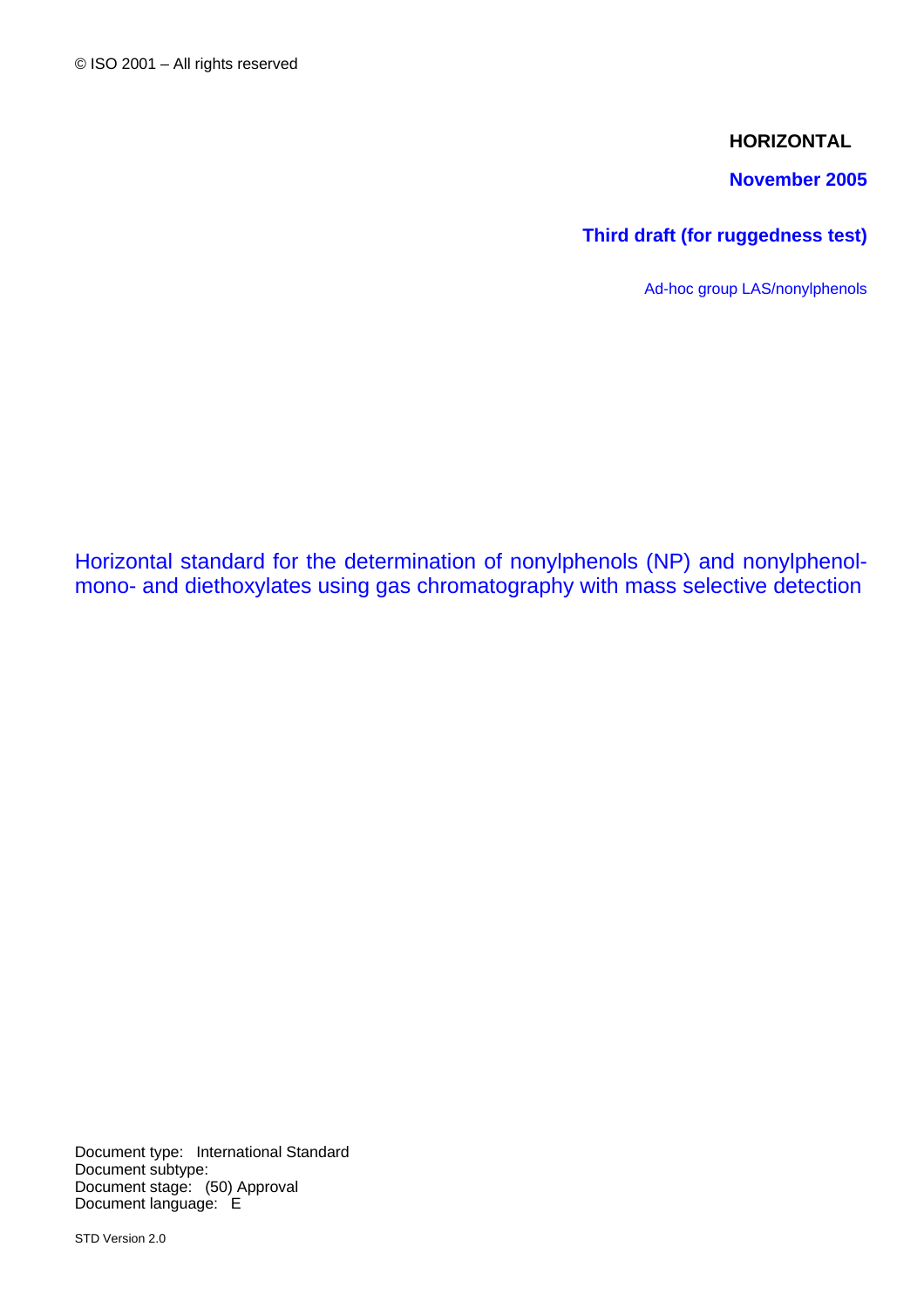**Horizontal Nonylphenol standard**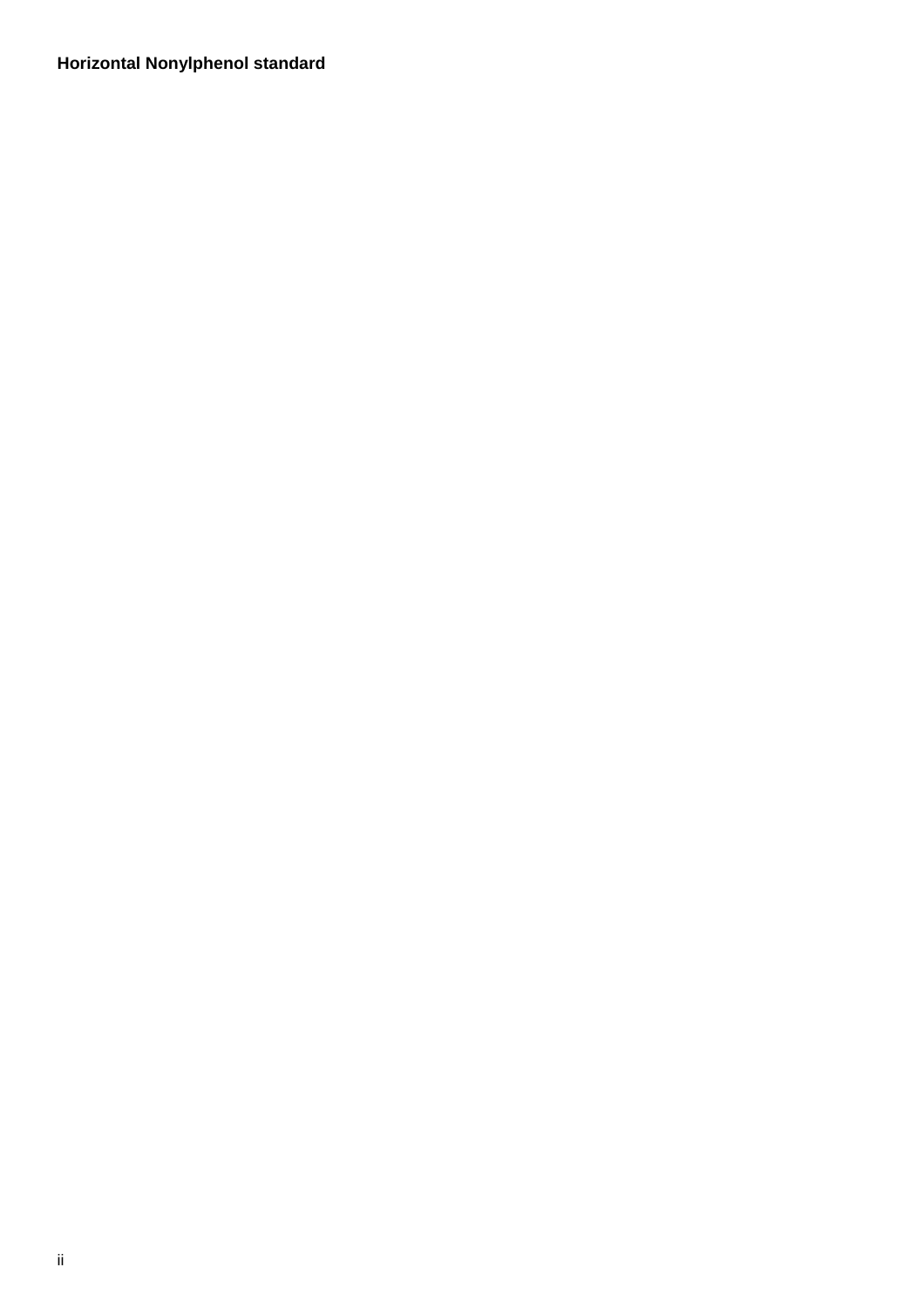## **Contents**

| $\mathbf{1}$            |                                                                                                 |  |
|-------------------------|-------------------------------------------------------------------------------------------------|--|
| $\overline{2}$          |                                                                                                 |  |
| 3                       |                                                                                                 |  |
| $\overline{\mathbf{4}}$ |                                                                                                 |  |
| 5                       |                                                                                                 |  |
| $6\phantom{1}6$         |                                                                                                 |  |
| $\overline{7}$          |                                                                                                 |  |
| 8                       |                                                                                                 |  |
| 9                       |                                                                                                 |  |
| 10                      |                                                                                                 |  |
| 11                      |                                                                                                 |  |
| 12                      |                                                                                                 |  |
|                         | Annex A Description on materials for which the method is validated and also materials for which |  |
|                         | Annex B (informative) Example of chromatographic conditions and chromatograms 15                |  |
|                         |                                                                                                 |  |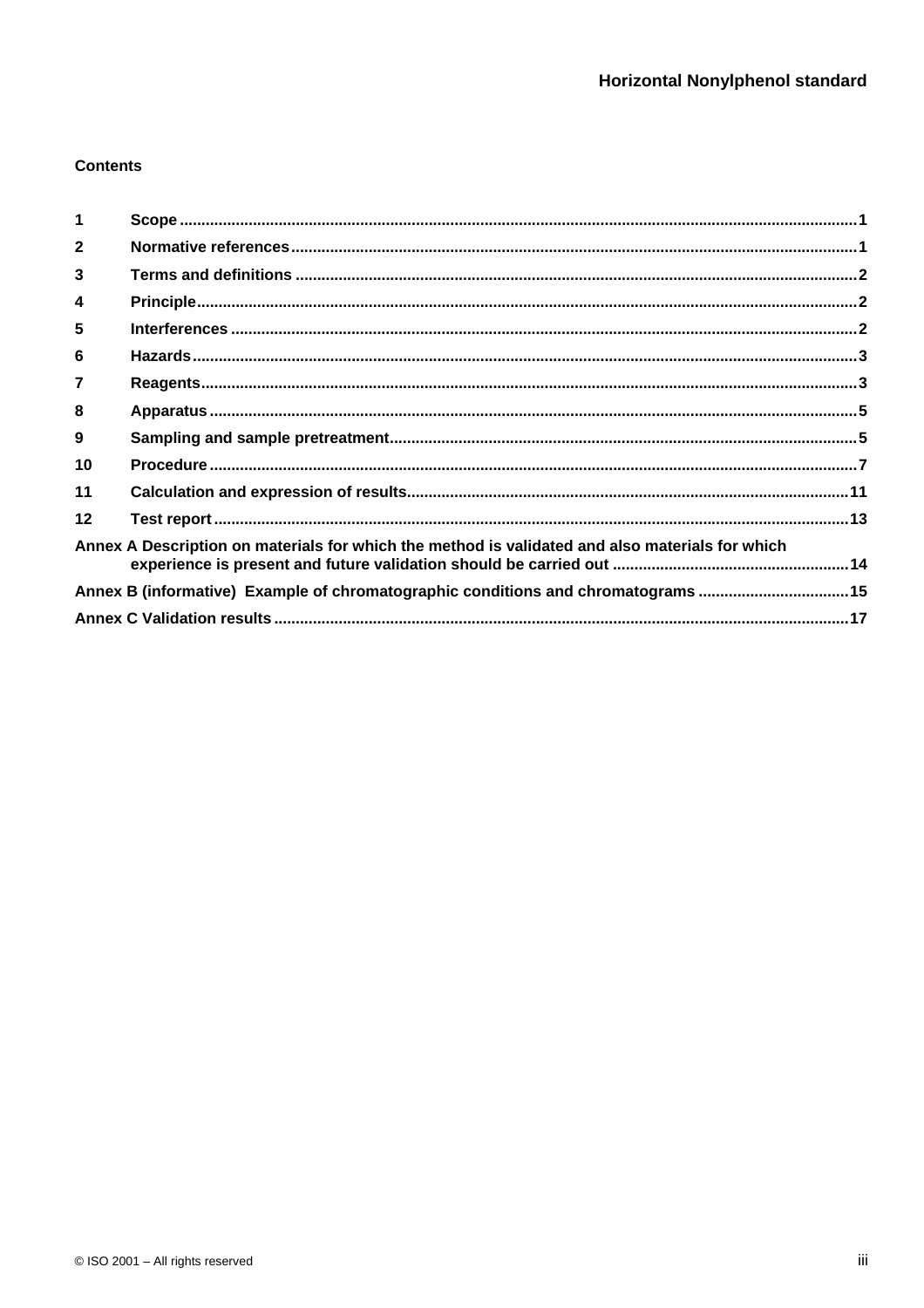## **Foreword**

This draft standard is developed within the project HORIZONTAL.

This document has been prepared for the ad-hoc group LAS/Nonylphenols of CEN/TC 292, CEN/TC 308 and ISO/TC 190 meeting on 21 September, 2005 in Madrid. After the meeting minor revisions in the text have been made.

This document is a working document.

# **Introduction**

Nonylphenols (NP) are mainly found in the environment as degradation products of nonylphenol polyethoxylates (NPEO). NPEO have many uses as nonionic detergents in washing and cleaning agents.

After use NPEO are degraded by des-ethoxylation resulting in polyethoxylates with less ethoxy-groups. Nonylphenol-diethoxylates (NP2EO) nonylphenol-monoethoxylates (NP1EO) and nonylphenols (NP), are the 3 last products in the degradation chain. Due to their significant presence in sewage sludge, the 3 components are all included in the horizontal standard.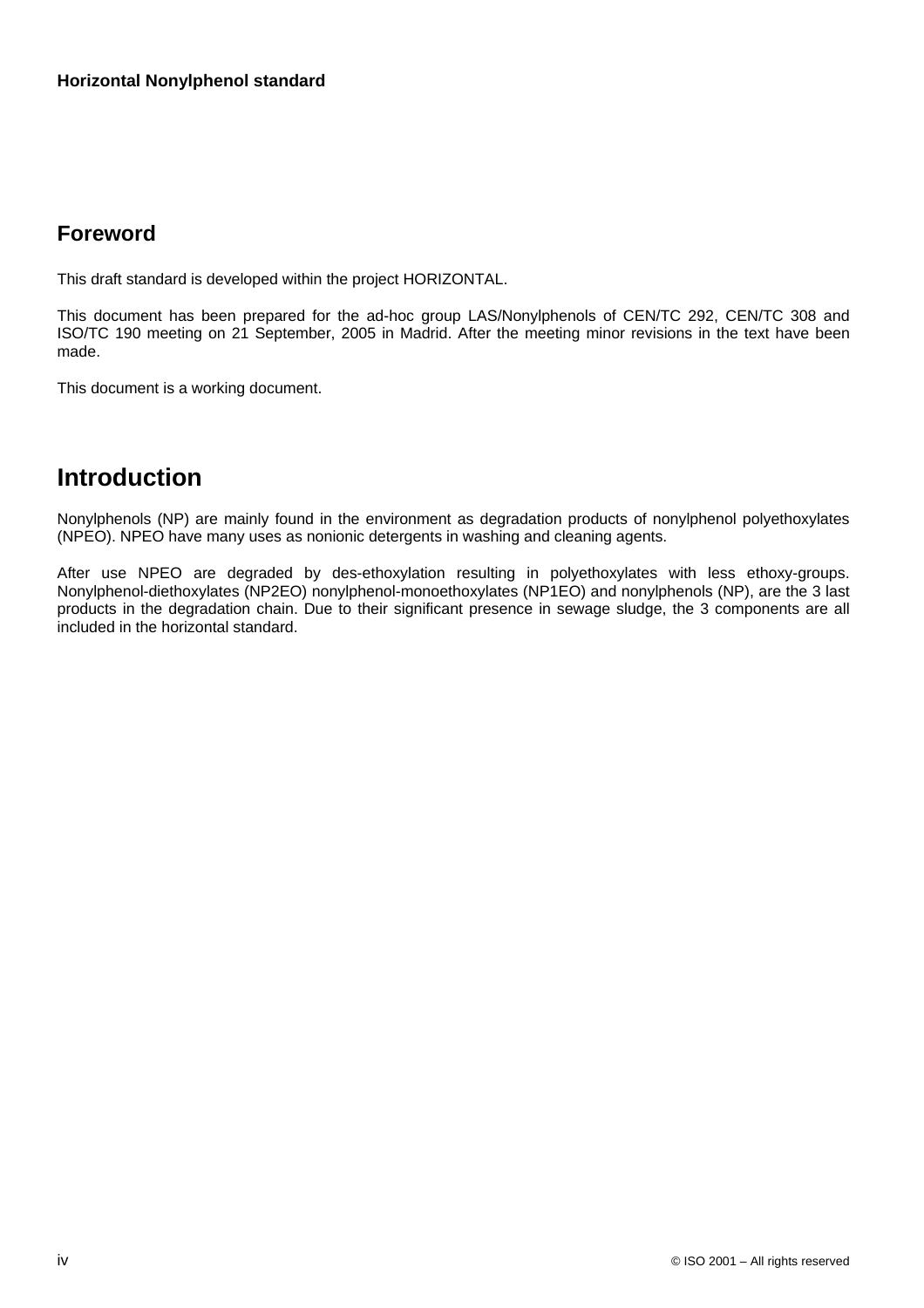## Horizontal standard for the determination of nonylphenols (NP) and nonylphenol mono- and diethoxylates using gas chromatography with mass selective detection

## **1 Scope**

This international standard describes a method for the determination of nonylphenols (NP), nonylphenolmonoethoxylates (NP1EO) and nonylphenol-diethoxylates (NP2EO) in soil, sludge and compost using GC/MS.

The standard primarily describes the analysis of sludge, soil and compost. Other solid materials like sediment and selected solid wastes may also be analysed by the method.

For sludge a limit of detection of 0,1 mg/kg and for soil and compost 0,01-0,02 mg/kg (expressed as dry matter) may be achieved.

The exact LOD will be determined by the method validation. Matrices for which the standard has been validated are listed in Annex A.

Lower LOD's may be achieved by concentrating the extract by solvent evaporation.

NOTE With this method 4-tert-octylphenol can also be analysed.

## **2 Normative references**

The following normative documents contain provisions which, through reference in this text, constitute provisions of this International Standard. For dated references, subsequent amendments to, or revisions of, any of these publications do not apply. However, parties to agreements based on this International Standard are encouraged to investigate the possibility of applying the most recent editions of the normative documents indicated below. For undated references, the latest edition of the normative document referred to applies. Members of ISO and IEC maintain registers of currently valid International Standards.

ISO/DIS 10381-1, *Soil quality – Sampling – Part 1: Guidance on the design of sampling programmes.* 

ISO/DIS 10381-2, *Soil quality – Sampling – Part 2: Guidance on sampling techniques.* 

ISO/DIS 10381-8, *Soil quality – Sampling – Part 8: Guidance on sampling of stockpiles.* 

ISO 11465:1993, *Soil quality – Determination of dry matter and water content on mass basis – Gravimetric method.* 

PrEN 14346, *Characterisation of waste – Calculation of dry matter by determination of dry residue and water content*.

ISO/DIS 14507, *Soil quality – Guidance for sample pre-treatment for the determination of organic contaminants in soil.* 

ISO/DIS 16720:2003, *Soil quality – Pre-treatment of samples by freeze-drying for subsequent analysis.* 

ISO/FDIS 18857-1, *Water quality – Determination of selected alkylphenols – Part 1: Method for nonfiltered samples using liquid extraction and gas chromatography with mass selective detection.* 

ISO/FDIS 22982:2004, *Soil quality –Guidelines for the identification of target compounds by gas chromatography and mass spectrometry* 

ISO 8466-1, *Water quality – Calibration and evaluation of analytical methods and estimation of performance characteristics.*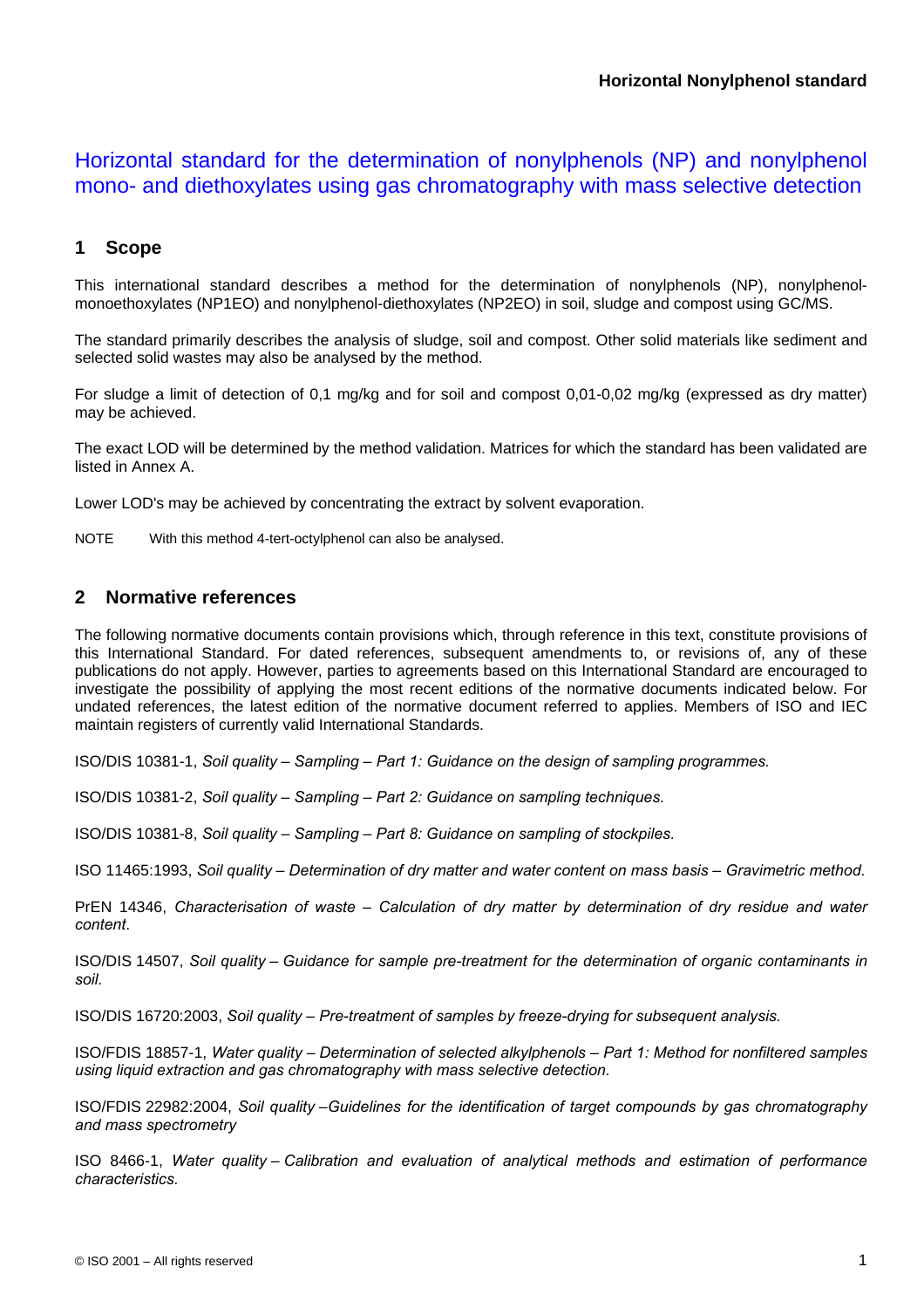## **3 Terms and definitions**

## **3.1 Analyte**

In the context of this international standard, the analytes are nonylphenols (mixture of isomers), nonylphenolmonoethoxylates (mixture of isomers), and nonylphenol-diethoxylates (mixture of isomers).

## **3.2 Calibration standard**

A solution prepared from stock solutions of the analytes and used to calibrate the response of the instrument with respect to analyte concentration.

## **3.3 Internal standard**

The <sup>13</sup>C-labelled 4-n-nonylphenol and <sup>13</sup>C-labelled 4-n-nonylphenol-diethoxylate is added to the test sample before extraction. The internal standards are used to correct for losses during the analysis and are used for calculating the concentration of the analytes.

NOTE  $D_4$ -labelled 4-n-nonylphenol or 4-n-nonylphenol (non labelled) may be used as an alternative internal standard to <sup>13</sup>C-labelled 4-n-nonylphenol. 4-n-nonylphenol-diethoxylate (non labelled) may be used as an altern the sample. Have they been found in environmental samples?

## **3.4 Test sample**

The test sample is the sample after pre-treatment such as homogenisation, grinding, sieving, drying, etc. The test sample is ready for the chemical analysis.

## **4 Principle**

After pre-treatment according to methods referred to in chapter 9, the test sample (wet or freeze-dried sample) is extracted by shaking the sample with a mixture of acetone and petroleum ether (1:1). If necessary interfering compounds are removed from the extract by a clean-up on a suitable column.

The extract is treated with MSTFA reagent for the derivatization (silylation) of the analytes, and subsequently analyzed by gas chromatography and detection by mass spectrometry (MS).

Nonylphenols and nonylphenol-mono- and diethoxylates are identified from the GC-fingerprint, the relative retention times and the relative intensities of two diagnostic ions. The quantification is based on internal standard procedure. The internal standards  $(^{13}C$ -labelled 4-n-NP and  $^{13}C$ -labelled 4-n-NP2EO) are taken through the whole analytical procedure.

## **5 Interferences**

## **5.1 Interferences from sampling**

Use sampling containers of materials (preferably glass or steel) that do not change the sample during the contact through sampling and storage. Plastic materials may be used, if they have been proven not to change the sample.

## **5.2 Interferences by GC-MS**

Substances that co-elute with NP, NP1EO or NP2EO and give the same ion(s) may interfere in the determination. This may have a great influence on the result, since all 3 analytes are determined from the sum of a cluster of 5-9 chromatographic peaks. It is important, that the interfering peaks are not included in the calculations. A peak is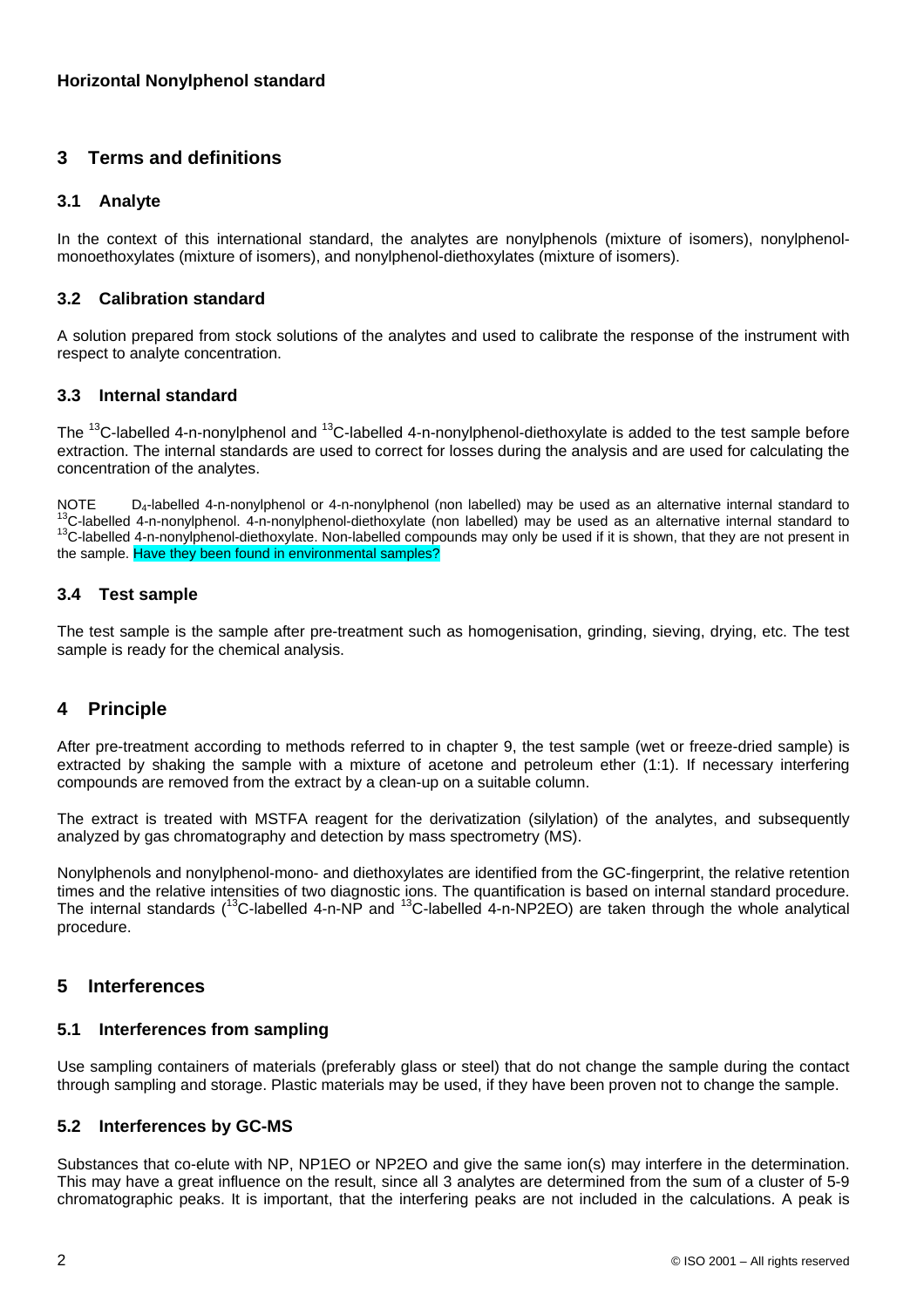excluded, if the retention times are not the same as expected from the calibration standard, and if the relative peak areas from the two diagnostic ions differ more than 30% from the same peak in the calibration standard. Interfering peaks may normally be spotted by comparing the fingerprints of the sample with the fingerprints of the calibration standard, although the isomer-distribution in the environmental samples may differ from the distribution in the calibration standard.

## **6 Hazards**

## **7 Reagents**

All reagents shall be of recognised analytical grade.

The purity of the reagents used shall be checked by running a blank determination as described in 10.5. If the blank value is unreasonably high, i.e. more than 10 % of the lowest value of interest, find the cause through a stepby-step examination of the whole procedure.

## 7.1 Acetone, C<sub>3</sub>H<sub>6</sub>O

#### **7.2 Hexane-like solvent (petroleum ether), boiling range 40 °C to 60 °C.**

Any aliphatic hydrocarbon solvent with a boiling point or boiling range between 34 °C and 100 °C may be applied. The solvent hexane is neuro-toxic and is not advised to be used.

### **7.3 Anhydrous sodium sulphate, Na<sub>2</sub>SO<sub>4</sub>, powdered**

Heated for at least 6 h to 550  $\pm$  20 °C, cooled to about 200 °C in the furnace and then to ambient temperature in a desiccator containing magnesium perchlorate or a suitable alternative. The anhydrous sodium sulphate shall be kept carefully sealed.

### **7.4 Reagents for clean-up procedures**

### **7.5 MSTFA for derivatization**

Methyl-N-(trimethylsilyl)-trifluoracetamide, CAS # 24589-78-4

### **7.6 Isooctane, C<sub>8</sub>H<sub>17</sub>, b.p. 99°C**

### **7.7 Derivatization solution,** 5% MSTFA in isooctane (vol/vol)

Dissolve 0,5 ml of MSTFA in isooctane in a 10 ml volumetric flask and make up to volume with isooctane.

NOTE Store the derivatization solution in a dark place at a temperature of  $4 \pm 3$  °C. The solutions are stable for at least 2 months.

### **7.8 Operating gas for gas chromatography with MS-detector**

Helium of high purity and in accordance with manufacture´s specification.

### **7.9 Nitrogen for solvent evaporation**

Nitrogen of high purity. Must be checked for purity.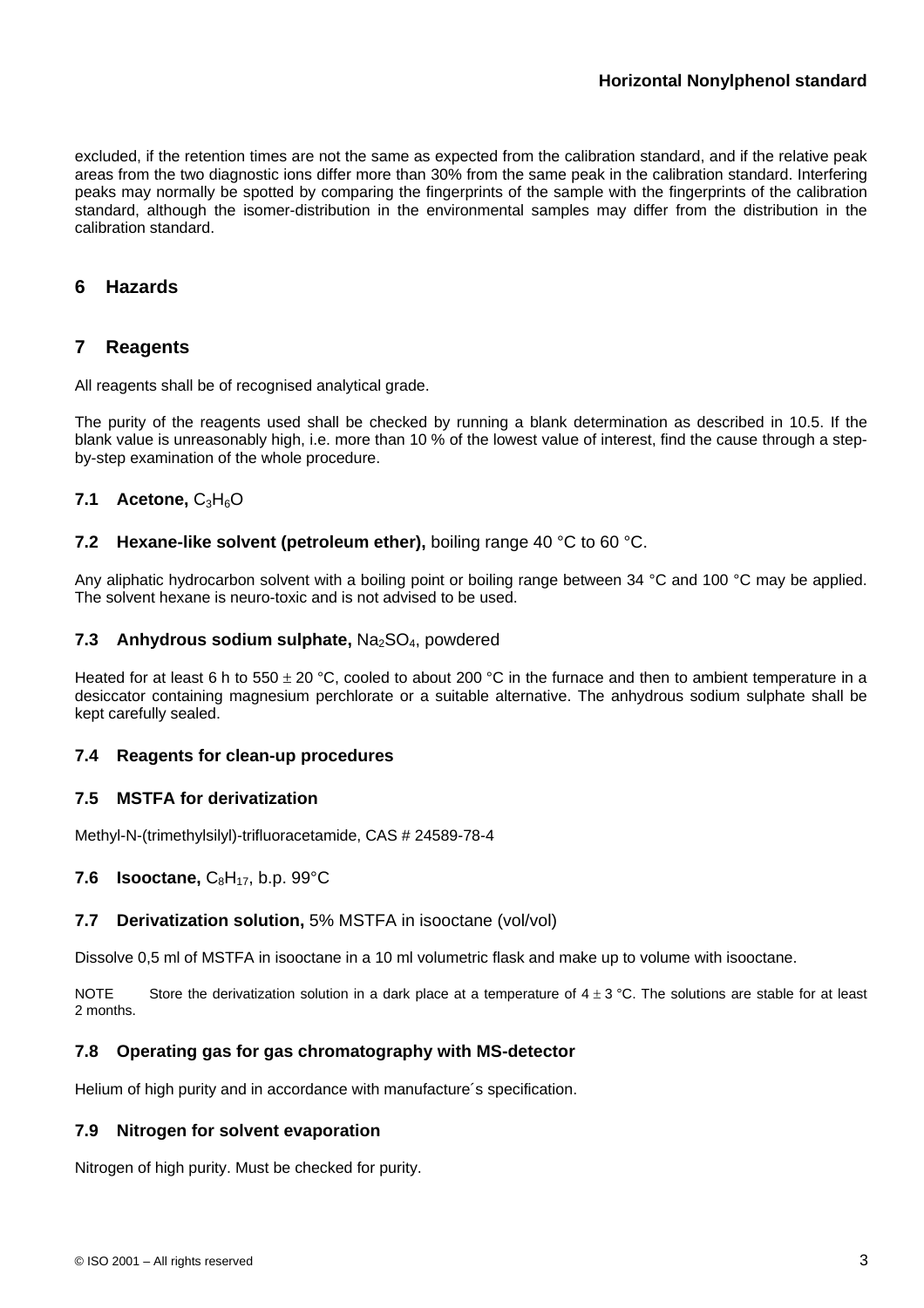## **7.10 Standards for calibration**

The following standard substances are used:

- 4-Nonylphenols (NP), mixture of isomers, CAS # 104-40-5 and 25154-52-3 ?
- 4-Nonylphenol monoethoxylates (NP1EO), mixture of isomers, CAS # 26027-38-3 ?
- 4-Nonylphenol diethoxylates (NP2EO), mixture of isomers, CAS # 104-35-8 ?

The two nonylphenolethoxylates often contains small amounts of other ethoxylates. It is important to check the purity of all the standards used for calibration.

The standards may be taken from pure compounds or from solutions with a guaranteed concentration.

The standards must be kept in the freezer.

Note: If 4-tert-octylphenol is included: 4-(1,1,3,3-tetramethylbutyl)phenol, CAS # 140-66-9

## **7.11 Internal standards**

The following internal standard substances are used:

- <sup>13</sup>C-labelled 4-n-nonylphenol,  $C_9H_{19}$ - $1^{13}C_6$ ]H<sub>4</sub>-OH, CAS # 104-40-5 ?
- <sup>13</sup>C-labelled 4-n-nonylphenol-diethoxylate (NP2EO), CAS # 20427-84-3

The internal standards must be kept in the freezer.

NOTE  $D_4$ -labelled 4-n-nonylphenol or 4-n-nonylphenol (non labelled) may be used as an alternative internal standard to <sup>13</sup>C-labelled 4-n-nonylphenol. 4-n-nonylphenol-diethoxylate (non labelled) may be used as an altern the sample.

### **7.12 Internal standard solution**

Prepare internal standard solution with the two internal standards by dilution to about 20 mg/l in isooctane.

It is essential, that the same internal standard solution is used for calibration standard solutions and for samples, blank and internal quality control samples.

NOTE Store the internal standard solution in a dark place at a temperature of  $4 \pm 3$  °C. The solution is stable for at least 2 years, provided that evaporation of solvent is negligible.

## **7.13 Stock solutions**

Prepare individual stock solutions of about 100 mg/l in isooctane, either from solid standard substances or from solutions with a guaranteed concentration.

NOTE Store the stock solutions in a dark place at a temperature of  $4 \pm 3$  °C. The solutions are stable for at least 2 years, provided that evaporation of solvent is negligible.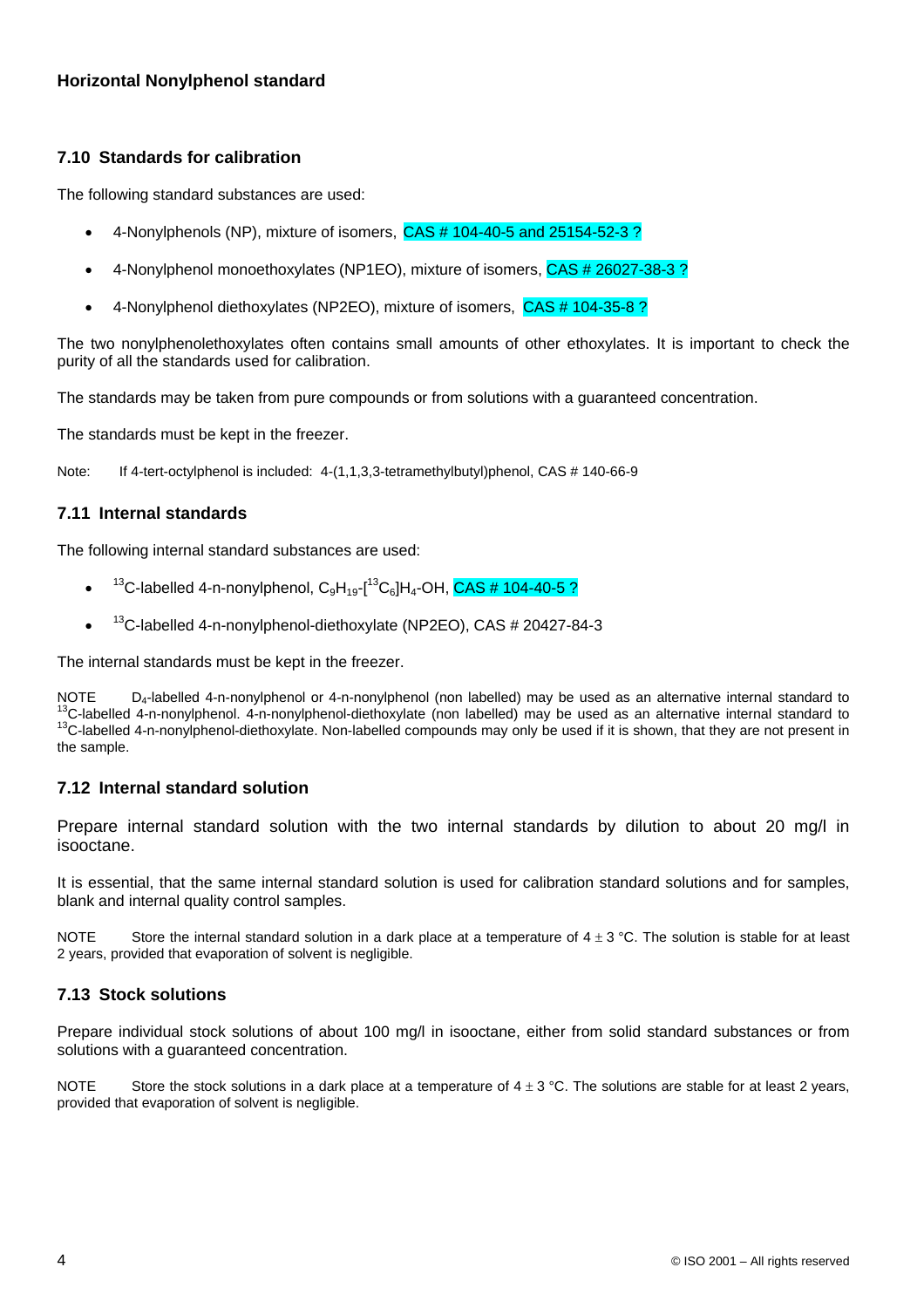## **7.14 Calibration standard solutions**

A mixed calibration standard solution is prepared from the stock solutions by diluting the stock solutions with isooctane. Internal standard solution is added to a concentration of 0,2 mg/l. The calibration standards are made to concentrations from 0,01 mg/l to 5 mg/l.

NOTE Store the calibration standard solutions in a dark place at a temperature of less than 4 °C. The solutions are stable for at least 2 months, provided that evaporation of solvent is negligible.

## **8 Apparatus**

All equipment that gets into contact with the sample or extract shall be free from nonylphenols and nonylphenol ethoxylates. Glassware may be cleaned by ignition, at least for 2 hours at 450°C.

### **8.1 Standard laboratory glassware**

Screw cap glass flask with teflon seal. Volume 100 ml and 250 ml.

Round-bottomed flasks. Volume 100 ml and 250 ml.

Test tubes and vials.

### **8.2 Shaking device, reciprocating shaker**

With horizontal movement (up to at least 250 strokes per minute).

### **8.3 Evaporator**

Rotary evaporator. Other device like turbo evaporator or Kuderna Danish may be applied.

### **8.4 Clean-up column**

### To be decided.

### **8.5 Freeze drying apparatus**

### **8.6 Gas chromatograph with mass selective detector**

Equipped with a capillary column: 5% phenyl-methyl silicone stationary phase coated onto fused silica or an equivalent chemically bonded phase. The dimensions should be sufficient to separate the nonylphenols as described below. In general column length should be 25 - 50 m. An example of a column is given in Annex 2.

The first two peaks in the SIM chromatogram of tne nonylphenols are selected as critical pairs for the quality criteria for the chromatographic system. The resolution must be sufficiently high, so that the first two peaks in nonylphenols are baseline separated when measured at ion 207, see table 2.

## **9 Sampling and sample pretreatment**

### **9.1 Sampling and sample storage**

Obtain representative samples in accordance with ISO 10381-1 (soil) using sampling apparatus in accordance with ISO 10381-2. ISO,,,,,, for waste and ISO........ for sludge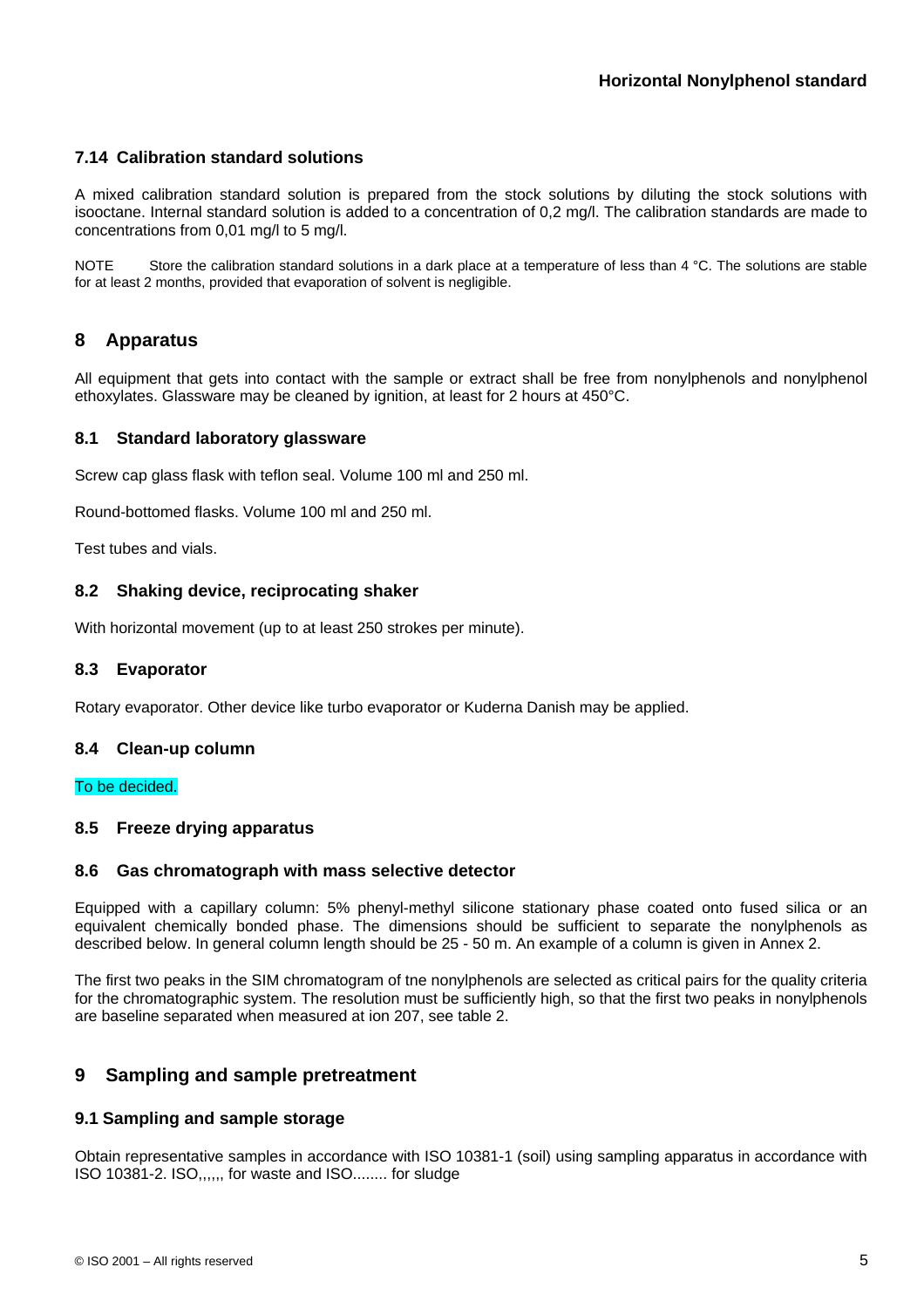## **Horizontal Nonylphenol standard**

Store the samples in a dark place at a temperature below 10 °C, if possible in a refrigerator. Determine the content of dry matter in the sample in according to ISO 11465 or PrEN 14346.

NOTE Freeze-dried samples, if kept sealed, may be stored for a longer period at room temperature (approx. 1 month). Hygroscopic dried sludge may to preserved by mixing with anhydrous sodium sulphate.

### **9.2 Sample pre-treatment**

Samples shall be pre-treated as soon as possible after sampling.

Methods for pre-treatment of solid samples to be used for the analysis of organic contaminants are described in a separate standard. This standard describes procedures for the preparation of the test sample from the laboratory sample.

Different pre-treatment procedures are used for the different matrices. This is presented in Table 1.

Some sludge and sediment samples may have a high amount of water, which results in low recoveries and higher limits of detection, when extracted as wet samples. Therefore a special treatment is given for samples with a low content of dry matter.

| Sludge                           | Soil                             | Compost                          | Sediment                         |
|----------------------------------|----------------------------------|----------------------------------|----------------------------------|
| No drying                        | No drying                        | No drying                        | No drying                        |
| Freeze drying<br>(ISO/DIS 16720) | Freeze drying<br>(ISO/DIS 16720) | Freeze drying<br>(ISO/DIS 16720) | Freeze drying<br>(ISO/DIS 16720) |
| Concentration by<br>filtration * |                                  |                                  | Concentration by<br>filtration * |

**Table 1 — Pretreatment methods used prior to nonylphenol analysis.** 

\* Part of the analytical procedure.

Sludge samples with more than 5% dry matter can be analysed as wet samples, or they can be analysed after freeze-drying.

Sludge samples with less than 5% dry matter can be analysed after filtration, or they can be analysed after freezedrying. By the filtration the particles are concentrated in a smaller volume. The analytes are sorbed to the particles, and the smaller volume (higher dry matter) results in a higher recovery.

Soil and compost samples can be analysed as wet samples (field-moist samples), or they can be analysed after freeze-drying.

Sediment samples with more than 10% dry matter can be analysed as wet samples, or they can be analysed after freeze-drying.

Sediment samples with less than 10% dry matter can be analysed after filtration, or they can be analysed after freeze-drying.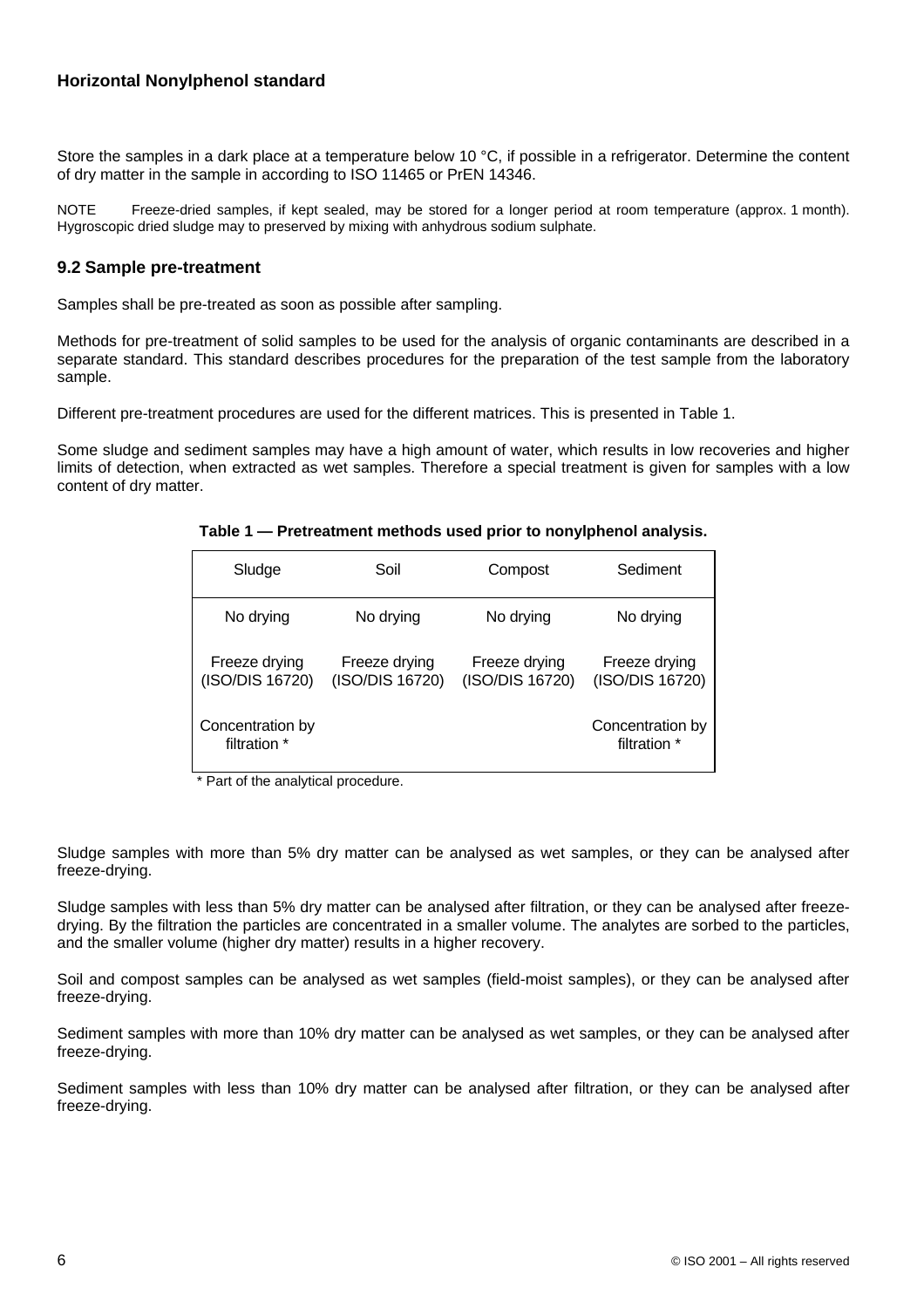## **10 Procedure**

### **10.1 Extraction**

Four extraction methods are described – one for extraction of wet sludge samples, one for extraction of freezedried sludge samples, one for extraction of wet samples of soil, sediment and compost, and one for extraction of freeze-dried samples of soil, sediment and compost.

#### **10.1.1 Extraction 1 – Wet sludge samples**

Wet sludge samples are extracted as follows:

- a) Take between 10 and 50 g of test sample (depending on dry matter content) and place it in a 100 ml screw cap flask with teflon seal. The sample should not contain more than 3 g dry matter.
- b) Add 100 µl of internal standard solution (7.12) equal to 2 µg of each internal standard.
- c) If the sludge sample contains less than 5% dry matter, concentrate the sample by filtration prior to the extraction. Filtration is done on filters allowing particles less than 1,2 um to pass the filter (Whatman GC/F). If necessary more filters may be used. After the filtration the filters are transferred to the extraction flask and thus included in the extraction. The filter blank shall be checked.
- d) Add 10 ml of acetone, close the screw cap and shake thoroughly by hand.
- e) Add 10 ml of petroleum ether, close the screw cap again and place the flask on a reciprocating shaker. The flask shall be placed in horizontal position.
- f) Shake for at least 2 hours with 250 strokes per minute.
- g) Transfer the petroleum ether to another 100 ml flask. If an emulsion is present, this shall be included.
- h) Add 50 ml of water and shake to wash the extract.
- i) Transfer the extract (enough for the subsequent analysis) to a glass tube, if necessary dry the extract by adding anhydrous sodium sulphate.
- j) The extract is now ready for the derivatization described in 10.4.

#### **10.1.2 Extraction 2 – Freeze-dried sludge samples**

Freeze dried sludge samples are extracted as follows:

- a) Take 2-3 g of test sample and place it in a 100 ml screw cap flask with teflon seal.
- b) Add 100  $\mu$  of internal standard solution (7.12) equal to 2  $\mu$ g of each internal standard.
- c) Add 5 ml of water (approximately 2 ml per g of dry sample), and shake the sample by hand.
- d) Add 10 ml of acetone, close the screw cap and shake thoroughly by hand.
- e) Add 10 ml of petroleum ether, close the screw cap again and place the flask on a reciprocating shaker. The flask shall be placed in horizontal position.
- f) Shake for at least 1 hour with 250 strokes per minute.
- g) Transfer the petroleum ether to another flask. If an emulsion is present, this shall be included.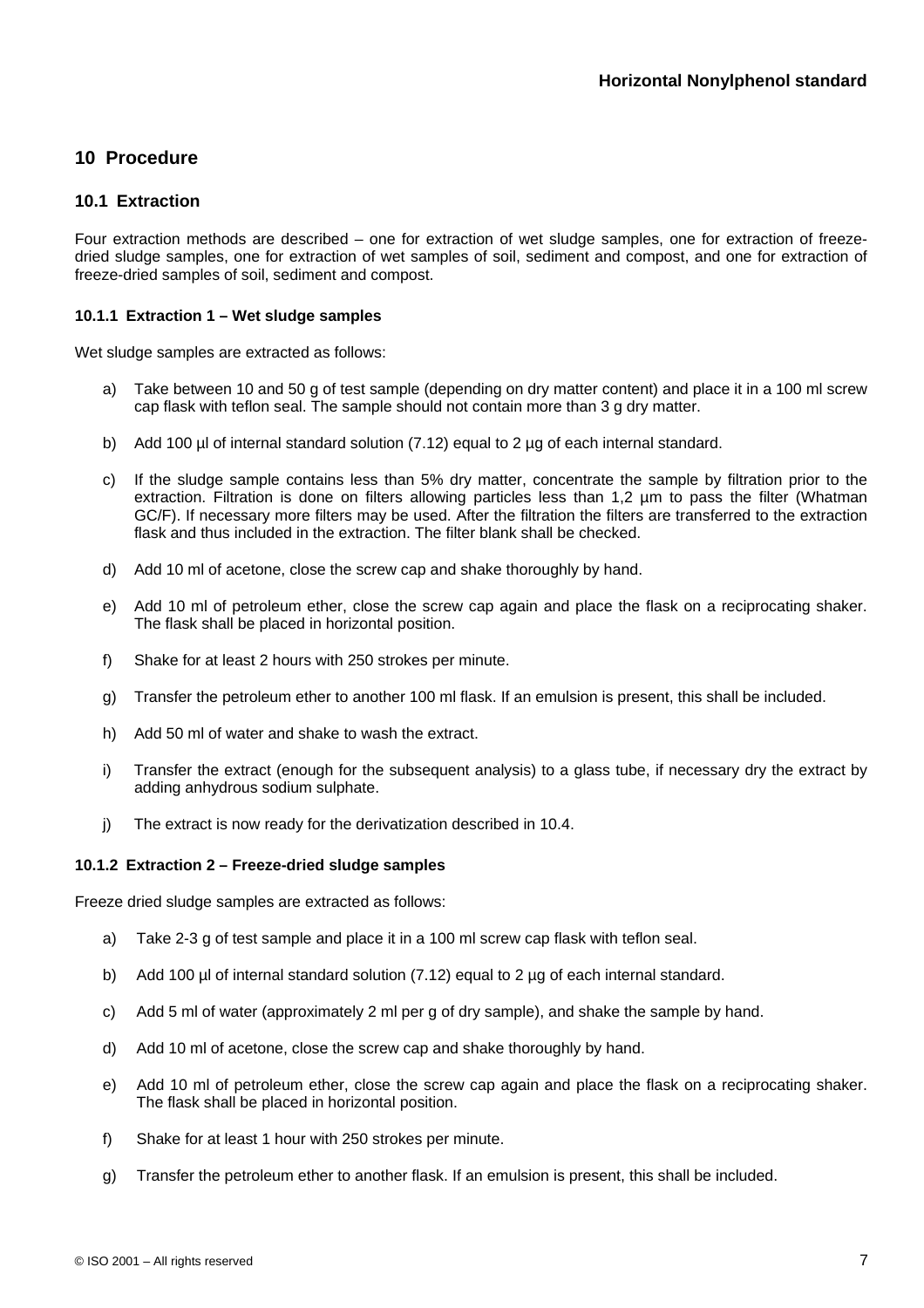- h) Add 50 ml of water and shake to wash the extract.
- i) Transfer the extract (enough for the subsequent analysis) to a glass tube, if necessary dry the extract by adding anhydrous sodium sulphate.
- j) The extract is now ready for the derivatization described in 10.4.

#### **10.1.3 Extraction 3 – Soil, sediment and compost samples**

Soil, sediment and compost samples are normally extracted wet without drying the sample before extraction. These samples are extracted as follows:

- a) Take between 20 and 40 g of test sample (depending on dry matter content) and place it in a 100 ml screw cap flask with teflon seal. The sample must contain between 10 and 20 g dry matter.
- b) Add 100 µl of internal standard solution (7.12) equal to 2 µg of each internal standard.
- c) If the sample contains less than 10% dry matter, concentrate the sample by filtration prior to the extraction. Filtration is done on filters allowing particles less than 1,2 µm to pass the filter (Whatman GC/F). If necessary more filters may be used. After the filtration the filters are transferred to the extraction flask and thus included in the extraction. The filter blank shall be checked.
- d) Add 10 ml of water and shake the sample by hand.
- e) Add 20 ml of acetone to the test sample, close the screw cap and shake thoroughly by hand.
- f) Add 20 ml of petroleum ether, close the screw cap again and place the flask on a reciprocating shaker. The flask shall be placed in horizontal position.
- g) Shake for at least 2 hours with 250 strokes per minute.
- h) Transfer the petroleum ether to a 250 ml flask. If an emulsion is present, this shall be included.
- i) Add 100 ml of water and shake to wash the extract.
- j) Transfer the extract (enough for the subsequent analysis) to a glass tube, if necessary dry the extract by adding anhydrous sodium sulphate.
- k) The extract is now ready for clean-up or the derivatization described in 10.4.

#### **10.1.4 Extraction 4 – Freeze-dried soil, sediment and compost samples**

Freeze-dried soil, sediment and compost samples are extracted as follows:

- a) Take 10-20 g of test sample and place it in a 100 ml screw cap flask with teflon seal.
- b) Add 100 µl of internal standard solution (7.12) equal to 2 µg of each internal standard.
- c) Add 10 20 ml of water (approximately 1 ml per g of dry sample), and shake the sample by hand.
- d) Add 20 ml of acetone, close the screw cap and shake thoroughly by hand.
- e) Add 20 ml of petroleum ether, close the screw cap again and place the flask on a reciprocating shaker. The flask shall be placed in horizontal position.
- f) Shake for at least 2 hours? with 250 strokes per minute.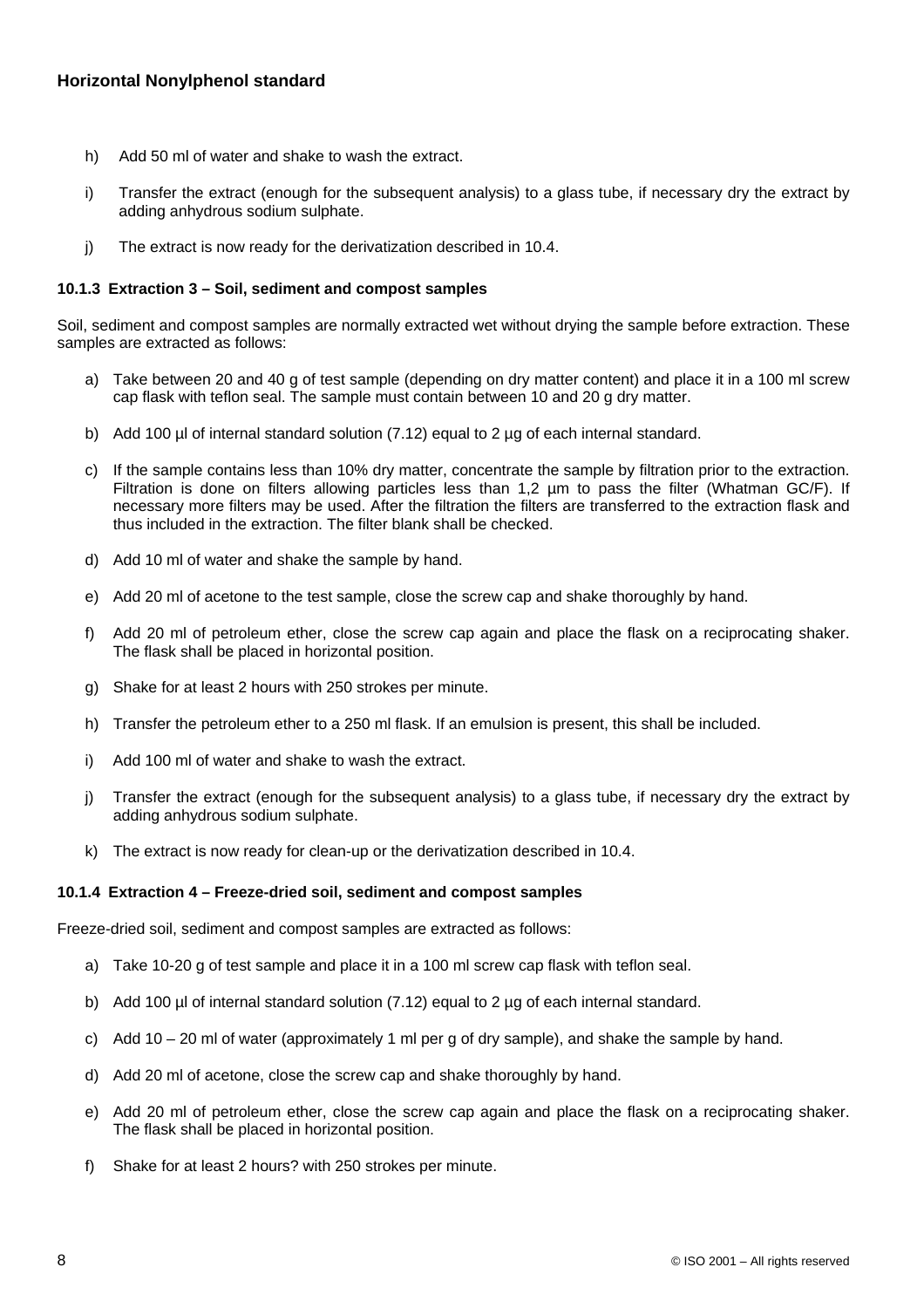- g) Transfer the petroleum ether to a 100 250 ml flask. If an emulsion is present, this shall be included.
- h) Add 100 ml of water and shake to wash the extract.
- i) Transfer the extract (enough for the subsequent analysis) to a glass tube, if necessary dry the extract by adding anhydrous sodium sulphate.
- j) The extract is now ready for further treatment described in 10.2-10.4.

The extracts can be stored in a refrigerator (4°C) and are stable for at least 1 month.

NOTE Other extraction techniques, like ultrasonic extraction, microwave or pressurised liquid extraction may be suitable. However if using other extraction techniques the comparability to the method described in this standard shall be proven.

#### **10.2 Concentration (optional)**

In most cases concentration of the extract is not necessary. However if lower detection limits are needed this can be achieved by evaporation of the solvent.

Concentrate the extract on a rotary evaporator or by the use of a gentle stream of nitrogen at room temperature. Since the internal standard is used for the calculations, it is not necessary to know the exact volumes. If necessary, the amount of internal standard added to the sample can be reduced relative to the concentration factor to keep the concentration of internal standard at the same level in the GC-MS analysis.

#### **10.3 Clean-up (optional)**

Clean-up has to be used if compounds are present that can interfere with the analytes or the internal standard in the gas chromatogram, or if those compounds can influence the GC-procedure (i.e. contamination of the detection system). If no or negligible interfering substances are present, no clean-up is necessary.

For the analysis of sludge samples a clean-up is only necessary for very special sludges.

#### The procedure for clean-up will be described later.

#### **10.4 Derivatization**

The derivatization can be carried out on the extract without clean-up or on the extract after a clean-up.

A fraction (always 1,0 ml) of the extract is treated as follows:

- a) Transfer 1,0 ml of extract to a GC vial.
- b) Evaporate the solvent slowly (room temperature) until dryness under a gentle stream of nitrogen.
- c) Add 1,0 ml of 5% MSTFA in isooctane, close the vial and shake for dissolution.
- d) Wait 15 minutes for the reaction to occur (room temperature).
- e) If the solution is not clear transfer the isooctane solution to a new GC vial. Avoid particles in the solution.
- f) The extract is now ready for analysis by GC-MS.

The derivates can be stored in a refrigerator (4°C) and are stable for at least 1 month.

NOTE 1 The derivatization is sensitive to the amount of water in the extract.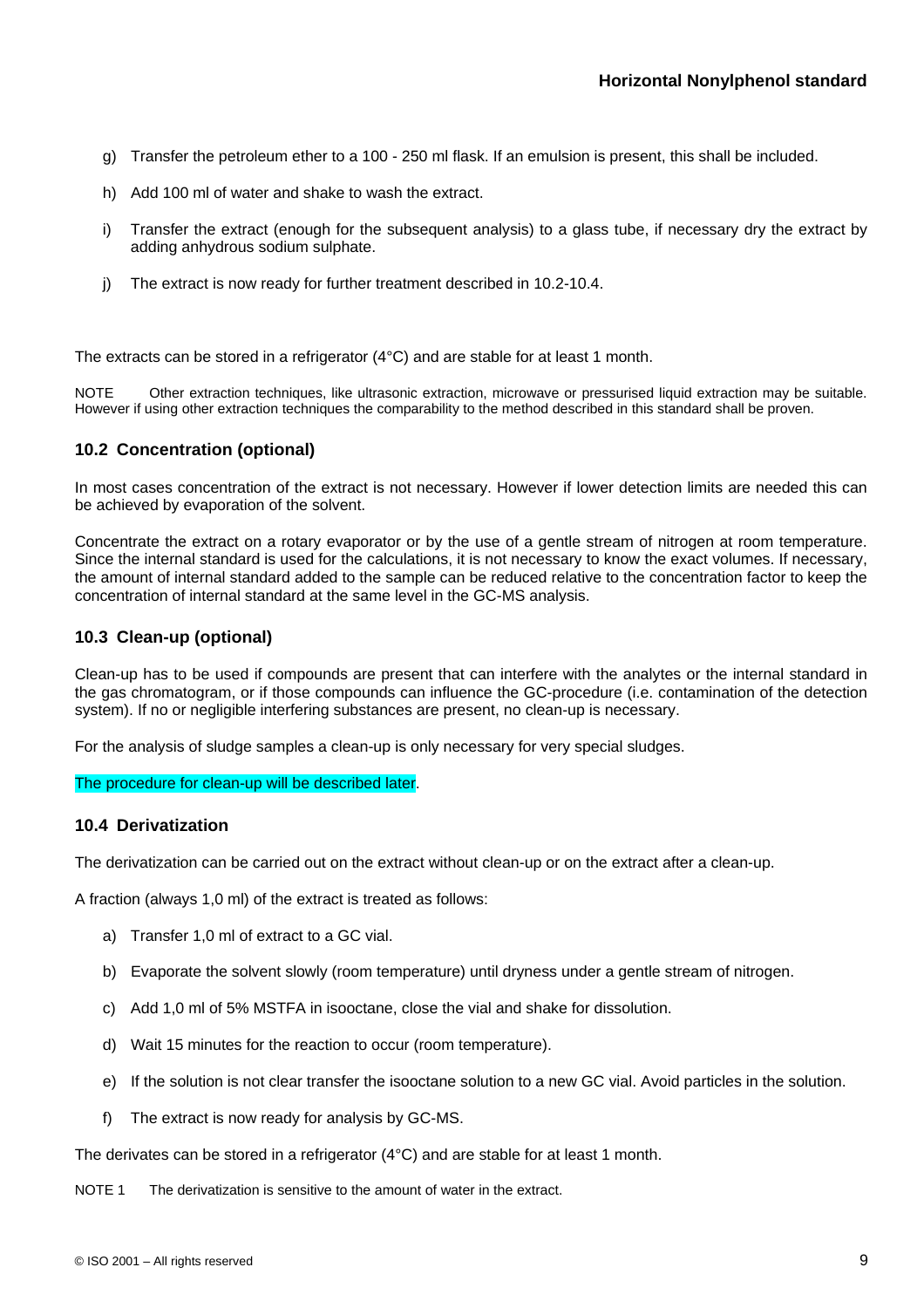## **Horizontal Nonylphenol standard**

NOTE 2 If isooctane is used as extraction solvent, evaporation of the solvent can be omitted. The MSTFA can be added as 50 µl pure MSTFA instead of adding the 5% solution of MSTFA. The calibration standards shall be treated as the samples.

### **10.5 Blank**

Perform a blank determination following the procedure as described for the selected extraction and clean-up (optional). Prepare the blank exactly as by the analysis of a sample. .

The blank value shall not be higher than 10 % of the lowest value of interest.

#### **10.6 GC-MS analysis**

Optimize the gas chromatograph and mass spectrometric detector ( ) according to the instrument manufacturer's manual. The separation of nonylphenols must fulfil the requirements described in 8.5.

Many columns and GC-conditions are allowed to be used. An example is described in Annex B.

The detection is done by Electron Impact Ionization (EI) 70 eV. The following ions are used for the analysis:

| No.            | Analyte (MSTFA derivative)                            |                    | Selected diagnostic ions * |                |               | Internal<br>standard for<br>analyte No. |
|----------------|-------------------------------------------------------|--------------------|----------------------------|----------------|---------------|-----------------------------------------|
|                |                                                       | Abbreviation       | Target ion                 | Qualifier ion  | Qualifier ion |                                         |
|                |                                                       |                    | M <sub>1</sub>             | M <sub>2</sub> | $M_3$         |                                         |
| $\mathbf{1}$   | Nonylphenol                                           | <b>NP</b>          | 207                        | 221            | 193           |                                         |
| $\overline{2}$ | Nonylphenol monoethoxylate                            | NP <sub>1EO</sub>  | 251                        | 265            | 279           |                                         |
| $\mathbf{3}$   | Nonylphenol diethoxylate                              | NP <sub>2</sub> EO | 295                        | 309            | 323           |                                         |
| $\overline{4}$ | <sup>13</sup> C-labelled 4-n-nonylphenol              | $13$ C-n-NP        | 185                        |                |               | 1,2                                     |
| 5              | <sup>13</sup> C-labelled 4-n-nonylphenol diethoxylate | $13C - n-NP2EO$    | 252                        |                |               | 3                                       |
| 6              | D <sub>4</sub> -labelled 4-n-nonylphenol              | $D_4$ -n-NP        | 183                        |                |               | 1,2                                     |
| $\overline{7}$ | Unlabelled 4-n-nonylphenol                            | n-NP               | 179                        |                |               | 1,2                                     |

### **Table 2 — Diagnostic ions used by the GC-MS analysis**

 $M_1$  is used for quantification,  $M_2$  and  $M_3$  is used for identification.

The GC-MS analysis of samples is described in 10.7.3.

### **10.7 Calibration and analysis of samples**

Two types of calibration are used: the initial calibration (9.7.1) and the recalibration, which is carried out daily (9.7.2).

The initial calibration serves to establish the linear working range of the calibration curve. This calibration is performed when the method is used for the first time and after maintenance and/or repair of the equipment.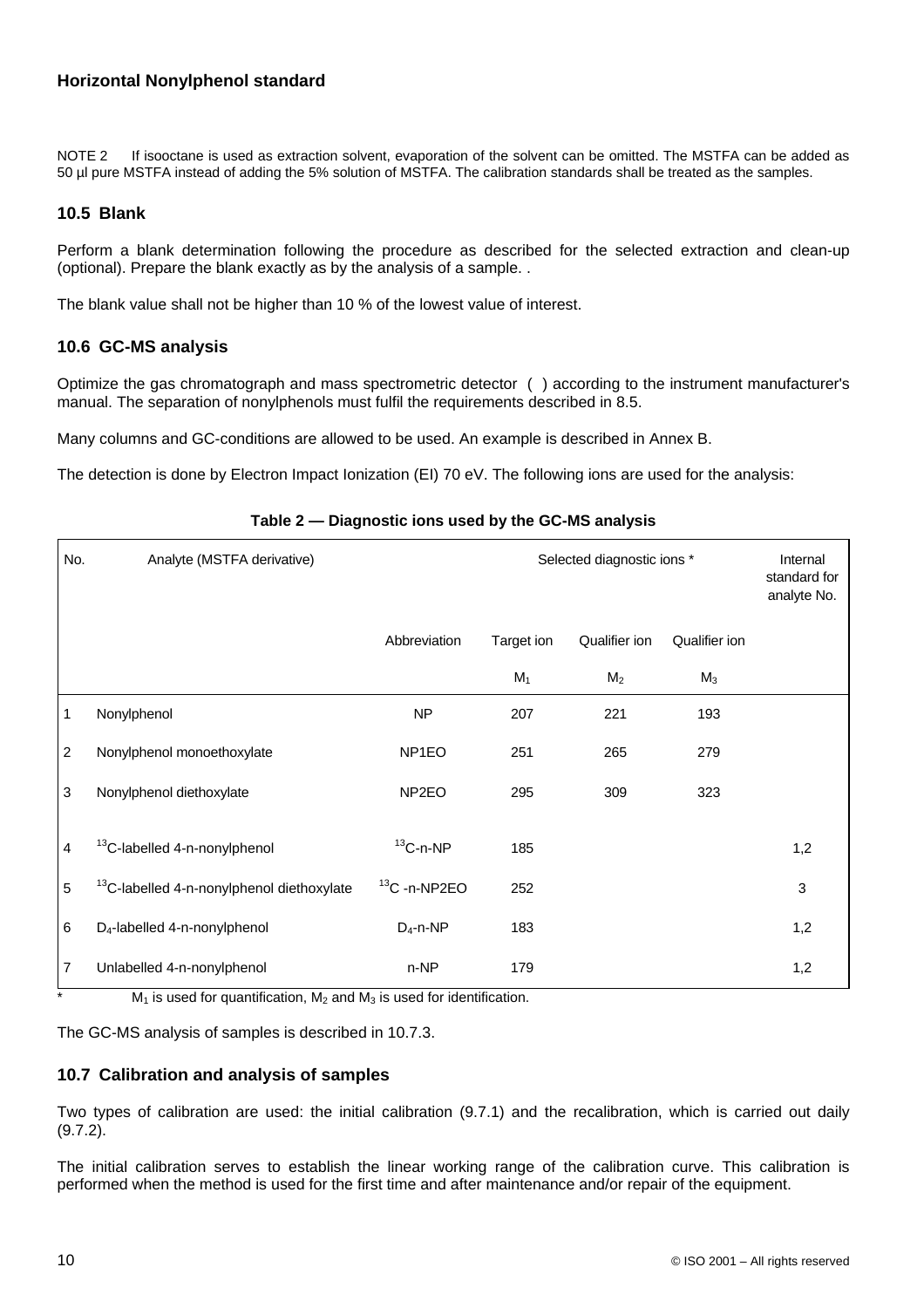The recalibration checks the validity of the linear working range of the initial calibration curve and is performed before each series of samples.

For all calibrations the relative areas are used, i.e. the area for the analyte relative to the area for the internal standard. This is described in 11.1.

For NP, NP1EO and NP2EO the areas are determined as the sum of the peak areas of the isomeric mixture. This is described in chapter 11.

#### **10.7.1 Initial calibration**

Inject at least 5 standard solutions with concentrations from 0,01 mg/l to 5 mg/l (7.13) and include a solvent blank. Before injection 1 ml of the standard solution is treated (derivatized) as described in 10.4. Identify the peaks and prepare a calibration curve for each analyte.

Evaluation of the calibration curve shall be done according to the description in ISO 8466-1. This standard for linear calibration gives acceptance and rejection criteria for linearity.

Note It is allowed to use non-linear calibration using all 5 standards. In that case, all 5 standards shall be used for recalibration and not only the 2 standards described below.

#### **10.7.2 Recalibration**

Inject at least two calibration standards (after derivatization) with concentrations of  $20 \pm 10$  % and  $80 \pm 10$  % of the established linear range and calculate the straight line from these measurements.

#### **10.7.3 Analysis of samples and identification**

Inject the extracts of samples and blanks obtained from the derivatization in 10.4.

The identification of NP, NP1EO and NP2EO is based on three parameters:

- The peak pattern of the chromatogram, i.e. the fingerprint, although the relation between the individual peaks may differ in samples and standards
- The retention times of the individual peaks
- The relation between peak areas of the qualifier ions and the target ion

From the identification select the peaks to be included in the sum area. Peaks not found in the calibration standard is not included. See about interferences in chapter 5.

Use ISO/FDIS 22982 for identification of the analytes.

If the concentration of one of the analytes is out of the calibration range (higher than the upper calibration limit), the final extract is diluted with isooctane and injected again.

## **11 Calculation and expression of results**

For the analytes NP, NP1EO and NP2EO the areas are determined as the sum of the peak areas of the isomeric mixture. If interfering peaks are present, these shall not be included in the sum area.

The method is based on the internal standard calculations. The method determines the mass concentrations and is not influenced by injection errors, the volume of water present in the sample or matrix effects in the sample, provided that the recovery of the analytes are about equal to that of the internal standard.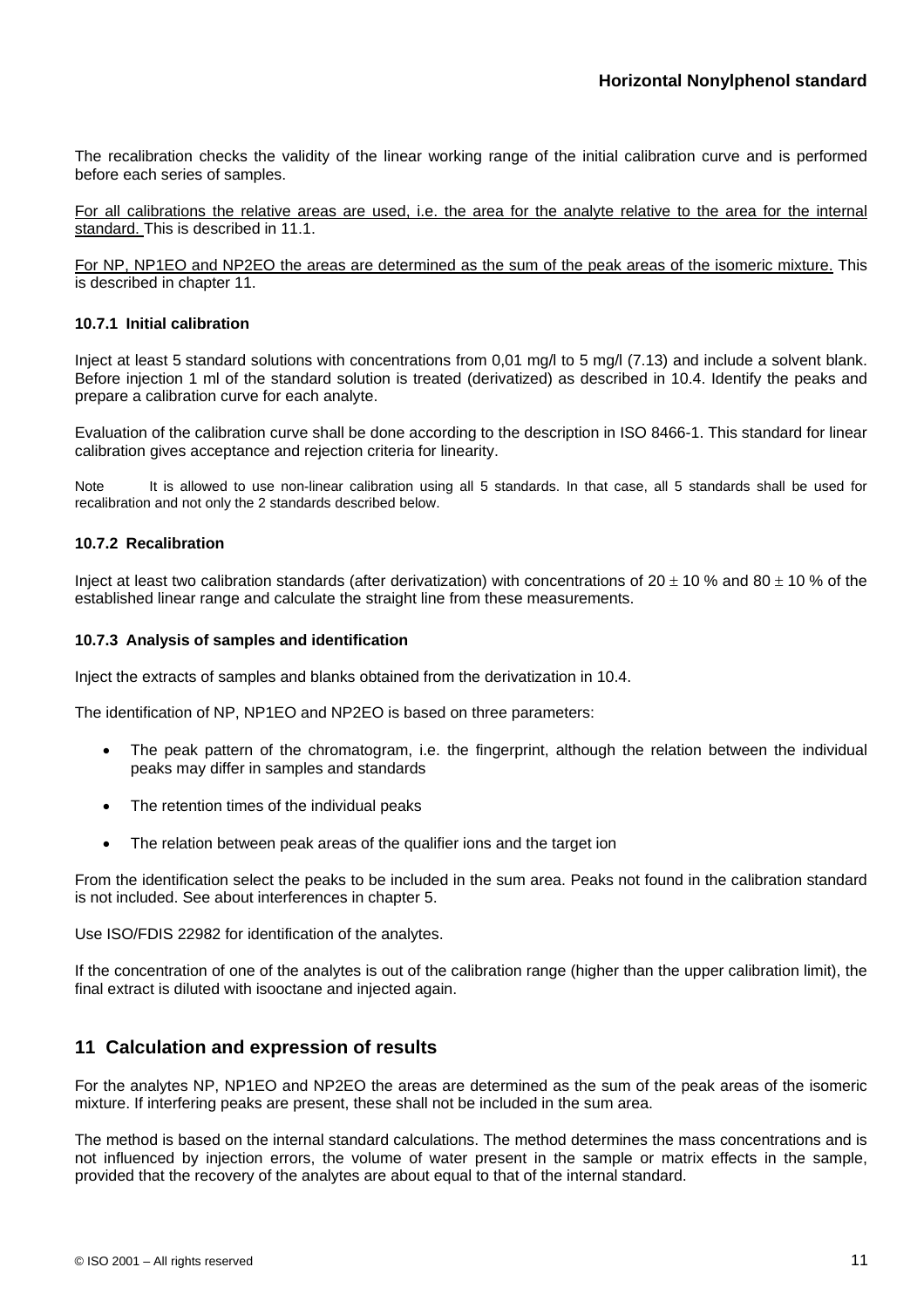## **Horizontal Nonylphenol standard**

For all samples a specific mass of internal standard is added, 2 µg for extraction method 10.1.1 and 10.1.2, and 4 µg for extraction method 10.1.3 and 10.1.4. These masses result in the same concentration of internal standard in the sample extracts as in the calibration standard solutions (presuming 100% recovery of internal standard).

### **11.1 Calibration**

From the chromatograms of the calibration standards obtain a calibration curve by plotting the ratio of the mass concentrations against the ratio of the peak areas using equation (1):

$$
\frac{A_c}{A_{is,c}} = s \cdot \frac{\rho_c}{\rho_{is,c}} + b \tag{1}
$$

where:

 $A_c$  is the response of analyte in the calibration standard = sum of peak areas

 $A_{\text{is c}}$  is the response of internal standard in the calibration standard = peak area

*s* is the slope of the calibration function

*ρc* is the mass concentration of analyte in the calibration standard solution in µg/ml

*ρis,c* is the mass concentration of internal standard in the calibration standard solution in µg/ml = 0,2 µg/ml

*b* is the intercept of the calibration curve with the ordinate

### **11.2 Calculation**

From the chromatograms of the samples and blanks calculate the mass concentrations of the analytes from the calibration curve using equation (2):

$$
\omega_s = \frac{(A_s / A_{is,s}) - b}{s \cdot m \cdot d_s} \cdot \rho_{is,s} \cdot V \tag{2}
$$

where:

 $\omega_{\rm s}$  is the concentration of analyte found in the sample in mg/kg dry matter

- $A<sub>s</sub>$  is the response of analyte in the sample  $=$  sum of peak areas
- $A<sub>is,s</sub>$  is the response of internal standard in the sample = peak area
- *b* is the intercept of the calibration curve with the ordinate
- *s* is the slope of the calibration function
- *m* is the mass of the test sample used for extraction in grams
- $d_s$  is the dry matter content of the test sample in  $g/g$
- *ρis,s* is the mass concentration of internal standard in the sample extract in µg/ml, normally 0,2 µg/ml
- *V* is the volume of petroleum ether used for extraction of the test sample, in ml

 $(2)$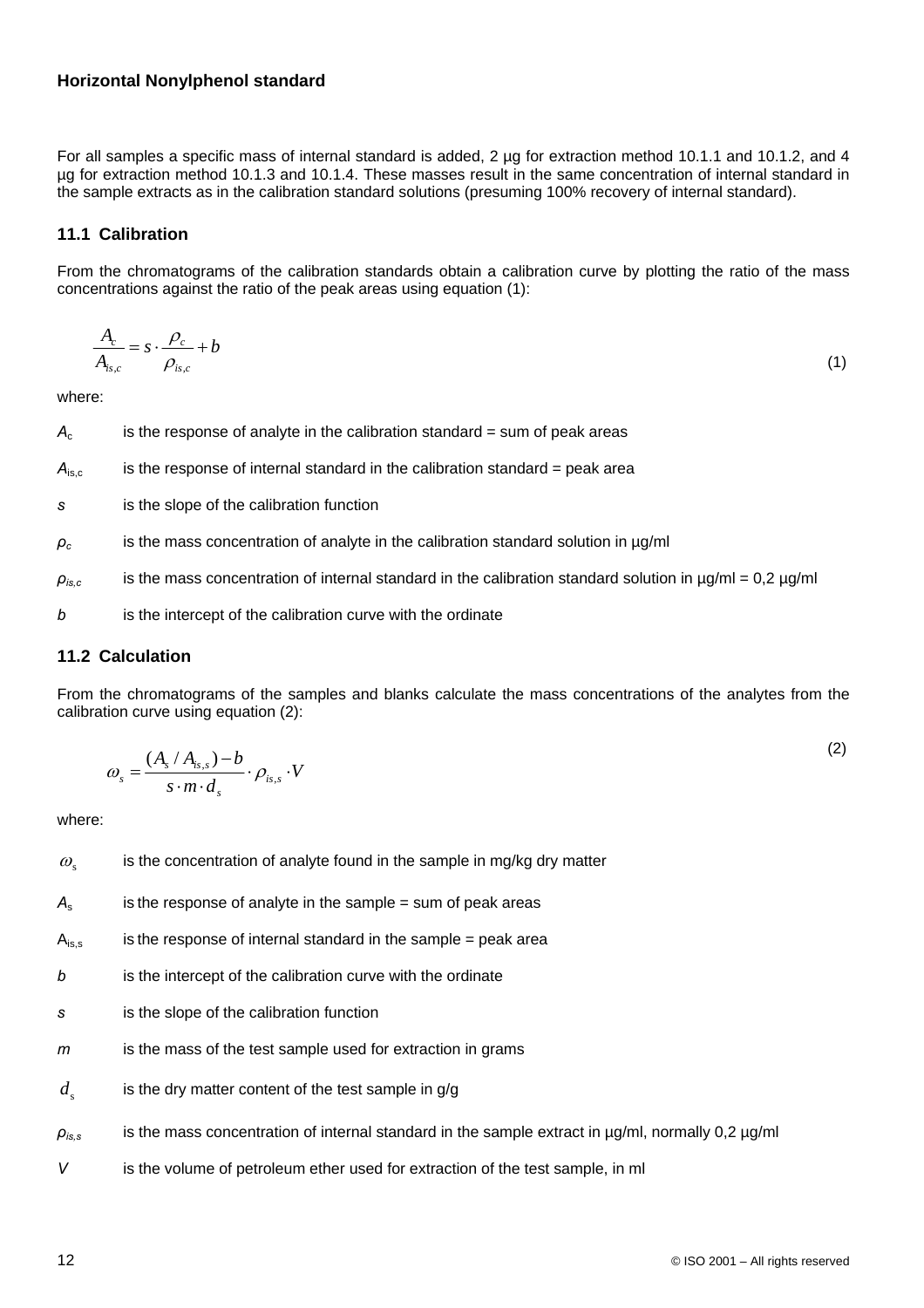NOTE The equations are only valid by the use of linear calibration curves.

## **12 Test report**

The test report shall contain at least the following data:

- a) the information required to identify the sample;
- b) a reference to this international standard;
- c) the contents of the analytes in mg/kg dry matter, with two significant figures.
- d) any details not specified in this International Standard or which are optional, as well as any factor which may have affected the results.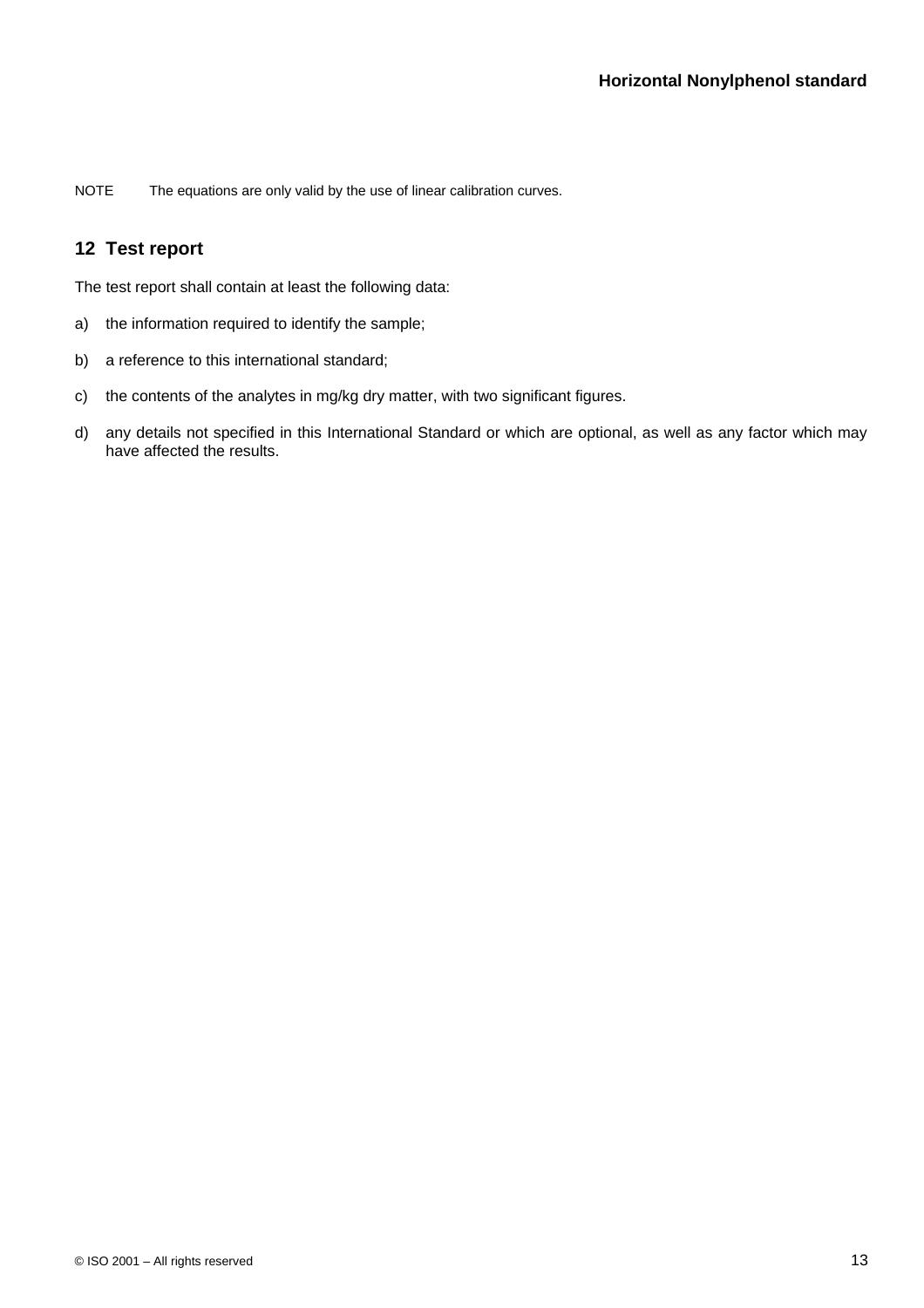## **Annex A Description on materials for which the method is validated and also materials for which experience is present and future validation should be carried out**

For the analysis of xxxxxxxxxxxx, the following relevant sample types are distinguished

## • **Sludge**

- □ Sewage sludge
- Industrial sludge
- **Sediment, suspended solids**
- **Waste** 
	- Soil-like waste
	- Building materials containing tar particles, creosote wood, surface treated materials
	- Mixed waste (containing different phases)

## • **Soil improvers**

- □ Compost (stabilized)
- Biowaste (not stabilized) containing organic matter of natural origin
- **Soil** 
	- □ Sandy
	- D Clay
	- □ Organic rich

Note: Resent validation studies are available on www......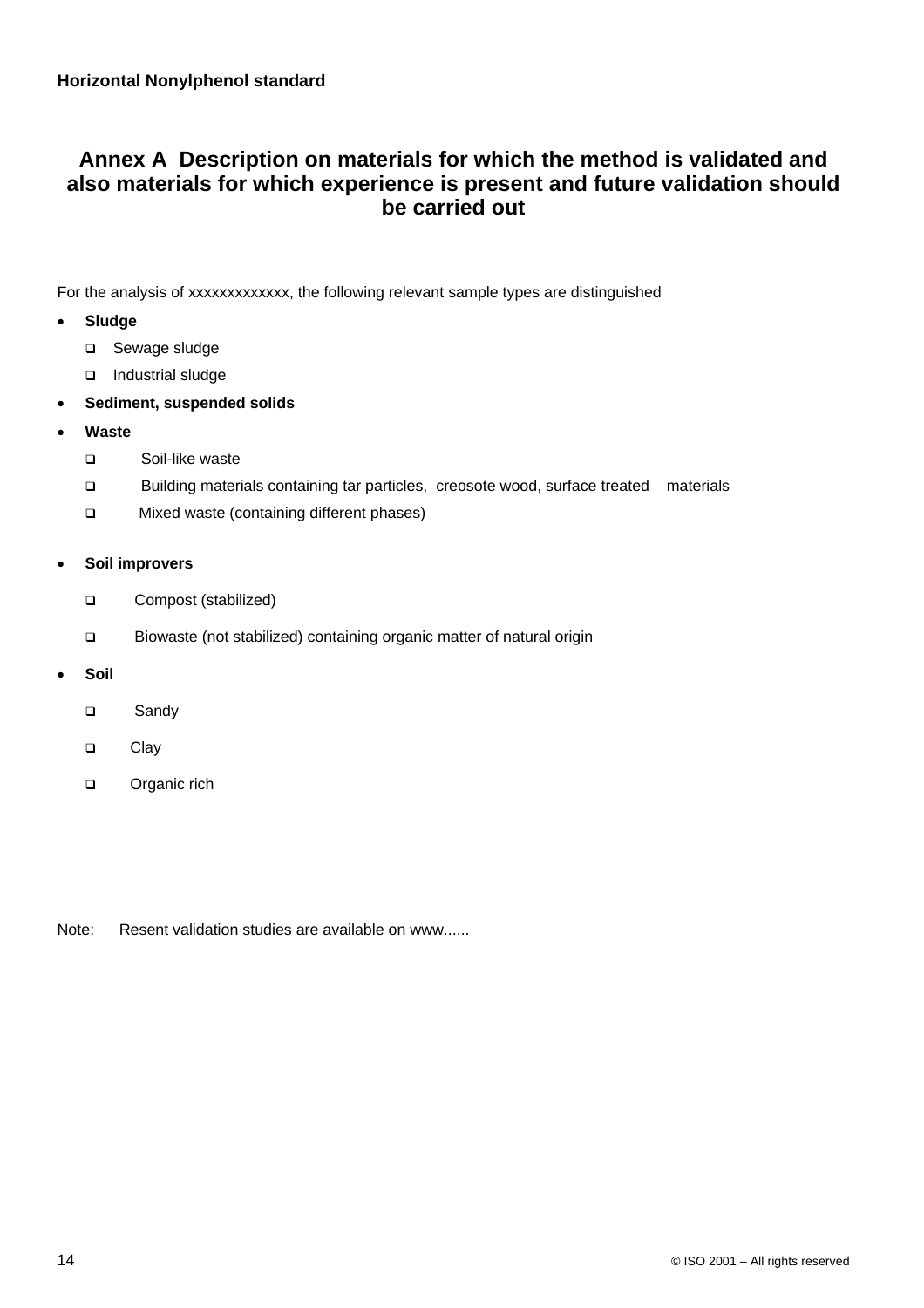## **Annex B**

# (informative)

# **Example of chromatographic conditions and chromatogram**

## **GC-conditions:**

| Separation column: | 5% phenyl methyl siloxane, film thickness $0.25 \mu m$ . length 30 m, i.d. $0.25 \mu m$ |
|--------------------|-----------------------------------------------------------------------------------------|
| Oven temp.:        | 100 $\degree$ C, hold 1 min                                                             |
|                    | 10 °C/min to 200 °C, hold 3 min                                                         |
|                    | 10 °C/min to 300 °C, hold 7 min                                                         |
| Injection temp.:   | 250 °C                                                                                  |
| Splitless inj.:    | 1 µl                                                                                    |
| Carrier gas:       | Helium, 0,9 ml/min                                                                      |
|                    |                                                                                         |

## **MS-conditions:**

| lonization:                  | Electron Impact |
|------------------------------|-----------------|
| MS interface temp.: $280 °C$ |                 |
| Filament on:                 | 7 min           |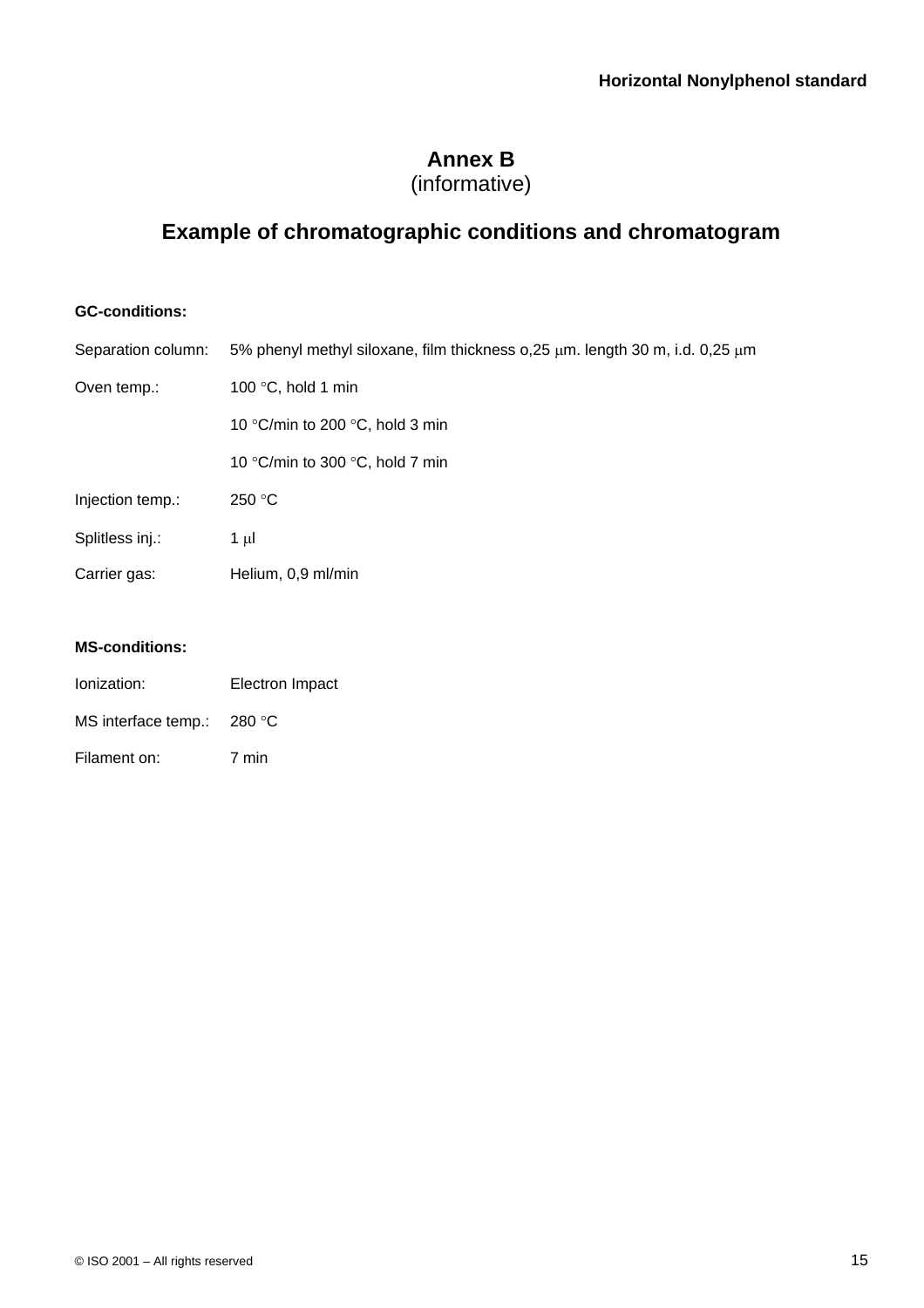## **Horizontal Nonylphenol standard**



## **Total ion chromatogram based on SIM analysis**